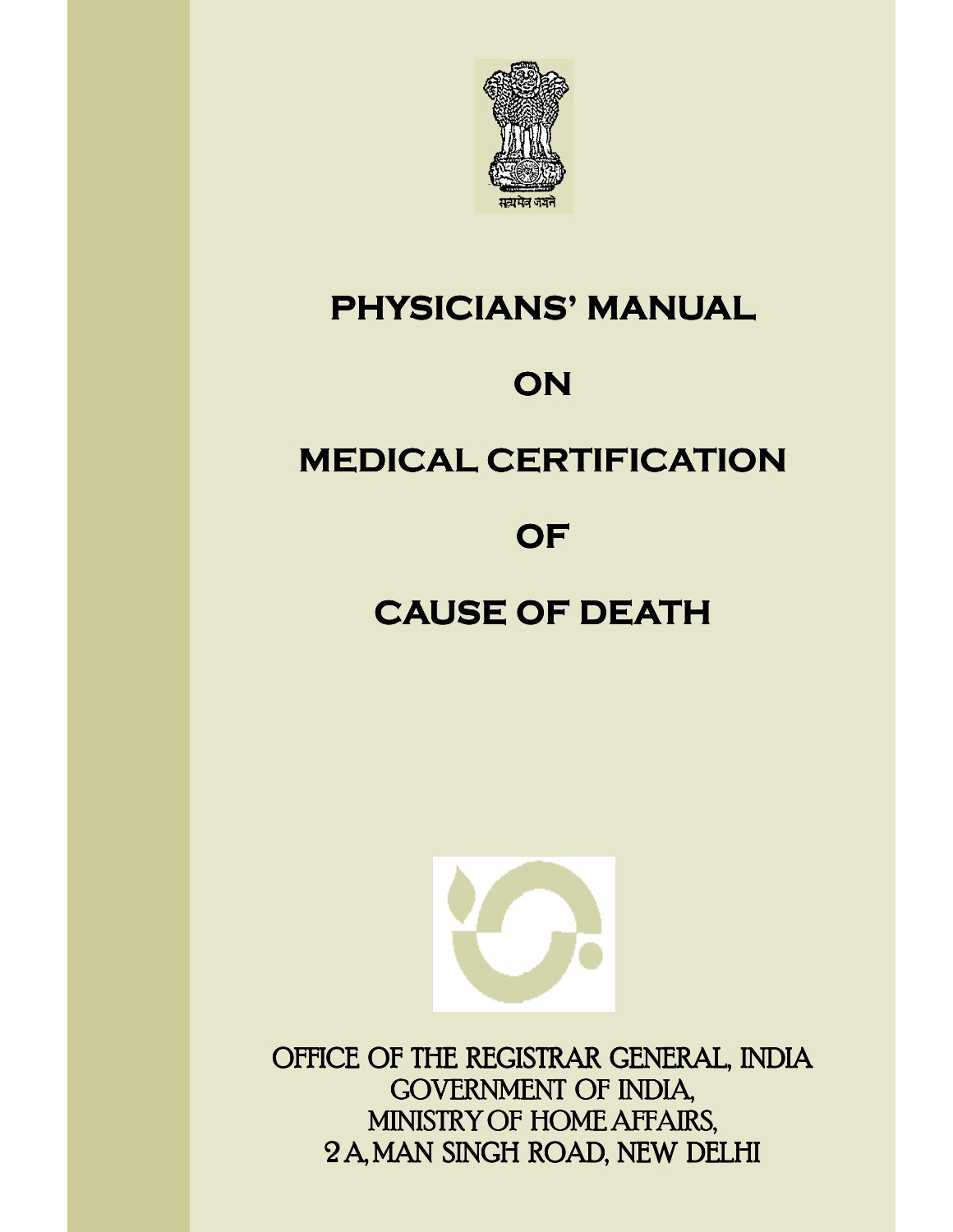# **PREFACE TO THE FIFTH EDITION**

The Medical certification of cause of death (MCCD) scheme under Civil Registration System has been implemented in the States/UTs in a phased manner to provide data on cause of death. However, it has so far been implemented only in certain hospitals, generally in urban areas which are selected by the Chief Registrar of Births & Deaths. Thus, the scheme covers mostly those deaths, which occur in selected medical institutions located in urban areas. The coverage under the scheme in terms of percentage level of medical certification as well as the type of hospitals covered has not been uniform across the States/UTs. Some of the States have notified only the teaching hospitals attached to the medical colleges and specialized hospitals under it, whereas in others, only district hospitals and Primary Health Centers (PHCs) have been brought under its ambit. In March, 2012 instruction have been issued to all States/UTs for the implementation of MCCD Scheme in all medical institutions in the country, i.e. Government, private and non-profit making institutions.

The Chief Registrars of Births & Deaths are demanding copies of the Physicians Manual on Medical Certification of Cause of Death (MCCD) for distribution to medical personnel and their staff associated with the implementation of the MCCD scheme. Hence the fifth edition of the physician's manual has become necessary.

The 5<sup>th</sup> edition of Physicians Manual on Medical Certification of Cause of Death is the revised version of previous edition. The suggestions received from CBHI and other Offices of the Chief Registrar of Births & Deaths have been incorporated. This manual includes Major Cause Groups, the detail descriptions of ICD-10 and National list for tabulation of Mortality & Morbidity based on the Tenth Revision of International Classification of Diseases (ICD-10). It is hoped that this edition would be helpful in improving the Medical Certification of Cause of Death.

> **Dr. C.Chandramouli**  Registrar General & Census Commissioner, India

 New Delhi September, 2012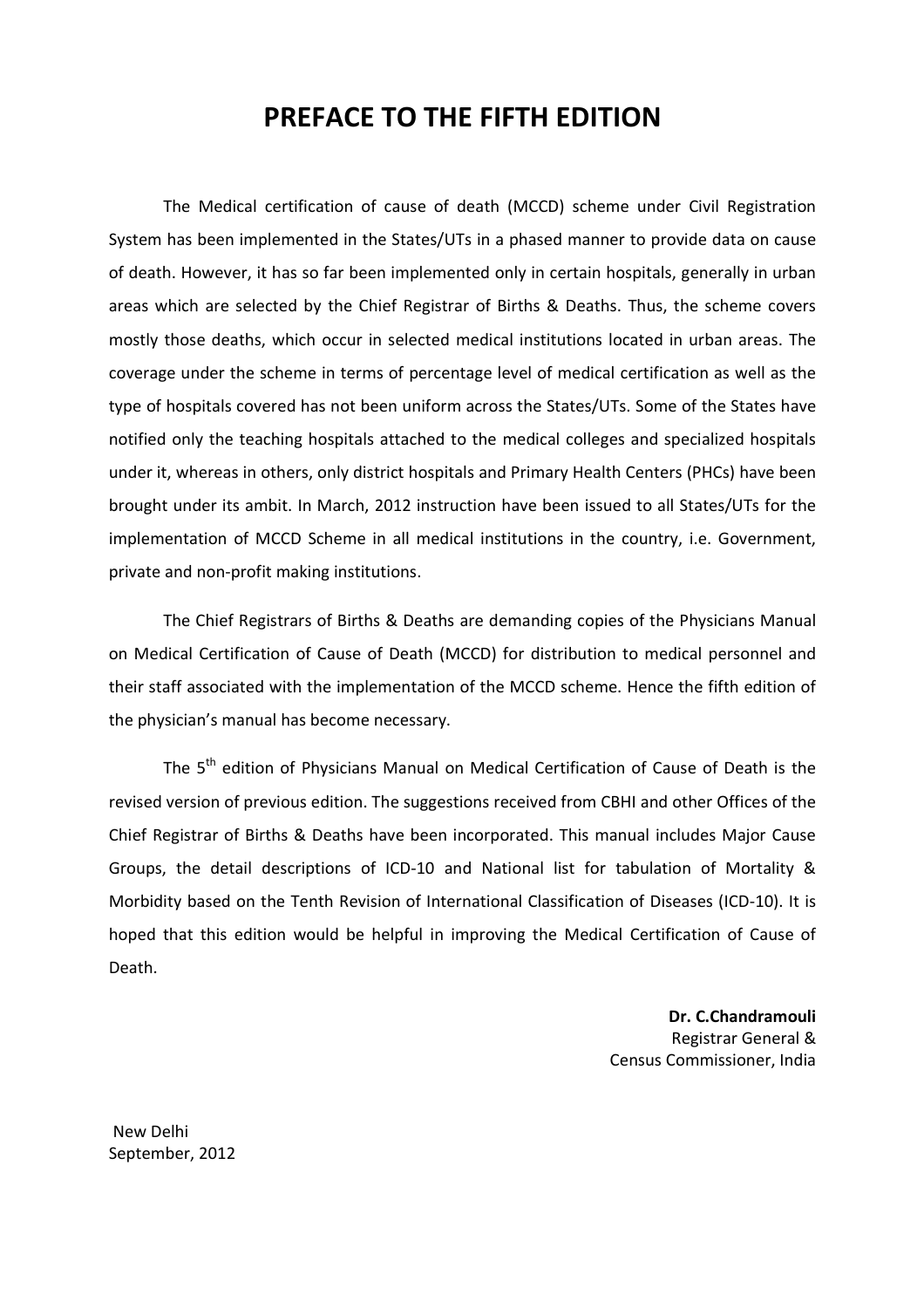# **CONTENTS**

| <b>DESCRIPTION</b>                                      | Page No.       |
|---------------------------------------------------------|----------------|
| Preface to the Fifth Edition                            | v              |
|                                                         |                |
| 1. INTRODUCTION                                         |                |
| 1.1 Legal Provisions                                    | $\mathbf{1}$   |
| 1.2 Cause of Death                                      | $\overline{2}$ |
| 1.3 Form of Medical Certificate                         | $2 - 3$        |
| 1.4 Physicians' Responsibility                          | $3 - 4$        |
| 2. SPECIFIC INSTRUCTION                                 |                |
| 2.1 Name of Deceased                                    | 4              |
| $2.2$ Age                                               | 4              |
| 2.3 Method of Certification of Cause of Death           | $4 - 5$        |
| 2.4 Accidents                                           | 6              |
| 2.5 Female Death                                        | 6              |
| 2.6 Ensuring Completeness of Information                | $6-8$          |
| 3. EXAMPLES OF CERTIFICATION                            |                |
| 3.1 Simple Situations                                   | $9 - 10$       |
| 3.2 Complicated Situation                               | $11 - 19$      |
| 3.3 Incorrect and Correct Filling of Form               | 19-21          |
| 3.4 Importance of reporting sequence accurately         | $21 - 22$      |
| <b>4. ANNEXURES</b>                                     |                |
| I. Examples of Incomplete Description of Cause of Death | $23 - 27$      |
| II. Form No. 4 and 4A                                   | 28-29          |
| III. Major Groups and the Description of ICD-10 Codes   | 30-31          |
| <b>IV.</b> List of Three Character Categories           | 41-93          |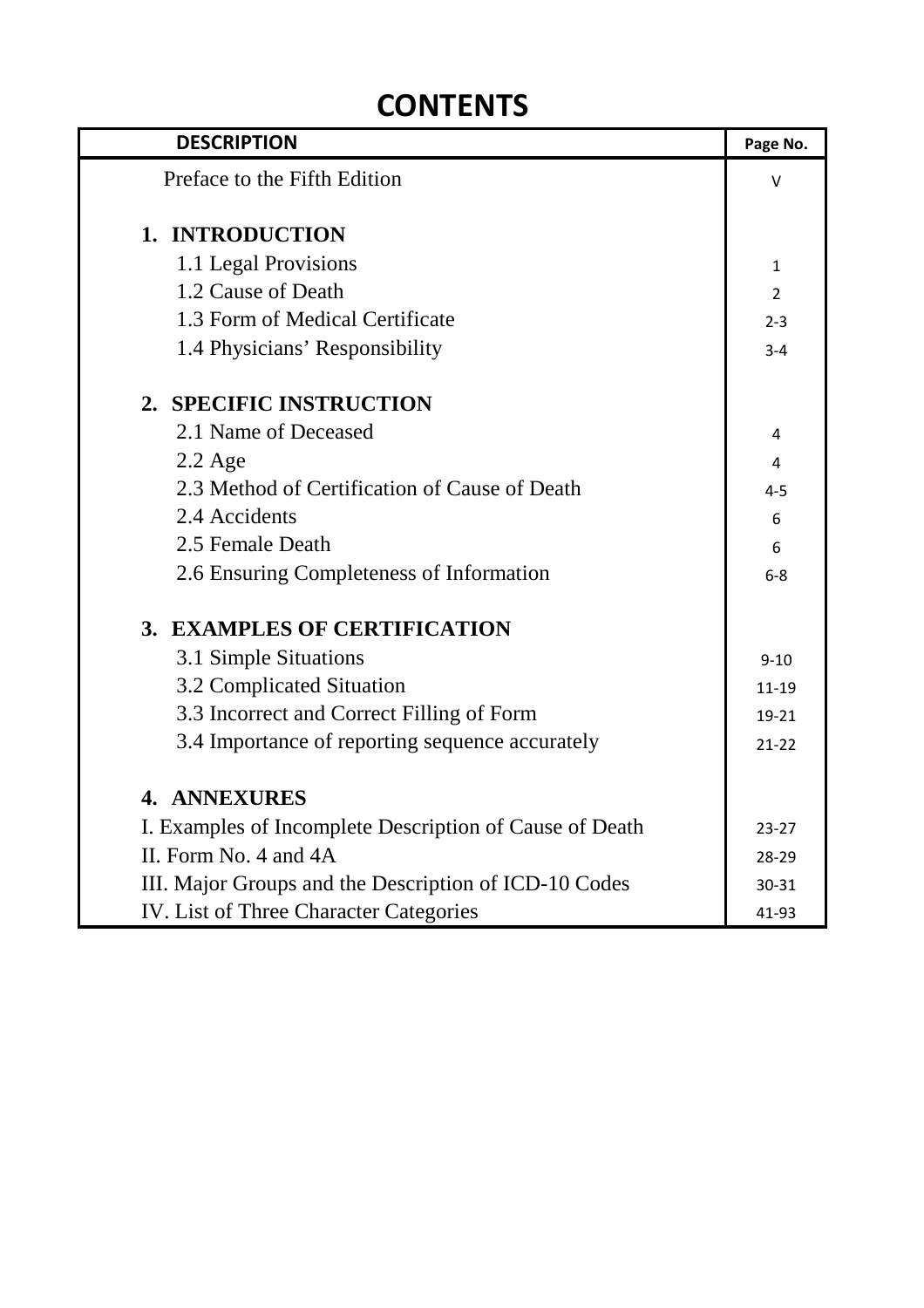# **I N T R O D U C T I O N**

 Mortality statistics form an integral part of the vital statistics system. They are one of the basic components of population growth. Further, the cause specific mortality rates are key indicators of the health trends in the population and are provided on scientific basis by the system of medical certification of cause of death.

 The data on cause of death contained in the certificate serve many purposes: they help in assessing the effectiveness of public health programmes and provide a feed-back for future policy and implementation. They are essential for better health planning and management and for deciding priorities of health and medical research programmes.

#### **1.1 Legal Provisions**

It is because of this importance that a provision has been made in the Registration of Birth & Deaths Act (RBD), 1969 for certification by a medical practitioner who has attended the deceased during the latter's last illness. There is also an enabling provision in the Act which empowers the State Government to introduce the system of medical certification of cause of death in specified areas taking into consideration the facilities available and other related factors. The relevant sections of the Act are:

#### **Section 10(2)**

 In any area, the State Government having regard to the facilities available therein in this behalf may require that a certificate as to the cause of death shall be obtained by the Registrar from such person and in such form as may be prescribed.

#### **Section 10(3)**

 Where the State Government has required under sub-section (2) that a certificate as to the cause of death shall be obtained, in the event of the death of any person who, during his last illness was attended by a medical practitioner, the medical practitioner shall , after the death of that person, forthwith issue without charging any fee, to the person required under this Act to give information concerning the death, a certificate in the prescribed form stating to the best of his knowledge and belief the cause of death; and the certificate shall be received and delivered by such person to the Registrar as the time of giving information concerning the death as required by this Act.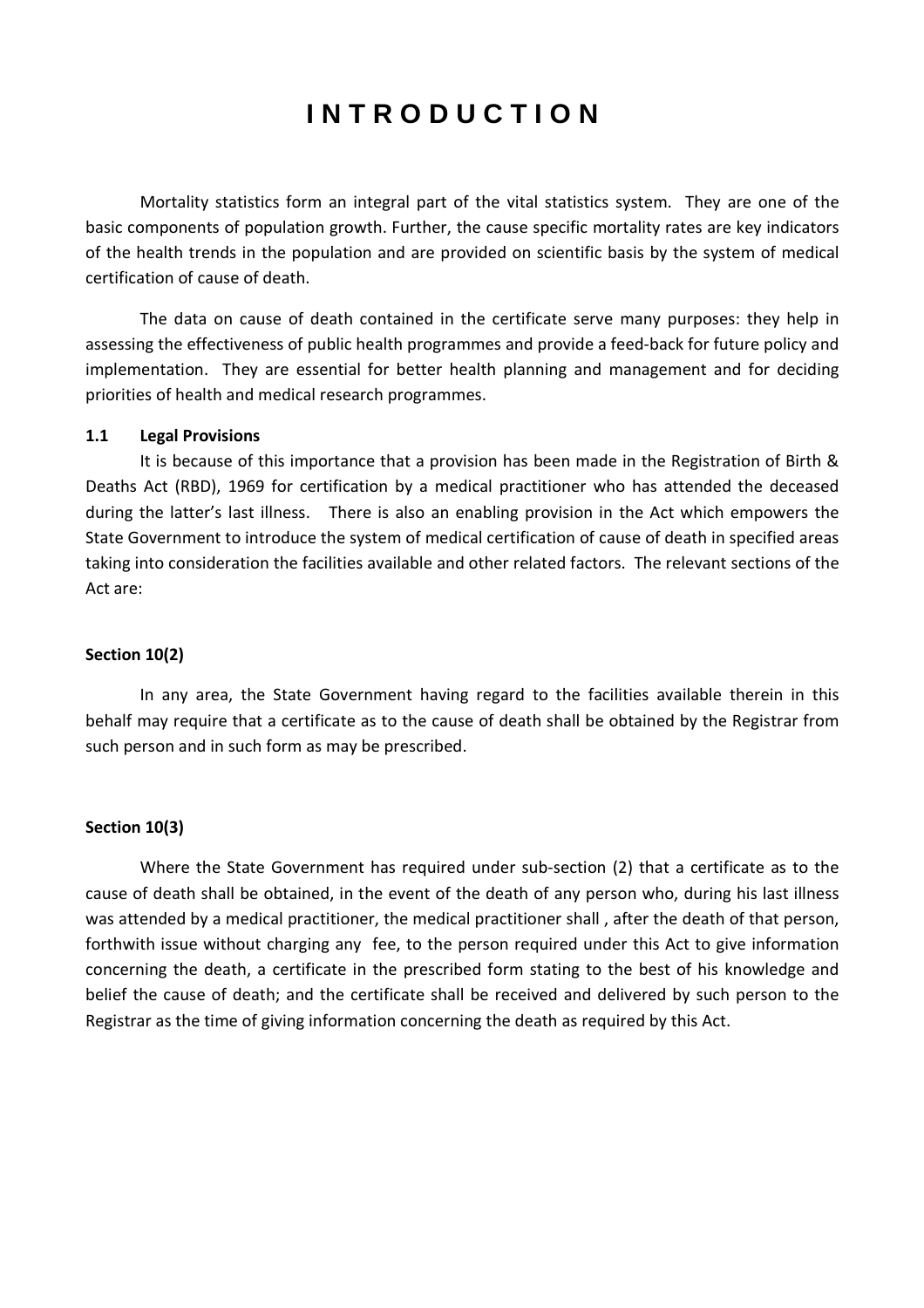The rules framed by the State Governments on the subject further describe the procedure involved in the final disposal of the certificate as:

 The certificate as to the cause of death required under sub-section (3) of Section 10 shall be issued in Form No.4 for institutional deaths and 4A for non- institutional deaths and the Registrar shall, after making necessary entries in the register of births and deaths, forward all such certificates to the Chief Registrar or the officer specified by him in this behalf by the 10th of the month immediately following the month to which the certificate relate.

 The Act also incorporates a clause on confidentiality of the information on cause of death available on the registration records. The relevant section of the Act reads as under:

#### **Section 17(1) (b)**

 Subject to any rules made in this behalf by the State Government, including rules relating to the payment of fees and postal charges, any person may obtain an extract from such register relating to any birth or death:

 Provided that no extract relating to any death, issued to any person, shall, disclose the particulars regarding the cause of death as entered in the register.

#### **1.2 Cause of death**

A cause of death is disease, abnormality, injury or poisoning that contributed directly or indirectly to death. A death often results from the combined effect of two or more conditions. These conditions may be completely unrelated, arising independently of each other; or they may be casually related to each other, that is, one condition may lead to another, which in turn leads to a third condition and so on. Where there is a sequence, the underlying cause, i.e., the disease or injury which initiated the sequence of events will get selected for the purpose of tabulation.

The underlying cause of death is:

(a) The disease or injury which initiated the train of morbid events leading directly to death;

Or

(b) The circumstances of the accident or violence which produced the fatal injury.

All these morbid conditions or injuries consequent to the underling cause relating to death are termed as antecedent and immediate cause.

#### **1.3 Form of medical certificate**

The standard format of the certificate is incorporated in the rules made by the State Government. The format of the certificate proper (medical part) conforms to the standard prescribed by the World Health Organisation (WHO) and has the following features: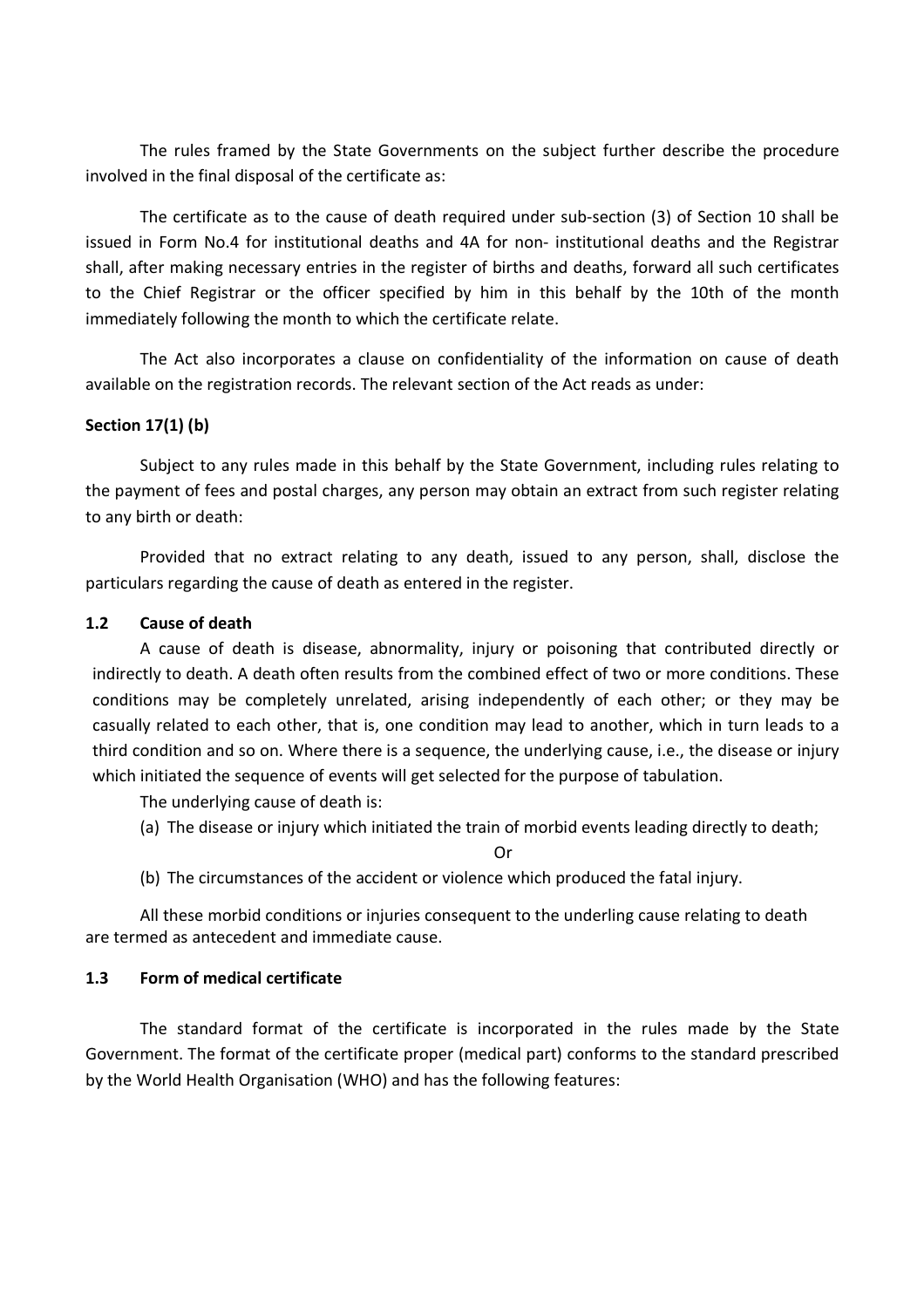| <b>CAUSE OF DEATH</b>                                                                                                           | Interval between                |  |
|---------------------------------------------------------------------------------------------------------------------------------|---------------------------------|--|
|                                                                                                                                 | onset & death approx            |  |
| Ι.                                                                                                                              |                                 |  |
| Immediate cause:                                                                                                                |                                 |  |
| State the disease, injury or complication<br>which caused death, not the mode of dying<br>such as heart failure, asthenia, etc. | due to (or as a consequence of) |  |
| <b>Antecedent cause:</b>                                                                                                        |                                 |  |
| Morbid conditions, if any, giving rise to the                                                                                   |                                 |  |
| above cause, stating the underlying conditions<br>last.                                                                         | due to (or as a consequence of) |  |
| П.                                                                                                                              |                                 |  |
| Other significant conditions contributing to                                                                                    |                                 |  |
| the death, but not related to the diseases<br>or conditions causing it.                                                         |                                 |  |
|                                                                                                                                 |                                 |  |

Beside the medical part, the form also includes some minimum demographic and identification particulars about the deceased. The forms have a detachable portion separated by perforation mark containing information on fact of death. Separate forms have been provided for hospital and non-hospital events which are given in the annexure.

#### **1.4 Physician's responsibility**

The physician's primary responsibility is to complete the medical part of the certificate regarding all diseases, morbid conditions or injuries which either resulted in or contributed to death. Causes of death are classified, coded and grouped according to the Tenth revision of the International Classification of Diseases (ICD-10) recommended by WHO. When deaths result from a single condition, such as an acute infectious disease, certification and classification present no difficulty. However, this is not the case always and the problem arises of which one of multiple causes to select as the cause of death. Some of them may be casually related to each other in a sequence. If untimely deaths are to be prevented the chain of events has to be cut, or cure instituted at some intermediate point. The most effective Public Health objective is to prevent the precipitating cause from operating and hence the relevance of the underlying cause. Responsibility is placed on the certifying physician for indicating specifically all the several conditions and the chain of events if a sequence can be identified. The certifier (physician) should record the diseases / conditions in an order leading back to the underlying cause if a sequence can be found and put any other conditions contributing to death separately if not directly forming part of the fatal sequence. The medical part of the certificate should normally be the responsibility of the attending physician and based on his individual assessment. In cases of violent deaths and other medico-legal cases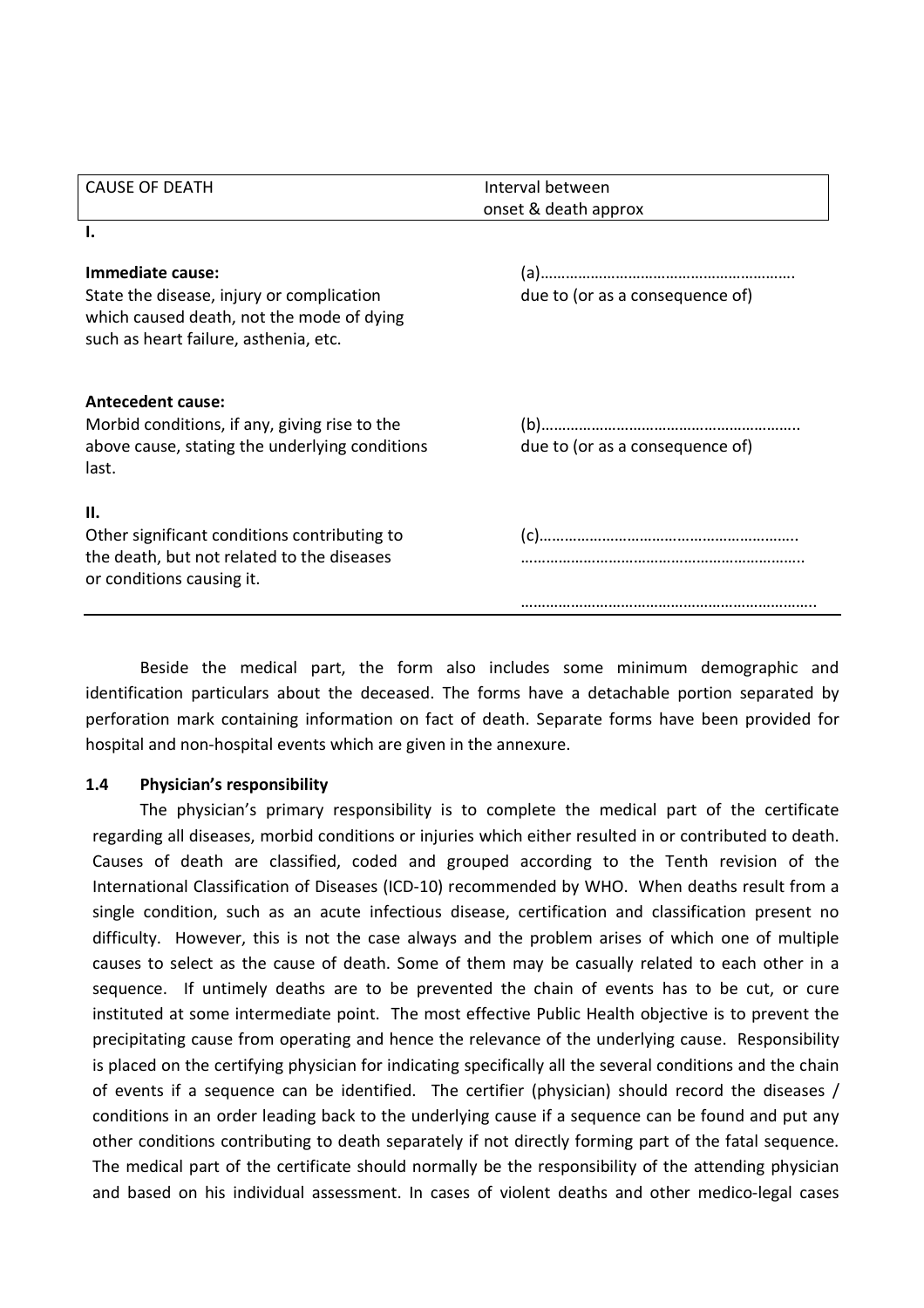usually brought to the notice of a medical examiner at the post-mortem stage, the certificate may be filled by the medical examiner on the basis of evidence noticed by him. The fact of death in such cases should, however, be communicated to the local registrar in the prescribed format pending the final filling up and transmission of the medical certificate to the registrar concerned. The information on cause of death is kept confidential and is not indicated on death certificate that may later be issued by the Registrar of Births and Deaths. This safeguard is intended to enable the doctors to bestow sufficient care and attention in writing the certificate so that mortality statistics will reflect the best medical opinion, concerning causes of death.

The various Particulars, other than those of the medical part on cause of death, are also required for reporting the death by the hospital to the registration authority in the prescribed format. The certifier will ensure that all the necessary particulars are given, besides his own statement regarding the chain of events pinpointing the underlying cause of death and then sign the certificate. The detachable portion of form containing only the fact of death without disclosing the cause of death may either be signed by the certifier or the medical officer of the hospital or handed over to the relatives of the deceased. The form of medical certificate of cause of death is to be sent to the local Registrar of Births and Deaths along with the death report in the prescribed format within the prescribed time limit.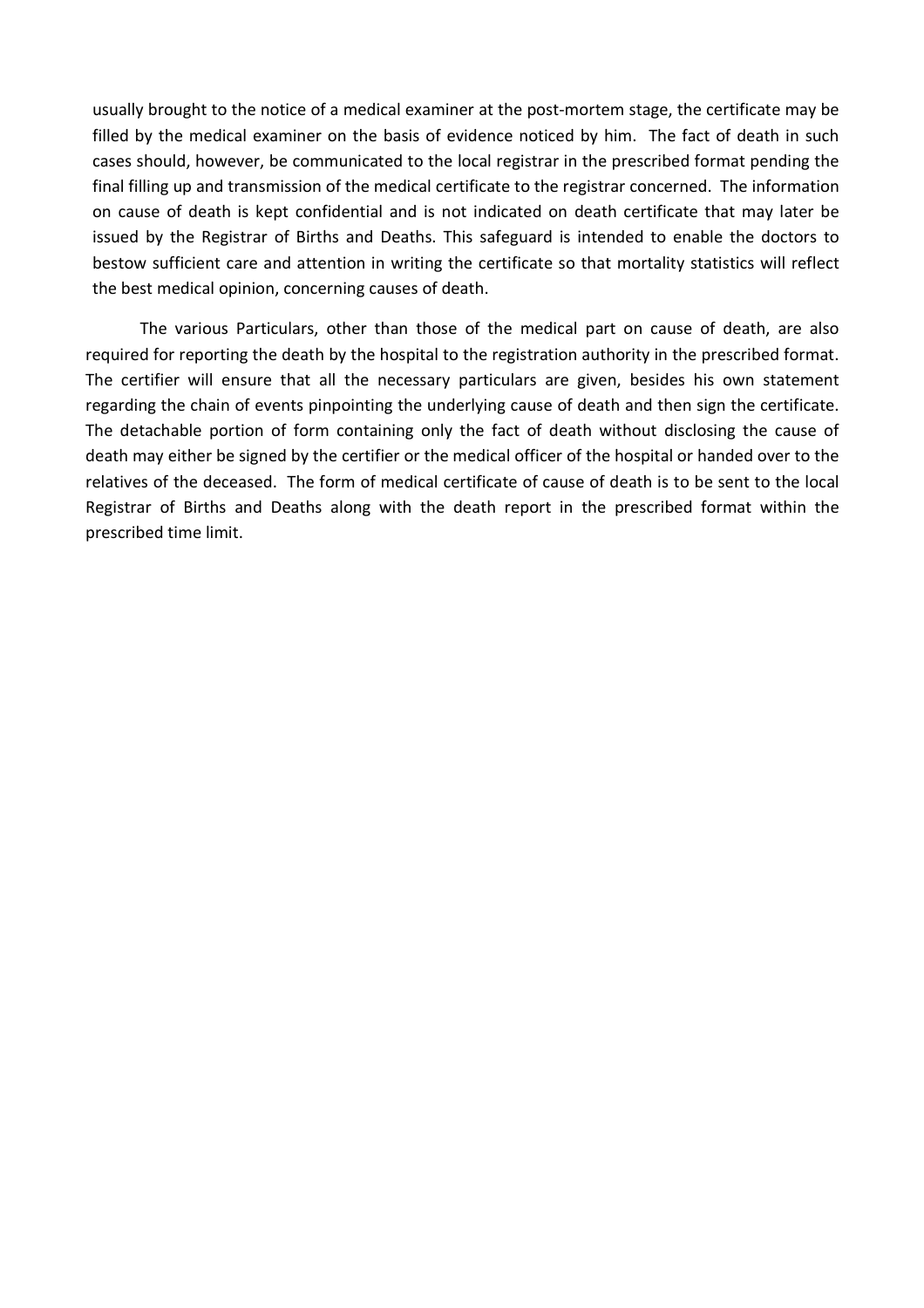# **2. SPECIFIC INSTRUCTIONS**

#### **2.1 Name of the deceased**

To be given in full. Do not use initials. Also give name of father (or husband in case of married female) after the name of the deceased, using appellation S/o or D/o or W/o. In case of infants not yet named, write son (or daughter) of, followed by names of mother and father.

#### **2.2 Age**

If more than a year old, give age in years last birthday (completed number of years). If under one year, give age in months and days. If under 24 hours, give in hours and minutes.

#### **2.3 Method of certification of cause of death**

2.3.1 The medical part of the certificate is designed by the WHO to facilitate reporting the underlying cause of death and to obtain information of the causal and pathological sequence of events leading to death. It consists of two parts, the first relating to the sequence of events leading to death, and the second to other significant conditions that contributed to the death.

2.3.2 This part should be written by the attending physician or a physician having personal knowledge of the case history. The names of the diseases should be written in full and legibly to avoid the risk of their being misread. Abbreviations and short form of disease condition should not be used. He should avoid indefinite or inadequate terms. Inadequate descriptions may put the statistical office in difficulty at the time of classification of the data. Mention of terminal events or mode of dying as the only entry in the statement leaves the certificate incomplete. Similarly, symptomatic remarks will not suffice. A properly completed certificate will show the underlying cause on the lowest used line of part I and the conditions if any, as a consequence thereof will have been entered above it in ascending casual order of sequence.

#### **2.3.3 PART – I OF THE CAUSE OF DEATH STATEMENT**

Only one cause is to be entered on each line of Part I. The underlying cause of death should be entered on the lowest line used in this part. The underlying cause of death is the condition that started the sequence of events between normal health and the (direct) immediate cause of death.

#### **Line (a): Immediate cause**

The direct or immediate cause of death is reported on line (a). This is the disease, injury or complication that directly preceded death. It can be the sole entry in the statement if only one condition was present at death. There must always be an entry on line (a).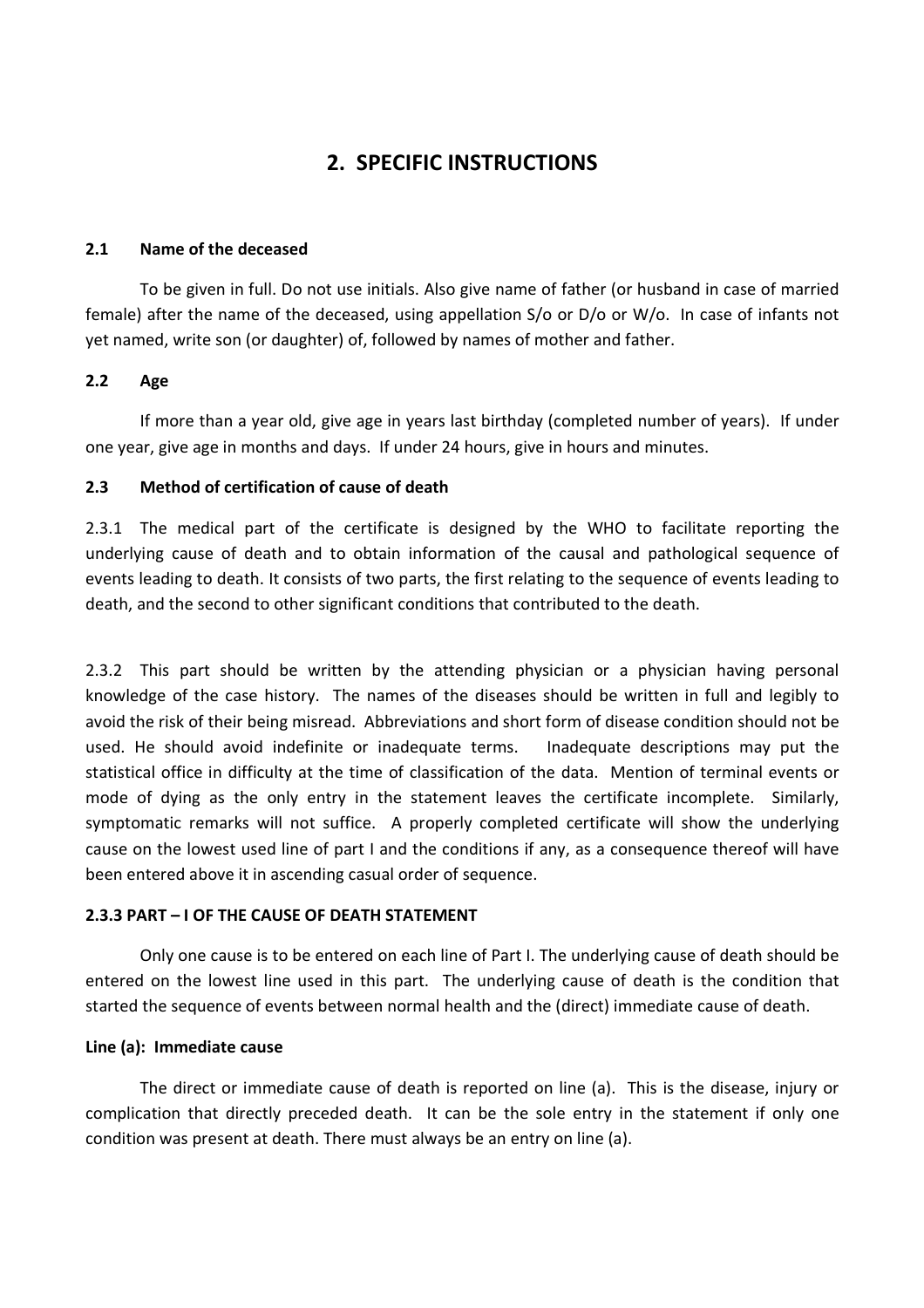The mode of dying (e.g. heart failure, respiratory failure) should not be stated at all since it is no more than a symptom of the fact that death occurred and provides no useful information.

In the case of a violent death, enter the result of the external cause (e.g. fracture of vault or skull, crushed chest).

#### **Line (b): Due to (or as a consequence of)**

If the condition on line (a) was the consequence of another condition, record that in line (b). This condition must be antecedent to the immediate cause of death, both with respect to time and etiological or pathological violence or circumstances of accident is antecedent to an injury entered on line (a) and should be entered on line (b), although the two events are almost simultaneous (e.g., automobile accident, fall from tree).

An antecedent condition might have just prepared the way for the immediate cause of death, by damage to tissues or impairment of function, even after a long interval.

# **Line (c) :**

The condition, if any which gave rise to the antecedent condition on line (b) is to be reported here. The remarks given for line (b) apply here also. If the condition on line (b) is the underlying cause, nothing more be entered on this line. However, if the sequence of events comprises more than three stages, extra line (and entries) may be made in part I.

However, many conditions are involved; write the full sequence, one condition per line, with the most recent condition (immediate cause) at the top, and the earliest (the condition that started the sequence of event between normal health and death) last.

Normally the condition or circumstance on the lowest line used in part I will be taken as the basis for underlying cause statistics, though classification of it may be modified to take account of complications or other conditions entered by special provisions of the ICD.

# **2.3.4 PART-II OTHER SIGNIFICANT CONDITIONS**

Enter, in order of significance, all other diseases or conditions believed to have unfavorably influenced the course of the morbid process and thus contributed to the total outcome but which were not related to the disease or condition directly causing death.

There will be cases where it will be difficult to decide whether a condition relevant to death should be recorded as part of the fatal sequence in part I or as a contributory condition in part II. Conditions in part I should represent a distinct sequence so that each condition may be regarded as being the consequence of the condition entered immediately below it. Where a condition does not seem to fit into such a sequence, consider whether it belongs to part II.

**In certifying the causes of death for Part II,** any disease, abnormality, injury or late effects of poisoning, believed to have adversely affected the decedent should be reported, including:

- Use of alcohol and/or other substances.
- Smoking history.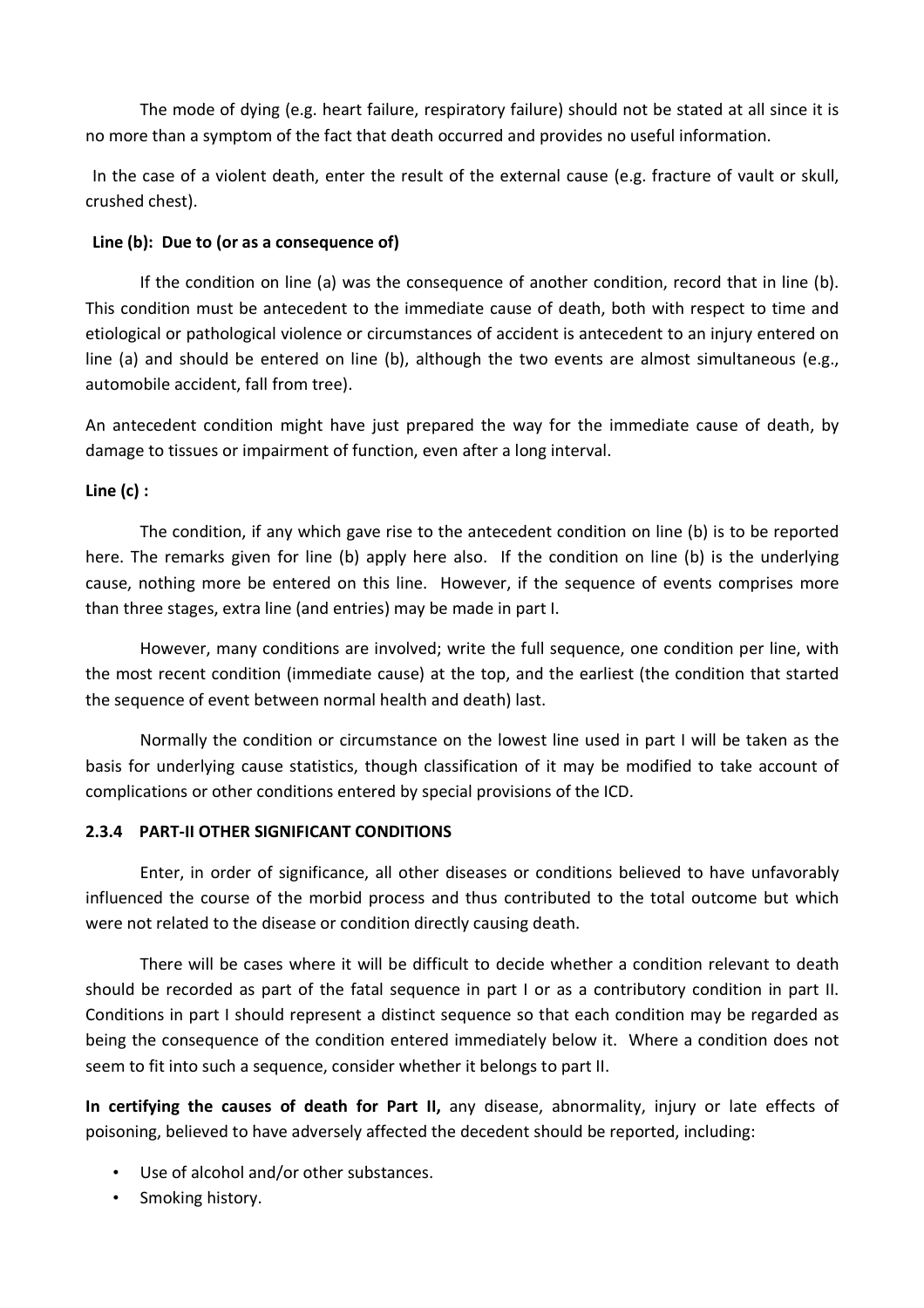- Environmental factors, such as exposure to toxic fumes, history of working in the some specific industry, professional exposure to toxins, specific animals etc.
- Recent pregnancy, if believed to have contributed to the death.
- Late effects of injury, including head injury sequelae
- Surgical information, if applicable.
- Any iatrogenic underlying cause.

#### **2.3.5 INTERVAL BETWEEN ONSET AND DEATH**

Space is provided, against each condition recorded on the certificate for the interval between the presumed onset of morbid condition and the date of death. Exact period should be written when it is known; in other cases approximate periods like "from birth", "several years" or "unknown" should be indicated. This provides a useful check on the sequence of causes as well as useful information abut the duration of illness in certain diseases.

# **2.4 Accidents**

If suicide or homicide is ruled out, how the fatal injury occurred should be explained indicating briefly the circumstances or cause of the accident. In case of medico-legal cases, the certificate has to be given by the police authorities. However, the Registrar should be informed of such cases, by the hospital.

# **2.5 Female death**

Information on pregnancy and delivery is needed in case of death of women in the childbearing age (15 to 49 years) even though the pregnancy may have had nothing to do with the death.

# **2.6 Ensuring completeness of information**

2.6.1 While giving the casual chain of events in the statement of cause of death, a complete case history is not required but, if information is available, enough details may be given to enable proper classification of the underlying cause. The certifier cannot always be certain as to what details are required and therefore, a list giving examples of incomplete descriptions and what additional information are required is included in the annexure for guidance. The terms included in the annexure are those employed usually and are of the following types:-

(i) A symptom that may arise from different group of diseases.

(ii) A morbid condition that could result from several types of infection, known or unknown.

 (iii) With connotation of any of several morbid conditions having distinctive categories in the classification list like acute, sub-acute, chronic, simple etc.

(iv) Mention of a disease which is generally localised, without indicating the organ or part of the body affected.

(v) A morbid condition that requires for its classification, a knowledge of the circumstances in which it arose.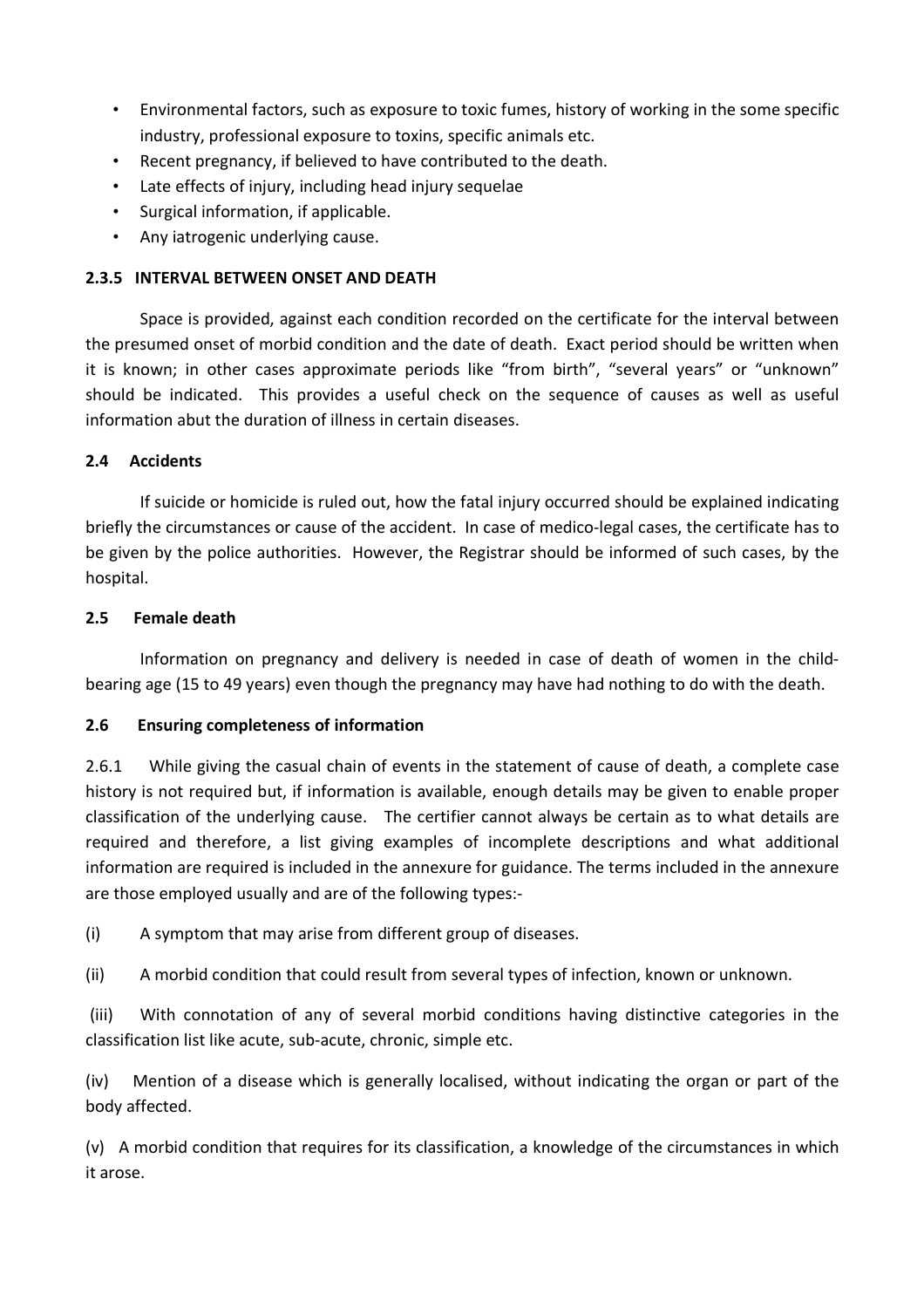2.6.2 As a general rule, record diagnoses as precisely as the information permits, incorporating relevant details from histological or autopsy reports. Where an important detail is unknown the fact should be stated.

2.6.3 The following gives the pertinent details required to be spelt out in the medical part of the certificate corresponding to the major cause group of mortality;

**1. Infections:** Acute, sub-acute or chronic, name of the disease and/or infecting organism, the site if localised; mode of transmission, where relevant.

**2. Neoplasms**: The morphological type if known; malignant, benign etc., site of origin of primary growth and sites of secondary growths.

**3. Endocrine disorders**: Nature of disease process or disturbance of function: For thyroid diseases, whether toxic: for diabetes, nature of complication or manifestation in particular site.

**4. Nutritional disorders**: Type of deficiency, etc., and severity.

**5. Blood disorders**: Nature of disease process; type and nature of any deficiency for anemias; whether hereditary (where relevant)

**6. Nervous system disorders**: Disease process; infecting organism (where relevant) whether hereditary (where relevant).

**7. Circulatory diseases**: Nature of disease process; site, if localized; acute or chronic where relevant, specify rheumatic or other etiology for valvular heart conditions; any complications.

**8. Respiratory diseased**: Nature of disease process; acute or chronic; infecting organism, any external cause.

**9. Digestive diseased**: Nature of disease process; site of ulcers, hernias, diverticula, etc. Acute or chronic where relevant, nature of any complication for ulcers, appendicitis, hernias.

**10. Genitourinary disorders**: Acute or chronic, clinical syndrome and pathological lesions; site of calculi, infecting organism and site of infections; nature of complications.

**11. Maternal deaths**: Nature of complication: whether obstruction occurred during labour; timing of death in relation to delivery; for abortions, whether spontaneous or induced, legal or illegal, if induced.

**12. Musculoskeletal disorders**: Nature of disease process, infecting organism, underlying systemic diseases (where relevant); site; complication, whether congenital or acquired for deformities.

**13. Congenital anomalies**: Site and type, complications.

**14. Perinatal deaths** : Condition in fetus or infant; conditions in mother or of placenta, cord or membranes, if believed to have affected the fetus or infant; for deaths associated with immaturity, state length of gestation and/or birth weight; type of birth trauma; and complications, etc.

**15. Injuries:** Type, site, complications.

 **16. Poisoning:** Substance involved; whether accidental (if suicide or homicide is ruled out).

**17. Adverse effects of drugs in therapeutic use:** State this fact and name or drug, nature of adverse effect, complications; condition treated.

**18. External cause of accidents**: For transport accidents, state vehicle involved, whether deceased was driver, passenger, etc. Description of accident place of occurrence, for other accidents, specifies circumstances and place of occurrence.

**19. Old age or senility**: This should not be given if a more specific cause is known. If old age was a contributory factor it should be entered in part II only.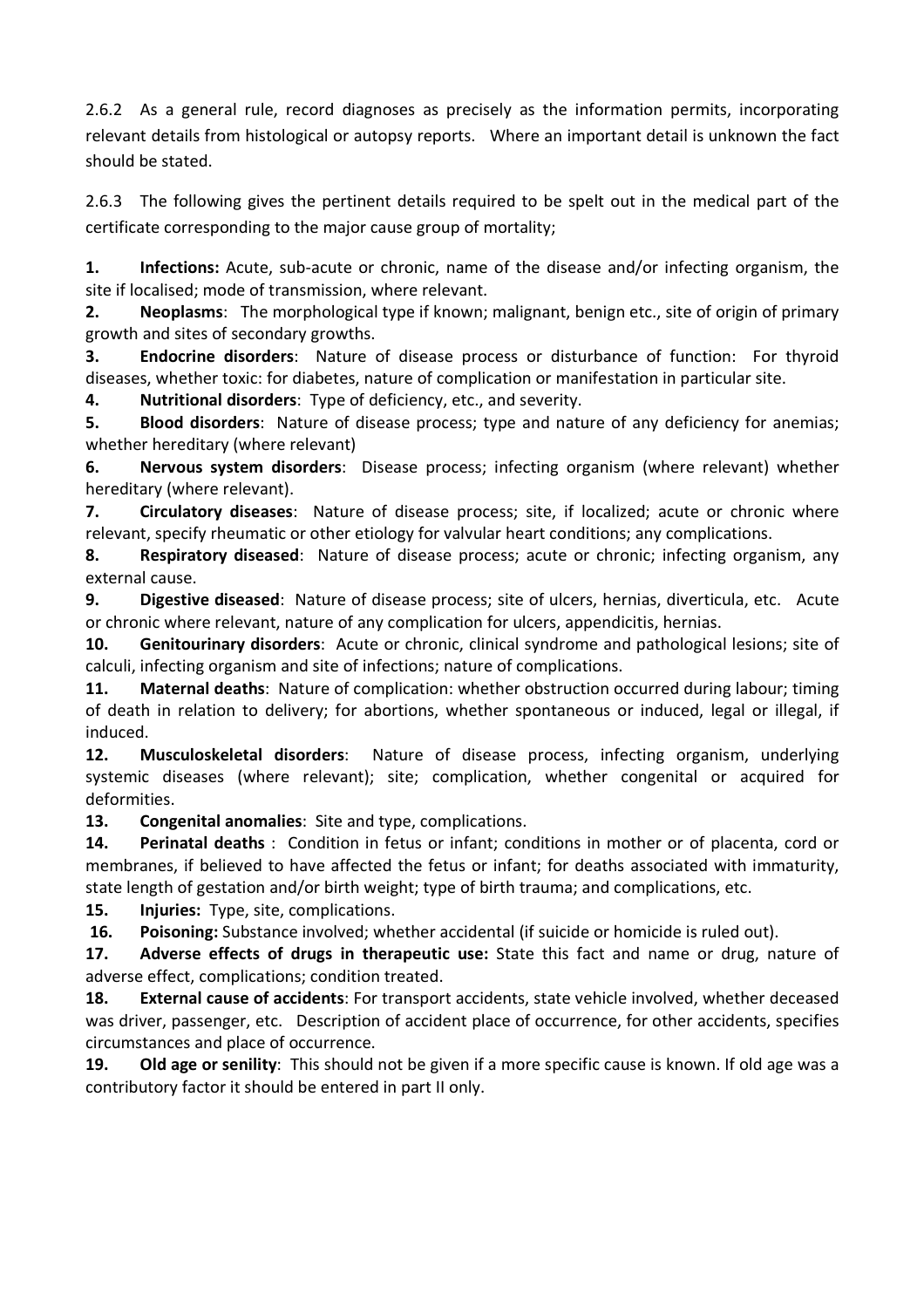# **3. EXAMPLES OF CERTIFICATION**

 Some examples of situations drawn from Indian experience utilizing case histories provided by the Safdarjung Hospital, New Delhi; the Directorate of Health Services, Pune; and the examples taken from the Physician's handbook on medical certification of death of the Centre for Disease Control and Prevention, U.S. Department of Health and Human Services are categorized into simple and complicated situations and explained below.

# 3.1 **Simple situations**

# 3.1.1

| $PART-I$       | (a) Peritonitis             | 2 Days   |
|----------------|-----------------------------|----------|
|                | (b) Perforation of Duodenum | 3 Days   |
|                | (c) Duodenal ulcer          | 6 months |
| <b>PART-II</b> | Carcinoma of bronchus       |          |
| 3.1.2          |                             |          |

| $PART-I$       | (a) Abscess of hand<br>(b) Incision of hand<br>(c) Tetanus | 10 Days |
|----------------|------------------------------------------------------------|---------|
| <b>PART-II</b> |                                                            |         |

# 3.1.3

| $PART-I$       | (a) Toxaemia<br>(b) Severe anaemia of pregnancy<br> |  |
|----------------|-----------------------------------------------------|--|
| <b>PART-II</b> | Tuberculosis                                        |  |

#### 3.1.4

| $PART-I$       | (a) Aslphyxia<br>(b) Drowning<br>r<br><u>. J</u><br> |  |
|----------------|------------------------------------------------------|--|
| <b>PART-II</b> |                                                      |  |

#### 3.1.5

| $PART - 1$     | (a) Uraemia<br>(b) Chronic nephritis<br>J.<br> |  |
|----------------|------------------------------------------------|--|
| <b>PART-II</b> |                                                |  |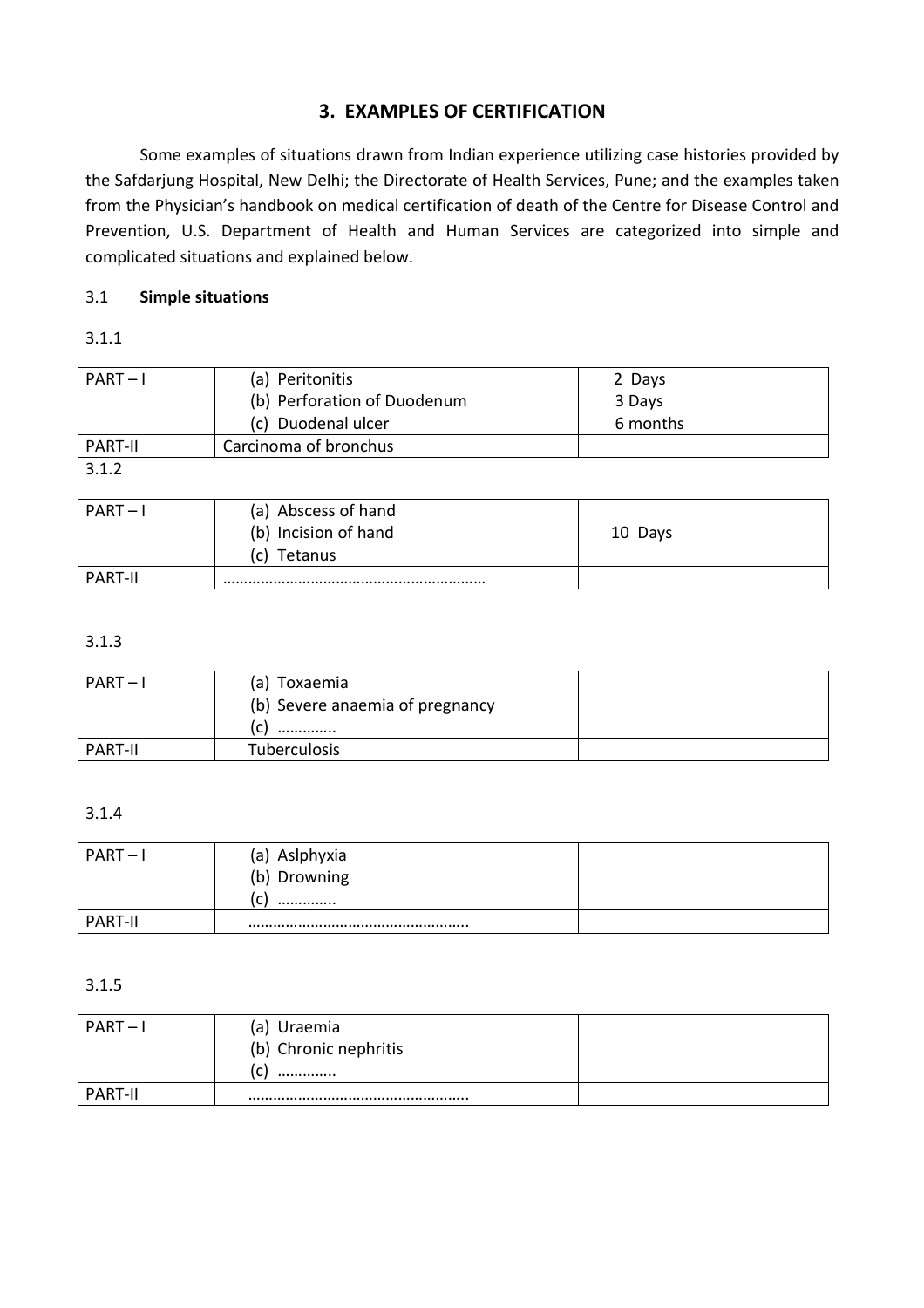# 3.1.6

| $PART-I$       | (a) Uraemia                  |  |
|----------------|------------------------------|--|
|                | (b) Retention of urine       |  |
|                | (c) Hypertrophy of prostrate |  |
| <b>PART-II</b> |                              |  |

# 3.1.7

| $PART -$       | (a) Brain Injury<br>(b) Fall at home |  |
|----------------|--------------------------------------|--|
|                | (c) Chronic alcoholic                |  |
| <b>PART-II</b> |                                      |  |

# 3.1.8

| $PART-I$       | (a) Fracture of vault of skull<br>(b) Collision between car he was driving<br>and heavy truck on road.<br>l C<br> | 15 Min. |
|----------------|-------------------------------------------------------------------------------------------------------------------|---------|
| <b>PART-II</b> |                                                                                                                   |         |

# 3.1.9

| $PART-I$       | (a) Carbon monoxide poisoning<br>(b)<br>(C) | Unknown |
|----------------|---------------------------------------------|---------|
| <b>PART-II</b> | Cancer of stomach                           |         |

# 3.1.10

| $PART-I$       | (a) Cardiac tamponade<br>(b) Perforation of heart<br>(c) Gunshot wound to thorax | 15 Minutes<br>20 minutes<br>20 minutes |
|----------------|----------------------------------------------------------------------------------|----------------------------------------|
|                |                                                                                  |                                        |
| <b>PART-II</b> |                                                                                  |                                        |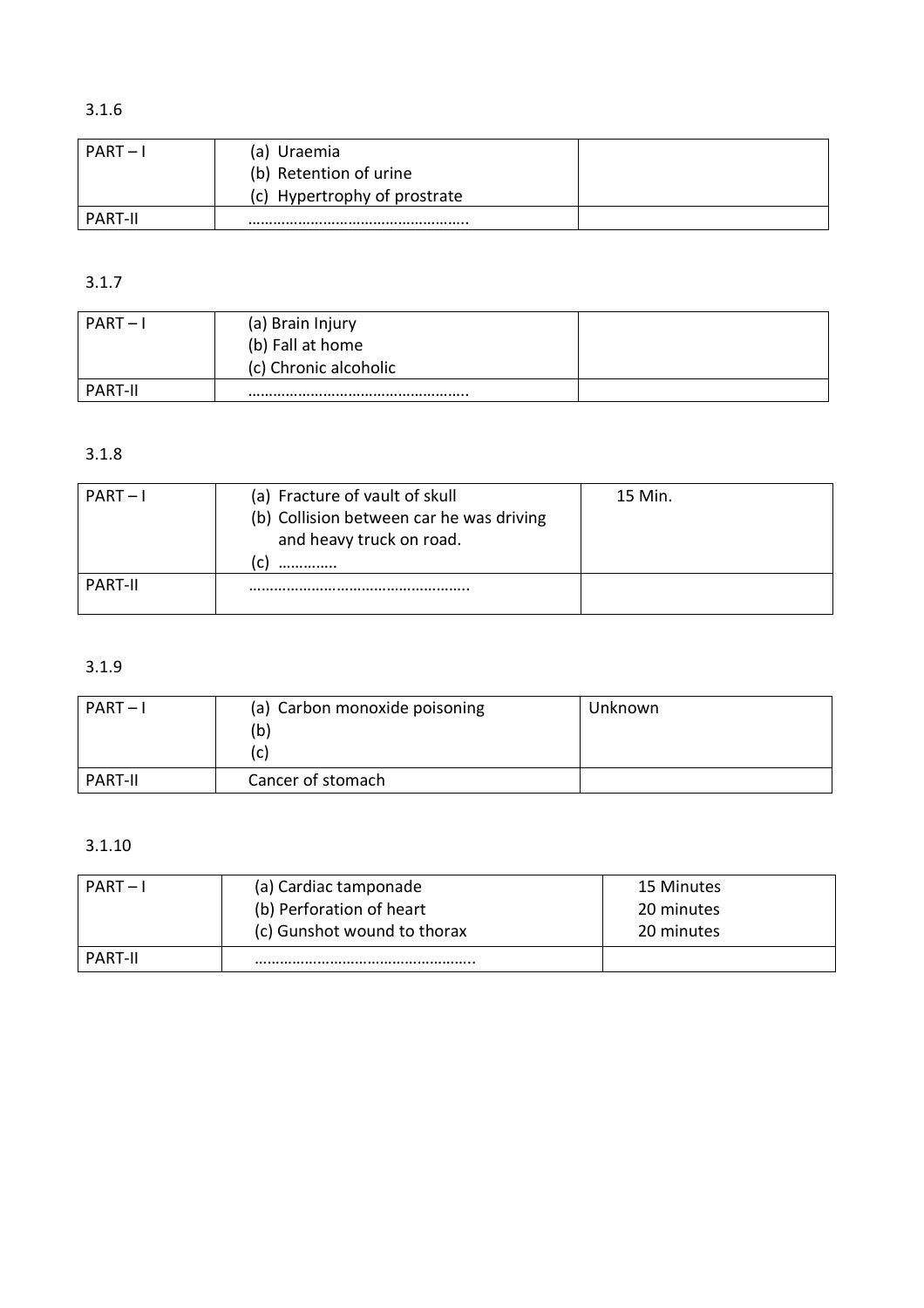#### **3.2 Complicated situation**

 As an aid to write the statement properly, some cases from hospital records are abstracted here to indicate typical problems.

# **3.2.1 CASE HISTORY**

 On 03.01.1977, a 60 year old female was admitted with a "strangulated Femoral Hernia" which had started 4 days earlier. She came complaining of abdominal pain and fecal vomits. Apparently, the small intestines were perforated even before. On  $4<sup>th</sup>$  January, she underwent a release of hernia and the recession of the intestines, with an end to end "Anastomosis". On 5<sup>th</sup> January, she started developing signs of "peritonitis", and following that dies on 14.01.1977.

#### **Statement**

| $PART-I$       | (a) Peritonitis, acute<br>(b) Perforation of small intestine<br>(c) Strangulated Femoral Hernia | 12 days<br>15 days. |
|----------------|-------------------------------------------------------------------------------------------------|---------------------|
| <b>PART-II</b> |                                                                                                 |                     |

Explanation: Clearly, acute peritonitis led directly to death and therefore appears on lime (a). Perforation of small intestines gave rise to the immediate cause shown in line (a) and therefore, appears next in line (b). Strangulated Femoral Hernia was the cause of intestinal perforation and was the cause which initiated the chain of events leading to death and this is the underlying cause which is written on line (c).

#### **3.2.2 CASE HISTORY**

 On 14.01.1976 an old man slipped on same level and fell down, resulting in fractures. After being admitted for care, fractures of the left Ischium and Ilium were reduced. The patient then suffered from Azotemia, general arteriosclerosis, artericlctic heart disease and pulmonary emphysema. He developed "Bronchopneumonia" on 15<sup>th</sup> February and died 6 days later. Autopsy revealed also fractured hip and pelvis, cardiac hypertophy, chronic fibrous myocarditis and coronary sclerosis.

#### **Statement**

| $PART-I$       | (a) Bronchopneumonia<br>(b) Fracture of left Ischium and Ilium<br>(c) | 6 days<br>7 days. |
|----------------|-----------------------------------------------------------------------|-------------------|
| <b>PART-II</b> | Arteriosclerotic heart with coronary sclerosis.                       |                   |

**Explanation:** Bronchopneumonia is certainly the immediate cause of death. The fracture of left Ischium and Ilium gave Arteriosclerotic Heart Disease with coronary sclerosis were no doubt, significant conditions contributing to death and are therefore given in part II.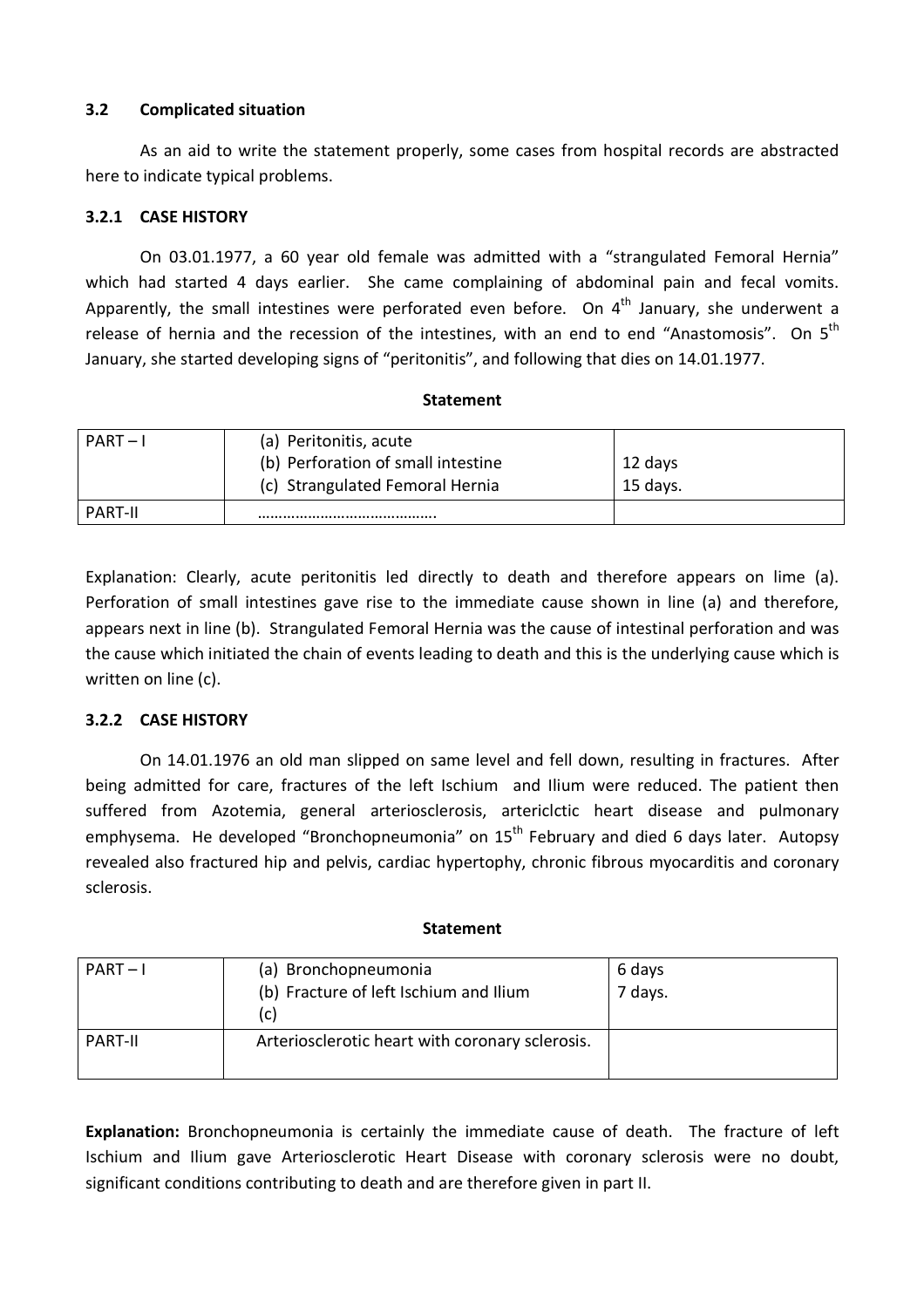#### **3.2.3 CASE HISTORY**

 On 25.08.1964 a 53 year old male was admitted in hospital. X-ray showed "Adenocarcinoma of the rectum" but no evidence. Syphilis was also noticed and treated. He was discharged from hospital in November 1964, as improved.

 On 03.03.1966 he got x-rayed which showed pelvis apparently normal; however there was an unusual shadow to the left of the sacrum. On 19.06.1966, he was re-admitted with recurrent carcinoma of the rectum with invasion of the urinary bladder. He was discharged, unimproved on 27.07.1966.

 On 04.01.1967 he was again admitted for the same ailment. Examination showed recurrent carcinoma of the rectum with invasion of the urinary bladder and "Metastases" though out the abdomen, syphilis and decubitus ulcers. Bronchopneumonia developed on 09.01.1967 and the patient died 3 days later.

#### **Statement**

| $PART-I$       | (a) Bronchopneumonia<br>3 days             |
|----------------|--------------------------------------------|
|                | (b) Metastatic cancer of<br>bladder<br>and |
|                | abdomen.                                   |
|                | (c) Adenocarcinoma of rectum               |
| <b>PART-II</b> | <b>Syphilis</b>                            |

**Explanation:** Since the metastatic lesions were the result of the Adeno carcinoma of the rectum, the primary site is recorded as the underlying cause of death.

#### **3.2.4 CASE HISTORY**

 On February Ist, a 58 year old man presented at a clinic complaining of long duration "haemoptysis" and loss of weight. On examination he was found actually anemic and therefore admitted in hospital. The diagnosis was advanced pulmonary TB, reactivation type with cavitation, perhaps of 8 year duration. The patient also suffered from generalised arteriosclerosis, probably of long duration. He also had moderate varicose veins of the lower extremity. On admission, the patient and acute and massive pulmonary hemorrhage he died that evening.

#### **Statement**

| $PART-I$       | (a) Pulmonary hemorrhage                        | 10 hours |
|----------------|-------------------------------------------------|----------|
|                | (b) Advanced pulmonary TB                       | 8 years  |
|                | (C)                                             |          |
| <b>PART-II</b> | Generalised arteriosclerosis and varicose veins |          |
|                | of lower extremity.                             |          |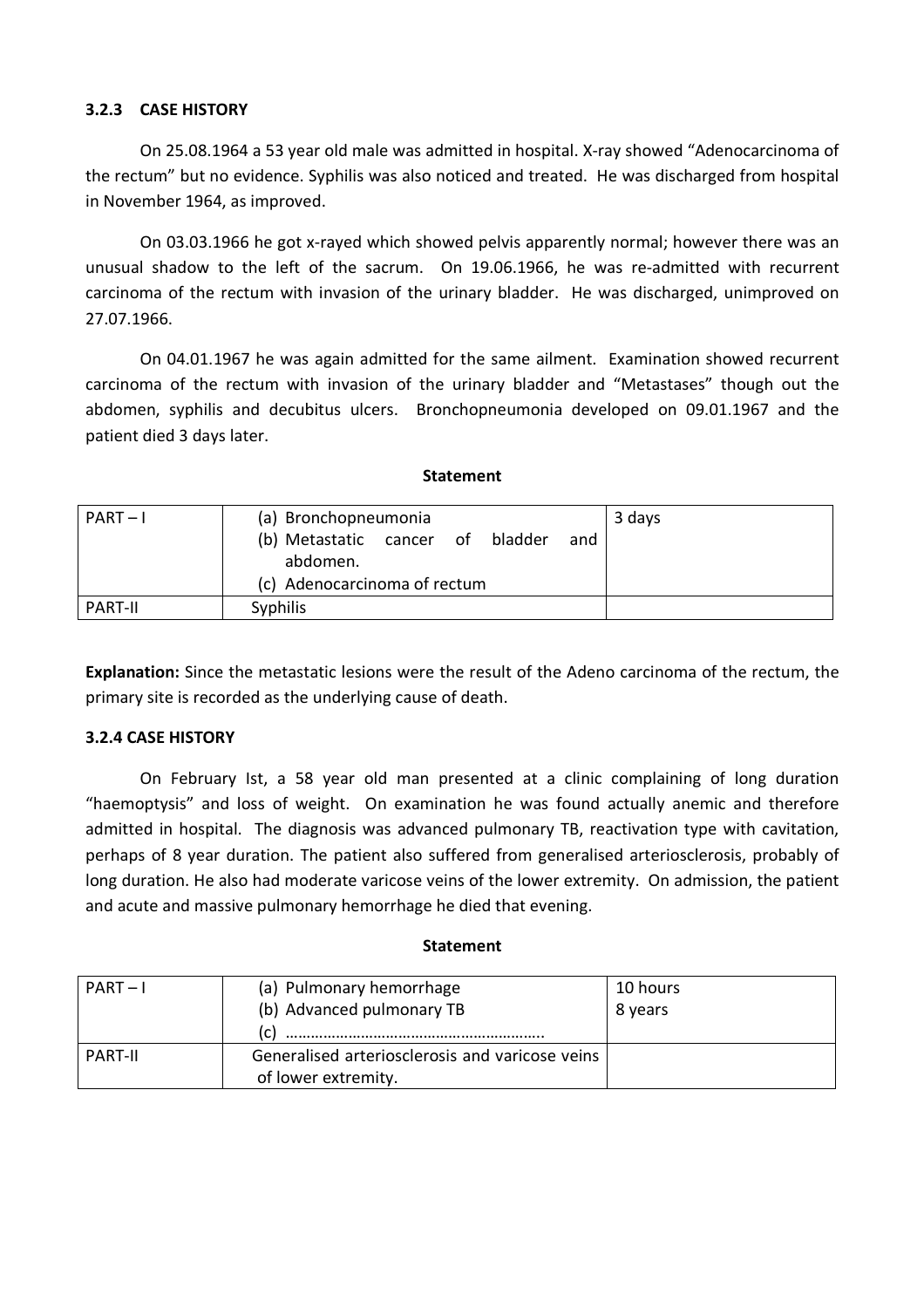### **3.2.5 CASE HISTORY**

 A man of 63 year had been treated for some years for malignant hypertension and developed hypertensive heart disease and chronic renal failure. While seriously ill with the heart condition, he developed acute appendicitis, and the appendix ruptured. Appendicectomy was carried out successfully but the heart condition deteriorated further and he died 2 weeks later.

| $PART-I$       | (a) Congestive heart failure<br>(b) Cardiac hypertrophy<br>(c) Malignant hypertension      | 2 Weeks<br>Some years |
|----------------|--------------------------------------------------------------------------------------------|-----------------------|
| <b>PART-II</b> | Appendicectomy for acute condition and rupture<br>of appendix, hypertensive renal failure. |                       |

#### **Statement**

#### **3.2.6 CASE HISTORY**

 A 68 year-old male was admitted to the hospital with progressive right lower quadrant pain of several weeks' duration. The patient had lost approximately 40 pounds, with progressive weakness and malaise. On physical examination, the patient had an enlarged liver span which was four finger breadths below the right costal margin. Rectal examination was normal, and stool was negative for occult blood. Routine laboratory studies were within normal limits. A chest x-ray and barium enema was negative. His EKG showed a right bundle branch block. CT scan showed numerous masses within both lobes of the liver. A needle biopsy of the liver was diagnostic of hepatocellular carincoma, and the patient was started on chemotherapy. Three months after the diagnosis, the patient developed sharp diminution of liver function as well as a deep venous thrombosis of his left thigh, and he was admitted to the hospital. On his third hospital day, the patient developed a pulmonary embolism and died 30 minutes later.

#### **Statement**

| $PART-I$       | (a) Pulmonary embolism                 | 30 minutes    |
|----------------|----------------------------------------|---------------|
|                | (b) Deep venous thrombosis, left thigh | 3 days        |
|                | (c) Acute hepatic failure              | 2 days        |
|                | (d) Hepatocellular carcinoma           | Over 3 months |
| <b>PART-II</b> |                                        |               |

Explanation : Pulmonary embolism led directly to death and therefore, appears on line (a) Deep venous thrombosis , left thigh gave rise to the immediate cause shown in line (a) and therefore, appears next in line (b), Acute hepatic failure was the cause of Deep venous thrombosis, left thigh and therefore, appears next in line (c), Hepatocellular carcinoma was the actual cause which initiated the chain of events leading to death and this is the underlying cause which is written on line (d).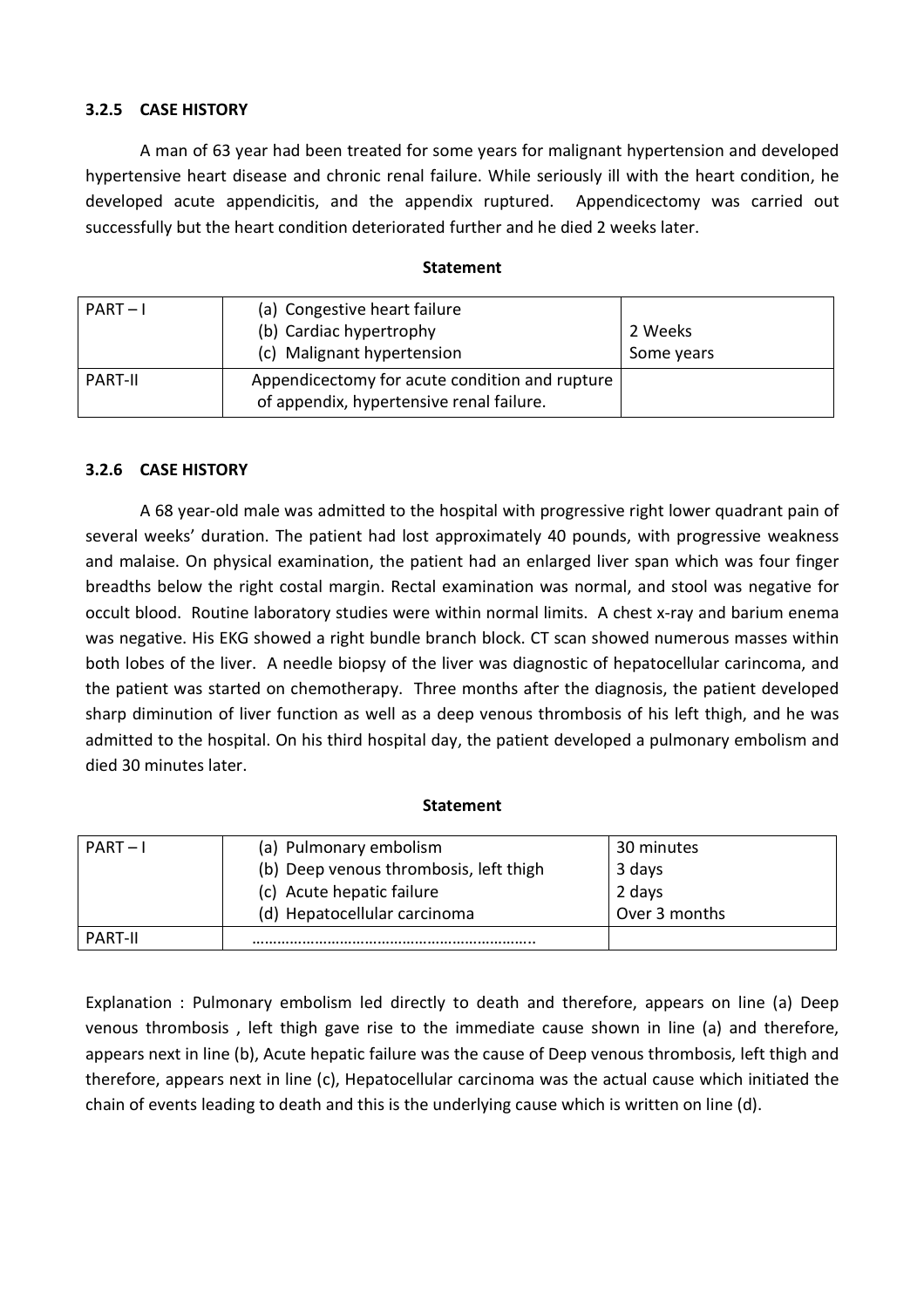# **3.2.7 CASE HISTORY**

 This 75 year-old male was admitted to the hospital complaining of severe chest pain. He had a 10-year history of arteriosclerotic heart disease with EKG findings of myocardial ischemia and several episodes of congestive heart failure controlled by digitalis preparations and diuretics. Five months before this admission, the patient was found to be anemic, with a hematocrit of 17, and to have occult blood in the stool. A barium enema revealed a large polypoid mass in the cecum diagnosed as carcinoma by biopsy.

 Because of the patient's cardiac status, he was not considered to be a surgical candidate. Instead he was treated with a 5-week course of radiation therapy and periodic packed red cell transfusions. He completed this course 3 months before this hospital admission. On this admission the EKG was diagnostic of an acute anterior wall myocardial infarction. He expired 2 days later.

| $PART-I$       | (a) Acute myocardial infarction<br>(b) Arteriosclerotic heart disease<br>(c) | 2 days<br>10 days |
|----------------|------------------------------------------------------------------------------|-------------------|
| <b>PART-II</b> | Carcinoma of cecum, congestive heart failure                                 |                   |

#### **Statement**

**Explanation:** Acute myocardial infarction, listed in Part 1 line (a) as the immediate cause of death, is a direct consequence of arteriosclerotic heart disease; the underlying cause listed in Part 1 line (b). Carcinoma of cecum is listed in Part II because it caused anemia and weakened the patient, but it did not cause arteriosclerotic heart disease. Congestive heart failure is listed in Part II because it also weakened the patient, and although it was caused by the arteriosclerotic heart disease, it was not part of the casual sequence leading to the acute myocardial infarction.

#### **3.2.8 CASE HISTORY**

A 68-year-old female wad admitted to the ICU with dyspnea and moderate retrosternal pain of 5-hours duration, which did not respond to nitroglycerin. There was a past history of obesity, noninsulin-dependent diabetes mellitus, hypertension and episodes of nonexertional chest pain, diagnosed as angina pectoris, for 8 years. Over the past 72 hours, she developed a significant elevation of the MB isoenzyme of creatinc phosphokinase, confirming an acute myocardial infraction. A Type II second-degree AV block developed and a temporary pacemaker was put in place. She subsequently developed dyspnea with fluid retention and cariomegaly on chest radiograph. She improved with diuretics. On the seventh hospital day, during ambulation, she suddenly developed chest pain and increased dyspnea. An acute pulmonary embolism was suspected and intravenous heparin was started.

The diagnosis of pulmonary embolism was confirmed by a ventilation/perfusion scan as well as arterial blood gas measurements. One hour later, she became unresponsive and resuscitation efforts were unsuccessful.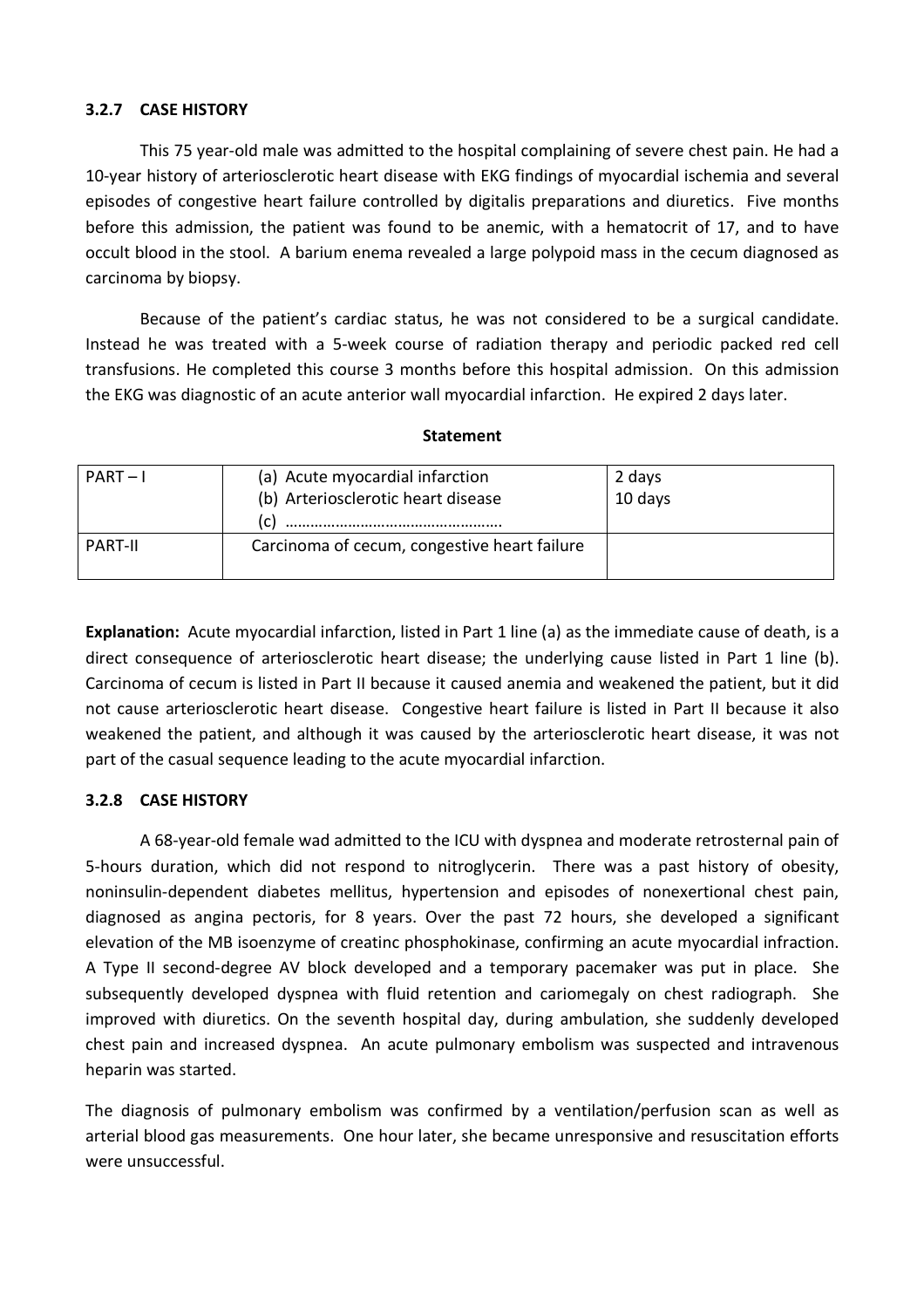#### **Statement**

| $PART-I$       | (a) Pulmonary embolism                            | 1 hour  |
|----------------|---------------------------------------------------|---------|
|                | (b) Acute myocardial infarction                   | 7 days  |
|                | (c) Chronic ischemic heart disease                | 8 years |
| <b>PART-II</b> | Non-insulin-dependent diabetes mellitus, obesity, |         |
|                | hypertension, congestive heart failure            |         |

**Explanation:** Non-insulin-dependent diabetes mellitus, obesity, hypertension, congestive heart failure would all be considered factors that contributed to the death. However, they would not be in the direct casual sequence of Part I, so they would be placed in Part II.

# **3.2.9 CASE HISTORY**

 A 78-year-old female with a temperature of 102.6F was admitted to the hospital from nursing home. She first became a resident of the nursing home 2 years earlier following a cerebrovascular accident, which left her with a residual left hemiparesis. Over the next year, she became increasingly dependent on other to help with her activities of daily living, eventually requiring an in-dwelling bladder catheter 6 months before the current admission. For the 3 days prior to admission, she was noted to have lost her appetite and to have become increasingly withdrawn. On admission to the hospital her leukocyte count was 19,700, she had pyuria and gram-negative rods were seen on a Gram stain of her urine. Ampicillin and gentamicin were administered intravenously. On the third hospital day, admission blood cultures turned positive for pseudomonas aeruginosa, which was resistant to ampicillin and gentamicin. Antibiotic therapy was changed to ticarcillin clavulanate, to which the organism was sensitive. Despite the antibiotics and intravenous fluid support, the patient's fever persisted. On the fourth hospital day, she became hypotensive and died.

This case illustrates that additional lines may be added to Part I

#### **Statement**

| $PART-I$    | (a) Pseudomonas aeruginosa sepsis                  | days     |
|-------------|----------------------------------------------------|----------|
|             | (b) Pseudomonas aeruginosa urinary tract infection | days     |
|             | (c) In-dwelling bladder catheter                   | 6 months |
|             | (d) Left hemiparesis                               | 2 years  |
|             | (e) Old cerebrovascular accident                   | 2 years  |
|             |                                                    |          |
|             |                                                    |          |
| $Part - II$ |                                                    |          |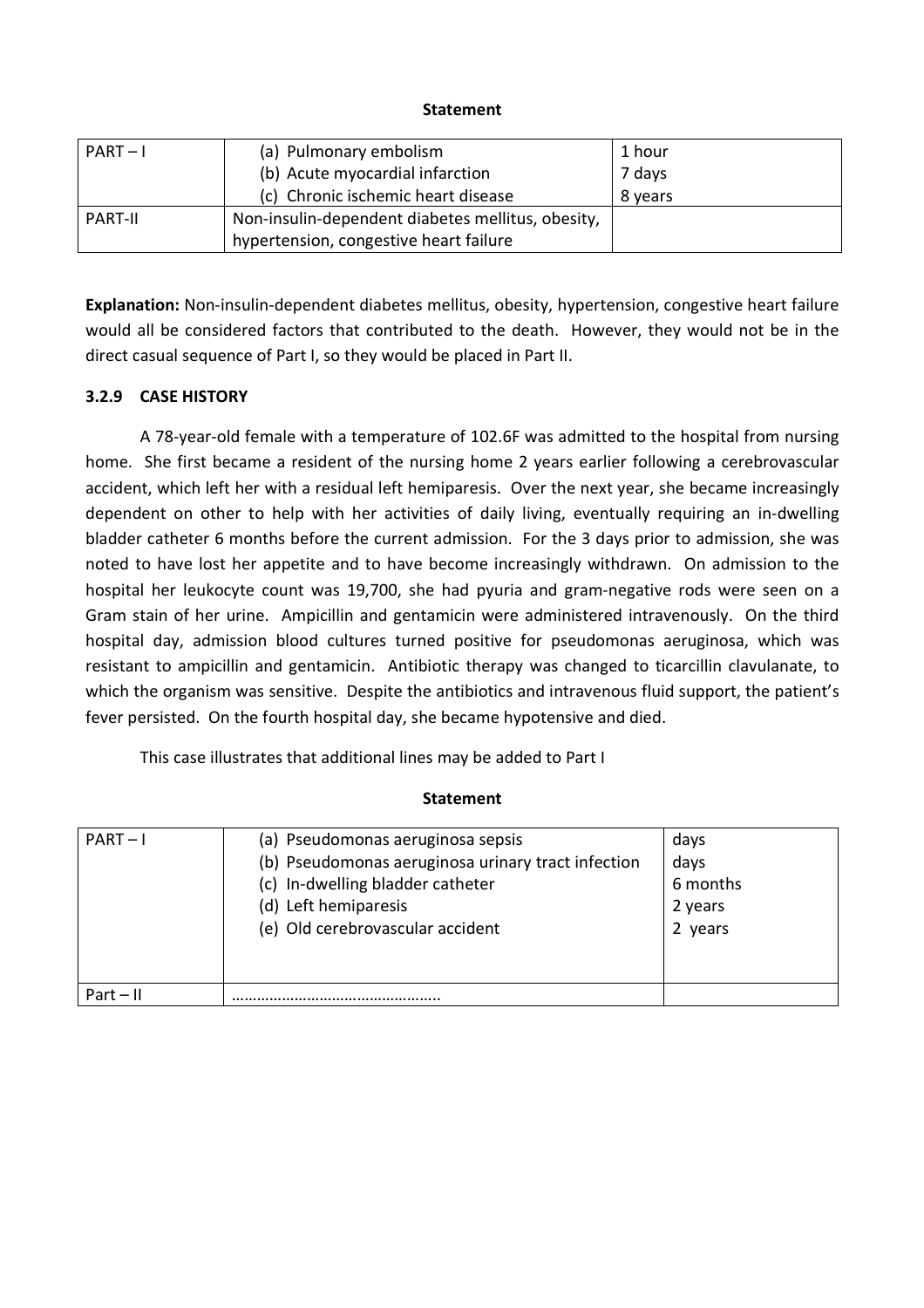#### **3.2.10 CASE HISTORY**

A 34-year-old male was admitted to the hospital with severe shortness of breath. He had a 9 month history of unintentional weight loss, night sweats and diarrhea. The patient had no history of any medical condition that would cause immunodeficiency. An Elisa test and confirmatory Western Blot test for human immunodeficiency virus (HIV) were positive. T-Iymphocyte tests indicated a low T helper-suppressor ratio. A lung biopsy was positive for Pneumocystis carinii pneumonia (PCP), indicating a diagnosis of acquired immunodeficiency syndrome (AIDS). The patient's pneumonia responded to pentamidine therapy, and the patient was discharged. The patient had two additional admissions for PCP. Seventeen months after the patient was first discovered to be HIV positive, he again developed PCP but did not respond to therapy. He died 2 weeks later.

#### **Statement**

| $PART-I$       | (a) Pneumocystis carinii pneumonia<br>(b) Acquired Immunodeficiency Syndrome<br>(c) HIV infection | 2 weeks<br>17 months<br>Over 17 months |
|----------------|---------------------------------------------------------------------------------------------------|----------------------------------------|
| <b>PART-II</b> |                                                                                                   |                                        |

**Explanation:** By definition AIDs is due to HIV infection, even though it may seem redundant to specify HIV infection in the causal sequence death, it is desirable to do so. HIV infection and AIDS are not synonymous, and there is a variable clinical course between the time of HIV infection and the onset of AIDS.

#### **3.2.11 CASE HISTORY**

 A 75-year-old male had a 10-year history of chronic bronchitis associated with smoking two packs of cigarettes a day for more than 40 years. When seen by his physician approximately 2 years prior to his terminal episode, he had moderately reduced FEV and FVC with no response to bronchodilators. During his last year, he required corticosteroids to prevent wheezing and coughing at night, however, he was unable to reduce his smoking to less than one pack of cigarettes per day. When seen 3 months prior to his terminal episode, he had significantly reduced FEV and FVC with no response to bronchodilators. He awoke one evening complaining his wife about coughing and worsening shortness of breath. He was taken to the emergency room where he was found to have an acute exacerbation of obstructive airways disease. He was admitted to the hospital. At the patient's request, no mechanical ventilation was employed, and he died 12 hours later in respiratory arrest.

| $PART-I$       | (a) Acute exacerbation of obstructive airways disease.<br>(b) Chronic bronchitis.<br> | 12 hours<br>10 years |
|----------------|---------------------------------------------------------------------------------------|----------------------|
| <b>PART-II</b> | Cigarette smoking                                                                     |                      |

#### **Statement**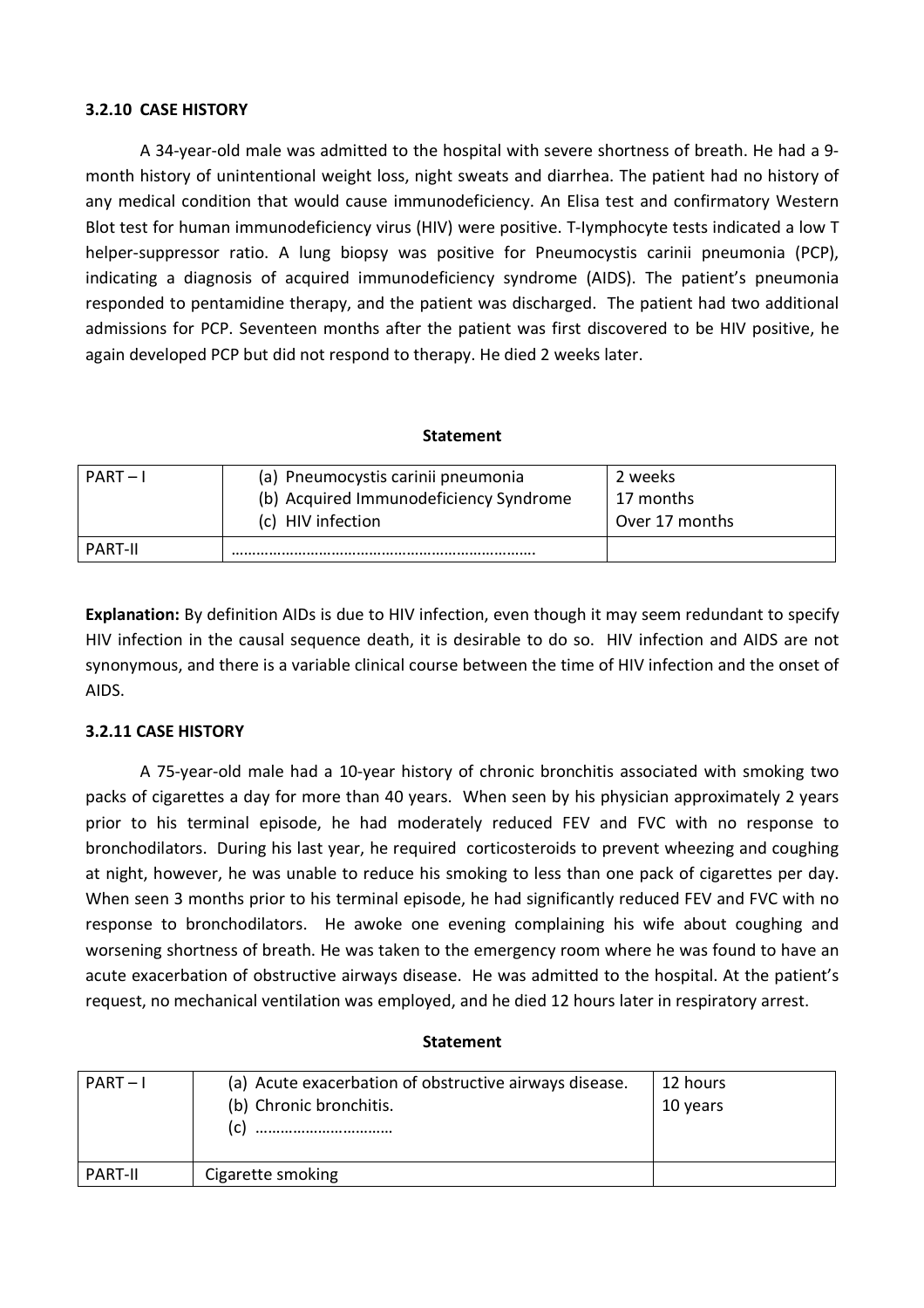**Explanation:** In this case, respiratory arrest is considered a mode of dying, and it would not be listed as the Immediate Cause of Death.

#### **3.2.12 CASE HISTORY**

 A 75-year-old female had a 15- year history of noninsulin-dependent diabetes mellitus, a 13 year history of mild hypertension treated with thiazide diuretics, and an uncomplicated myocardial infarction 6 years prior to the present illness. She was found disoriented in her apartment and brought to the hospital. On admission she was noted to be unresponsive, without focal neurologic signs, and severely dehydrated with a blood pressure of 90/60. Initial laboratory tests disclosed severe hyperglycemia, hyperosmolarity, azotemia and mild ketosis without acidosis. A diagnosis of hyperosmolar nonketotic coma was made.

 The patient was vigorously treated with fluids, electrolytes, insulin, and broadspectrum antibiotics, although no source for infection was documented. Within 72 hours, the patient's hyperosmolar, hyperglycemic state was resolved. However, she remained anuric with progressive azotemia. Attempts at renal dialysis were unsuccessful, and the patient died on the 8<sup>th</sup> hospital day in severe renal failure.

#### **Statement**

| $PART-I$       | (a) Acute renal failure<br>(b) Hyperosmolar nonketotic coma<br>(c) Diabetes mellitus, non-insulin-dependent. | 5 days<br>8 days<br>15 Years |
|----------------|--------------------------------------------------------------------------------------------------------------|------------------------------|
| <b>PART-II</b> | Hypertension, previous myocardial infarction                                                                 |                              |

**Explanation:** Hypertension and a previous myocardial infarction would both be considered factors that contributed to the death. However, they would not be in the direct causal sequence of Part I, so they would be placed in Part II.

#### **3.2.13 CASE HISTORY**

 This 53-year-old male was admitted to the hospital following 2 days of intermittent midepigastric and left-sided chest pain. The pain radiated to his left arm and was accompanied by nausea and vomiting. He gave a history that included 2 years of occasional chest discomfort, a near syncopal episode 6 months prior, hypertension, a 30 year history of one-pack-per-day cigarette smoking, congenital blindness, and insulin-dependent diabetes mellitus. He was not to be markedlyobese and to have severe hyperholesterolemia.

 At the time of admission, his enzyme studies were normal, but the EKG suggested myocardial ischemia. Two days later, he experienced an episode of severe chest chain that did not respond to nitroglycerin and was accompanied by ST-segment elevation. A cardiac catheterization demonstrated severe multivessel coronary artery stenosis. He underwent quadruple coronary artery bypass surgery. Shortly after being taken off the cardiopulmonary bypass machine, he went into cardiac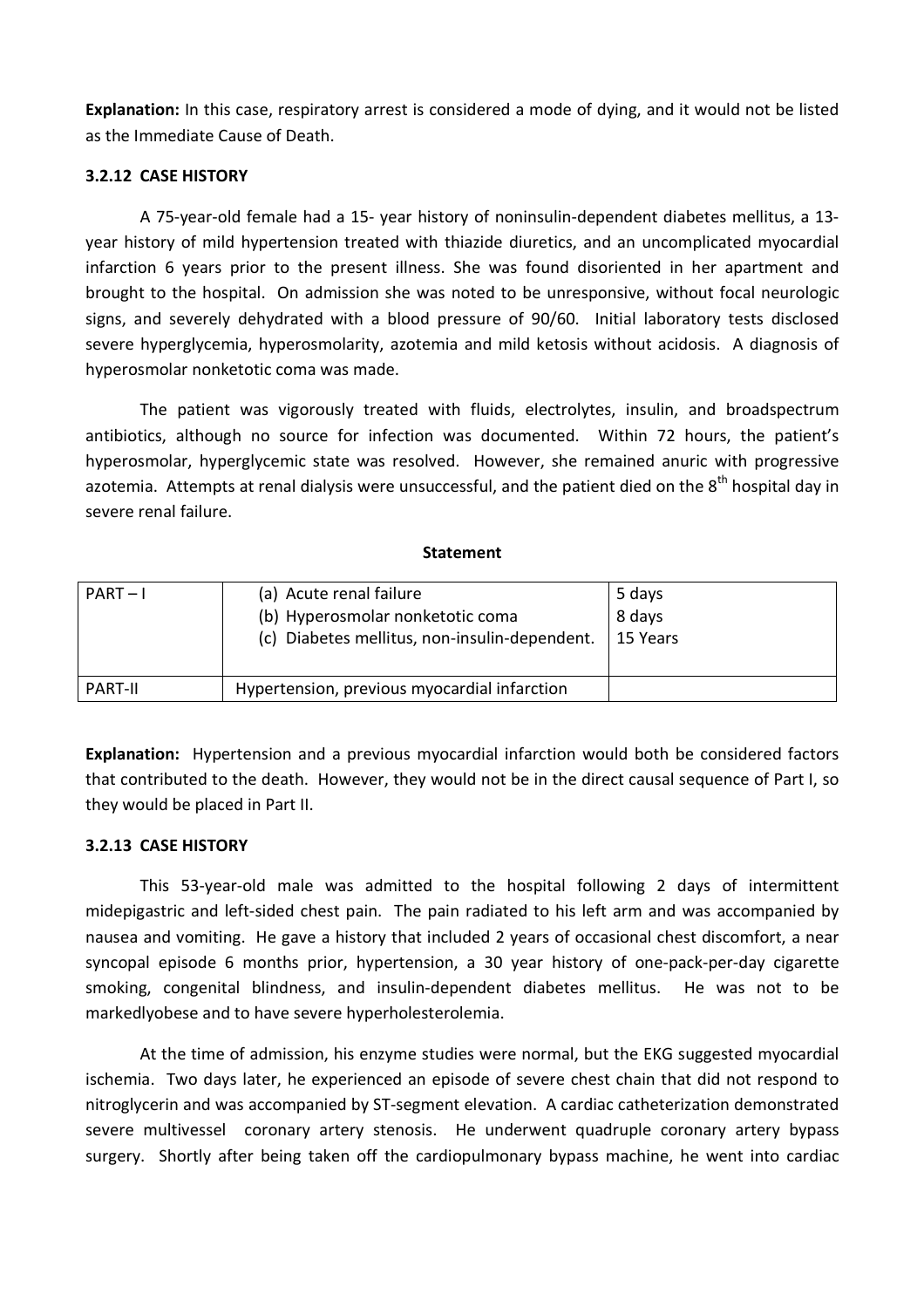arrest. As resuscitation was being attempted by open cardiac massage, a rupture developed in his left ventricular wall which resulted in rapid exsanguination and death.

#### **Statement**

| $PART-I$       | (a) Coronary artery bypass surgery             | <b>Minutes</b> |
|----------------|------------------------------------------------|----------------|
|                | (b) Myocardial infarction                      | Days           |
|                | (c) Coronary atherosclerosis                   | Years          |
| <b>PART-II</b> | Insulin-dependent diabetes mellitus, cigarette |                |
|                | smoking, hypertension, hypercholesterolemia    |                |

**Explanation:** Insulin-dependent diabetes mellitus, cigarette smoking, hypertension, and hypercholesterolemia would all be considered factors that contributed to the death. However, they would not be in the direct causal sequence of Part I, so they would be placed in Part II.

#### **3.2.14 CASE HISTORY**

 A 1,480-gram male infant was born at 32-weeks gestation to a 20-year old primiparous woman. The infant developed respiratory distress syndrome and required mechanical ventilation for 7 days. Despite receiving adequate calories for growth, the infant gained weight poorly and had persistent diarrhea with steatorthea. The patient had an elevated sweat chloride concentration. On the 37<sup>th</sup> day after birth, the infant became lethargic and was noted to be edematous. Escherichia coli was cultured from the infant's cerebral spinal fluid, total serum proteins were reported to be low, and clotting studies were prolonged. The infant died at 45 days of age despite appropriate life-saving efforts. Gross autopsy confirmed the clinical impression of cystic fibrosis.

#### **Statement**

| $PART-I$       | (a) Escherichia coli meningitis<br>(b) Cystic fibrosis<br>(c) | 7 days<br>45 days |
|----------------|---------------------------------------------------------------|-------------------|
| <b>PART-II</b> | Prematurity, malabsorption, respiratory distress<br>syndrome  |                   |

**Explanation**: Prematurity, malabsorption, respiratory distress syndrome would all be considered factors that contributed to the death. However, they would not be in the direct causal sequence of Part I, so they would be placed in Part II.

#### **3.2.15 CASE HISTORY**

A 30-year-old, gravida-six, para-five woman with gestational hypertension, reported to the emergency room at 36 weeks into her pregnancy. She had experienced 12 hours of abdominal cramping and vaginal bleeding with the passage of large clots. A presumptive diagnosis of abruption placenta was made. She continued to bleed from her vagina as well as from phlebotomy sites, and she rapidly went into profound shock. No fetal heart sounds were audible. The patient was experiencing disseminated intravascular coagulation. Despite administration of blood and clotting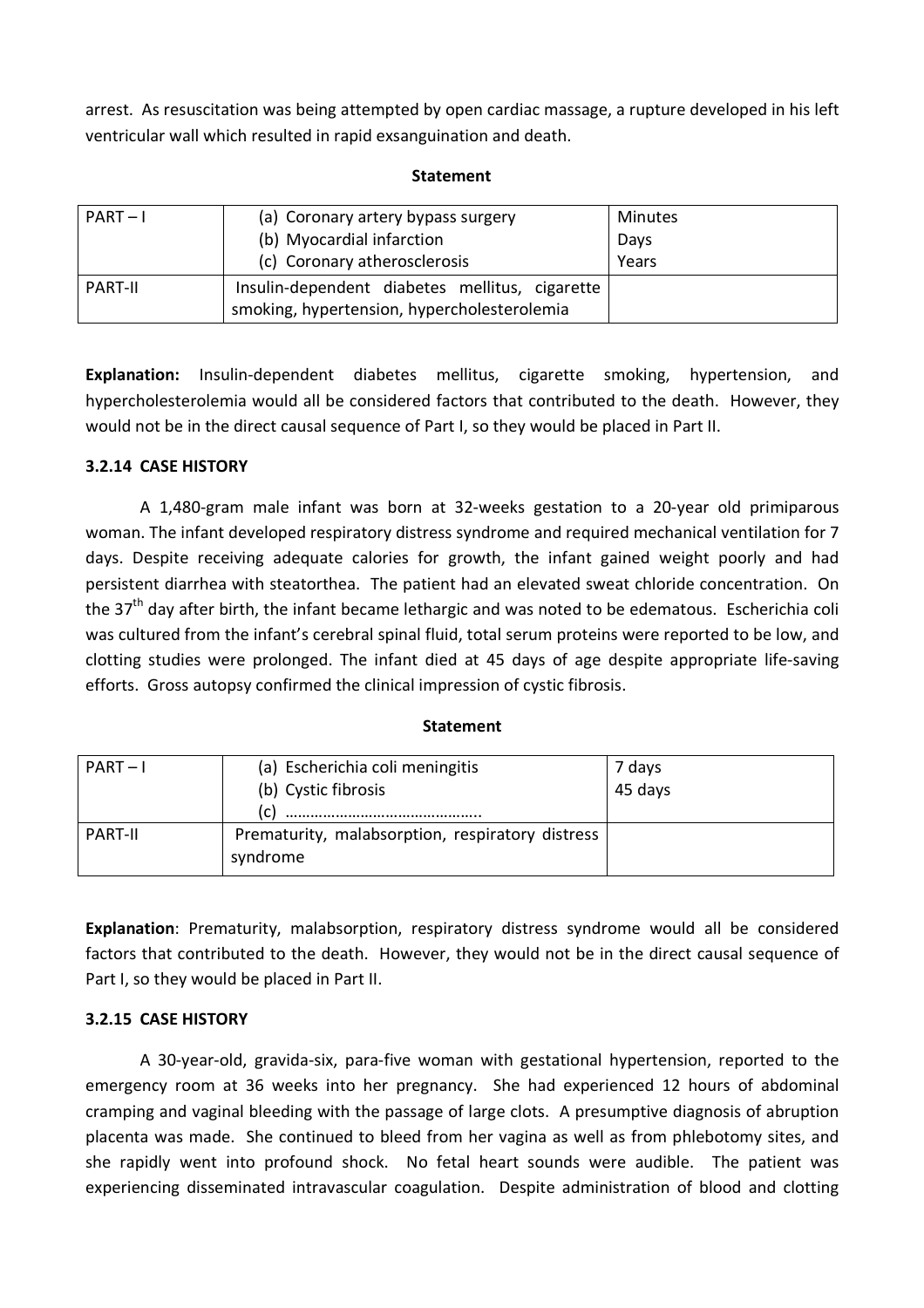factors, intravascular pressure could not be maintained. The mother and fetus both died 1 hour after admission. Autopsy findings confirmed the clinical diagnosis.

#### **Statement**

| $PART-I$       | (a) Disseminated intravascular coagulation<br>(b) Haemorrhage<br>(c) Abruptio placenta | Hour<br>13 hours<br>Over 13 hours |
|----------------|----------------------------------------------------------------------------------------|-----------------------------------|
| <b>PART-II</b> | <b>Gestational hypertension</b>                                                        |                                   |

**Explanation:** Gestational hypertension would be considered a factor that contributed to the death. However, it would not be in the direct casual sequence of Part I, so they would be placed in Part II.

# 3.3 **Incorrect filling and correct filling of the medial part of the certificate.**

 The following few illustrative examples of certification will give the Medical Officers an understanding to fill in the causes in Part I and Part II of the Form of Medical Certificate of Cause of Death.

# **Example 1:**

|                | <b>Incorrect Certificate</b>            | <b>Correct Certificate</b>              |
|----------------|-----------------------------------------|-----------------------------------------|
| <b>PART I</b>  | (a) Primary Bronchogenic Carcinoma of   | (a)Emaciation                           |
|                | Rt. Lung                                |                                         |
|                | (b) Emaciation                          | (b) Metastasis to Lymph nodes and liver |
|                | (c) Metastasis to lymph Nodes and Liver | (c) Bronchogenic Carcinoma of Rt. Lung. |
| <b>PART II</b> |                                         |                                         |

**ILLUSTRATION:** In the above mentioned example, the underlying cause of death is Primary Bronchogenic Carcinoma of Rt. Lung because it has given rise to the conditions reported in the Incorrect Certificate. The certificate should have been recorded by the Medical Officer as in the Correct Certificate.

#### **Example 2:**

|                | <b>Incorrect Certificate</b>                                     | <b>Correct Certificate</b> |
|----------------|------------------------------------------------------------------|----------------------------|
| PART I         | (a) Diabetes                                                     | (a) Gangrene Foot          |
|                | (b) Gangrene Foot                                                | (b) Diabetes               |
|                | (c) Carcinoma Pancreas and chronic $\int$ (c) Carcinoma Pancreas |                            |
|                | bronchitis                                                       |                            |
| <b>PART II</b> |                                                                  | <b>Chronic Bronchitis</b>  |

**ILLUSTRATON:** The attending Physician should have recorded the conditions as mentioned in the correct certificate keeping in view the reported sequence and unrelated conditions (significant conditions) should have been recorded in Part-II.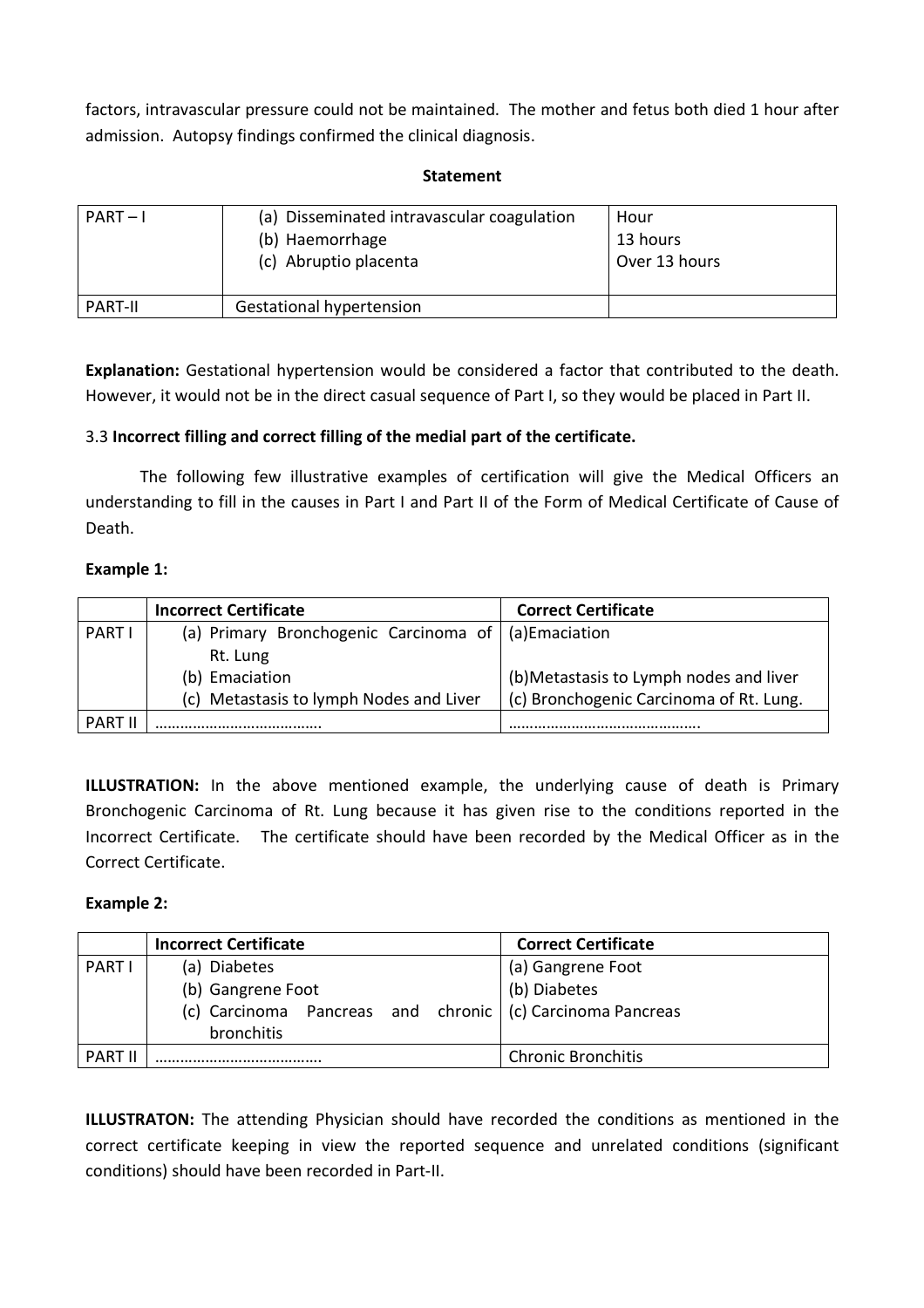# **Example 3:**

|                | <b>Incorrect Certificate</b>                               | <b>Correct Certificate</b>        |
|----------------|------------------------------------------------------------|-----------------------------------|
| <b>PART I</b>  | (a) Retention of urine with Hypertrophy $\vert$ (a) Uremia |                                   |
|                | of Prostate with Uremia                                    |                                   |
|                | (b) Cataract                                               | (b)Retention of Urine             |
|                | (c) Ischaemic Heart Disease                                | (c)Hypertrophy of Prostate        |
| <b>PART II</b> |                                                            | Cataract, Ischaemic Heart Disease |

I**LLUSTRATION**: In this example, the Medical Officer should have mentioned the train of events in Part-I and other significant conditions in Part-II, as mentioned in the correct certificate.

# **Example 4:**

|             | <b>Incorrect Certificate</b> | <b>Correct Certificate</b> |
|-------------|------------------------------|----------------------------|
| <b>PART</b> | (a) Nephrectomy              | (a)Edema Face, foot        |
|             | (b) Edema Face, Foot         | (b) Embroyomia of Kidney   |
|             | (c)<br>                      | !                          |
|             | PART II   Embryoma of Kidney |                            |

**ILLISTRATION:** The medical Officer has recorded operative procedure "Nephrectomy" in Part-I and other conditions "Edema Face and Foot" which is due to the disease "Embroyoma of Kidney" stated in Part-II, should have been written according to the sequence and operative procedure should have been recorded in the column made for "Operation Performed".

#### **Example 5:**

|                | <b>Incorrect Certificate</b>       | <b>Correct Certificate</b>     |
|----------------|------------------------------------|--------------------------------|
| PARTI          | (a) Polycystic Kidney              | (a)Renal failure               |
|                | (b) Renal Failure and Hypertension | (b)Hypertension                |
|                | (c) Ischaemic Heart Disease        | (c)Polycystic Kidney           |
| <b>PART II</b> |                                    | <b>Ischaemic Heart Disease</b> |

**ILLUSTRATION :** The certificate should have been got completed by the medical Officer in the correct certificate because Renal Failure, Antecedent direct cause and terminated by the condition mentioned at (c) of Part-I as the underlying cause of death and unrelated cause Intestinal "Ischaemic Heart Disease" in Part-II.

#### **Example 6:**

|                | <b>Incorrect Certificate</b> | <b>Correct Certificate</b>          |
|----------------|------------------------------|-------------------------------------|
| <b>PART</b>    | (a) Intestinal Obstruction   | (a) Femoral Hernia with obstruction |
|                | (b) Femoral Hernia           |                                     |
|                |                              |                                     |
| <b>PART II</b> |                              |                                     |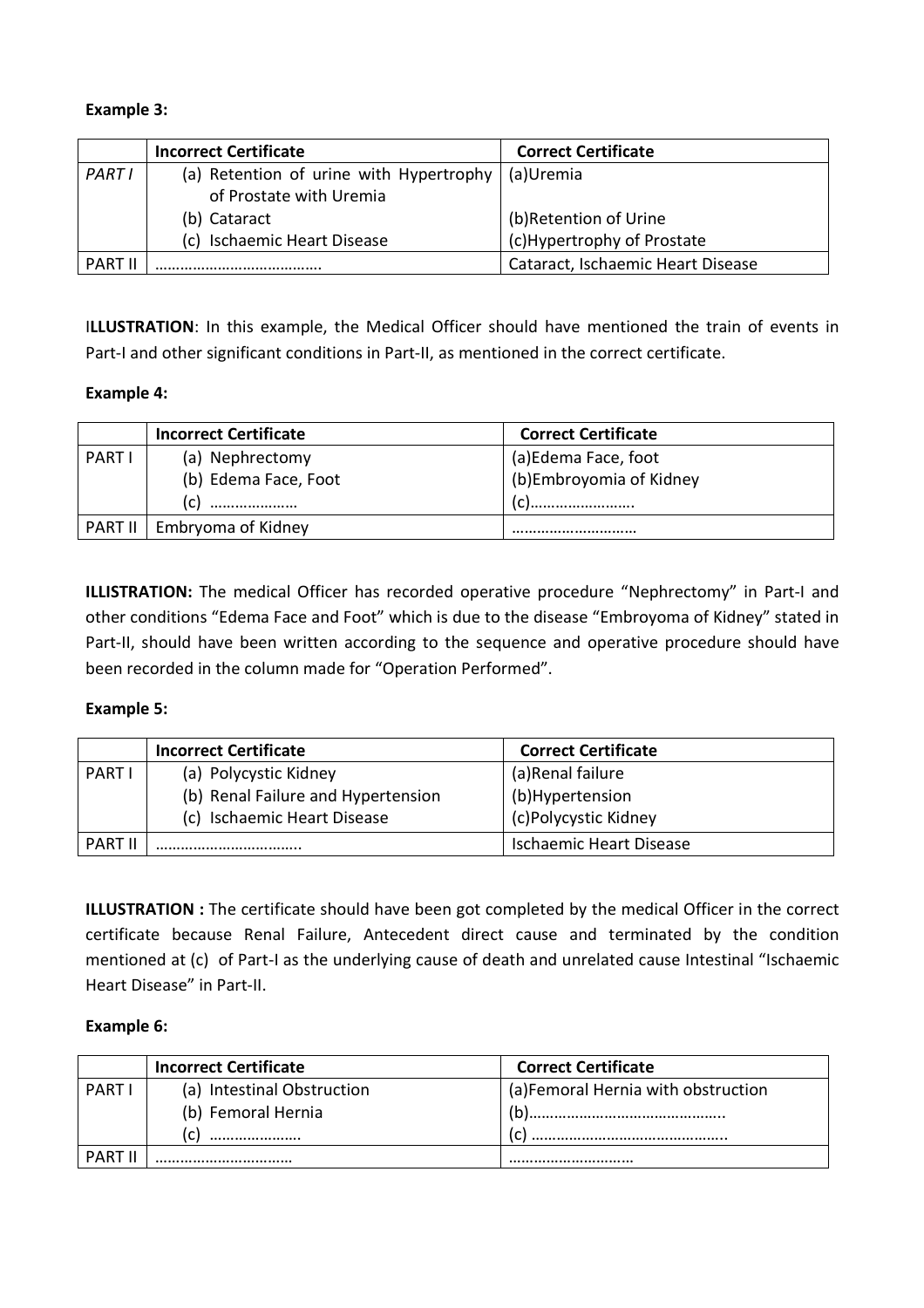**ILLUSTRATION:** In this example all the conditions recorded by the Medical officer are co-related but it should have been mentioned as in the correct certificate because ICD provides a combined code for these conditions.

 Keeping in view the above mentioned examples, with their illustrations, all the Medical Officers are requested mainly to know the contents, as under, Part-I and Part-II of International Form of Medical Certificate of Cause of Death.

 "In Part-I is reported cause leading directly to death at line (a) and also the antecedent conditions at line (b) and (c) which gave rise to the cause reported in line (a), the underlying cause being stated last in the sequence of events. However, no entry is necessary in line (b) and (c) if the disease or condition directly leading to death, stated in line (a), describes completely the train of events".

In Part-II is entered any other significant condition which unfavorably influenced the course of the morbid process and thus contributed to the fatal outcome, but which was not related to the disease or condition directly causing death".

# **3.4 Importance of reporting sequence accurately**

The following illustrates the importance of accurately stating the sequence of morbid conditions in order to allow selection of the cause considered "underlying" by the attending physician.

 A diabetic man who had been under insulin control for many years developed ischemic heart disease and died suddenly from a myocardial infarction. Most people consider there to be a relationship between diabetes and ischemic heart disease but its nature is not yet fully understood. Depending on the role, the doctor considers to have been played in the fatal outcome by one or the other conditions, the following certification are possible.

1. If the doctor considered that the heart condition resulted from the long-standing diabetes, the sequence would be:-

| $PART-I$ | (a) Myocardial Infarction           | 1 hour   |
|----------|-------------------------------------|----------|
|          | (b) Chronic Ischaemic heart disease | 5 Years  |
|          | (c) Diabetes mellitus               | 12 Years |

and the statistical office would select diabetes as the underlying cause of death.

2. If the doctor considered that the heart condition developed independently of the diabetes, the certification would be:-

| $PART-I$       | (a) Myocardial infarction<br>(b) Chronic ischaemic heart disease | 1 hour<br>5 years |
|----------------|------------------------------------------------------------------|-------------------|
| <b>PART-II</b> | Diabetes mellitus                                                | 12 years.         |

and the heart condition would be recorded as the underlying cause.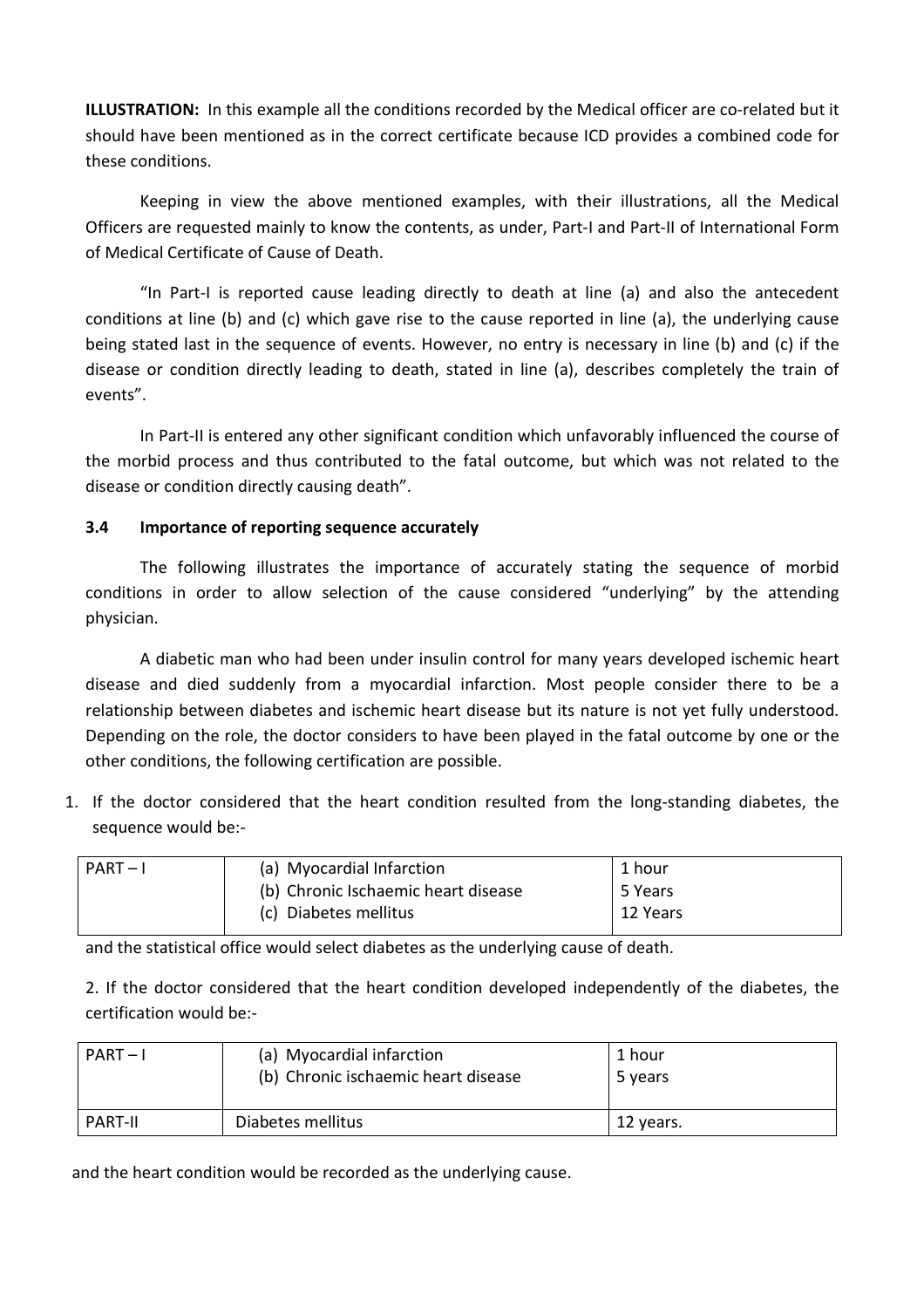3. If the man had instead died from some other complication of the diabetes, such as nephropathy, the heart condition playing only a subsidiary part in the death and the doctor being uncertain that it arose from the diabetes at all the certificate should be in the form :-

| $PART-I$       | (a) Acute renal faiure<br>(b) Nephropathy<br>(c) Diabetes mellitus | 1 week<br>4 years<br>12 years |
|----------------|--------------------------------------------------------------------|-------------------------------|
| <b>PART-II</b> | Chronic ischaemic heart disease                                    | 5 years.                      |

The underlying cause is "Diabetic nephropathy"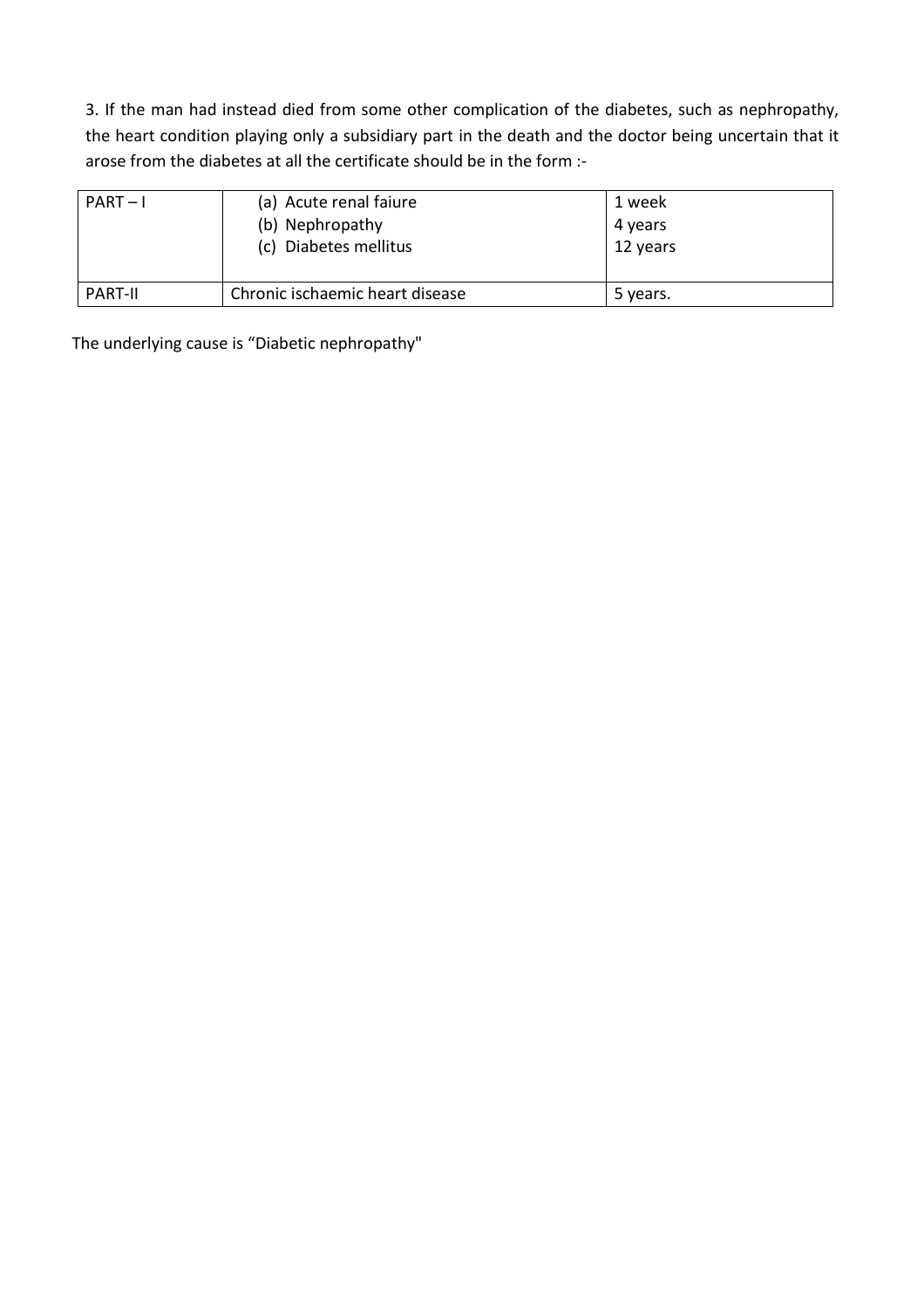**ANNEXURE-I**

# **4. ANNEXURES**

# **EXAMPLES OF INCOMPLETE DESCRIPTIONS OF CAUSE OF DEATH**

| <b>Term</b>       | Additional Information needed for satisfactory coding<br>according to international classification.       |
|-------------------|-----------------------------------------------------------------------------------------------------------|
| Abortion          | Spontaneous or induced and reason if induced, period of gestation,<br>Whether sepsis or toxaemia.         |
| Abscess           | Site and cause (e.g. tuberculous)                                                                         |
| Anaemia           | Variety if primary; cause if secondary.                                                                   |
| Aneurysm          | Aortic (abdominal or thoracic), Arterial, arteriovenous, cardiac;<br>arterioscleratic or syphilitic.      |
| Angina            | Agranulocytic, diptheritic, faucium, streptococcal, Vincent's; pectoris                                   |
| Apoplxy           | Site of lesion; recent or late effects                                                                    |
| Appendicitis      | Acute, chronic or perforated                                                                              |
| Arteriosclerosis  | Whether hypertensive (benign or malignant) nature of cardiac, cerebral or renal<br>manifestation, if any. |
| Arteritis         | Arteriosclerotic, syphilitic; cerebral, coronary                                                          |
| Arthritis         | Acute, gonococcal, gouty, osteoarthritic, tuberculous, due to rheumatic fever<br>Or rheumatoid            |
| Ascites           | Cause of the condition                                                                                    |
| Asphyxia          | Cause of the condition                                                                                    |
| Atheroma          | Aorta, artery, valve of heart                                                                             |
| Boil              | Site                                                                                                      |
| Bright's disease  | Acute, sub-acute or chronic                                                                               |
| <b>Bronchitis</b> | Acute, chronic; allergic, capillary, emphysematous                                                        |
| Burn              | Site(s) and whether by fire, explosion, hot object, liquid chemical or radiation.                         |
| Calculus          | Site                                                                                                      |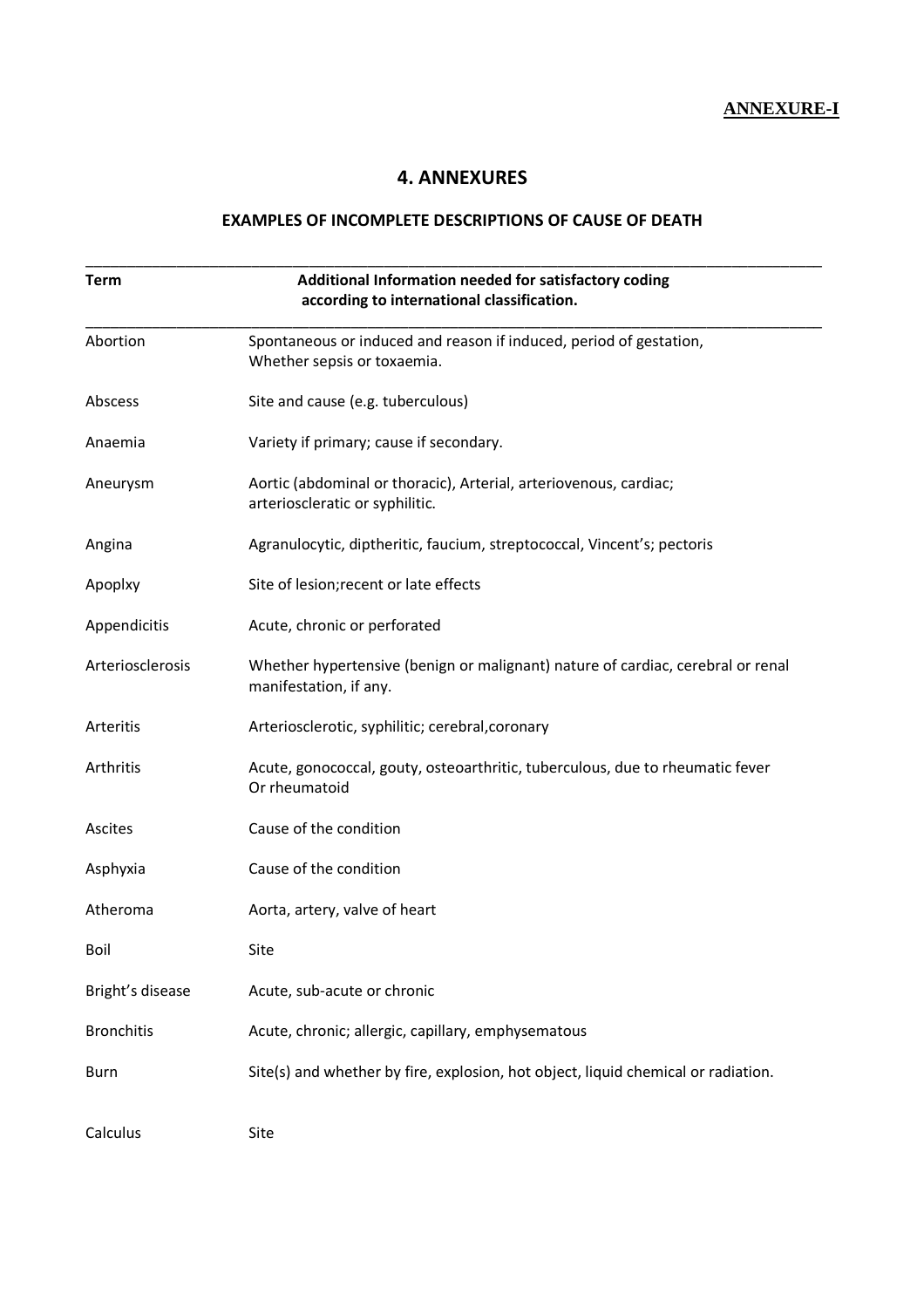| <b>Term</b>        | Additional Information needed for satisfactory coding<br>according to international classification.                                                                              |
|--------------------|----------------------------------------------------------------------------------------------------------------------------------------------------------------------------------|
| Caner, carcinoma   | Site of primary, if known, otherwise sites of secondary, part where it originated<br>If of lip, tongue, mouth, throat, intestine, colon, uterus; histological type, if known     |
| Carbuncle          | Site                                                                                                                                                                             |
| Cardiac failure    | Disease causing the condition                                                                                                                                                    |
|                    | Cardiovascular disease Whether hypertensive, coronary or renal involvement                                                                                                       |
| Carditis           | Endo, myo or per, acute, rheumatic                                                                                                                                               |
| Caries             | Cause, part affected                                                                                                                                                             |
| Cellutitis         | Cause, part affected                                                                                                                                                             |
| Child birth        | Complication and whether apparent before delivery                                                                                                                                |
| Chorea             | Rheumatic, Huntington's gravidarum                                                                                                                                               |
| Cirrhosis of liver | Cause (e.g. alcoholic)                                                                                                                                                           |
| Convulsion, Croup  | Cause                                                                                                                                                                            |
| Crushing           | Whether fracture, internal injury, external cause                                                                                                                                |
| Curvature of spine | Cause, congenital or acquired                                                                                                                                                    |
| Cyst               | Site, congenital, multiple, hydatid, dermoid retention                                                                                                                           |
| Debility           | Disease causing the condition                                                                                                                                                    |
| Dermatitis         | Variety                                                                                                                                                                          |
| Dementia           | Disease causing the condition                                                                                                                                                    |
| <b>Diabetes</b>    | Complication or independent disease, causing death (particular care should be taken to<br>differentiate between diabetes as the underlying cause and as a contributory condition |
| Diarrhoea          | Cause                                                                                                                                                                            |
| Dysentery          | Bacterial, Amoebic or other protozoal                                                                                                                                            |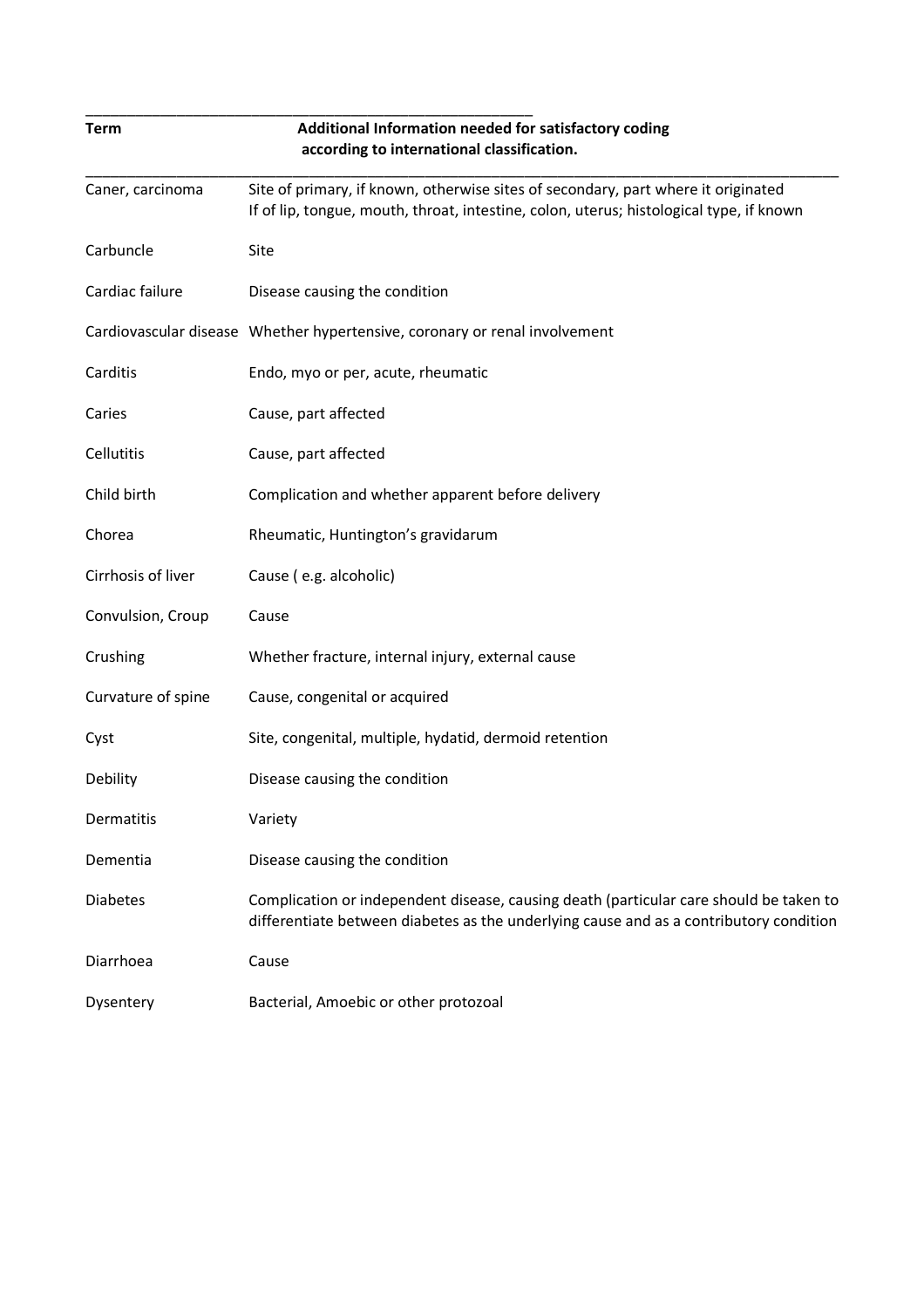| <b>Term</b>   | Additional Information needed for satisfactory coding<br>according to international classification.                                      |
|---------------|------------------------------------------------------------------------------------------------------------------------------------------|
| Eclampsia     | Cause and whether apparent before delivery                                                                                               |
| Embolism      | Site and cause; associated child-birth or abortion; if following operation; state<br>Condition for which operation was performed.        |
| Encephalitis  | Acute infectious, late effect of infectious; post vaccinal, post-exenthematous,<br>idiopathic, meningococcal, supportive or tuberculous. |
| Endocarditis  | Acute or chronic; arteriosclerotic, hypertensive, rheumatic or other, if rheumatic,<br>whether rheumatic fever was present at death.     |
| Endometritis  | Whether puerperal infection                                                                                                              |
| Fits          | Apoplectic, epileptic, eclampsia or hysteria                                                                                             |
| Fracture      | Bone; part of skull or lemur; compound; external cause                                                                                   |
| Gangrene      | Site and cause (diabetic, gas bacillus, senile)                                                                                          |
| Gestritis     | Cause                                                                                                                                    |
| Glioma        | Variety if known; site                                                                                                                   |
| Goitre        | Simple or toxic; diffuse or nodular                                                                                                      |
| Haematemesis  | Disease causing the condition                                                                                                            |
| Haemoptysis   | Whether tuberculous                                                                                                                      |
| Haemorrhage   | Site and cause                                                                                                                           |
| Hemiplegia    | Cause and duration                                                                                                                       |
| Hepatitis     | Acute infective, chronic, alcoholic of new born of pregnancy, puerperal, post-<br>immunization, post-transfusion.                        |
| Hydrocephalus | Congenital, tuberculous or other cause                                                                                                   |
| Hypertension  | Benign or malignant, whether associated arteriosclerosis, cerebrovascular,<br>Cardiacor renal manifestation or pregnancy.                |
| Immaturity    | Cause; gestation period, birth weight; associated abnormality or disease, if any.                                                        |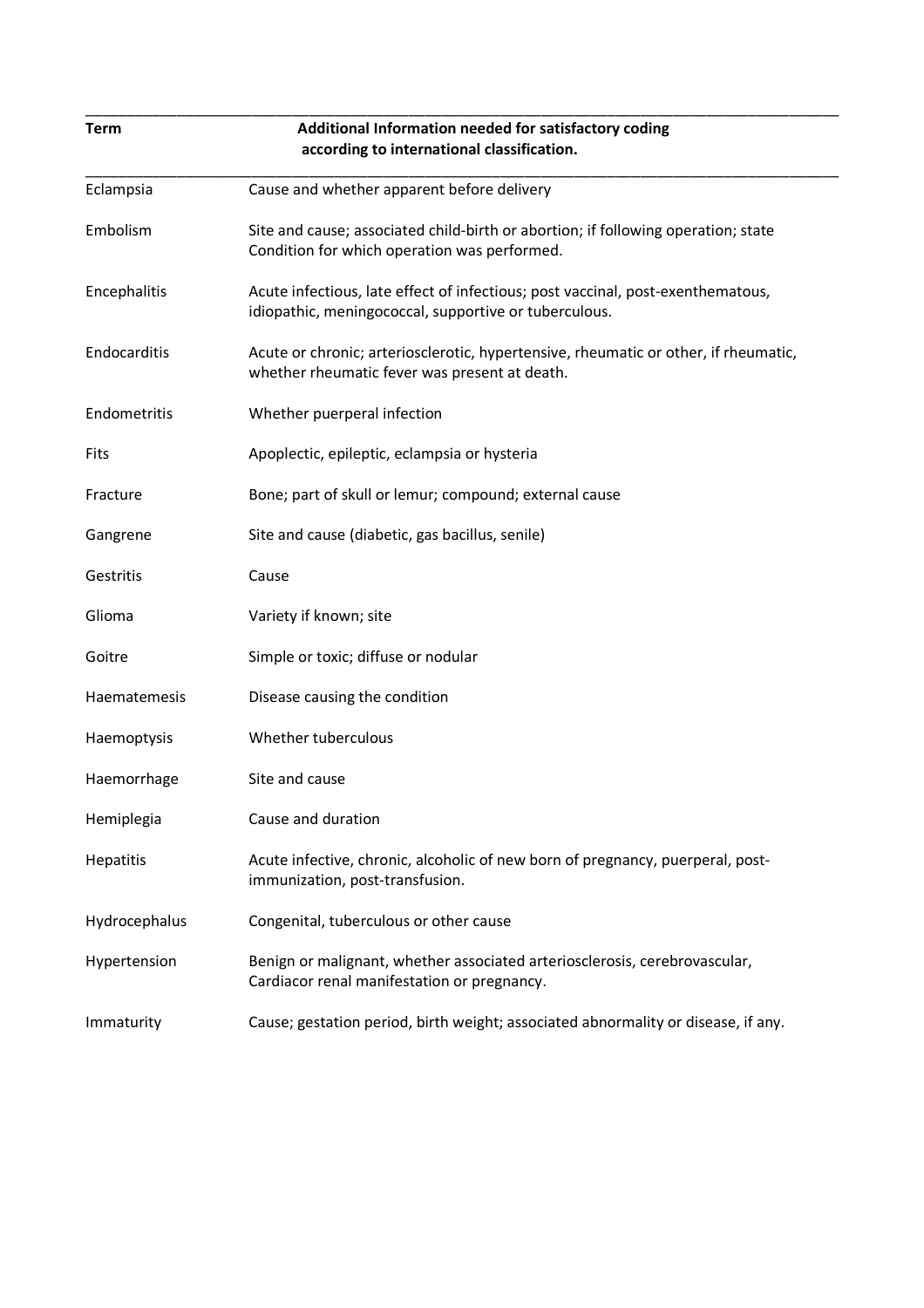| <b>Term</b>     | Additional Information needed for satisfactory coding<br>according to international classification.                                                                                                                                                |  |  |  |  |  |  |
|-----------------|----------------------------------------------------------------------------------------------------------------------------------------------------------------------------------------------------------------------------------------------------|--|--|--|--|--|--|
| Influenza       | Complications, if any                                                                                                                                                                                                                              |  |  |  |  |  |  |
| Injury          | Nature of injuries and parts of body injured whether accident, suicide, homicide, war<br>injury; place and circumstances of accident                                                                                                               |  |  |  |  |  |  |
| Insanity        | Form of mental disorder, direct cause of death, underlying congenital condition,<br>cerebral disease, arteriosclerosis, syphilis                                                                                                                   |  |  |  |  |  |  |
| Jaundice        | Catarrhal, epidemic, haematogenous, obstructive, toxic, cause of obstruction<br>or<br>toxaemia, if any, and whether occurring during pregnancy or the Puerperium of<br>following immunization or transfusion. Avoid the term "malignant" jaundice. |  |  |  |  |  |  |
| Laryngitis      | Acute, chronic or tuberculous                                                                                                                                                                                                                      |  |  |  |  |  |  |
| Leukaemia       | Lymphatic, myeloid, monocytic; acute or chronic                                                                                                                                                                                                    |  |  |  |  |  |  |
| Malaria         | Benign, tertian, malignant tertian, quartan, ovale black water fever                                                                                                                                                                               |  |  |  |  |  |  |
| Malformation    | Congenital or acquired, type and organ involved                                                                                                                                                                                                    |  |  |  |  |  |  |
| Malnutrition    | Congeintal or due to inadequate diet, disease or lack of care                                                                                                                                                                                      |  |  |  |  |  |  |
| Marasmus        | Cause                                                                                                                                                                                                                                              |  |  |  |  |  |  |
| Myocarditis     | Acute rhematic, acute non-rheumatic chronic rheumatic, other chronic (but avoid using<br>chronic "Myocarditis" to describe degeneration of the myocardium)                                                                                         |  |  |  |  |  |  |
| Neoplasm        | Benign or malignant; type and location; if malignant, see cancer                                                                                                                                                                                   |  |  |  |  |  |  |
| Nephritis       | Acute or sub-acute with oedema; chronic; Infective or toxic; cause if known.<br>Associated hypertension, artersclerosis, heart disease or pregnancy                                                                                                |  |  |  |  |  |  |
| <b>Neuritis</b> | Location; cause (e.g. alchol, lead, rheumatism)                                                                                                                                                                                                    |  |  |  |  |  |  |
| Paraplegia      | Spastic due to birth injury, due to cerebral, lesion; due to spinal lesion                                                                                                                                                                         |  |  |  |  |  |  |
| Pneumonia       | Broncho; lobar, atypical, chronic interstitial hypostatic,<br>influenza,<br>neonatal,<br>tuberculous following measles                                                                                                                             |  |  |  |  |  |  |
| Pneumothorax    | Cause of the condition                                                                                                                                                                                                                             |  |  |  |  |  |  |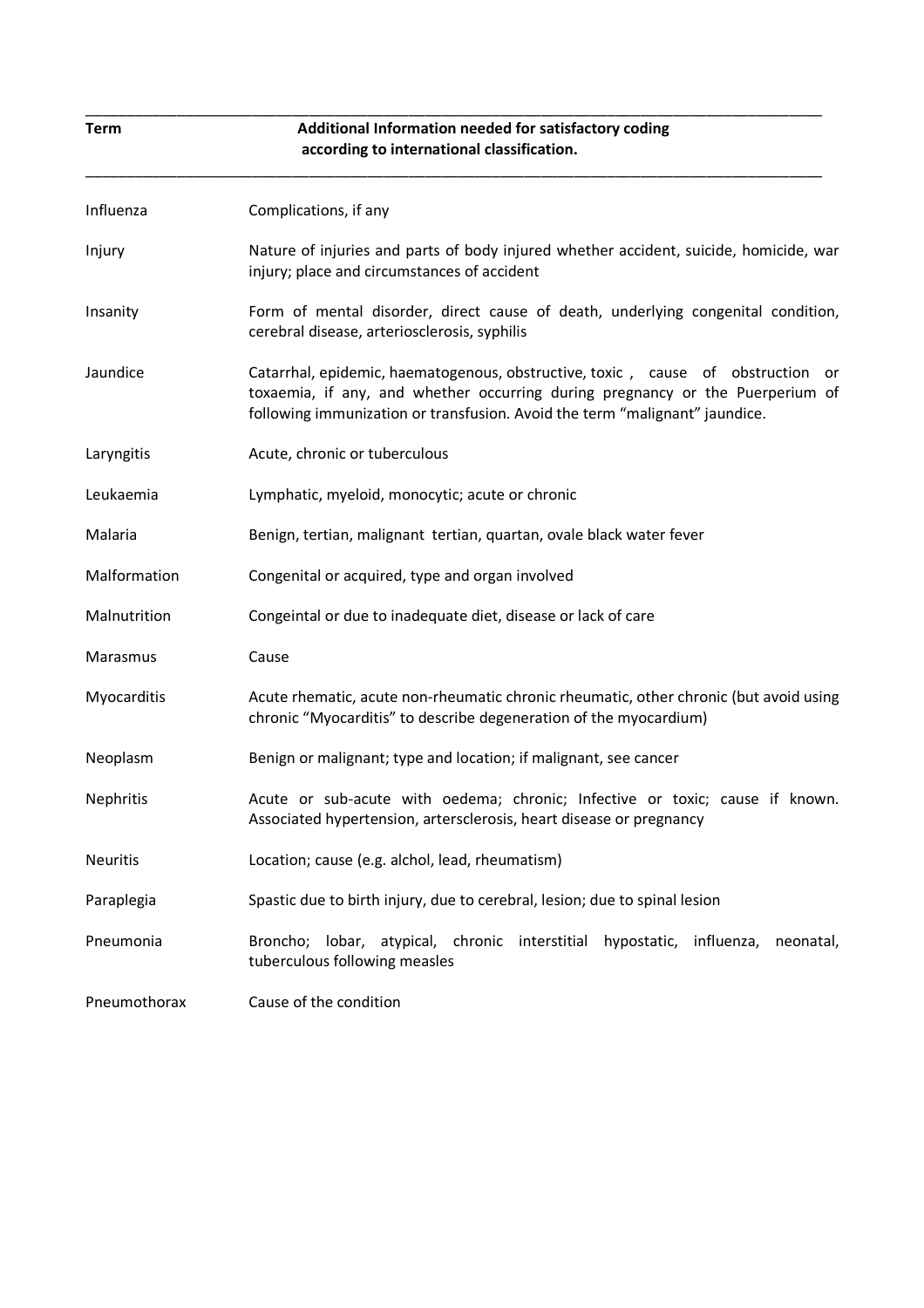| <b>Term</b>     | Additional Information needed for satisfactory coding<br>according to international classification.                 |  |  |  |  |  |
|-----------------|---------------------------------------------------------------------------------------------------------------------|--|--|--|--|--|
| Rheumatic fever | Distinguish heart affections with active rheumatic fever at death from old<br>heart lesions left by rheumatic fever |  |  |  |  |  |
| <b>Rickets</b>  | Active, late effects (e.g. genuvalgum) foetal, renal or scurvy                                                      |  |  |  |  |  |
| Salpingitis     | Acute chronic, gonococcal, tuberculous, post-abortive, puerperal                                                    |  |  |  |  |  |
| Septicemia      | Cause and site if localized                                                                                         |  |  |  |  |  |
| Spondylitis     | Ankylosing; deformans, sacro-iliac, genococcal, tuberculous                                                         |  |  |  |  |  |
| Suffocation     | Cause e.g. bedclothes, inhaling food, foreign body or smoke, chemical,<br>mechanical, submersion, during birth      |  |  |  |  |  |
| Syphilis        | Congenital, early or late, organ affected                                                                           |  |  |  |  |  |
| Tetanus         | Mode of infection if known, e.g. slight injury, major injury, puerperal                                             |  |  |  |  |  |
| Tuberculosis    | Organs affected including pleura and parts of respiratory system                                                    |  |  |  |  |  |
| Ulcers          | Site and cause, whether perforated                                                                                  |  |  |  |  |  |
| Uraemia         | Cause, if known-e.g. acute, sub-acute, or chronic, nephritis, associated<br>Pregnancy or child-birth.               |  |  |  |  |  |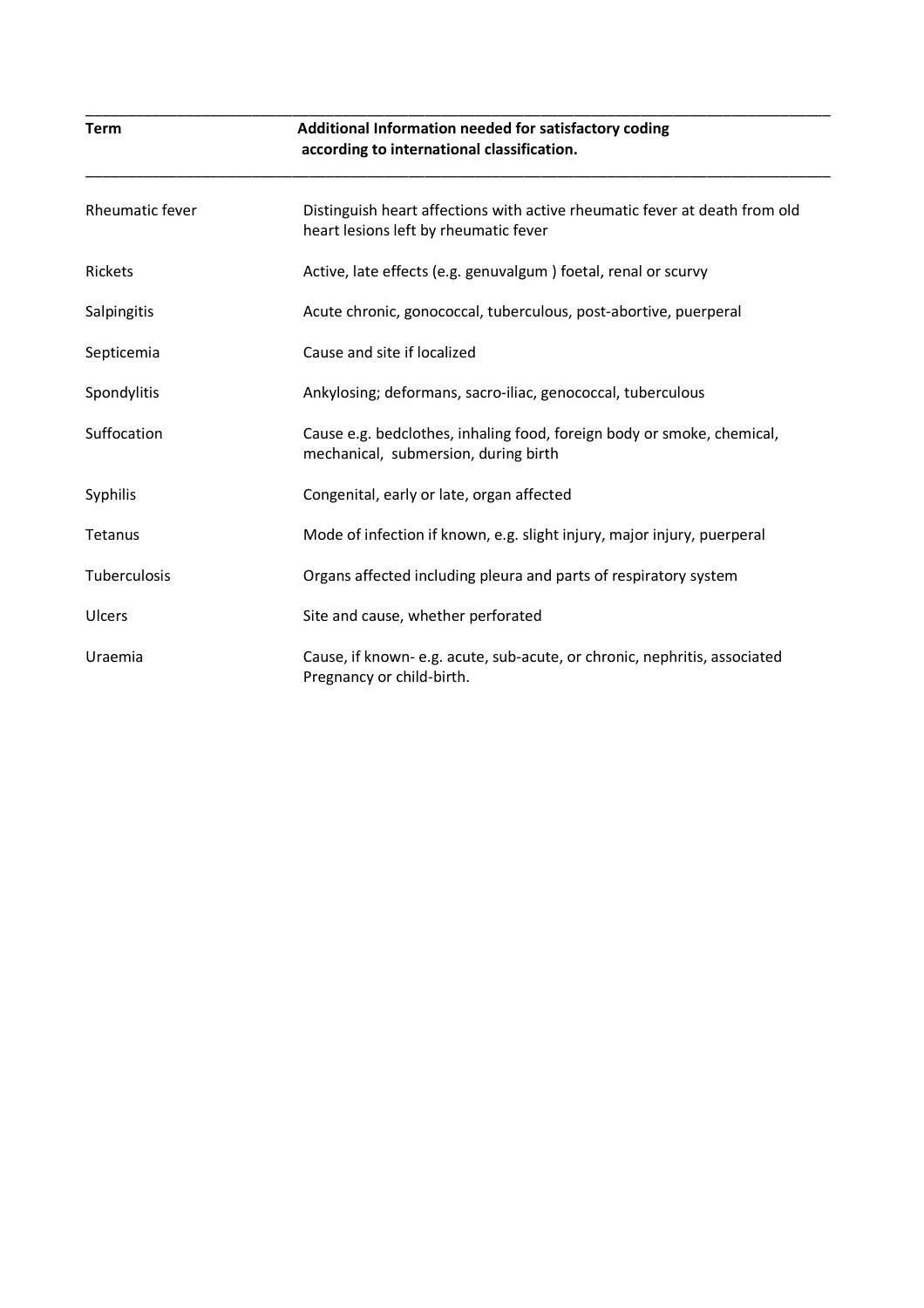#### **ANNEXURE-II**

#### **For Hospital Events**

**FORM NO. 4** 

(See Rule 7)

**MEDICAL CERTIFICATE OF CAUSE OF DEATH** 

(Hospital In-patients. Not to be used for still births)

To be sent to Registrar along with Form No. 2 (Death Report)

Name of the Hospital ……………………………………………………………….

I hereby certify that the person whose particulars are given below died in the hospital in Ward No……………….. On …………………….. At ………AM/PM

| <b>NAME OF DECEASED</b>                                                                                                              |                             |                             |                                  |                              |        |  |  |  |
|--------------------------------------------------------------------------------------------------------------------------------------|-----------------------------|-----------------------------|----------------------------------|------------------------------|--------|--|--|--|
| Sex                                                                                                                                  | Statistical<br>Age at Death |                             |                                  |                              |        |  |  |  |
| If 1 year or more, age                                                                                                               |                             | If less than 1 year, age in | If less than one month, age      | If less than one day, age in | Office |  |  |  |
|                                                                                                                                      | in years                    | month                       | in days                          | hours                        |        |  |  |  |
| Male<br>1.                                                                                                                           |                             |                             |                                  |                              |        |  |  |  |
| 2.<br>Female                                                                                                                         |                             |                             |                                  |                              |        |  |  |  |
| Interval between onset and<br><b>CAUSE OF DEATH</b><br>death approx.                                                                 |                             |                             |                                  |                              |        |  |  |  |
|                                                                                                                                      |                             |                             | due to (or as a consequences of) |                              |        |  |  |  |
| Immediate cause                                                                                                                      |                             |                             |                                  |                              |        |  |  |  |
| State the disease, injury or complication which caused<br>death, not the mode of dying such as heart failure,<br>asthenia, etc.      |                             |                             |                                  |                              |        |  |  |  |
| Antecedent cause                                                                                                                     |                             |                             |                                  |                              |        |  |  |  |
| Morbid conditions, if any, giving rise to the above cause,<br>due to (or as a consequences of)<br>stating underlying conditions last |                             |                             |                                  |                              |        |  |  |  |
| Ш<br>Other significant conditions contributing to the death but<br>(c)<br>not related to the disease or condition causing it         |                             |                             |                                  |                              |        |  |  |  |
|                                                                                                                                      |                             |                             |                                  |                              |        |  |  |  |
|                                                                                                                                      |                             |                             |                                  |                              |        |  |  |  |

**Manner of Death Manner of Death How did the injury occur?** 

1. Natural 2. Accident 3. Suicide 4. Homicide

5. Pending investigation

If deceased was a female, was pregnancy the death associated with? 1. Yes 2. No If yes, was there a delivery? 1. Yes 2. No

Name and signature of the Medical Attendant certifying the cause of death

| (To be detached and handed over to the relative of the deceased) |
|------------------------------------------------------------------|

Certified that Shri/Smt/Kum……………………………………….......................... S/W/D of Shri ...... ……………………………………

R/O ………………………………………………………….............................. was admitted to this hospital on …………………………

and expired on …………………………………………..

Doctor…… (Medical Superintendent & Name of Hospital)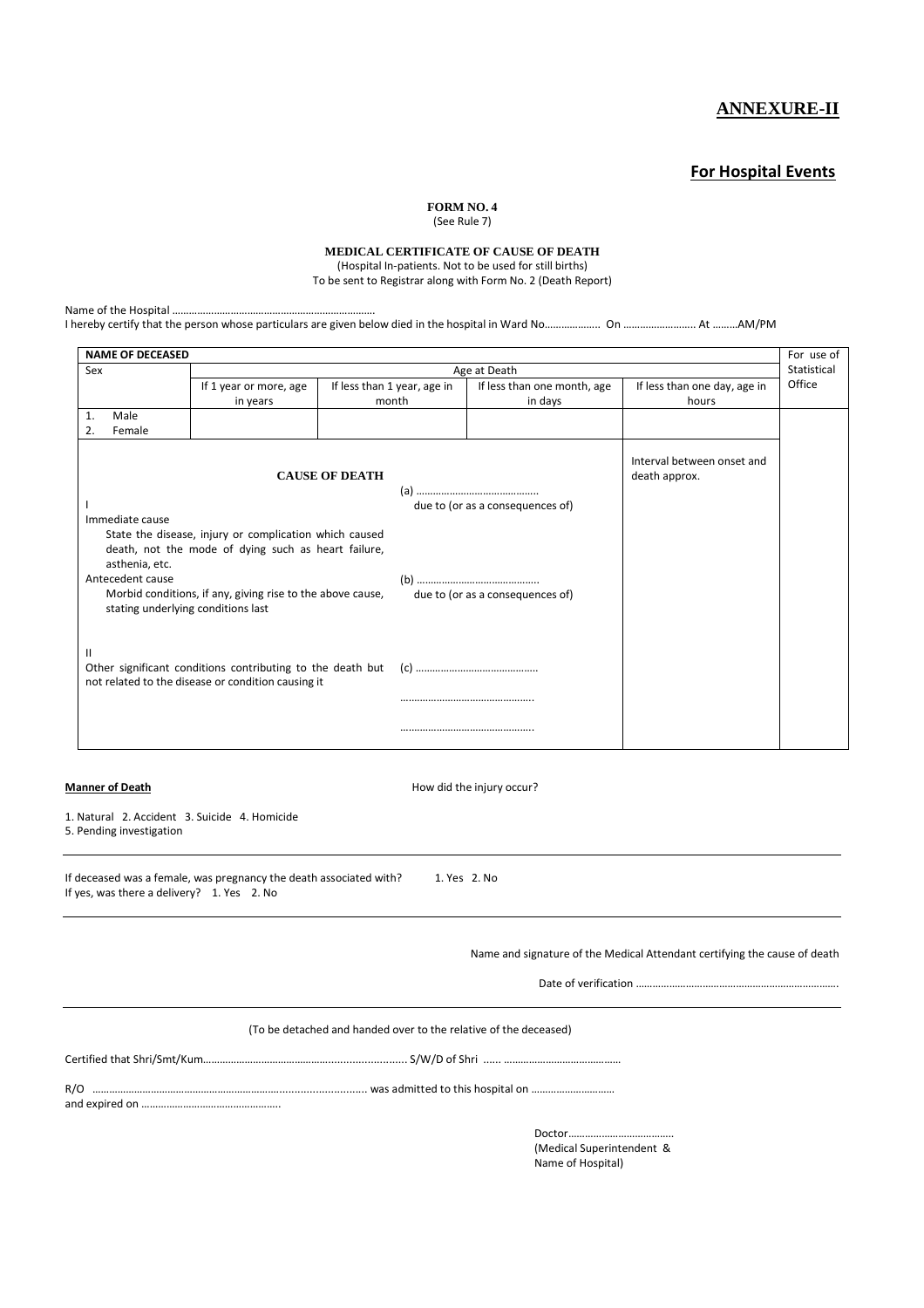#### **For Non-Hospital Events**

#### **FORM NO. 4A**

(See Rule 7)

#### **MEDICAL CERTIFICATE OF CAUSE OF DEATH**

(For non-institutional deaths. Not to be used for still births) To be sent to Registrar along with Form No. 2 (Death Report)

I hereby certify that the deceased Shri/Smt/Km…………………………………………………… son/wife/daughter of ……………………… resident of

……………………………………………………………………… was under my treatment from ……………………… to …… …………………………. and he/she died on

…………………………………… at ……………….A.M./P.M.

| <b>NAME OF DECEASED</b>            |                                                                                                                                                                    |                             |       |                                  |                              | For use   |  |
|------------------------------------|--------------------------------------------------------------------------------------------------------------------------------------------------------------------|-----------------------------|-------|----------------------------------|------------------------------|-----------|--|
| Sex                                | of<br>Age at Death                                                                                                                                                 |                             |       |                                  |                              |           |  |
|                                    | If 1 year or more, age                                                                                                                                             | If less than 1 year, age in |       | If less than one month, age in   | If less than one day, age in | Statistic |  |
|                                    | in years                                                                                                                                                           |                             | month | days                             | hours                        | al Office |  |
| 3.<br>Male                         |                                                                                                                                                                    |                             |       |                                  |                              |           |  |
| Female<br>4.                       |                                                                                                                                                                    |                             |       |                                  |                              |           |  |
| Immediate cause                    | Interval between onset and<br><b>CAUSE OF DEATH</b><br>death approx.<br>due to (or as a consequences of)<br>State the disease, injury or complication which caused |                             |       |                                  |                              |           |  |
| asthenia, etc.<br>Antecedent cause | death, not the mode of dying such as heart failure,                                                                                                                |                             |       | due to (or as a consequences of) |                              |           |  |
| stating underlying conditions last | Morbid conditions, if any, giving rise to the above cause,                                                                                                         |                             |       |                                  |                              |           |  |
|                                    |                                                                                                                                                                    |                             |       |                                  |                              |           |  |
| Ш                                  | Other significant conditions contributing to the death but not                                                                                                     |                             |       |                                  |                              |           |  |
|                                    | related to the disease or condition causing it                                                                                                                     |                             |       |                                  |                              |           |  |

If deceased was a female, was pregnancy the death associated with? 1. Yes 2. No If yes, was there a delivery? 1. Yes 2. No

Name and signature of the Medical Practitioner certifying the cause of death

Date of verification ………………………………………………………………….

#### (To be detached and handed over to the relative of the deceased)

| R/O<br>and he/she expired on | was | under | my | treatment | trom | /P.M<br>at | tΩ |
|------------------------------|-----|-------|----|-----------|------|------------|----|

Doctor …………………………………….. Signature and address of Medical Practitioner/ Medical attendant with Registration No.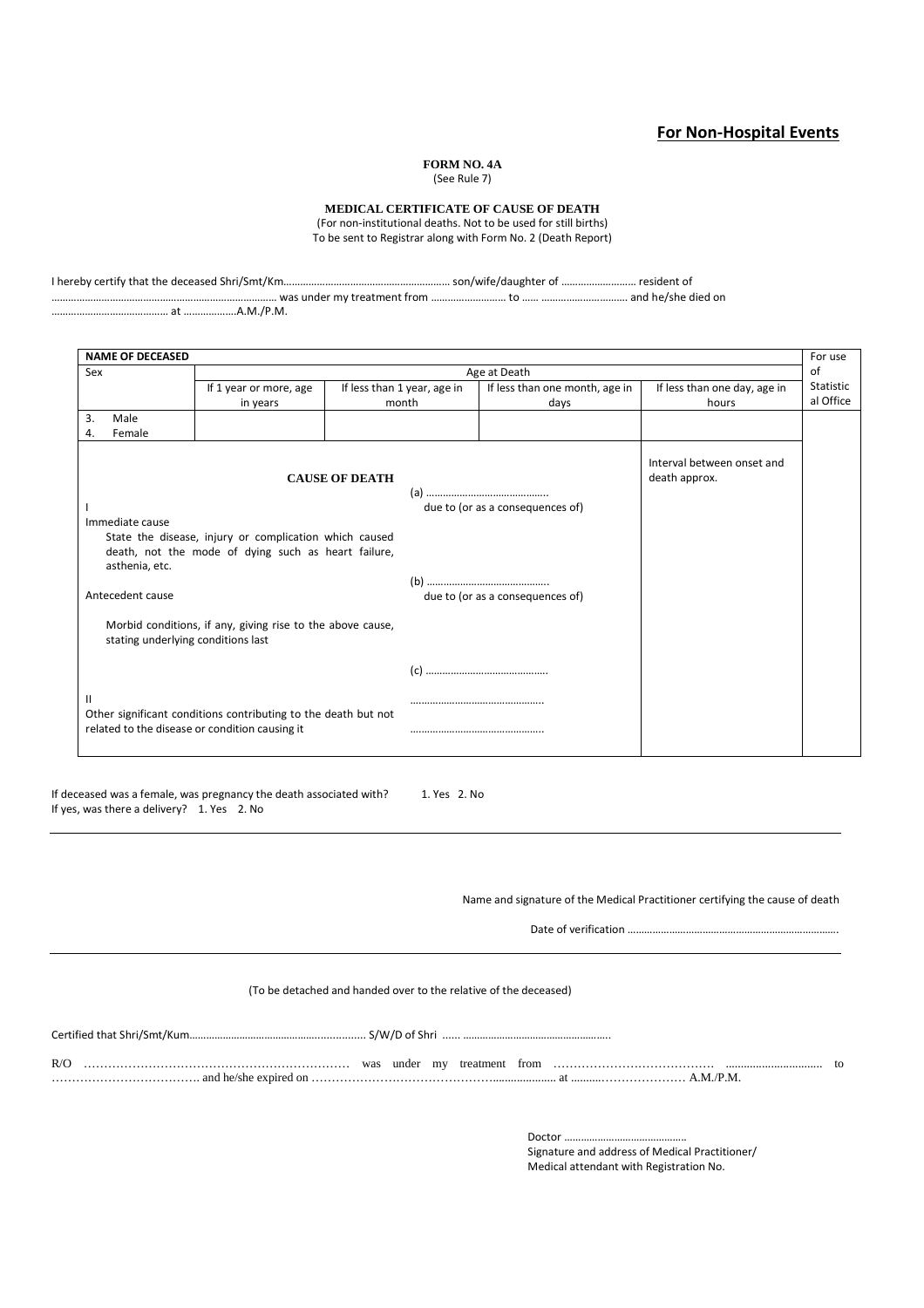#### **ANNEXURE-III**

#### **Major Groups and the description of ICD-10 Codes**

The classification of diseases may be defined as a system of categories to which morbid entities are assigned according to established criteria. The Tenth Revision of International Classification of Diseases (ICD-10)is a single coded list of three-character categories, each of which can be further divided into up to ten four-character subcategories. In place of the purely numeric coding system of ICD-9, ICD-10 uses alphanumeric code with a letter in the first position and a number in the second, third and fourth positions; the fourth character follows a decimal point. The code numbers can range from A00.0 to Z99.9. The letter U is not used and is kept blank for use in future. Codes U00-U49 is kept reserved to be used for the provisional assignment of new diseases of uncertain etiology. Codes U50- U99 may be used in research, e.g. when testing an alternative sub-classification for a special project.

2. The National list for tabulation of Morbidity and Mortality based on the Ninth Revision of ICD-9, 1975 was adopted in MCCD from 1980 to 1998. Subsequently, the World Health Organization (WHO) brought out  $10^{th}$  Revision of International Classification of Diseases (ICD) and the National List for tabulation of Morbidity and Mortality data, based on ICD-10 has been finalized in consultation with the states to meet their requirements and has been adopted from 1999 onward for MCCD Report. The list based on ICD-10 comprises of 20 major Groups, 69 categories and 193 sub-categories of causes as compared to 18 major groups including supplementary classification of Injury & poisoning, 66 categories and 194 sub-categories of causes (includes few single causes) of national list based on ICD-9. Chapters, Blocks of three-character categories and group of three/four-character categories of ICD-10 have been considered as Major Groups, Categories and sub-categories respectively in the national list.

3. As per the recommendations of the ICD-10, data on "Medical Certification of Cause of Death" have been tabulated for a total of 69 categories of causes under Major Groups I to XX of National List including External Causes of morbidity and mortality.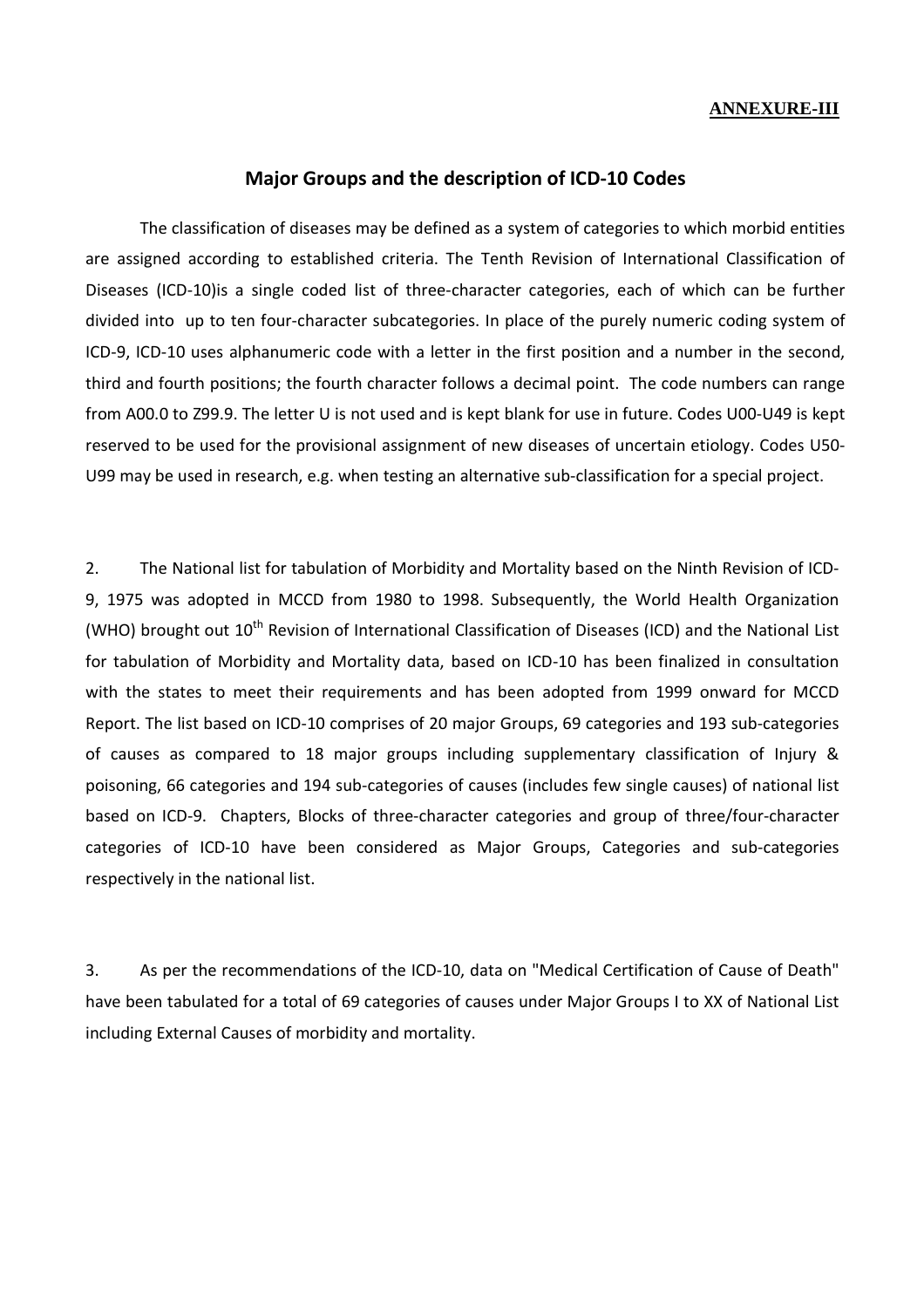### **National List based on ICD-10**

#### **Major Groups I to XIX:**

- 1. Categories-58 (Group of three-character categories)
- 2. Sub-categories-177 (Group of 3/4–character categories and 3/4 -character single category)

&

**Major Group XX:** External Causes of Morbidity & Mortality

3. Categories-11 (Group of three-character categories)

4. Sub-categories-16 (Group of 3/4–character categories and 3/4 -character single category)

The descriptions for all Major Groups of the National list based on ICD-10 are as under:

| <b>Major</b>  | <b>Description and ICD codes</b>                                                   |
|---------------|------------------------------------------------------------------------------------|
| Cause         |                                                                                    |
| <b>Groups</b> |                                                                                    |
|               |                                                                                    |
| $\mathbf{I}$  | Certain Infectious and parasitic diseases (A00-B99)                                |
| $\mathbf{II}$ | Neoplasms (C00-D48)                                                                |
| III           | Diseases of the blood and blood forming organs and certain disorders involving the |
|               | immune mechanism (D50-D89)                                                         |
| ${\sf IV}$    | Endocrine, nutritional and metabolic diseases (E00-E89)                            |
| $\vee$        | Mental and behavioural disorders (F01-F99)                                         |
| VI            | Diseases of the nervous system (G00-G98)                                           |
| VII           | Diseases of the eye and Adnexa (H00-H59)                                           |
| VIII          | Diseases of the ear and mastoid process (H60-H95)                                  |
| IX            | Diseases of the circulatory system (I00-I99)                                       |
| X             | Diseases of the respiratory system (J00-J98)                                       |
| XI            | Diseases of the digestive system (K00-K92)                                         |
| XII           | Diseases of the skin and subcutaneous tissue (L00-L98)                             |
| XIII          | Diseases of the musculoskeletal system and connective tissue (M00-M99)             |
| XIV           | Diseases of the genitourinary system (N00-N99)                                     |
| XV            | Pregnancy, childbirth and the puerperium (O00-O99)                                 |
| XVI           | Certain conditions originating in the perinatal period (P00-P96)                   |
| XVII          | Congenital malformation, deformation and chromosomal abnormalities (Q00-Q99)       |
| XVIII         | Symptoms, signs and abnormal clinical and laboratory findings, n.e.c. (R00-R99)    |
| XIX           | Injury, poisoning and certain other consequences of external causes (S00-T98)      |
| XX            | External causes of morbidity and mortality (V01-Y89)                               |
| XXI*          | Factors influencing health status and contact with health services (Z00-Z99)       |

\*: Not in use in India.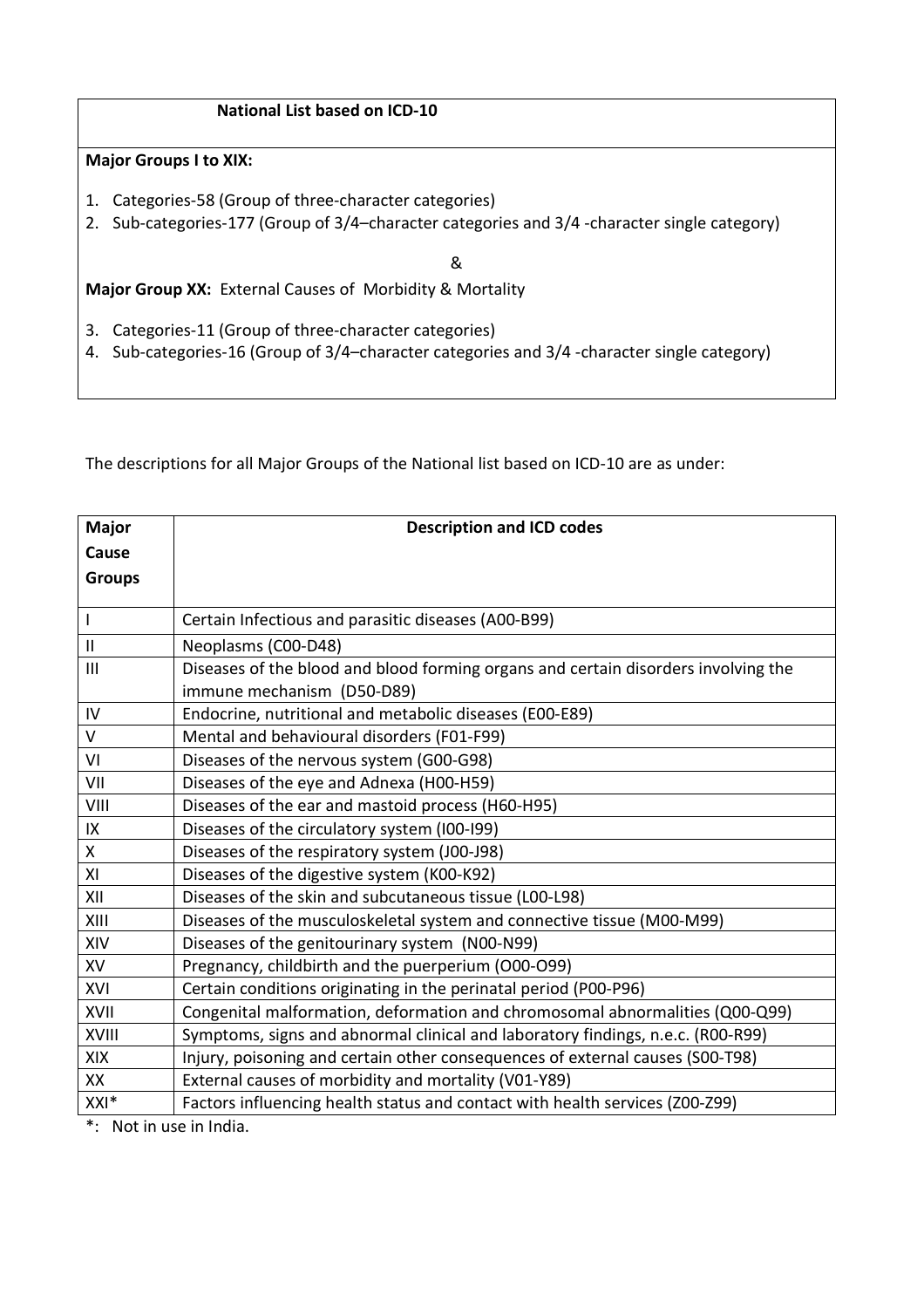*List of Three Character Categories*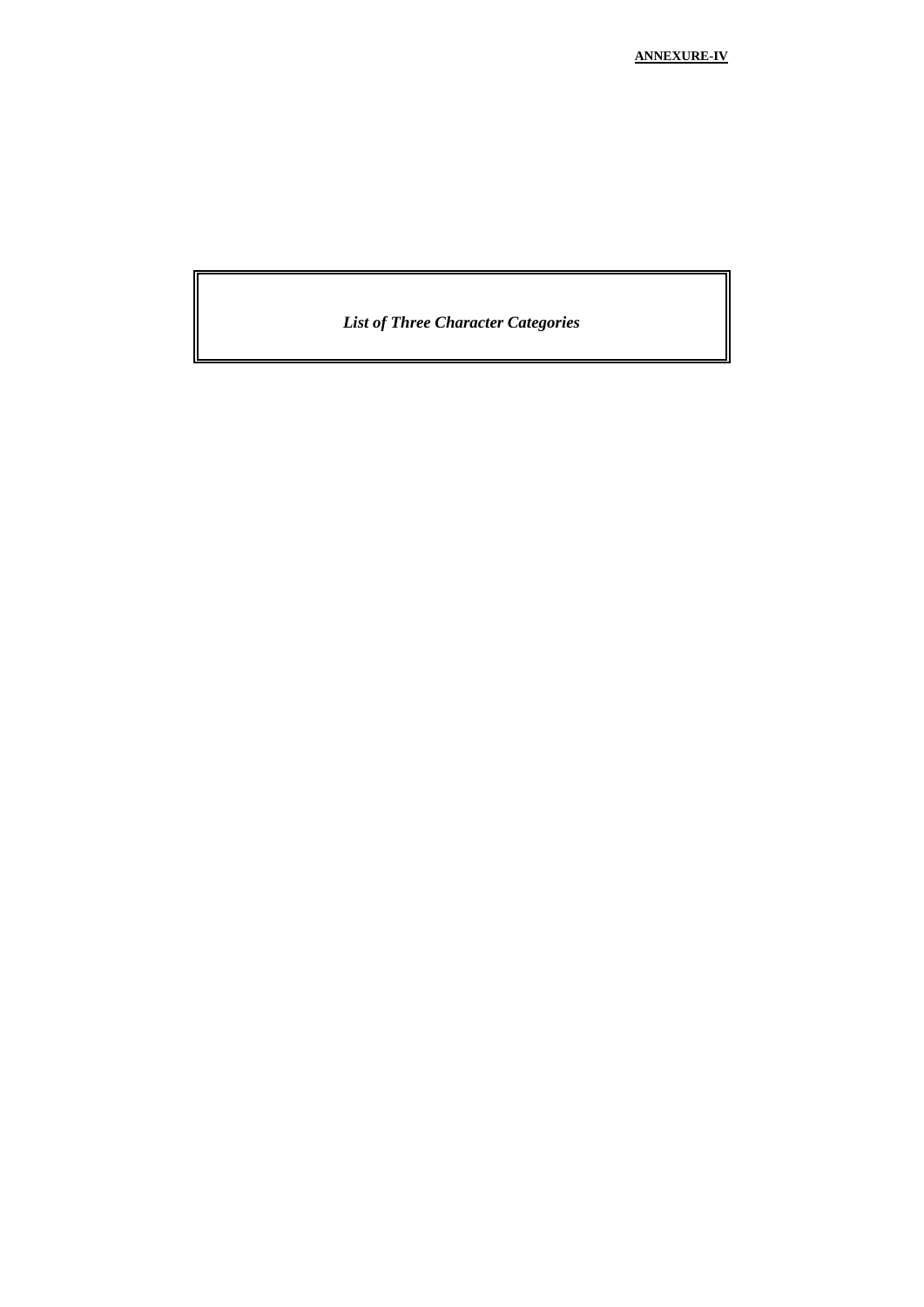# **Chapter I Certain infectious and parasitic diseases (A00-B99)**

#### **Intestinal infectious diseases (A00-A09)**

- A00 Cholera
- A01 Typhoid and paratyphoid fevers
- A02 Other salmonella infections
- A03 Shigellosis
- A04 Other bacterial intestinal infections
- A05 Other bacterial foodborne intoxications
- A06 Amoebiasis
- A07 Other protozoal intestinal diseases
- A08 Viral and other specified intestinal infections
- A09 Diarrhoea and gastroenteritis of presumed infectious origin

# **Tuberculosis (A15-A19)**

- A15 Respiratory tuberculosis, bacteriologically and histologically confirmed
- A16 Respiratory tuberculosis, not confirmed bacteriologically or histologically
- A17† Tuberculosis of nervous system
- A18 Tuberculosis of other organs
- A19 Miliary tuberculosis

# **Certain zoonotic bacterial diseases (A20-A28)**

- A20 Plague
- A21 Tularaemia
- A22 Anthrax
- A23 Brucellosis
- A24 Glanders and melioidosis
- A25 Rat-bite fevers
- A26 Erysipeloid
- A27 Leptospirosis
- A28 Other zoonotic bacterial diseases, not elsewhere classified

#### **Other bacterial diseases (A30-A49)**

- A30 Leprosy [Hansen's disease]
- A31 Infection due to other mycobacteria
- A32 Listeriosis
- A33 Tetanus neonatorum
- A34 Obstetrical tetanus
- A35 Other tetanus
- A36 Diphtheria
- A37 Whooping cough
- A38 Scarlet fever
- A39 Meningococcal infection
- A40 Streptococcal septicaemia
- A41 Other septicaemia
- A42 Actinomycosis
- A43 Nocardiosis
- A44 Bartonellosis
- A46 Erysipelas
- A48 Other bacterial diseases, not elsewhere classified
- A49 Bacterial infection of unspecified site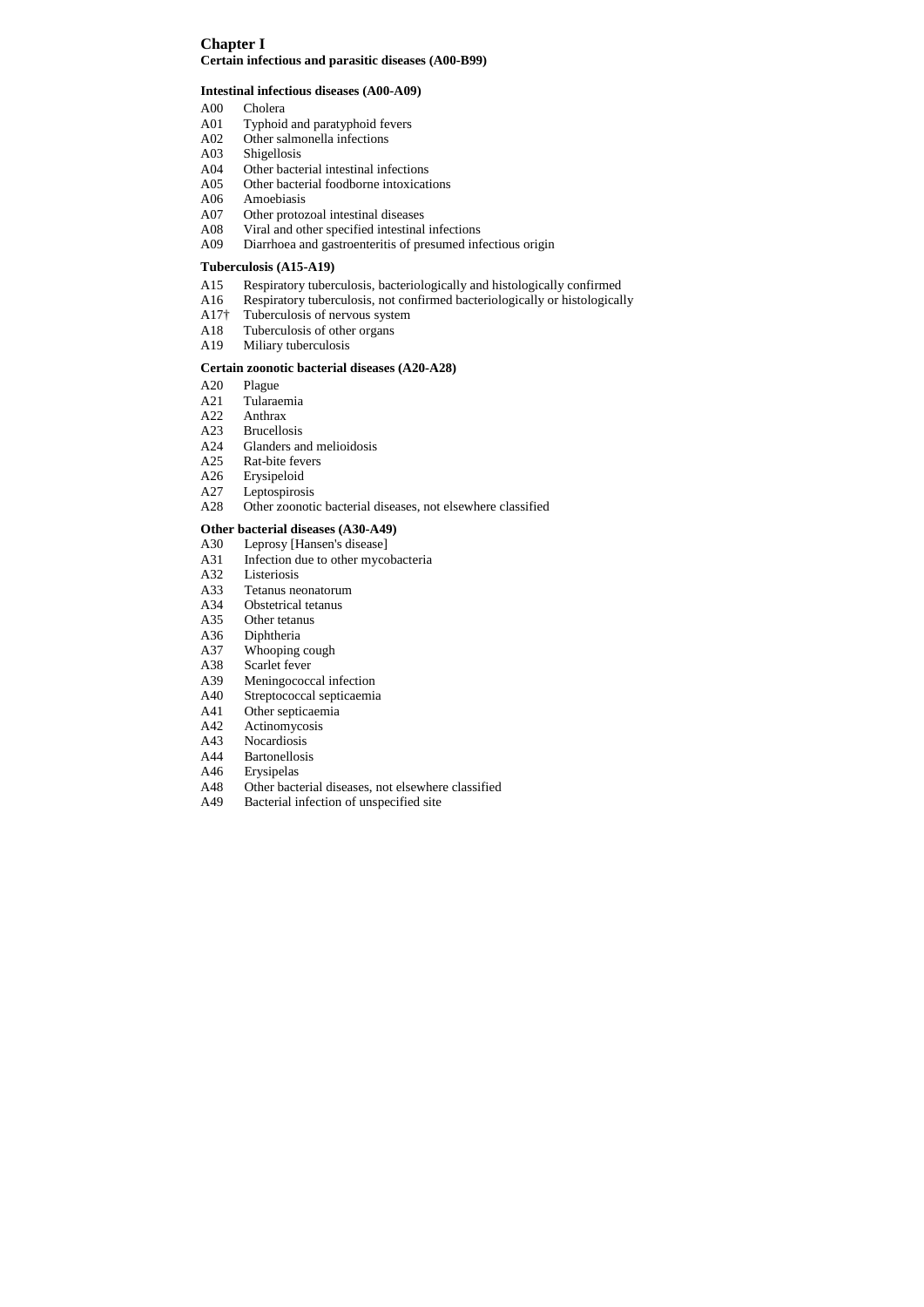### **Infections with a predominantly sexual mode of transmission (A50-A64)**

- A50 Congenital syphilis
- A51 Early syphilis
- A52 Late syphilis
- A53 Other and unspecified syphilis
- A54 Gonococcal infection
- A55 Chlamydial lymphogranuloma (venereum)
- A56 Other sexually transmitted chlamydial diseases
- A57 Chancroid
- A58 Granuloma inguinale
- A59 Trichomoniasis
- A60 Anogenital herpesviral [herpes simplex] infection
- A63 Other predominantly sexually transmitted diseases, not elsewhere classified
- A64 Unspecified sexually transmitted disease

## **Other spirochaetal diseases (A65-A69)**

- A65 Nonvenereal syphilis
- A66 Yaws
- A67 Pinta [carate]
- A68 Relapsing fevers
- A69 Other spirochaetal infections

## Other diseases caused by chlamydiae (A70-A74)

- A70 **Chlamydia psittaci** infection
- A71 Trachoma
- A74 Other diseases caused by chlamydiae

## **Rickettsioses (A75-A79)**

- A75 Typhus fever
- A77 Spotted fever [tick-borne rickettsioses]
- A78 Q fever
- A79 Other rickettsioses

## **Viral infections of the central nervous system (A80-A89)**

- A80 Acute poliomyelitis
- A81 Atypical virus infections of central nervous system
- A82 Rabies
- A83 Mosquito-borne viral encephalitis
- A84 Tick-borne viral encephalitis
- A85 Other viral encephalitis, not elsewhere classified
- A86 Unspecified viral encephalitis
- A87 Viral meningitis
- A88 Other viral infections of central nervous system, not elsewhere classified
- A89 Unspecified viral infection of central nervous system

## **Arthropod-borne viral fevers and viral haemorrhagic fevers (A90-A99)**

- A90 Dengue fever [classical dengue]
- A91 Dengue haemorrhagic fever
- A92 Other mosquito-borne viral fevers
- A93 Other arthropod-borne viral fevers, not elsewhere classified
- A94 Unspecified arthropod-borne viral fever
- A95 Yellow fever
- A96 Arenaviral haemorrhagic fever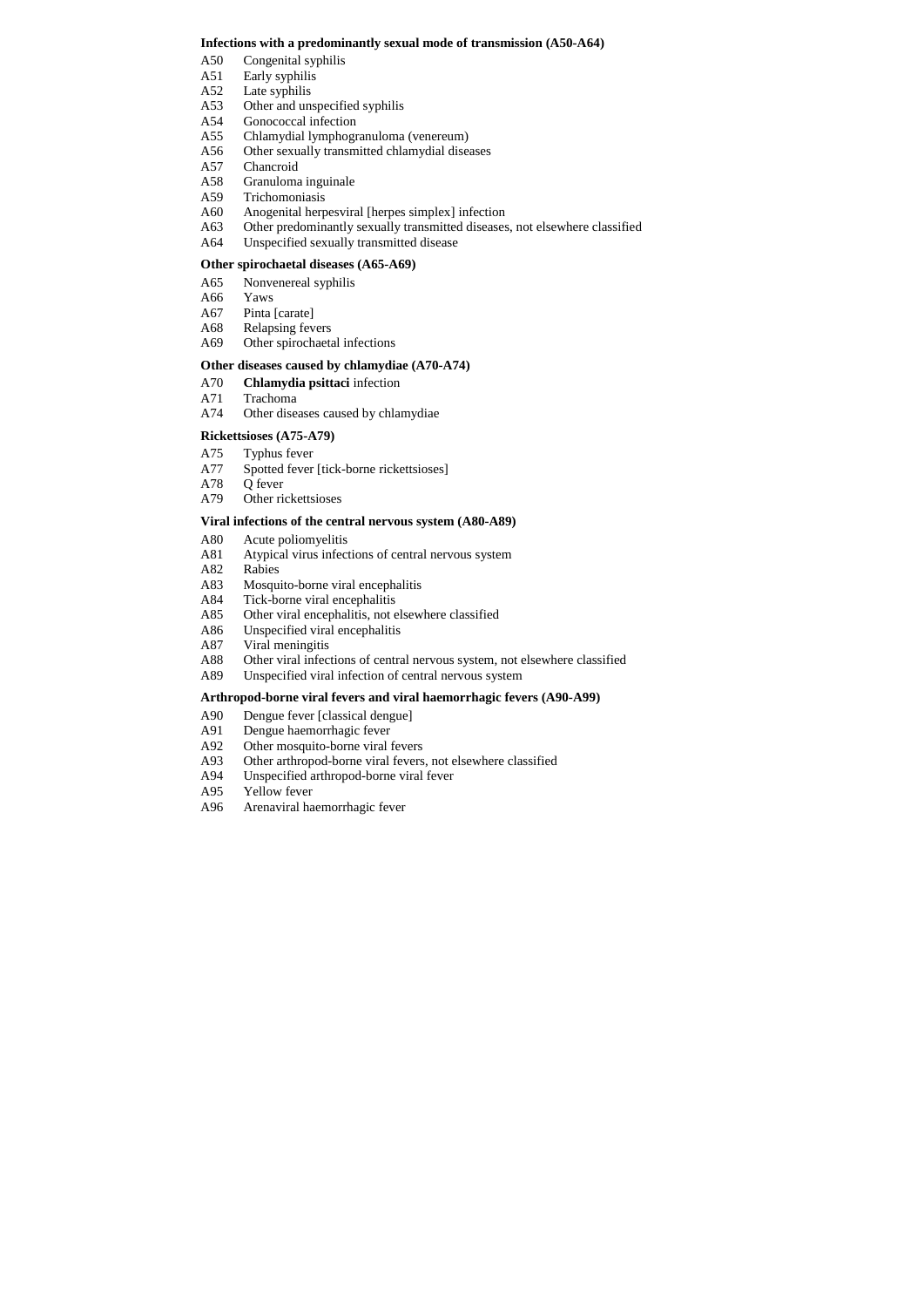- A98 Other viral haemorrhagic fevers, not elsewhere classified
- A99 Unspecified viral haemorrhagic fever

### **Viral infections characterized by skin and mucous membrane lesions (B00-B09)**

- B00 Herpesviral [herpes simplex] infections
- B01 Varicella [chickenpox]
- B02 Zoster [herpes zoster]
- B03 Smallpox
- B04 Monkeypox
- B05 Measles
- B06 Rubella [German measles]
- B07 Viral warts
- B08 Other viral infections characterized by skin and mucous membrane lesions, not elsewhere classified
- B09 Unspecified viral infection characterized by skin and mucous membrane lesions

## **Viral hepatitis (B15-B19)**

- B15 Acute hepatitis A
- B16 Acute hepatitis B
- B17 Other acute viral hepatitis
- B18 Chronic viral hepatitis
- B19 Unspecified viral hepatitis

## **Human immunodeficiency virus [HIV] disease (B20-B24)**

- B20 Human immunodeficiency virus [HIV] disease resulting in infectious and parasitic diseases
- B21 Human immunodeficiency virus [HIV] disease resulting in malignant neoplasms
- B22 Human immunodeficiency virus [HIV] disease resulting in other specified diseases
- B23 Human immunodeficiency virus [HIV] disease resulting in other conditions
- B24 Unspecified human immunodeficiency virus [HIV] disease

## **Other viral diseases (B25-B34)**

- B25 Cytomegaloviral disease
- B26 Mumps
- B27 Infectious mononucleosis
- B30 Viral conjunctivitis
- B33 Other viral diseases, not elsewhere classified
- B34 Viral infection of unspecified site

# **Mycoses (B35-B49)**

- B35 Dermatophytosis
- B36 Other superficial mycoses
- B37 Candidiasis
- B38 Coccidioidomycosis
- B39 Histoplasmosis
- B40 Blastomycosis
- B41 Paracoccidioidomycosis
- B42 Sporotrichosis
- B43 Chromomycosis and phaeomycotic abscess
- B44 Aspergillosis
- B45 Cryptococcosis
- B46 Zygomycosis
- B47 Mycetoma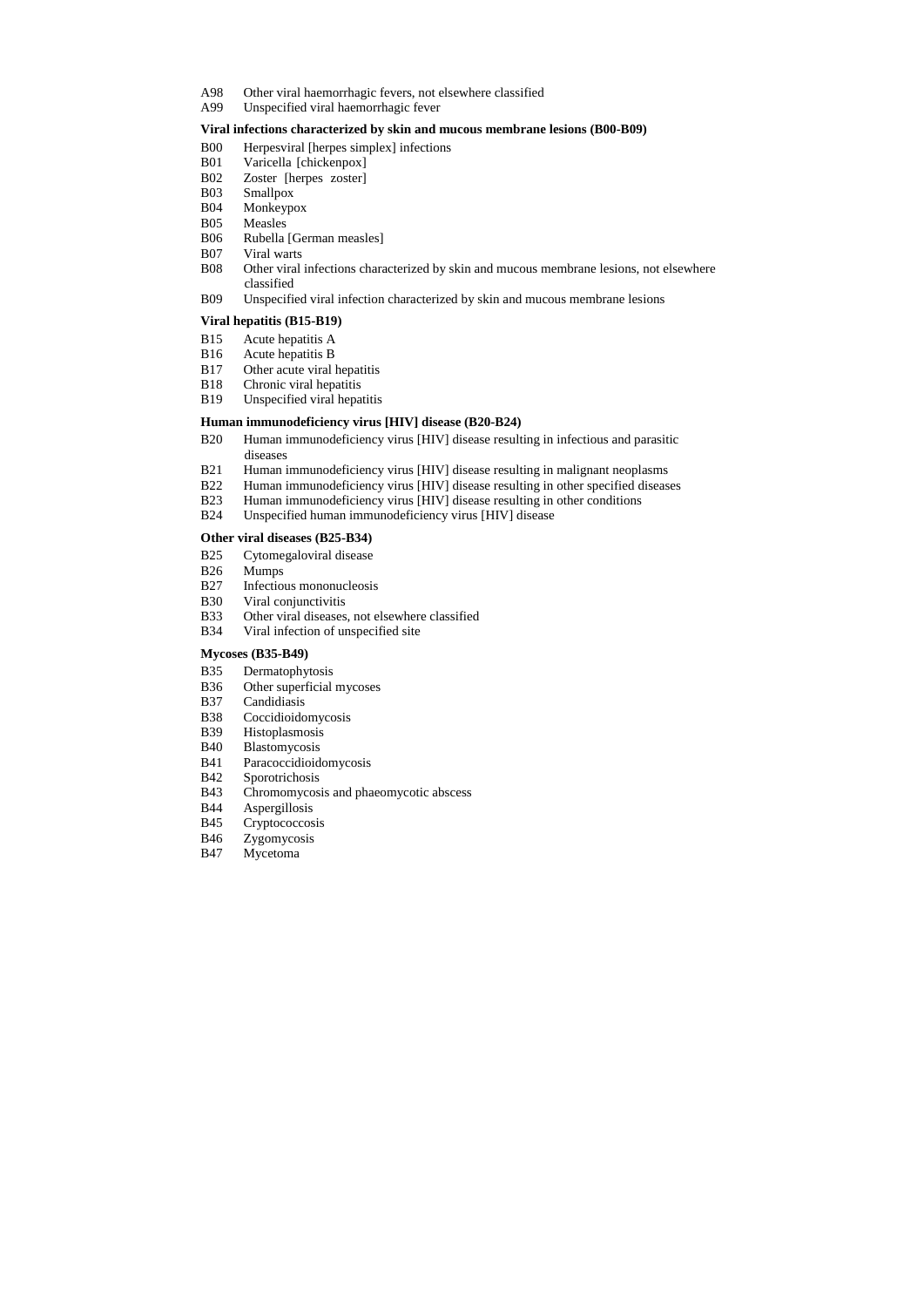- B48 Other mycoses, not elsewhere classified
- B49 Unspecified mycosis

### **Protozoal diseases (B50-B64)**

- B50 *Plasmodium falciparum* malaria
- B51 *Plasmodium vivax* malaria
- B52 *Plasmodium malariae* malaria
- B53 Other parasitologically confirmed malaria
- B54 Unspecified malaria
- B55 Leishmaniasis
- B56 African trypanosomiasis
- B57 Chagas' disease
- B58 Toxoplasmosis
- B59† Pneumocystosis
- B60 Other protozoal diseases, not elsewhere classified
- B64 Unspecified protozoal disease

### **Helminthiases (B65-B83)**

- B65 Schistosomiasis [bilharziasis]
- B66 Other fluke infections
- B67 Echinococcosis
- B68 Taeniasis
- B69 Cysticercosis
- B70 Diphyllobothriasis and sparganosis
- B71 Other cestode infections
- B72 Dracunculiasis
- B73 Onchocerciasis
- B74 Filariasis
- B75 Trichinellosis
- B76 Hookworm diseases
- B77 Ascariasis
- B78 Strongyloidiasis
- B79 Trichuriasis
- B80 Enterobiasis
- B81 Other intestinal helminthiases, not elsewhere classified
- B82 Unspecified intestinal parasitism
- B83 Other helminthiases

#### **Pediculosis, acariasis and other infestations (B85-B89)**

- B85 Pediculosis and phthiriasis
- B86 Scabies
- B87 Myiasis
- B88 Other infestations
- B89 Unspecified parasitic disease

### **Sequelae of infectious and parasitic diseases (B90-B94)**

- B90 Sequelae of tuberculosis
- B91 Sequelae of poliomyelitis
- B92 Sequelae of leprosy
- B94 Sequelae of other and unspecified infectious and parasitic diseases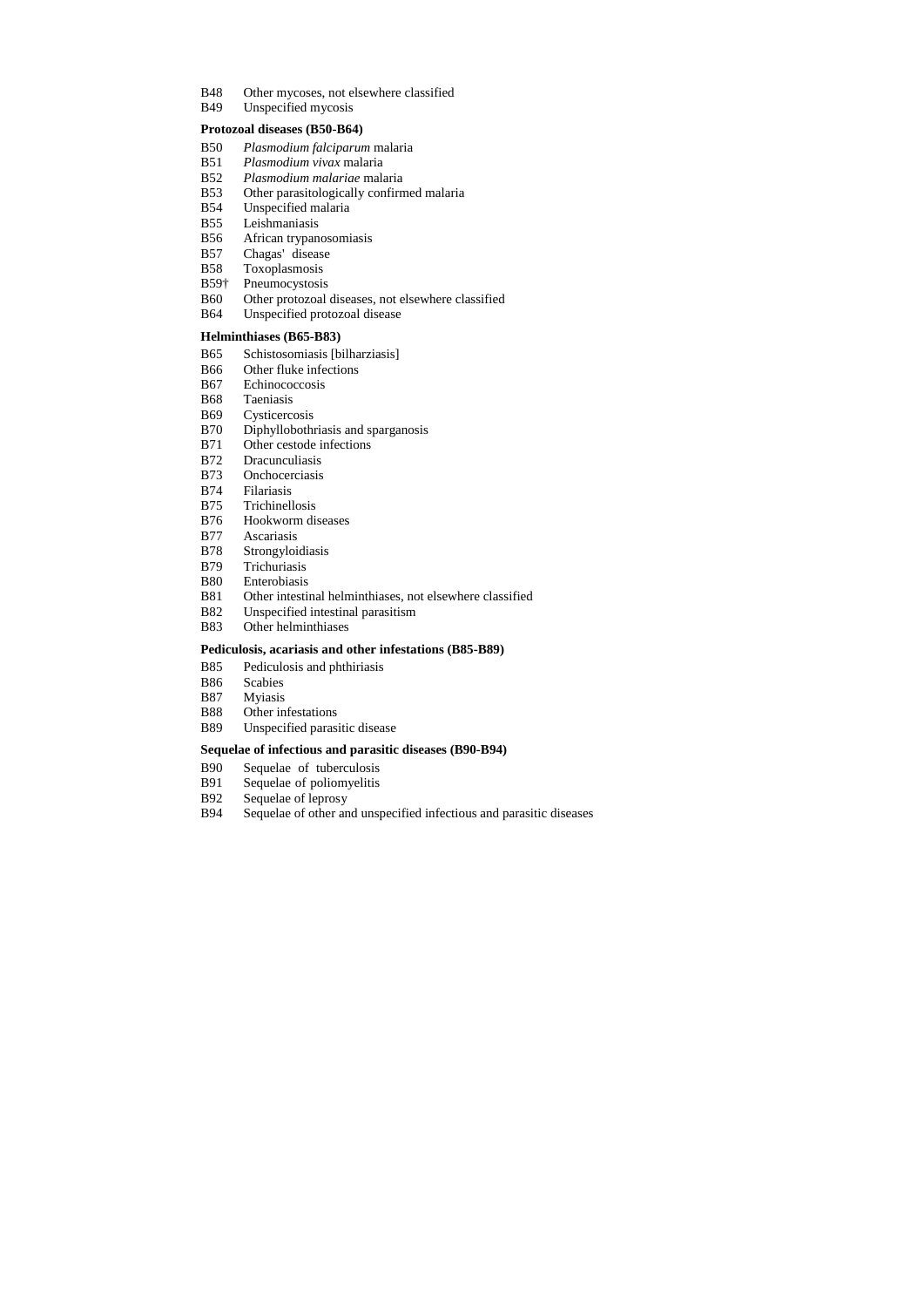### **Bacterial, viral and other infectious agents (B95-B97)**

- B95 Streptococcus and staphylococcus as the cause of diseases classified to other chapters
- B96 Other bacterial agents as the cause of diseases classified to other chapters
- B97 Viral agents as the cause of diseases classified to other chapters

#### **Other infectious diseases (B99)**

B99 Other and unspecified infectious diseases

# **Chapter II**

**Neoplasms (C00-D48)**

### **Malignant neoplasms (C00-C97)**

## *Malignant neoplasms of lip, oral cavity and pharynx (C00-C14)*

- C00 Malignant neoplasm of lip
- C01 Malignant neoplasm of base of tongue
- C02 Malignant neoplasm of other and unspecified parts of tongue
- C03 Malignant neoplasm of gum
- C04 Malignant neoplasm of floor of mouth
- C05 Malignant neoplasm of palate
- C06 Malignant neoplasm of other and unspecified parts of mouth
- C07 Malignant neoplasm of parotid gland
- C08 Malignant neoplasm of other and unspecified major salivary glands
- C09 Malignant neoplasm of tonsil
- C10 Malignant neoplasm of oropharynx
- C11 Malignant neoplasm of nasopharynx
- C12 Malignant neoplasm of piriform sinus
- C13 Malignant neoplasm of hypopharynx
- C14 Malignant neoplasm of other and ill-defined sites in the lip, oral cavity and pharynx

#### **Malignant neoplasms of digestive organs (C15-C26)**

- C15 Malignant neoplasm of oesophagus
- C16 Malignant neoplasm of stomach
- C17 Malignant neoplasm of small intestine
- C18 Malignant neoplasm of colon
- C19 Malignant neoplasm of rectosigmoid junction
- C20 Malignant neoplasm of rectum
- C21 Malignant neoplasm of anus and anal canal
- C22 Malignant neoplasm of liver and intrahepatic bile ducts
- C23 Malignant neoplasm of gallbladder
- C24 Malignant neoplasm of other and unspecified parts of biliary tract
- C25 Malignant neoplasm of pancreas
- C26 Malignant neoplasm of other and ill-defined digestive organs

#### **Malignant neoplasms of respiratory and intrathoracic organs (C30-C39)**

- C30 Malignant neoplasm of nasal cavity and middle ear
- C31 Malignant neoplasm of accessory sinuses
- C32 Malignant neoplasm of larynx
- C33 Malignant neoplasm of trachea
- C34 Malignant neoplasm of bronchus and lung
- C37 Malignant neoplasm of thymus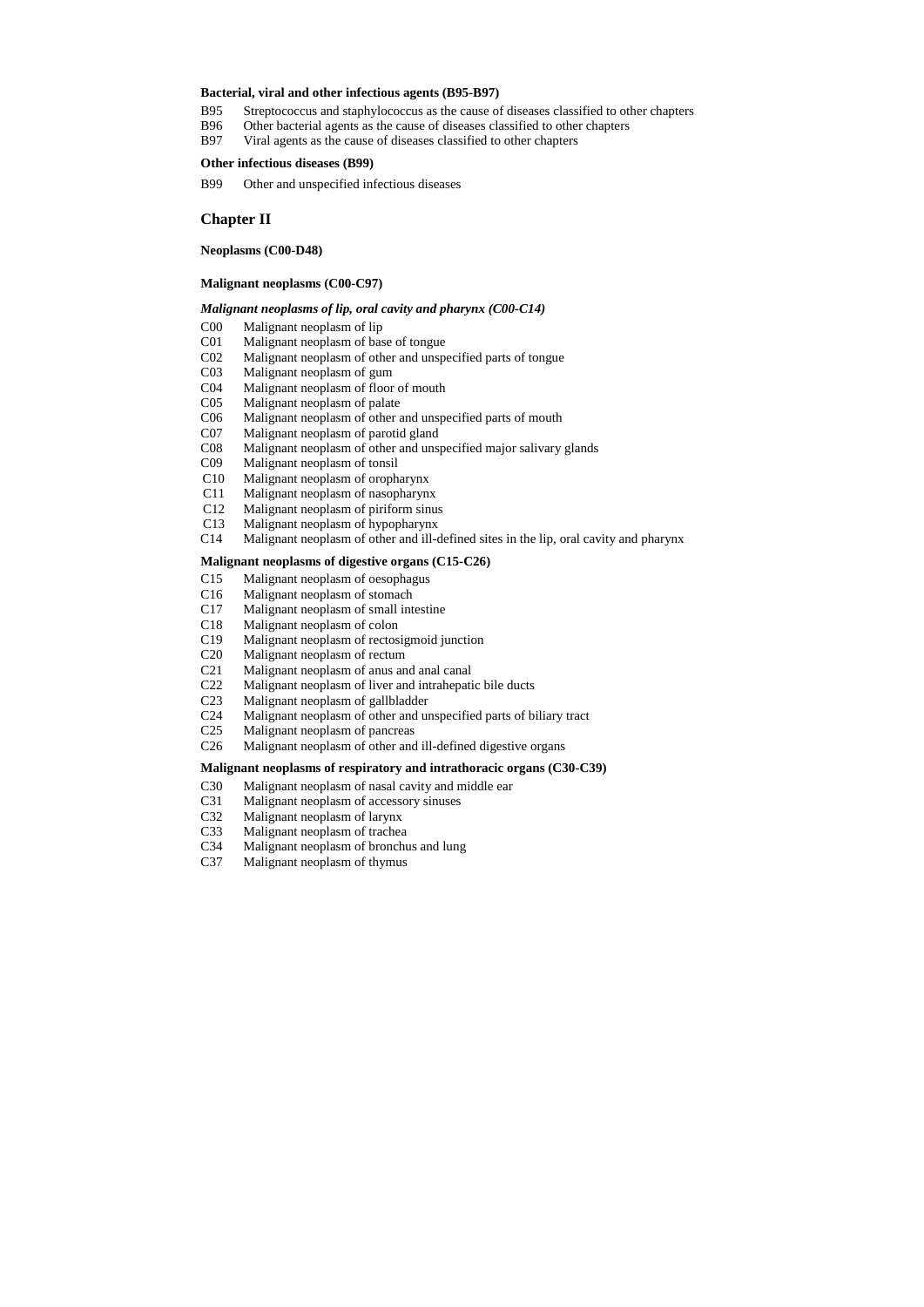- C38 Malignant neoplasm of heart, mediastinum and pleura
- C39 Malignant neoplasm of other and ill-defined sites in the respiratory system and intrathoracic organs

#### **Malignant neoplasms of bone and articular cartilage (C40-C41)**

- C40 Malignant neoplasm of bone and articular cartilage of limbs
- C41 Malignant neoplasm of bone and articular cartilage of other and unspecified sites

#### **Melanoma and other malignant neoplasms of skin (C43-C44)**

- C43 Malignant melanoma of skin
- C44 Other malignant neoplasms of skin

#### **Malignant neoplasms of mesothelial and soft tissue (C45-C49)**

- C45 Mesothelioma
- C46 Kaposi's sarcoma
- C47 Malignant neoplasm of peripheral nerves and autonomic nervous system
- C48 Malignant neoplasm of retroperitoneum and peritoneum
- C49 Malignant neoplasm of other connective and soft tissue

### **Malignant neoplasm of breast (C50)**

C50 Malignant neoplasm of breast

#### **Malignant neoplasms of female genital organs (C51-C58)**

- C51 Malignant neoplasm of vulva
- C52 Malignant neoplasm of vagina
- C53 Malignant neoplasm of cervix uteri
- C54 Malignant neoplasm of corpus uteri
- C55 Malignant neoplasm of uterus, part unspecified
- C56 Malignant neoplasm of ovary
- C57 Malignant neoplasm of other and unspecified female genital organs
- C58 Malignant neoplasm of placenta

#### **Malignant neoplasms of male genital organs (C60-C63)**

- C60 Malignant neoplasm of penis
- C61 Malignant neoplasm of prostate
- C62 Malignant neoplasm of testis
- C63 Malignant neoplasm of other and unspecified male genital organs

#### **Malignant neoplasms of urinary tract (C64-C68)**

- C64 Malignant neoplasm of kidney, except renal pelvis
- C65 Malignant neoplasm of renal pelvis
- C66 Malignant neoplasm of ureter
- C67 Malignant neoplasm of bladder
- C68 Malignant neoplasm of other and unspecified urinary organs

#### **Malignant neoplasms of eye, brain and other parts of central nervous system (C69-C72)**

- C69 Malignant neoplasm of eye and adnexa
- C70 Malignant neoplasm of meninges
- C71 Malignant neoplasm of brain
- C72 Malignant neoplasm of spinal cord, cranial nerves and other parts of central nervous system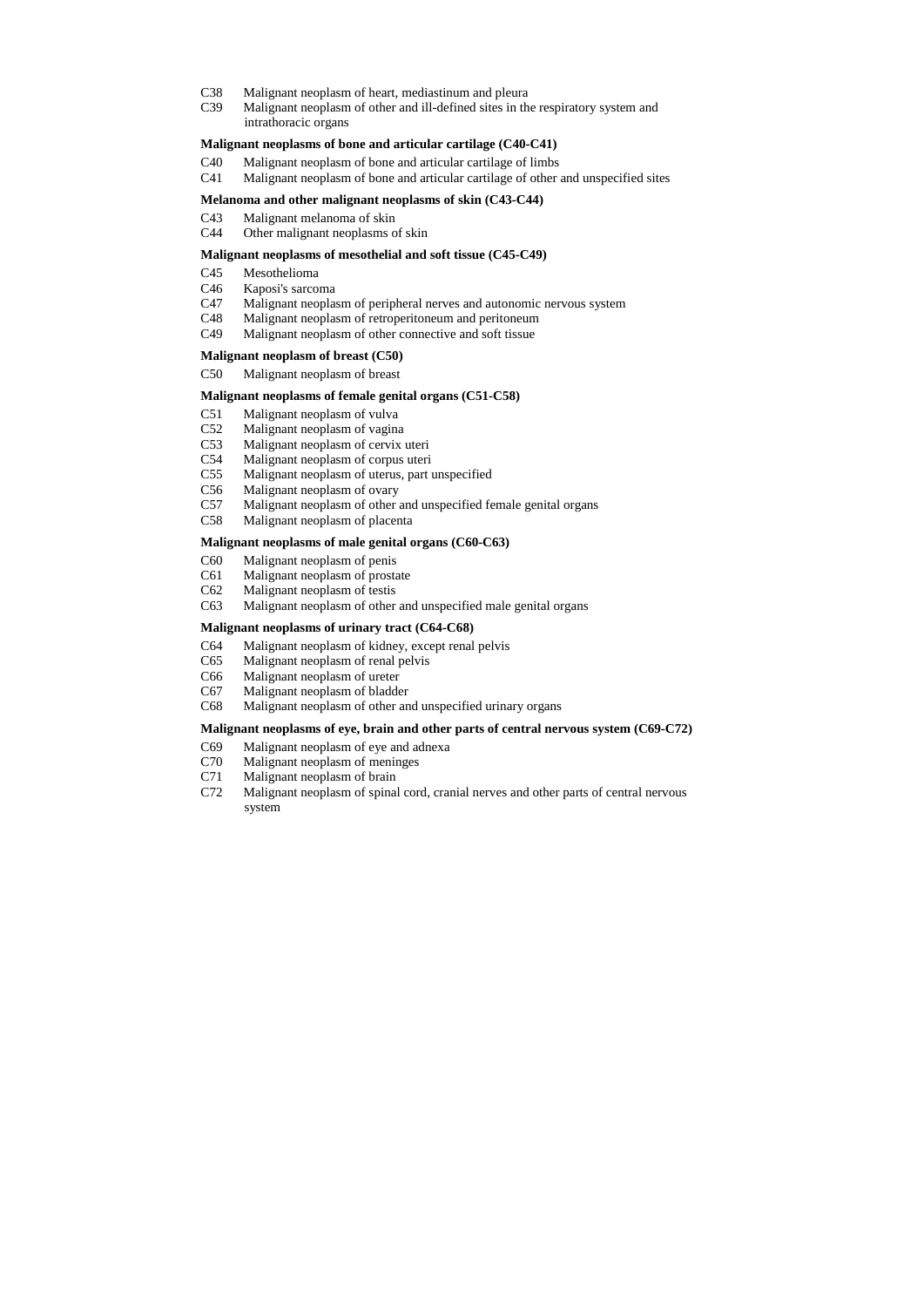#### **Malignant neoplasms of thyroid and other endocrine glands (C73-C75)**

- C73 Malignant neoplasm of thyroid gland
- C74 Malignant neoplasm of adrenal gland
- C75 Malignant neoplasm of other endocrine glands and related structures

#### **Malignant neoplasms of ill-defined, secondary and unspecified sites (C76-C80)**

- C76 Malignant neoplasm of other and ill-defined sites
- C77 Secondary and unspecified malignant neoplasm of lymph nodes
- C78 Secondary malignant neoplasm of respiratory and digestive organs
- C79 Secondary malignant neoplasm of other sites
- C80 Malignant neoplasm without specification of site

### **Malignant neoplasms of lymphoid, haematopoietic and related tissue (C81-C96)**

- C81 Hodgkin's disease
- C82 Follicular [nodular] non-Hodgkin's lymphoma
- C83 Diffuse non-Hodgkin's lymphoma
- C84 Peripheral and cutaneous T-cell lymphomas
- C85 Other and unspecified types of non-Hodgkin's lymphoma
- C88 Malignant immunoproliferative diseases
- C90 Multiple myeloma and malignant plasma cell neoplasms
- C91 Lymphoid leukaemia
- C92 Myeloid leukaemia
- C93 Monocytic leukaemia
- C94 Other leukaemias of specified cell type
- C95 Leukaemia of unspecified cell type
- C96 Other and unspecified malignant neoplasms of lymphoid, haematopoietic and related tissue

#### **Malignant neoplasms of independent (primary) multiple sites (C97)**

C97 Malignant neoplasms of independent (primary) multiple sites

### **In situ neoplasms (D00-D09)**

- D00 Carcinoma in situ of oral cavity, oesophagus and stomach
- D01 Carcinoma in situ of other and unspecified digestive organs
- D02 Carcinoma in situ of middle ear and respiratory system
- D03 Melanoma in situ
- D04 Carcinoma in situ of skin
- D05 Carcinoma in situ of breast
- D06 Carcinoma in situ of cervix uteri
- D07 Carcinoma in situ of other and unspecified genital organs
- D09 Carcinoma in situ of other and unspecified sites

#### **Benign neoplasms (D10-D36)**

- D10 Benign neoplasm of mouth and pharynx
- D11 Benign neoplasm of major salivary glands
- D12 Benign neoplasm of colon, rectum, anus and anal canal
- D13 Benign neoplasm of other and ill-defined parts of digestive system
- D14 Benign neoplasm of middle ear and respiratory system
- D15 Benign neoplasm of other and unspecified intrathoracic organs
- D16 Benign neoplasm of bone and articular cartilage
- D17 Benign lipomatous neoplasm
- D18 Haemangioma and lymphangioma, any site
- D19 Benign neoplasm of mesothelial tissue
- D20 Benign neoplasm of soft tissue of retroperitoneum and peritoneum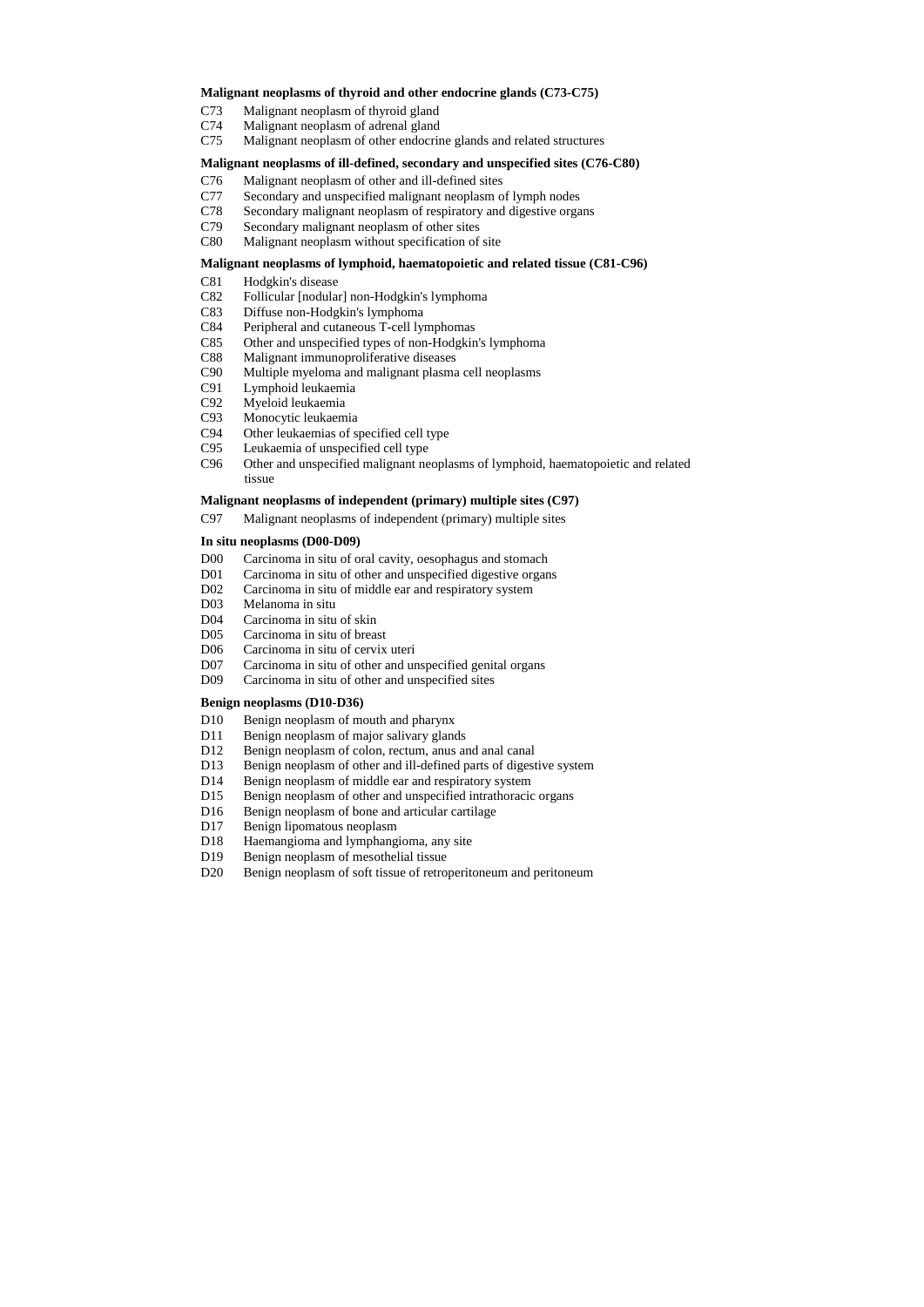- D21 Other benign neoplasms of connective and other soft tissue
- D22 Melanocytic naevi
- D23 Other benign neoplasms of skin
- D24 Benign neoplasm of breast
- D25 Leiomyoma of uterus
- D26 Other benign neoplasms of uterus
- D27 Benign neoplasm of ovary
- D28 Benign neoplasm of other and unspecified female genital organs
- D29 Benign neoplasm of male genital organs
- D30 Benign neoplasm of urinary organs
- D31 Benign neoplasm of eye and adnexa
- D32 Benign neoplasm of meninges
- D33 Benign neoplasm of brain and other parts of central nervous system
- D34 Benign neoplasm of thyroid gland
- D35 Benign neoplasm of other and unspecified endocrine glands
- D36 Benign neoplasm of other and unspecified sites

## **Neoplasms of uncertain or unknown behaviour (D37-D48)**

- D50 Iron deficiency anaemia
- D51 Vitamin B12 deficiency anaemia
- D52 Folate deficiency anaemia
- D53 Other nutritional anaemias
- **Haemolytic anaemias (D55-D59)**
- D55 Anaemia due to enzyme disorders
- D56 Thalassaemia
- D57 Sickle-cell disorders
- D58 Other hereditary haemolytic anaemias
- D59 Acquired haemolytic anaemia

- D37 Neoplasm of uncertain or unknown behaviour of oral cavity and digestive organs
- D38 Neoplasm of uncertain or unknown behaviour of middle ear and respiratory and intrathoracic organs
- D39 Neoplasm of uncertain or unknown behaviour of female genital organs
- D40 Neoplasm of uncertain or unknown behaviour of male genital organs
- D41 Neoplasm of uncertain or unknown behaviour of urinary organs
- D42 Neoplasm of uncertain or unknown behaviour of meninges
- D43 Neoplasm of uncertain or unknown behaviour of brain and central nervous system
- D44 Neoplasm of uncertain or unknown behaviour of endocrine glands
- D45 Polycythaemia vera
- D46 Myelodysplastic syndromes
- D47 Other neoplasms of uncertain or unknown behaviour of lymphoid, haematopoietic and related tissue
- D48 Neoplasm of uncertain or unknown behaviour of other and unspecified sites

# **Chapter III**

## **Diseases of the blood and blood-forming organs and certain disorders involving the immune mechanism (D50-D89)**

## **Nutritional anaemias (D50-D53)**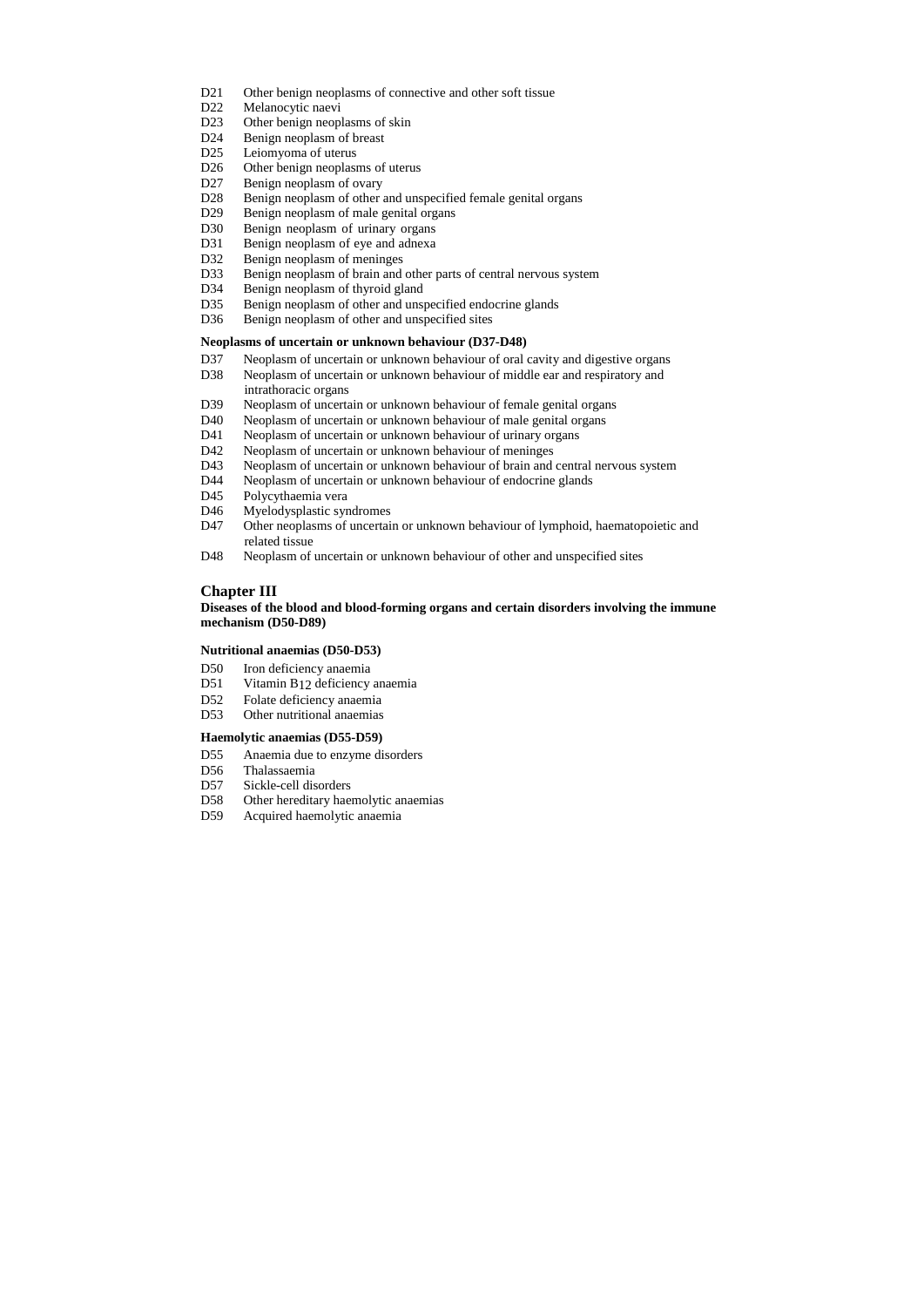- D60 Acquired pure red cell aplasia [erythroblastopenia]
- D61 Other aplastic anaemias
- D62 Acute posthaemorrhagic anaemia
- D63? Anaemia in chronic diseases classified elsewhere
- D64 Other anaemias

#### **Aplastic and other anaemias (D60-D64)**

#### **Coagulation defects, purpura and other haemorrhagic conditions (D65-D69)**

- D65 Disseminated intravascular coagulation [defibrination syndrome]
- D66 Hereditary factor VIII deficiency
- D67 Hereditary factor IX deficiency
- D68 Other coagulation defects
- D69 Purpura and other haemorrhagic conditions

#### **Other diseases of blood and blood-forming organs (D70-D77)**

- D80 Immunodeficiency with predominantly antibody defects
- D81 Combined immunodeficiencies
- D82 Immunodeficiency associated with other major defects
- D83 Common variable immunodeficiency
- D84 Other immunodeficiencies
- D86 Sarcoidosis
- D89 Other disorders involving the immune mechanism, not elsewhere classified
- D70 Agranulocytosis
- D71 Functional disorders of polymorphonuclear neutrophils
- D72 Other disorders of white blood cells
- D73 Diseases of spleen
- D74 Methaemoglobinaemia
- D75 Other diseases of blood and blood-forming organs
- D76 Certain diseases involving lymphoreticular tissue and reticulohistiocytic system
- D77? Other disorders of blood and blood-forming organs in diseases classified elsewhere

#### **Certain disorders involving the immune mechanism (D80-D89)**

#### **Chapter IV**

#### **Endocrine, nutritional and metabolic diseases (E00-E90)**

#### **Disorders of thyroid gland (E00-E07)**

- E00 Congenital iodine-deficiency syndrome
- E01 Iodine-deficiency-related thyroid disorders and allied conditions
- E02 Subclinical iodine-deficiency hypothyroidism
- E03 Other hypothyroidism
- E04 Other nontoxic goitre
- E05 Thyrotoxicosis [hyperthyroidism]
- E06 Thyroiditis
- E07 Other disorders of thyroid

#### **Diabetes mellitus (E10-E14)**

- E10 Insulin-dependent diabetes mellitus
- E11 Non-insulin-dependent diabetes mellitus
- E12 Malnutrition-related diabetes mellitus
- E13 Other specified diabetes mellitus
- E14 Unspecified diabetes mellitus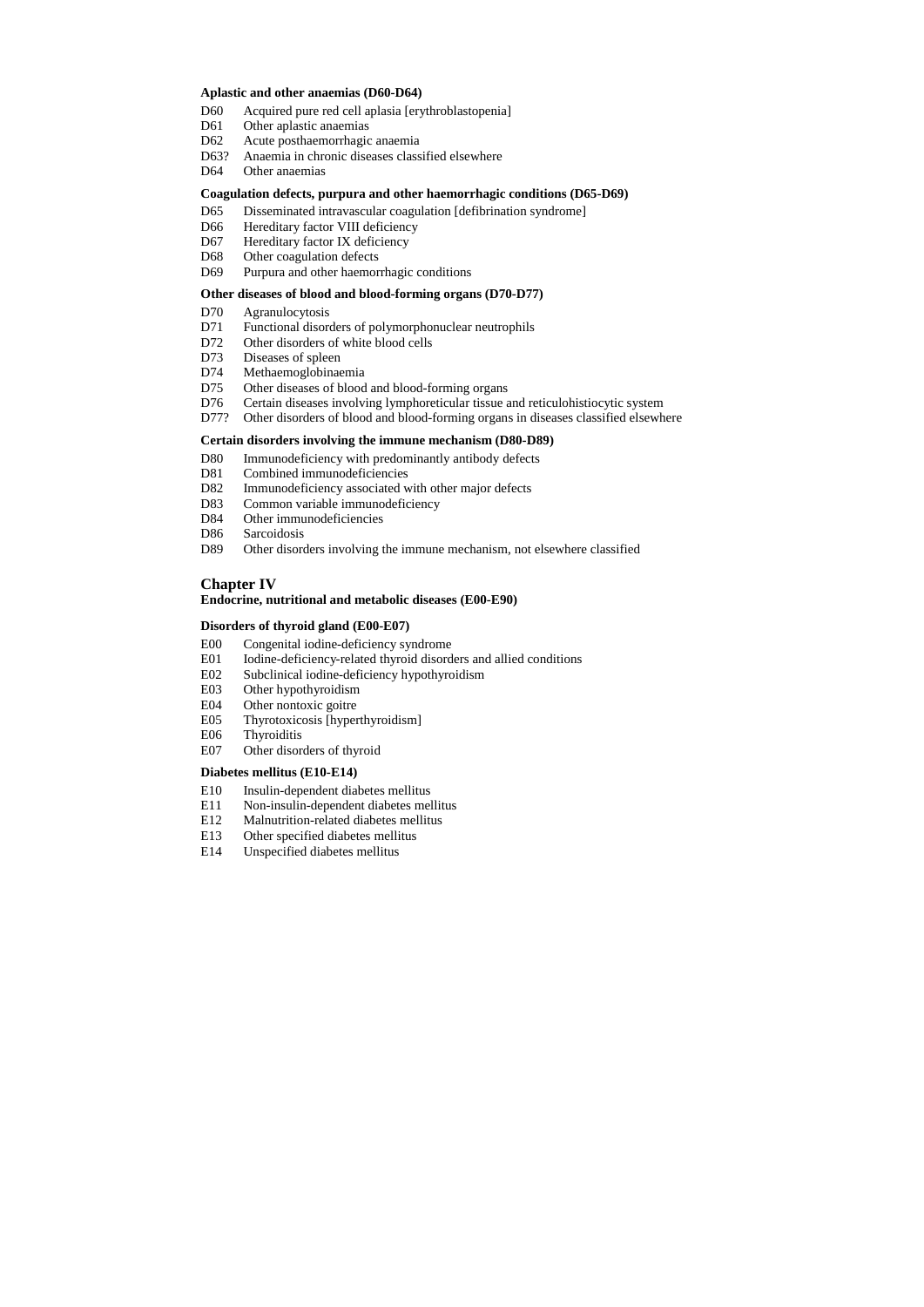#### **Other disorders of glucose regulation and pancreatic internal secretion (E15-E16)**

- E15 Nondiabetic hypoglycaemic coma
- E16 Other disorders of pancreatic internal secretion

#### **Disorders of other endocrine glands (E20-E35)**

- E20 Hypoparathyroidism
- E21 Hyperparathyroidism and other disorders of parathyroid gland
- E22 Hyperfunction of pituitary gland
- E23 Hypofunction and other disorders of pituitary gland
- E24 Cushing's syndrome
- E25 Adrenogenital disorders
- E26 Hyperaldosteronism
- E27 Other disorders of adrenal gland
- E28 Ovarian dysfunction
- E29 Testicular dysfunction
- E30 Disorders of puberty, not elsewhere classified
- E31 Polyglandular dysfunction
- E32 Diseases of thymus
- E34 Other endocrine disorders
- E35? Disorders of endocrine glands in diseases classified elsewhere

### **Malnutrition (E40-E46)**

- E40 Kwashiorkor
- E41 Nutritional marasmus
- E42 Marasmic kwashiorkor
- E43 Unspecified severe protein-energy malnutrition
- E44 Protein-energy malnutrition of moderate and mild degree
- E45 Retarded development following protein-energy malnutrition
- E46 Unspecified protein-energy malnutrition

#### **Other nutritional deficiencies (E50-E64)**

- E50 Vitamin A deficiency
- E51 Thiamine deficiency
- E52 Niacin deficiency [pellagra]
- E53 Deficiency of other B group vitamins
- E54 Ascorbic acid deficiency
- E55 Vitamin D deficiency
- E56 Other vitamin deficiencies
- E58 Dietary calcium deficiency
- E59 Dietary selenium deficiency
- E60 Dietary zinc deficiency
- E61 Deficiency of other nutrient elements
- E63 Other nutritional deficiencies
- E64 Sequelae of malnutrition and other nutritional deficiencies

#### **Obesity and other hyperalimentation (E65-E68)**

- E65 Localized adiposity
- E66 Obesity
- E67 Other hyperalimentation
- E68 Sequelae of hyperalimentation

#### **Metabolic disorders (E70-E90)**

- E70 Disorders of aromatic amino-acid metabolism
- E71 Disorders of branched-chain amino-acid metabolism and fatty-acid metabolism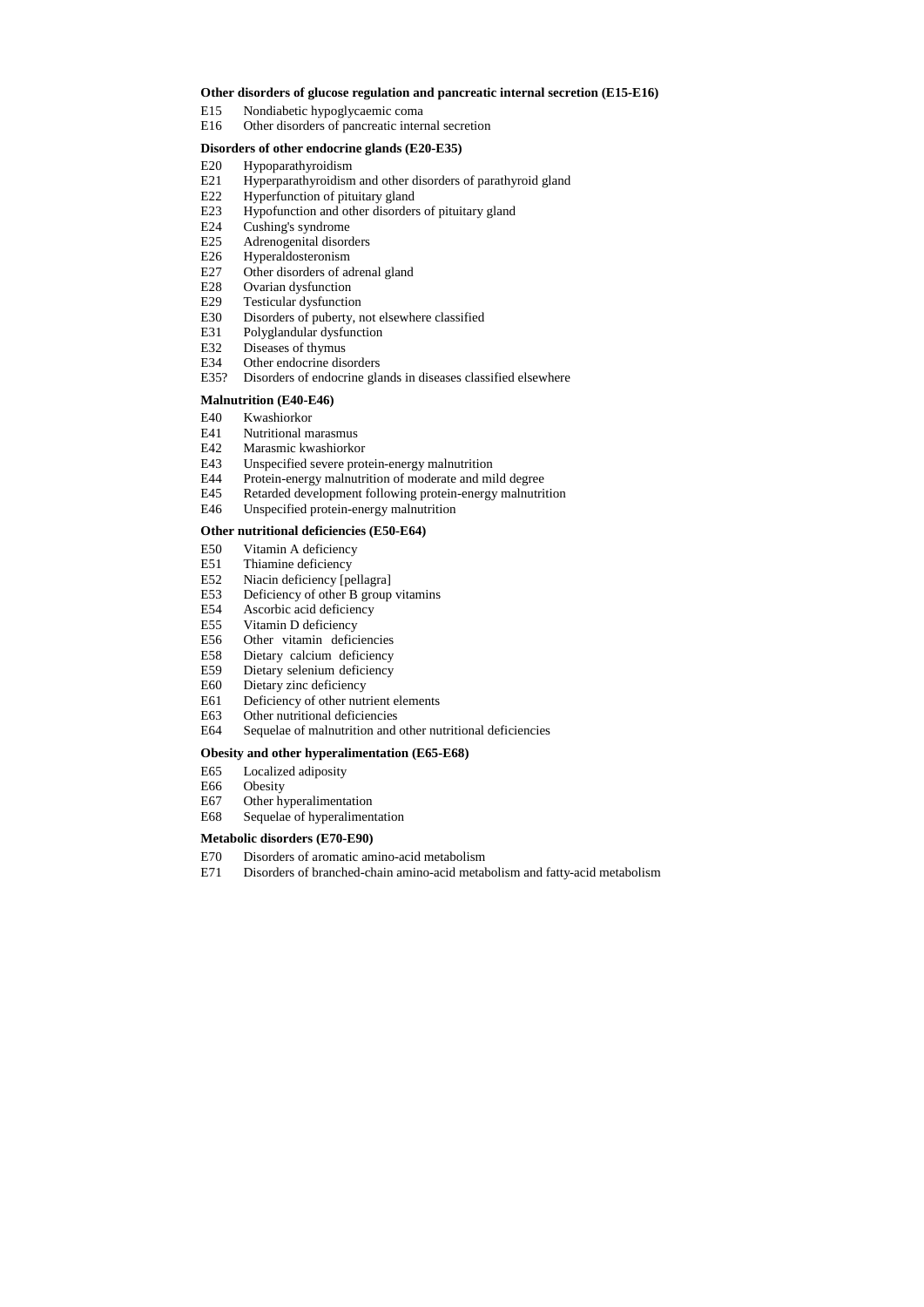- E72 Other disorders of amino-acid metabolism
- E73 Lactose intolerance
- E74 Other disorders of carbohydrate metabolism
- E75 Disorders of sphingolipid metabolism and other lipid storage disorders
- E76 Disorders of glycosaminoglycan metabolism
- E77 Disorders of glycoprotein metabolism
- E78 Disorders of lipoprotein metabolism and other lipidaemias
- E79 Disorders of purine and pyrimidine metabolism
- E80 Disorders of porphyrin and bilirubin metabolism
- E83 Disorders of mineral metabolism
- E84 Cystic fibrosis
- E85 Amyloidosis
- E86 Volume depletion
- E87 Other disorders of fluid, electrolyte and acid-base balance
- E88 Other metabolic disorders
- E89 Postprocedural endocrine and metabolic disorders, not elsewhere classified
- E90? Nutritional and metabolic disorders in diseases classified elsewhere

## **Chapter V**

### **Mental and behavioural disorders (F00-F99)**

### **Organic, including symptomatic, mental disorders (F00-F09)**

- F00? Dementia in Alzheimer's disease
- F01 Vascular dementia
- F02? Dementia in other diseases classified elsewhere
- F03 Unspecified dementia
- F04 Organic amnesic syndrome, not induced by alcohol and other psychoactive substances
- F05 Delirium, not induced by alcohol and other psychoactive substances
- F06 Other mental disorders due to brain damage and dysfunction and to physical disease
- F07 Personality and behavioural disorders due to brain disease, damage and dysfunction
- F09 Unspecified organic or symptomatic mental disorder

#### **Mental and behavioural disorders due to psychoactive substance use (F10-F19)**

- F10 Mental and behavioural disorders due to use of alcohol
- F11 Mental and behavioural disorders due to use of opioids
- F12 Mental and behavioural disorders due to use of cannabinoids
- F13 Mental and behavioural disorders due to use of sedatives or hypnotics
- F14 Mental and behavioural disorders due to use of cocaine
- F15 Mental and behavioural disorders due to use of other stimulants, including caffeine
- F16 Mental and behavioural disorders due to use of hallucinogens
- F17 Mental and behavioural disorders due to use of tobacco
- F18 Mental and behavioural disorders due to use of volatile solvents
- F19 Mental and behavioural disorders due to multiple drug use and use of other psychoactive substances

#### **Schizophrenia, schizotypal and delusional disorders (F20-F29)**

- F20 Schizophrenia
- F21 Schizotypal disorder
- F22 Persistent delusional disorders
- F23 Acute and transient psychotic disorders
- F24 Induced delusional disorder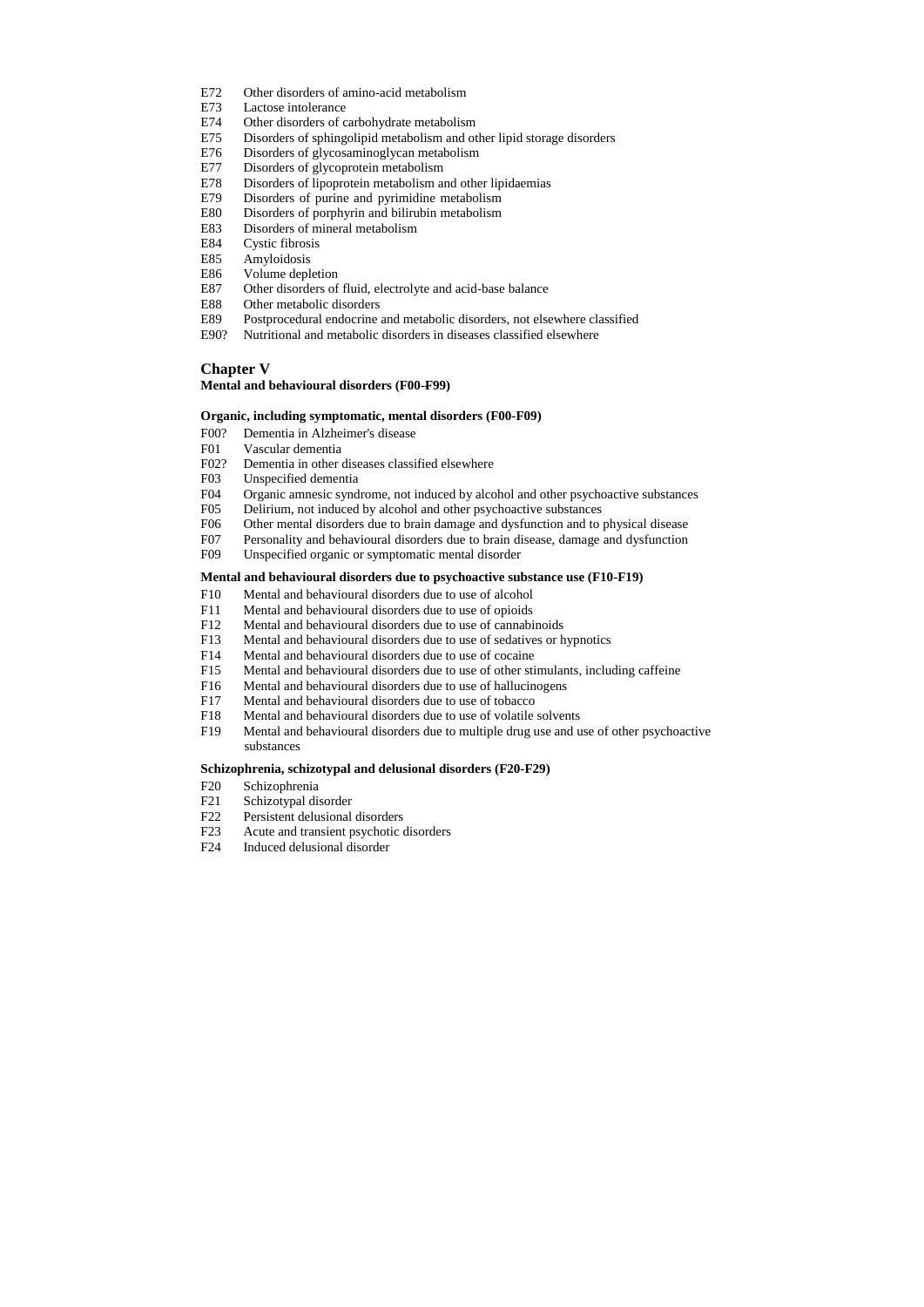- F25 Schizoaffective disorders
- F28 Other nonorganic psychotic disorders
- F29 Unspecified nonorganic psychosis

#### **Mood [affective] disorders (F30-F39)**

- F30 Manic episode
- F31 Bipolar affective disorder
- F32 Depressive episode
- F33 Recurrent depressive disorder
- F34 Persistent mood [affective] disorders
- F38 Other mood [affective] disorders
- F39 Unspecified mood [affective] disorder

### **Neurotic, stress-related and somatoform disorders (F40-F48)**

- F40 Phobic anxiety disorders
- F41 Other anxiety disorders
- F42 Obsessive-compulsive disorder
- F43 Reaction to severe stress, and adjustment disorders
- F44 Dissociative [conversion] disorders
- F45 Somatoform disorders
- F48 Other neurotic disorders

### **Behavioural syndromes associated with physiological disturbances and physical factors (F50-F59)**

- F50 Eating disorders
- F51 Nonorganic sleep disorders
- F52 Sexual dysfunction, not caused by organic disorder or disease
- F53 Mental and behavioural disorders associated with the puerperium, not elsewhere classified
- F54 Psychological and behavioural factors associated with disorders or diseases classified elsewhere
- F55 Abuse of non-dependence-producing substances
- F59 Unspecified behavioural syndromes associated with physiological disturbances and physical factors

### **Disorders of adult personality and behaviour (F60-F69)**

- F60 Specific personality disorders
- F61 Mixed and other personality disorders
- F62 Enduring personality changes, not attributable to brain damage and disease
- F63 Habit and impulse disorders
- F64 Gender identity disorders
- F65 Disorders of sexual preference
- F66 Psychological and behavioural disorders associated with sexual development and orientation
- F68 Other disorders of adult personality and behaviour
- F69 Unspecified disorder of adult personality and behaviour

#### **Mental retardation (F70-F79)**

- F70 Mild mental retardation
- F71 Moderate mental retardation
- F72 Severe mental retardation
- F73 Profound mental retardation
- F78 Other mental retardation
- F79 Unspecified mental retardation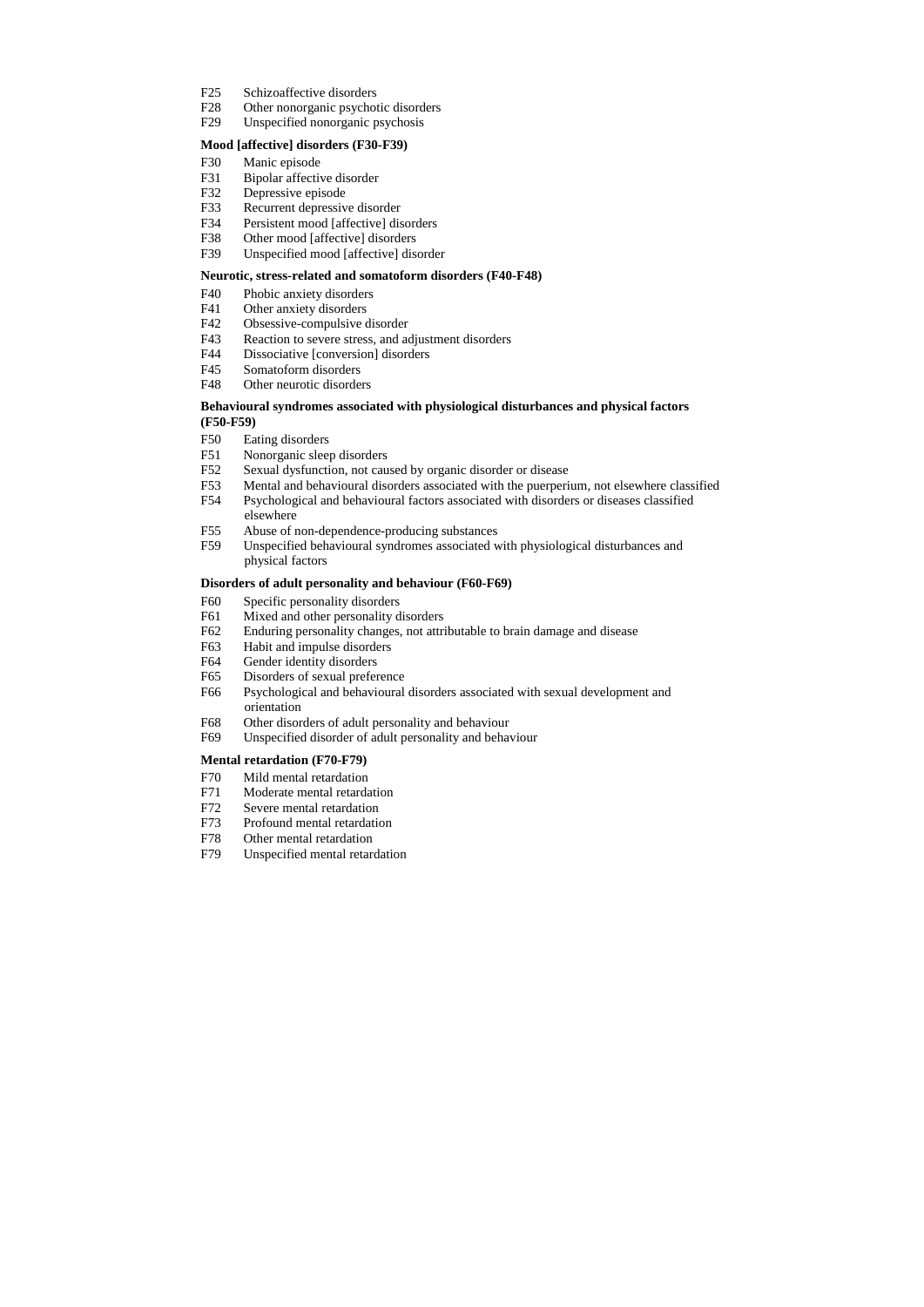#### **Disorders of psychological development (F80-F89)**

- F80 Specific developmental disorders of speech and language
- F81 Specific developmental disorders of scholastic skills
- F82 Specific developmental disorder of motor function
- F83 Mixed specific developmental disorders
- F84 Pervasive developmental disorders
- F88 Other disorders of psychological development
- F89 Unspecified disorder of psychological development

## **Behavioural and emotional disorders with onset usually occurring in childhood and adolescence (F90-F98)**

- F90 Hyperkinetic disorders
- F91 Conduct disorders
- F92 Mixed disorders of conduct and emotions
- F93 Emotional disorders with onset specific to childhood
- F94 Disorders of social functioning with onset specific to childhood and adolescence
- F95 Tic disorders
- F98 Other behavioural and emotional disorders with onset usually occurring in childhood and adolescence

## **Unspecified mental disorder (F99)**

F99 Mental disorder, not otherwise specified

# **Chapter VI**

# **Diseases of the nervous system (G00-G99)**

# **Inflammatory diseases of the central nervous system (G00-G09)**

- G00 Bacterial meningitis, not elsewhere classified
- G01? Meningitis in bacterial diseases classified elsewhere
- G02? Meningitis in other infectious and parasitic diseases classified elsewhere
- G03 Meningitis due to other and unspecified causes
- G04 Encephalitis, myelitis and encephalomyelitis
- G05? Encephalitis, myelitis and encephalomyelitis in diseases classified elsewhere
- G06 Intracranial and intraspinal abscess and granuloma
- G07? Intracranial and intraspinal abscess and granuloma in diseases classified elsewhere
- G08 Intracranial and intraspinal phlebitis and thrombophlebitis
- G09 Sequelae of inflammatory diseases of central nervous system

## **Systemic atrophies primarily affecting the central nervous system (G10-G13)**

- G10 Huntington's disease
- G11 Hereditary ataxia
- G12 Spinal muscular atrophy and related syndromes
- G13? Systemic atrophies primarily affecting central nervous system in diseases classified elsewhere

## **Extrapyramidal and movement disorders (G20-G26)**

- G20 Parkinson's disease
- G21 Secondary parkinsonism
- G22? Parkinsonism in diseases classified elsewhere
- G23 Other degenerative diseases of basal ganglia
- G24 Dystonia
- G25 Other extrapyramidal and movement disorders
- G26? Extrapyramidal and movement disorders in diseases classified elsewhere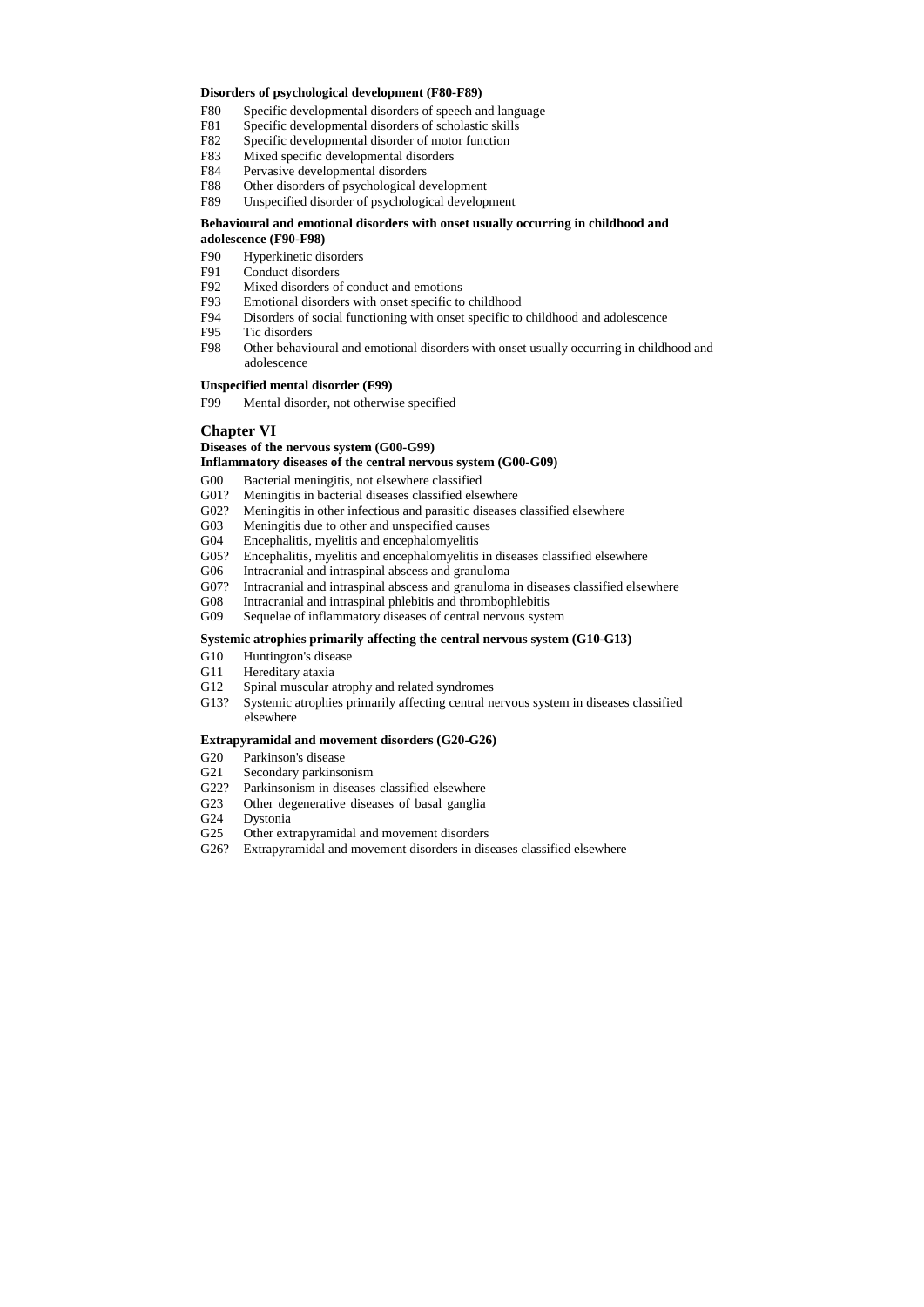#### **Other degenerative diseases of the nervous system (G30-G32)**

- G30 Alzheimer's disease
- G31 Other degenerative diseases of nervous system, not elsewhere classified
- G32? Other degenerative disorders of nervous system in diseases classified elsewhere

### **Demyelinating diseases of the central nervous system (G35-G37)**

- G35 Multiple sclerosis
- G36 Other acute disseminated demyelination
- G37 Other demyelinating diseases of central nervous system

#### **Episodic and paroxysmal disorders (G40-G47)**

- G40 Epilepsy
- G41 Status epilepticus
- G43 Migraine
- G44 Other headache syndromes
- G45 Transient cerebral ischaemic attacks and related syndromes
- G46? Vascular syndromes of brain in cerebrovascular diseases
- G47 Sleep disorders

### **Nerve, nerve root and plexus disorders (G50-G59)**

- G50 Disorders of trigeminal nerve
- G51 Facial nerve disorders
- G52 Disorders of other cranial nerves
- G53? Cranial nerve disorders in diseases classified elsewhere
- G54 Nerve root and plexus disorders
- G55? Nerve root and plexus compressions in diseases classified elsewhere
- G56 Mononeuropathies of upper limb
- G57 Mononeuropathies of lower limb
- G58 Other mononeuropathies
- G59? Mononeuropathy in diseases classified elsewhere

#### **Polyneuropathies and other disorders of the peripheral nervous system (G60-G64)**

- G60 Hereditary and idiopathic neuropathy
- G61 Inflammatory polyneuropathy
- G62 Other polyneuropathies
- G63? Polyneuropathy in diseases classified elsewhere
- G64 Other disorders of peripheral nervous system

#### **Diseases of myoneural junction and muscle (G70-G73)**

- G70 Myasthenia gravis and other myoneural disorders
- G71 Primary disorders of muscles
- G72 Other myopathies
- G73? Disorders of myoneural junction and muscle in diseases classified elsewhere

#### **Cerebral palsy and other paralytic syndromes (G80-G83)**

- G80 Infantile cerebral palsy
- G81 Hemiplegia
- G82 Paraplegia and tetraplegia
- G83 Other paralytic syndromes

#### **Other disorders of the nervous system (G90-G99)**

- G90 Disorders of autonomic nervous system
- G91 Hydrocephalus
- G92 Toxic encephalopathy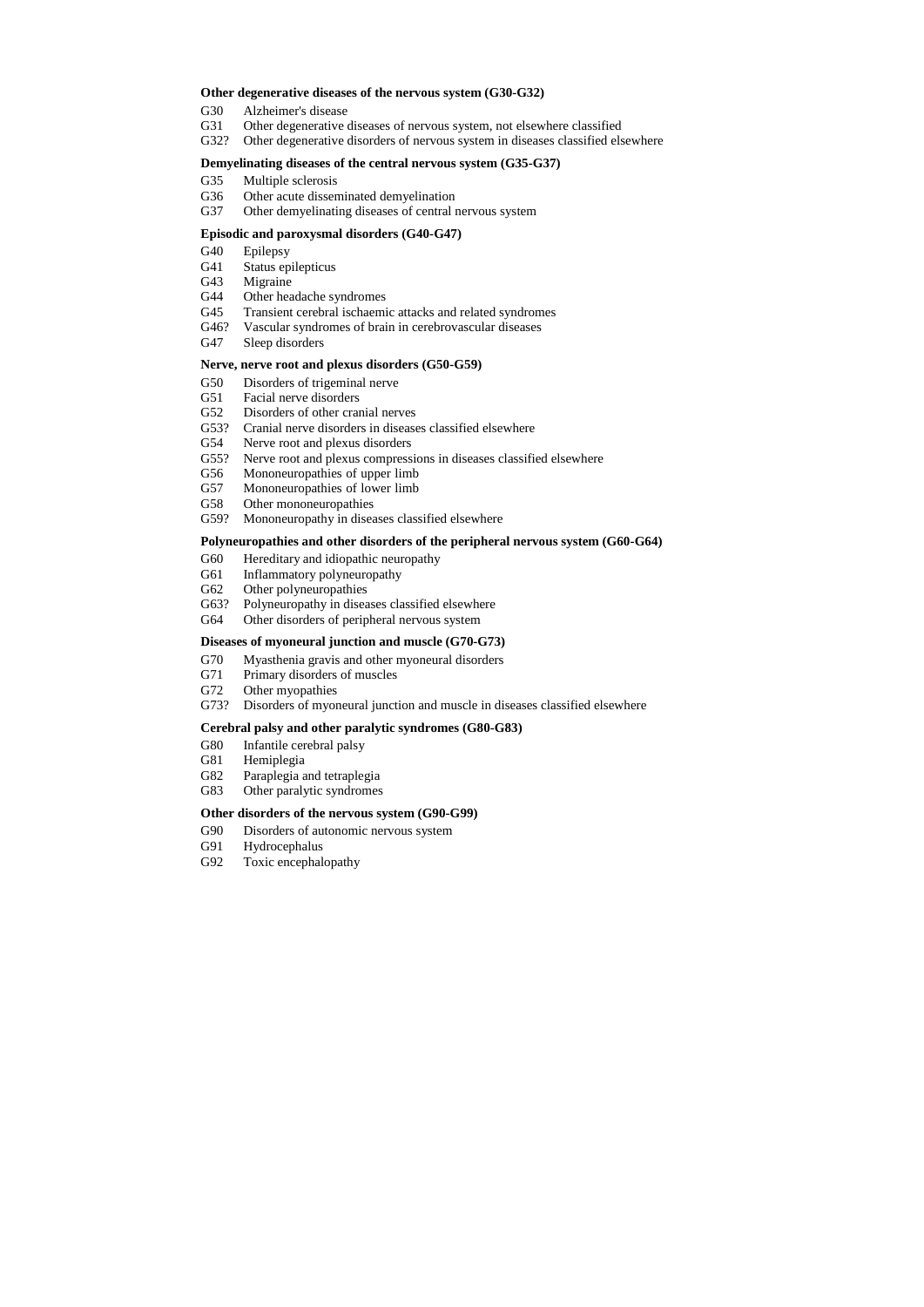- G93 Other disorders of brain
- G94? Other disorders of brain in diseases classified elsewhere
- G95 Other diseases of spinal cord
- G96 Other disorders of central nervous system
- G97 Postprocedural disorders of nervous system, not elsewhere classified
- G98 Other disorders of nervous system, not elsewhere classified
- G99? Other disorders of nervous system in diseases classified elsewhere

# **Chapter VII**

#### **Diseases of the eye and adnexa (H00-H59)**

### **Disorders of eyelid, lacrimal system and orbit (H00-H06)**

- H00 Hordeolum and chalazion
- H01 Other inflammation of eyelid
- H02 Other disorders of eyelid
- H03? Disorders of eyelid in diseases classified elsewhere
- H04 Disorders of lacrimal system
- H05 Disorders of orbit
- H06? Disorders of lacrimal system and orbit in diseases classified elsewhere

### **Disorders of conjunctiva (H10-H13)**

- H10 Conjunctivitis
- H11 Other disorders of conjunctiva
- H13? Disorders of conjunctiva in diseases classified elsewhere

## **Disorders of sclera, cornea, iris and ciliary body (H15-H22)**

- H15 Disorders of sclera
- H16 Keratitis
- H17 Corneal scars and opacities
- H18 Other disorders of cornea
- H19? Disorders of sclera and cornea in diseases classified elsewhere
- H20 Iridocyclitis
- H21 Other disorders of iris and ciliary body
- H22? Disorders of iris and ciliary body in diseases classified elsewhere

#### **Disorders of lens (H25-H28)**

- H25 Senile cataract
- H26 Other cataract
- H27 Other disorders of lens
- H28? Cataract and other disorders of lens in diseases classified elsewhere

## **Disorders of choroid and retina (H30-H36)**

- H30 Chorioretinal inflammation
- H31 Other disorders of choroid
- H32? Chorioretinal disorders in diseases classified elsewhere
- H33 Retinal detachments and breaks
- H34 Retinal vascular occlusions
- H35 Other retinal disorders
- H36? Retinal disorders in diseases classified elsewhere

#### **Glaucoma (H40-H42)**

- H40 Glaucoma
- H42? Glaucoma in diseases classified elsewhere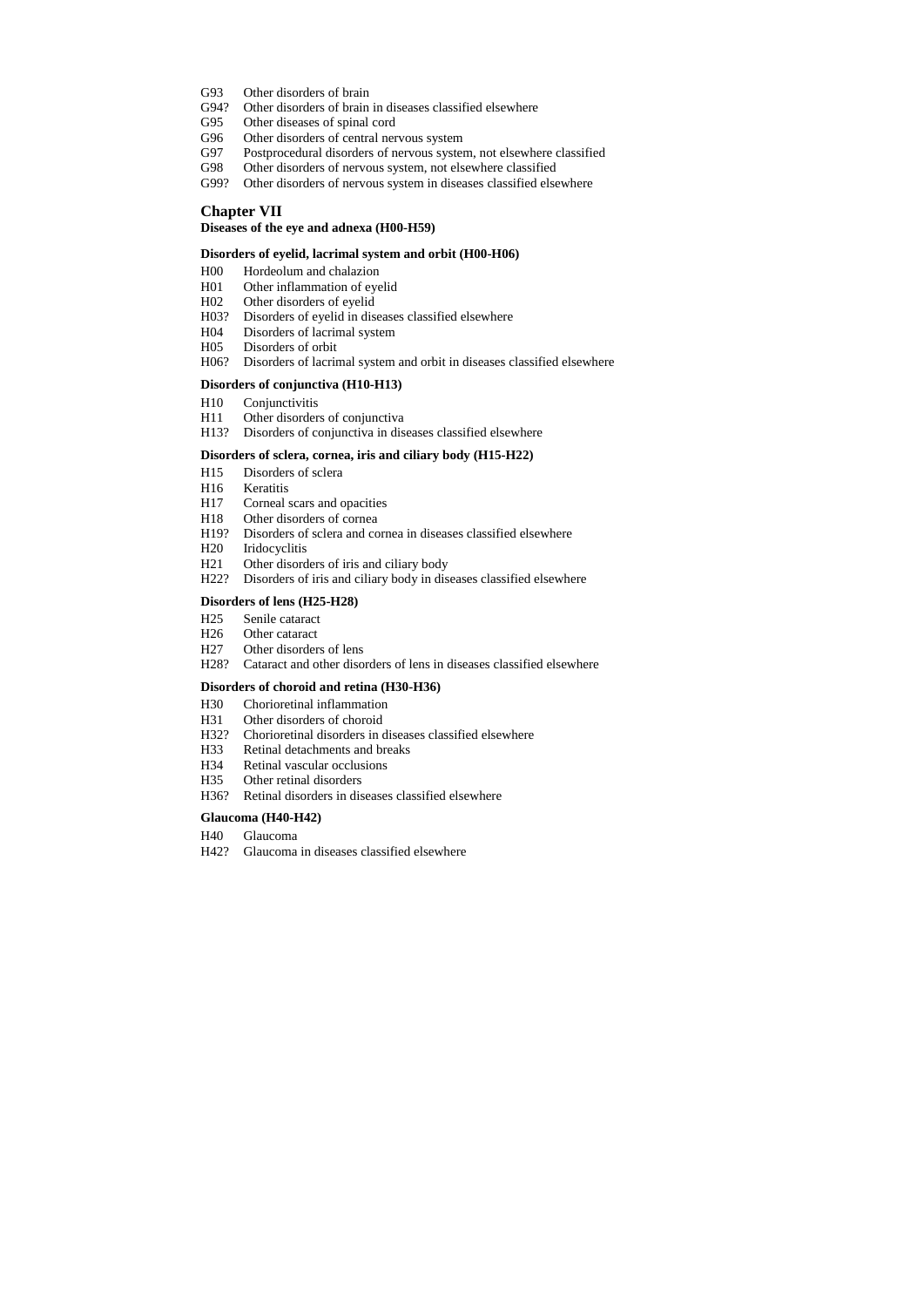#### **Disorders of vitreous body and globe (H43-H45)**

- H43 Disorders of vitreous body
- H44 Disorders of globe
- H45? Disorders of vitreous body and globe in diseases classified elsewhere

#### **Disorders of optic nerve and visual pathways (H46-H48)**

- H46 Optic neuritis
- H47 Other disorders of optic [2nd] nerve and visual pathways
- H48? Disorders of optic [2nd] nerve and visual pathways in diseases classified elsewhere

#### **Disorders of ocular muscles, binocular movement, accommodation and refraction (H49-H52)**

- H49 Paralytic strabismus
- H50 Other strabismus
- H51 Other disorders of binocular movement
- H52 Disorders of refraction and accommodation

### **Visual disturbances and blindness (H53-H54)**

- H53 Visual disturbances
- H54 Blindness and low vision

#### **Other disorders of eye and adnexa (H55-H59)**

- H55 Nystagmus and other irregular eye movements
- H57 Other disorders of eye and adnexa
- H58? Other disorders of eye and adnexa in diseases classified elsewhere
- H59 Postprocedural disorders of eye and adnexa, not elsewhere classified

## **Chapter VIII**

#### **Diseases of the ear and mastoid process (H60-H95)**

#### **Diseases of external ear (H60-H62)**

- H60 Otitis externa
- H61 Other disorders of external ear
- H62? Disorders of external ear in diseases classified elsewhere

#### **Diseases of middle ear and mastoid (H65-H75)**

- H65 Nonsuppurative otitis media
- H66 Suppurative and unspecified otitis media
- H67? Otitis media in diseases classified elsewhere
- H68 Eustachian salpingitis and obstruction
- H69 Other disorders of Eustachian tube
- H70 Mastoiditis and related conditions
- H71 Cholesteatoma of middle ear
- H72 Perforation of tympanic membrane
- H73 Other disorders of tympanic membrane
- H74 Other disorders of middle ear and mastoid
- H75? Other disorders of middle ear and mastoid in diseases classified elsewhere

#### **Diseases of inner ear (H80-H83)**

- H80 Otosclerosis
- H81 Disorders of vestibular function
- H82? Vertiginous syndromes in diseases classified elsewhere
- H83 Other diseases of inner ear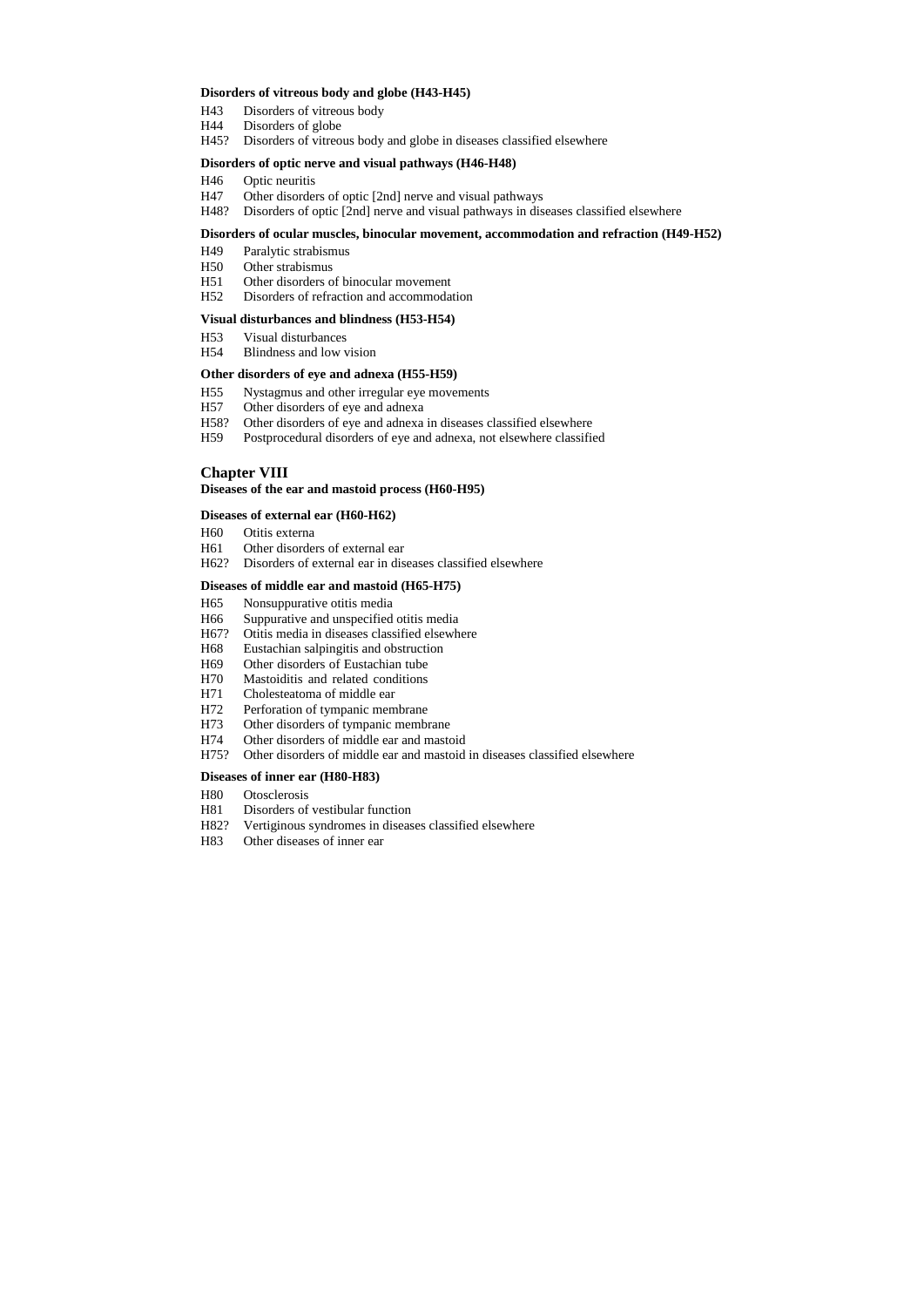### **Other disorders of ear (H90-H95)**

- H90 Conductive and sensorineural hearing loss
- H91 Other hearing loss
- H92 Otalgia and effusion of ear
- H93 Other disorders of ear, not elsewhere classified
- H94? Other disorders of ear in diseases classified elsewhere
- H95 Postprocedural disorders of ear and mastoid process, not elsewhere classified

# **Chapter IX**

## **Diseases of the circulatory system(I00-I99)**

## **Acute rheumatic fever (I00-I02)**

- I00 Rheumatic fever without mention of heart involvement
- I01 Rheumatic fever with heart involvement
- I02 Rheumatic chorea

### **Chronic rheumatic heart diseases (I05-I09)**

- I05 Rheumatic mitral valve diseases
- I06 Rheumatic aortic valve diseases
- I07 Rheumatic tricuspid valve diseases
- I08 Multiple valve diseases
- I09 Other rheumatic heart diseases

### **Hypertensive diseases (I10-I15)**

- I10 Essential (primary) hypertension
- I11 Hypertensive heart disease
- I12 Hypertensive renal disease
- I13 Hypertensive heart and renal disease
- I15 Secondary hypertension

#### **Ischaemic heart diseases (I20-I25)**

- I20 Angina pectoris
- I21 Acute myocardial infarction
- I22 Subsequent myocardial infarction
- I23 Certain current complications following acute myocardial infarction
- I24 Other acute ischaemic heart diseases
- I25 Chronic ischaemic heart disease

#### **Pulmonary heart disease and diseases of pulmonary circulation (I26-I28)**

- I26 Pulmonary embolism
- I27 Other pulmonary heart diseases
- I28 Other diseases of pulmonary vessels

#### **Other forms of heart disease (I30-I52)**

- I30 Acute pericarditis
- I31 Other diseases of pericardium
- I32? Pericarditis in diseases classified elsewhere
- I33 Acute and subacute endocarditis
- I34 Nonrheumatic mitral valve disorders
- I35 Nonrheumatic aortic valve disorders
- I36 Nonrheumatic tricuspid valve disorders
- I37 Pulmonary valve disorders
- I38 Endocarditis, valve unspecified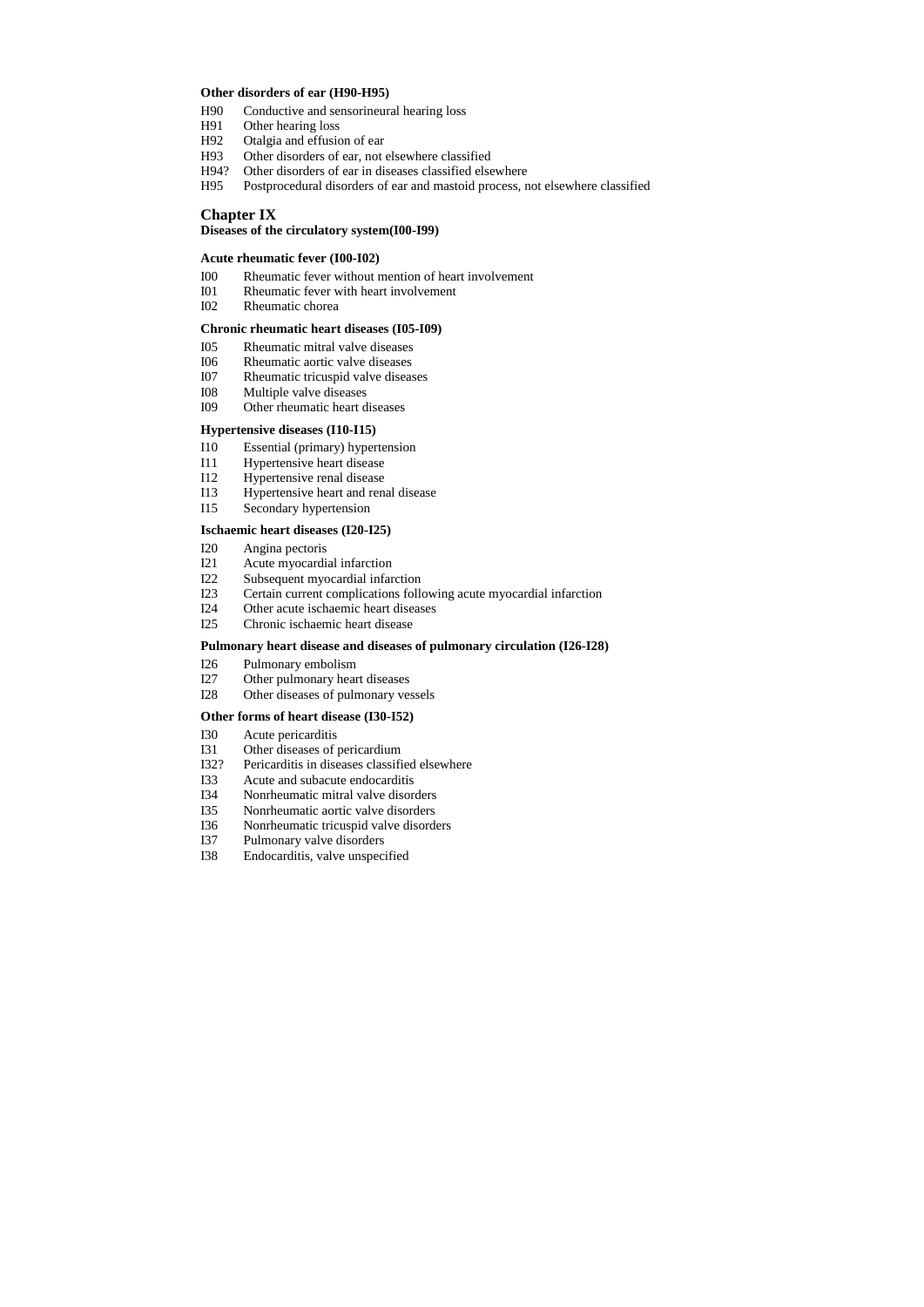- I39? Endocarditis and heart valve disorders in diseases classified elsewhere
- I40 Acute myocarditis
- I41? Myocarditis in diseases classified elsewhere
- I42 Cardiomyopathy
- I43? Cardiomyopathy in diseases classified elsewhere
- I44 Atrioventricular and left bundle-branch block
- I45 Other conduction disorders
- I46 Cardiac arrest
- I47 Paroxysmal tachycardia
- I48 Atrial fibrillation and flutter
- I49 Other cardiac arrhythmias
- I50 Heart failure
- I51 Complications and ill-defined descriptions of heart disease
- I52? Other heart disorders in diseases classified elsewhere

## **Cerebrovascular diseases (I60-I69)**

- I60 Subarachnoid haemorrhage
- I61 Intracerebral haemorrhage
- I62 Other nontraumatic intracranial haemorrhage
- I63 Cerebral infarction
- I64 Stroke, not specified as haemorrhage or infarction
- I65 Occlusion and stenosis of precerebral arteries, not resulting in cerebral infarction
- I66 Occlusion and stenosis of cerebral arteries, not resulting in cerebral infarction
- I67 Other cerebrovascular diseases
- I68? Cerebrovascular disorders in diseases classified elsewhere
- I69 Sequelae of cerebrovascular disease

#### **Diseases of arteries, arterioles and capillaries (I70-I79)**

- I70 Atherosclerosis
- I71 Aortic aneurysm and dissection
- I72 Other aneurysm
- I73 Other peripheral vascular diseases
- I74 Arterial embolism and thrombosis
- I77 Other disorders of arteries and arterioles
- I78 Diseases of capillaries
- I79? Disorders of arteries, arterioles and capillaries in diseases classified elsewhere

### **Diseases of veins, lymphatic vessels and lymph nodes, not elsewhere classified (I80-I89)**

- I80 Phlebitis and thrombophlebitis
- I81 Portal vein thrombosis
- I82 Other venous embolism and thrombosis
- I83 Varicose veins of lower extremities
- I84 Haemorrhoids
- I85 Oesophageal varices
- I86 Varicose veins of other sites
- I87 Other disorders of veins
- I88 Nonspecific lymphadenitis
- I89 Other noninfective disorders of lymphatic vessels and lymph nodes

#### **Other and unspecified disorders of the circulatory system (I95-I99)**

- I95 Hypotension
- I97 Postprocedural disorders of circulatory system, not elsewhere classified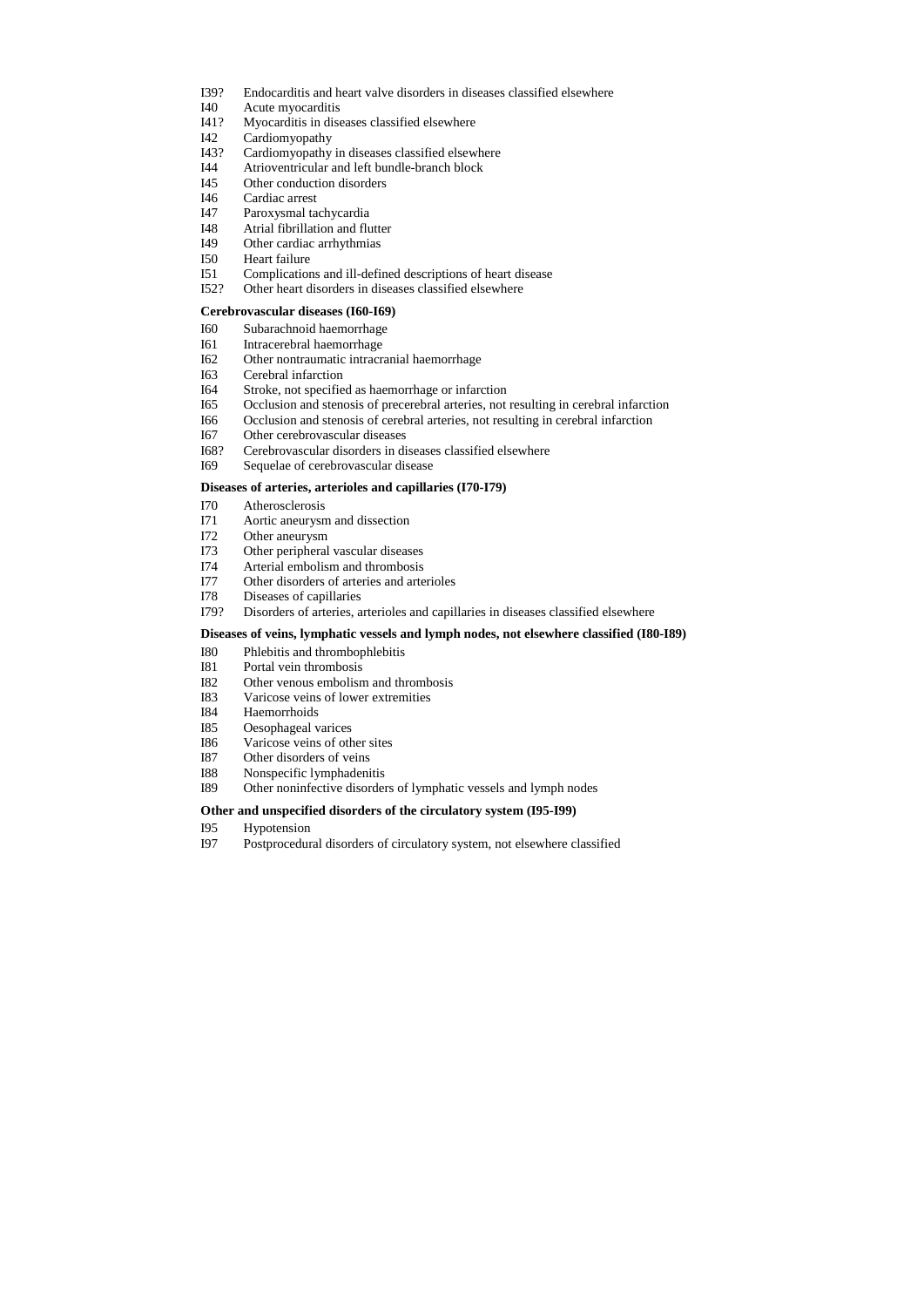- I98 Other disorders of circulatory system in diseases classified elsewhere
- I99 Other and unspecified disorders of circulatory system

# **Chapter X**

### **Diseases of the respiratory system (J00-J99)**

## **Acute upper respiratory infections (J00-J06)**

- J00 Acute nasopharyngitis [common cold]
- J01 Acute sinusitis
- J02 Acute pharyngitis
- J03 Acute tonsillitis
- J04 Acute laryngitis and tracheitis
- J05 Acute obstructive laryngitis [croup] and epiglottitis
- J06 Acute upper respiratory infections of multiple and unspecified sites

#### **Influenza and pneumonia (J10-J18)**

- J10 Influenza due to identified influenza virus
- J11 Influenza, virus not identified
- J12 Viral pneumonia, not elsewhere classified
- J13 Pneumonia due to *Streptococcus pneumoniae*
- J14 Pneumonia due to *Haemophilus influenzae*
- J15 Bacterial pneumonia, not elsewhere classified
- J16 Pneumonia due to other infectious organisms, not elsewhere classified
- J17? Pneumonia in diseases classified elsewhere
- J18 Pneumonia, organism unspecified

#### **Other acute lower respiratory infections (J20-J22)**

- J20 Acute bronchitis
- J21 Acute bronchiolitis
- J22 Unspecified acute lower respiratory infection

### **Other diseases of upper respiratory tract (J30-J39)**

- J30 Vasomotor and allergic rhinitis
- J31 Chronic rhinitis, nasopharyngitis and pharyngitis
- J32 Chronic sinusitis
- J33 Nasal polyp
- J34 Other disorders of nose and nasal sinuses
- J35 Chronic diseases of tonsils and adenoids
- J36 Peritonsillar abscess
- J37 Chronic laryngitis and laryngotracheitis
- J38 Diseases of vocal cords and larynx, not elsewhere classified
- J39 Other diseases of upper respiratory tract

#### **Chronic lower respiratory diseases (J40-J47)**

- J40 Bronchitis, not specified as acute or chronic
- J41 Simple and mucopurulent chronic bronchitis
- J42 Unspecified chronic bronchitis
- J43 Emphysema
- J44 Other chronic obstructive pulmonary disease
- J45 Asthma
- J46 Status asthmaticus
- J47 Bronchiectasis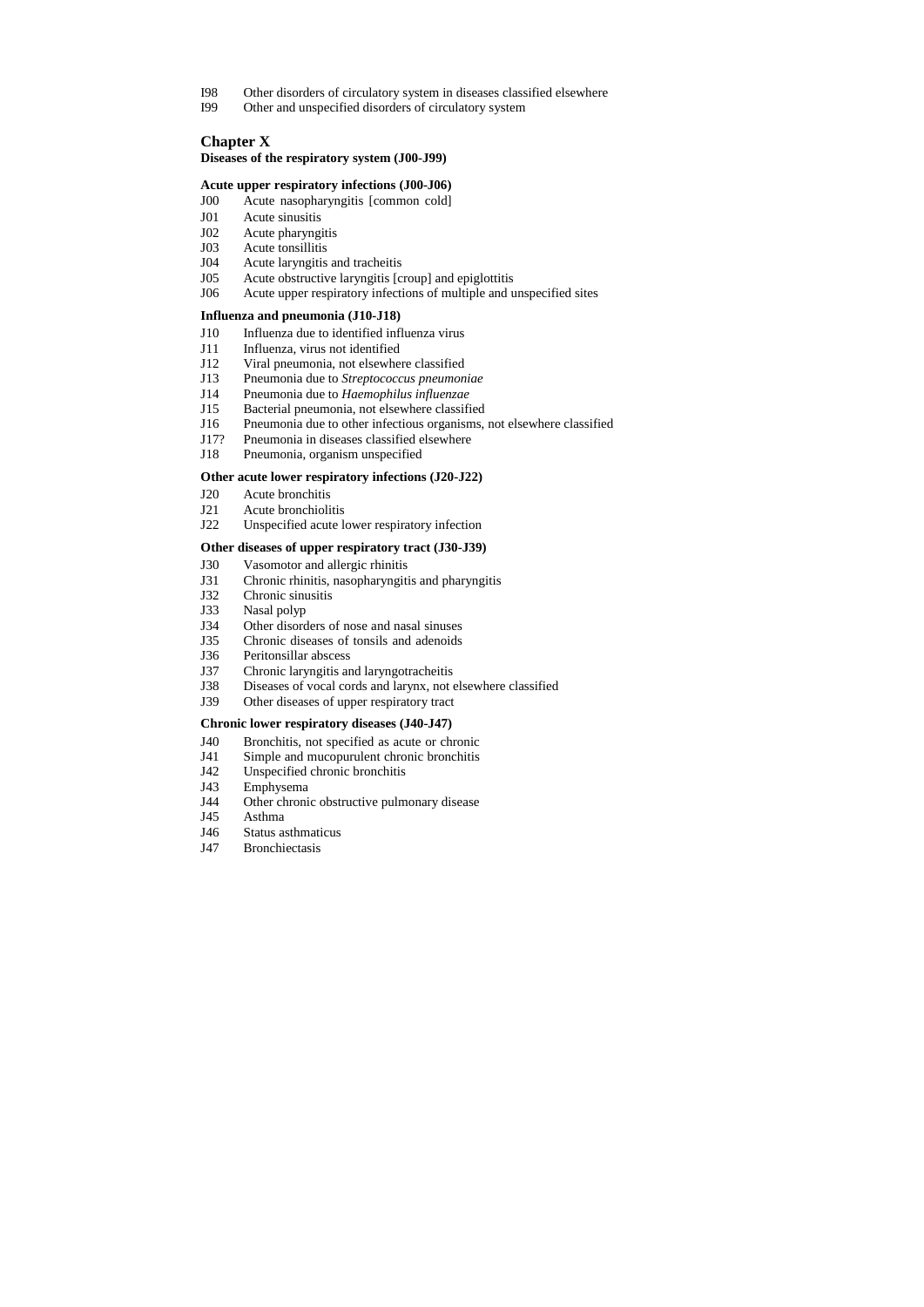#### **Lung diseases due to external agents (J60-J70)**

- J60 Coalworker's pneumoconiosis
- J61 Pneumoconiosis due to asbestos and other mineral fibres
- J62 Pneumoconiosis due to dust containing silica
- J63 Pneumoconiosis due to other inorganic dusts
- J64 Unspecified pneumoconiosis
- J65 Pneumoconiosis associated with tuberculosis
- J66 Airway disease due to specific organic dust
- J67 Hypersensitivity pneumonitis due to organic dust
- J68 Respiratory conditions due to inhalation of chemicals, gases, fumes and vapours
- J69 Pneumonitis due to solids and liquids
- J70 Respiratory conditions due to other external agents

### **Other respiratory diseases principally affecting the interstitium (J80-J84)**

- J80 Adult respiratory distress syndrome
- J81 Pulmonary oedema
- J82 Pulmonary eosinophilia, not elsewhere classified
- J84 Other interstitial pulmonary diseases

- K00 Disorders of tooth development and eruption
- K01 Embedded and impacted teeth
- K02 Dental caries
- K03 Other diseases of hard tissues of teeth
- K04 Diseases of pulp and periapical tissues
- K05 Gingivitis and periodontal diseases
- K06 Other disorders of gingiva and edentulous alveolar ridge
- K07 Dentofacial anomalies [including malocclusion]
- K08 Other disorders of teeth and supporting structures
- K09 Cysts of oral region, not elsewhere classified
- K10 Other diseases of jaws
- K11 Diseases of salivary glands
- K12 Stomatitis and related lesions

### **Suppurative and necrotic conditions of lower respiratory tract (J85-J86)**

- J85 Abscess of lung and mediastinum
- J86 Pyothorax

### **Other diseases of pleura (J90-J94)**

- J90 Pleural effusion, not elsewhere classified
- J91? Pleural effusion in conditions classified elsewhere
- J92 Pleural plaque
- J93 Pneumothorax
- J94 Other pleural conditions

### **Other diseases of the respiratory system (J95-J99)**

- J95 Postprocedural respiratory disorders, not elsewhere classified
- J96 Respiratory failure, not elsewhere classified
- J98 Other respiratory disorders
- J99? Respiratory disorders in diseases classified elsewhere

# **Chapter XI**

**Diseases of the digestive system (K00-K93)**

#### **Diseases of oral cavity, salivary glands and jaws (K00-K14)**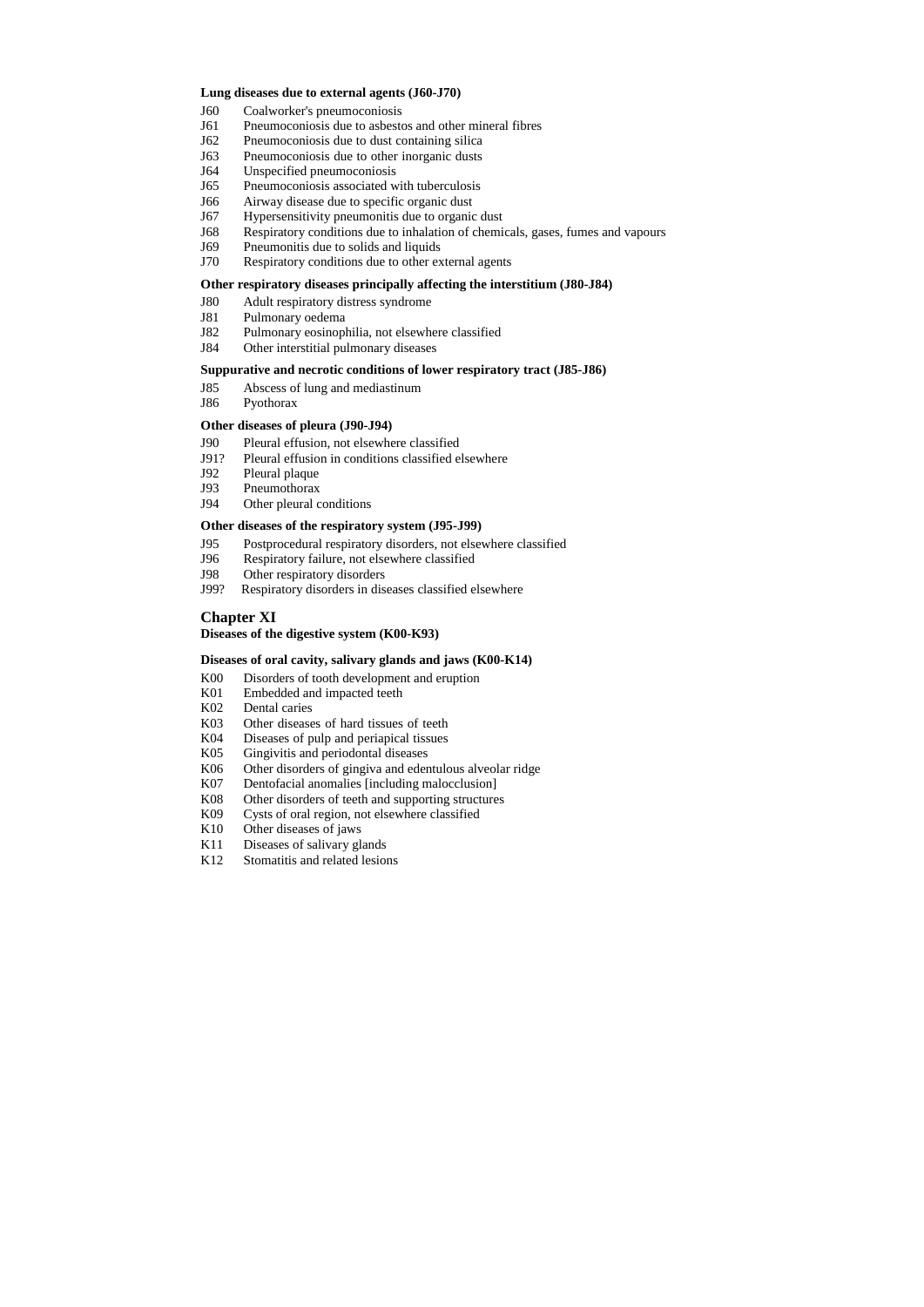- K13 Other diseases of lip and oral mucosa
- K14 Diseases of tongue

## **Diseases of oesophagus, stomach and duodenum (K20-K31)**

- K20 Oesophagitis
- K21 Gastro-oesophageal reflux disease
- K22 Other diseases of oesophagus
- K23? Disorders of oesophagus in diseases classified elsewhere
- K25 Gastric ulcer
- K26 Duodenal ulcer
- K27 Peptic ulcer, site unspecified
- K28 Gastrojejunal ulcer
- K29 Gastritis and duodenitis
- K30 Dyspepsia
- K31 Other diseases of stomach and duodenum

### **Diseases of appendix (K35-K38)**

- K35 Acute appendicitis
- K36 Other appendicitis
- K37 Unspecified appendicitis
- K38 Other diseases of appendix

## **Hernia (K40-K46)**

- K40 Inguinal hernia
- K41 Femoral hernia
- K42 Umbilical hernia
- K43 Ventral hernia
- K44 Diaphragmatic hernia
- K45 Other abdominal hernia
- K46 Unspecified abdominal hernia

#### **Noninfective enteritis and colitis (K50-K52)**

- K50 Crohn's disease [regional enteritis]
- K51 Ulcerative colitis
- K52 Other noninfective gastroenteritis and colitis

#### **Other diseases of intestines (K55-K63)**

- K55 Vascular disorders of intestine
- K56 Paralytic ileus and intestinal obstruction without hernia
- K57 Diverticular disease of intestine
- K58 Irritable bowel syndrome
- K59 Other functional intestinal disorders
- K60 Fissure and fistula of anal and rectal regions
- K61 Abscess of anal and rectal regions
- K62 Other diseases of anus and rectum
- K63 Other diseases of intestine

### **Diseases of peritoneum (K65-K67)**

- K65 Peritonitis
- K66 Other disorders of peritoneum
- K67? Disorders of peritoneum in infectious diseases classified elsewhere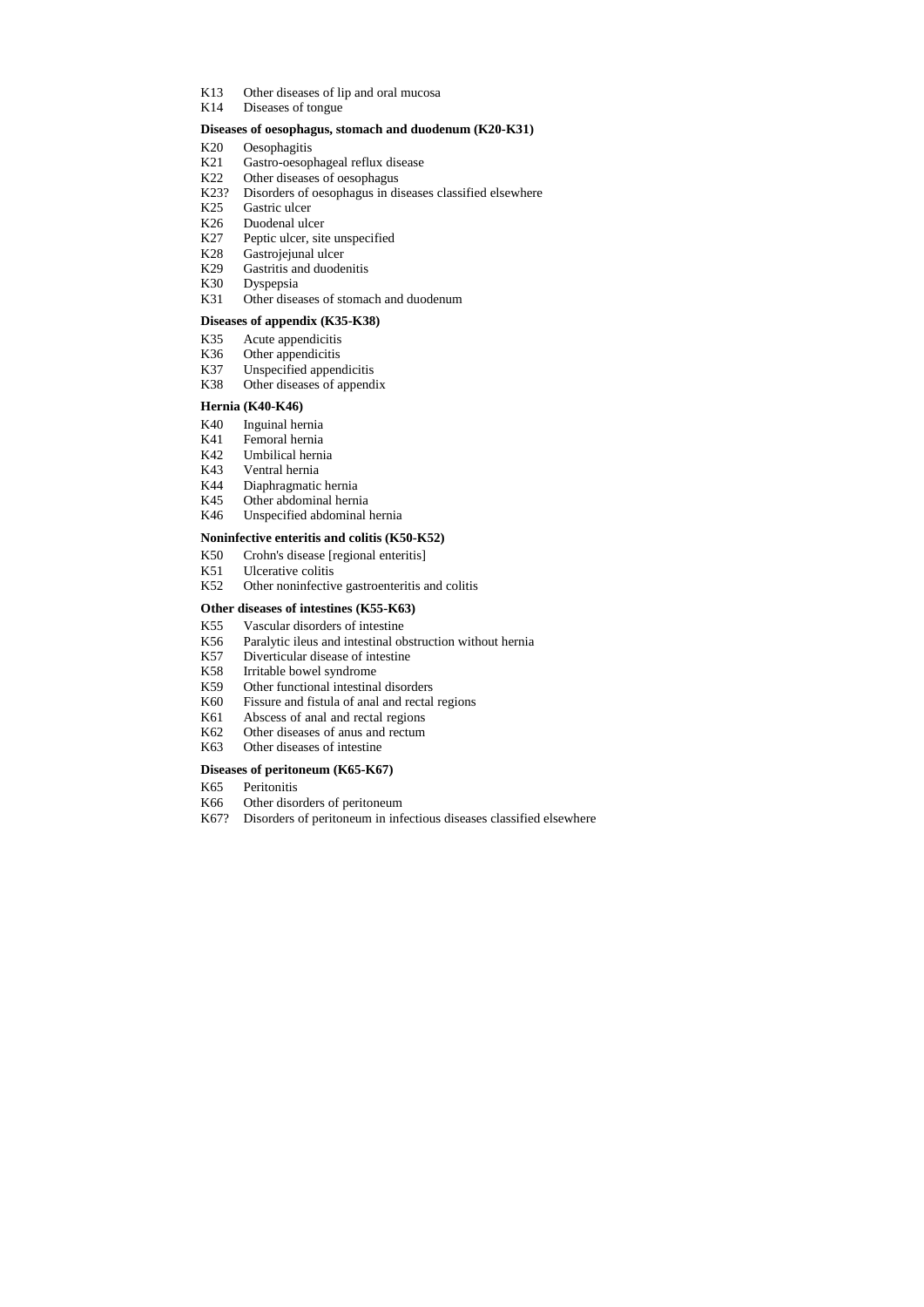#### **Diseases of liver (K70-K77)**

- K70 Alcoholic liver disease
- K71 Toxic liver disease
- K72 Hepatic failure, not elsewhere classified
- K73 Chronic hepatitis, not elsewhere classified
- K74 Fibrosis and cirrhosis of liver
- K75 Other inflammatory liver diseases
- K76 Other diseases of liver
- K77? Liver disorders in diseases classified elsewhere

#### **Disorders of gallbladder, biliary tract and pancreas (K80-K87)**

- K80 Cholelithiasis
- K81 Cholecystitis
- K82 Other diseases of gallbladder
- K83 Other diseases of biliary tract
- K85 Acute pancreatitis
- K86 Other diseases of pancreas
- K87? Disorders of gallbladder, biliary tract and pancreas in diseases classified elsewhere

#### **Other diseases of the digestive system (K90-K93)**

- L20 Atopic dermatitis
- L21 Seborrhoeic dermatitis
- L22 Diaper [napkin] dermatitis
- L23 Allergic contact dermatitis
- L24 Irritant contact dermatitis
- L25 Unspecified contact dermatitis
- L26 Exfoliative dermatitis

- K90 Intestinal malabsorption
- K91 Postprocedural disorders of digestive system, not elsewhere classified
- K92 Other diseases of digestive system
- K93? Disorders of other digestive organs in diseases classified elsewhere

# **Chapter XII**

### **Diseases of the skin and subcutaneous tissue (L00-L99)**

#### **Infections of the skin and subcutaneous tissue (L00-L08)**

- L00 Staphylococcal scalded skin syndrome
- L01 Impetigo
- L02 Cutaneous abscess, furuncle and carbuncle
- L03 Cellulitis
- L04 Acute lymphadenitis
- L05 Pilonidal cyst
- L08 Other local infections of skin and subcutaneous tissue

## **Bullous disorders (L10-L14)**

- L10 Pemphigus
- L11 Other acantholytic disorders
- L12 Pemphigoid
- L13 Other bullous disorders
- L14? Bullous disorders in diseases classified elsewhere

#### **Dermatitis and eczema (L20-L30)**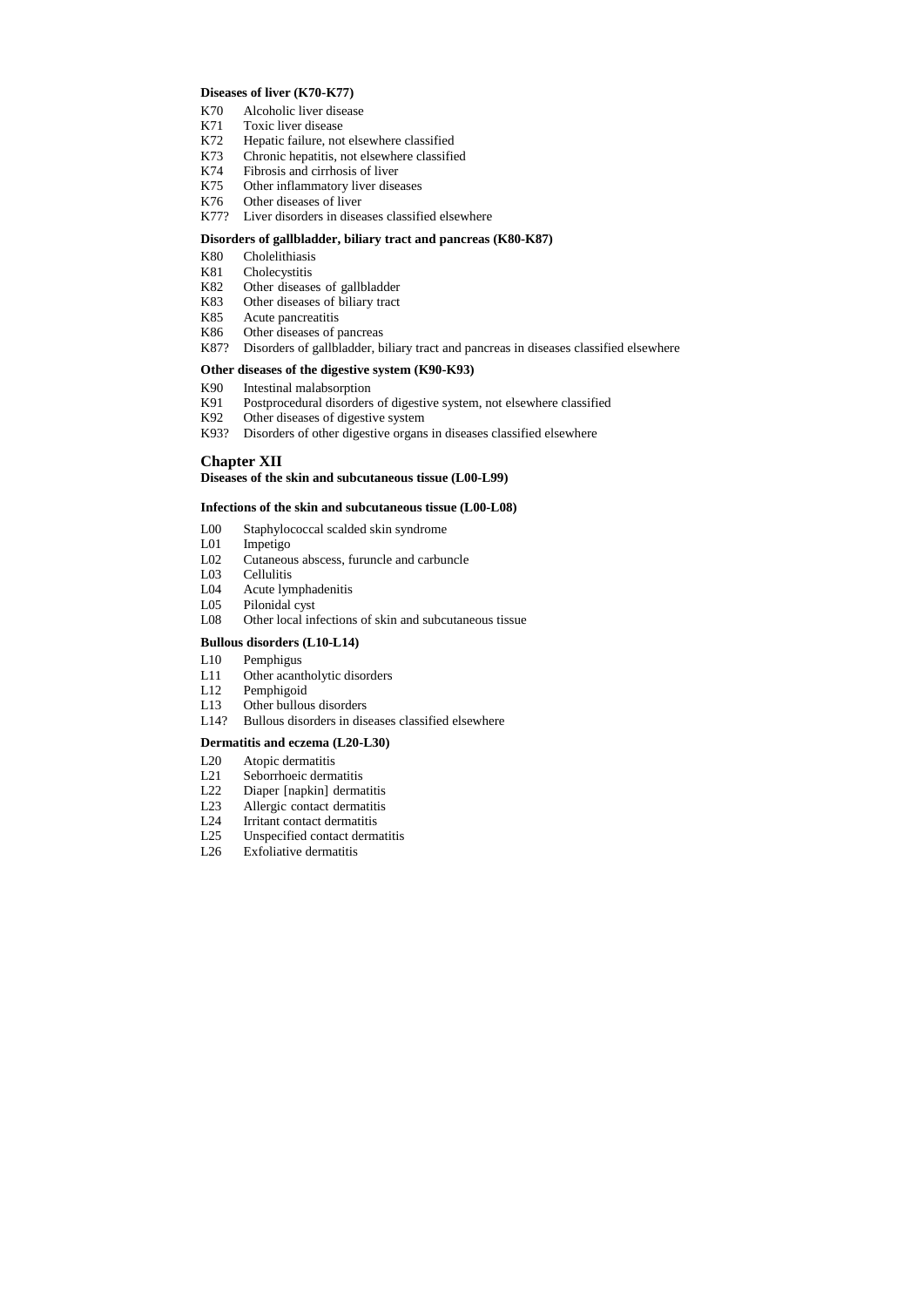- L27 Dermatitis due to substances taken internally
- L28 Lichen simplex chronicus and prurigo
- L29 Pruritus
- L30 Other dermatitis

### **Papulosquamous disorders (L40-L45)**

- L40 Psoriasis
- L41 Parapsoriasis
- L42 Pityriasis rosea
- L43 Lichen planus
- L44 Other papulosquamous disorders
- L45? Papulosquamous disorders in diseases classified elsewhere

### **Urticaria and erythema (L50-L54)**

- L50 Urticaria
- L51 Erythema multiforme
- L52 Erythema nodosum
- L53 Other erythematous conditions
- L54? Erythema in diseases classified elsewhere

### **Radiation-related disorders of the skin and subcutaneous tissue (L55-L59)**

- L55 Sunburn
- L56 Other acute skin changes due to ultraviolet radiation
- L57 Skin changes due to chronic exposure to nonionizing radiation
- L58 Radiodermatitis
- L59 Other disorders of skin and subcutaneous tissue related to radiation

### **Disorders of skin appendages (L60-L75)**

- L60 Nail disorders
- L62? Nail disorders in diseases classified elsewhere
- L63 Alopecia areata
- L64 Androgenic alopecia
- L65 Other nonscarring hair loss
- L66 Cicatricial alopecia [scarring hair loss]
- L67 Hair colour and hair shaft abnormalities
- L68 Hypertrichosis
- L70 Acne
- L71 Rosacea
- L72 Follicular cysts of skin and subcutaneous tissue
- L73 Other follicular disorders
- L74 Eccrine sweat disorders
- L75 Apocrine sweat disorders

#### **Other disorders of the skin and subcutaneous tissue (L80-L99)**

- L80 Vitiligo
- L81 Other disorders of pigmentation
- L82 Seborrhoeic keratosis
- L83 Acanthosis nigricans
- L84 Corns and callosities
- L85 Other epidermal thickening
- L86? Keratoderma in diseases classified elsewhere
- L87 Transepidermal elimination disorders
- L88 Pyoderma gangrenosum
- L89 Decubitus ulcer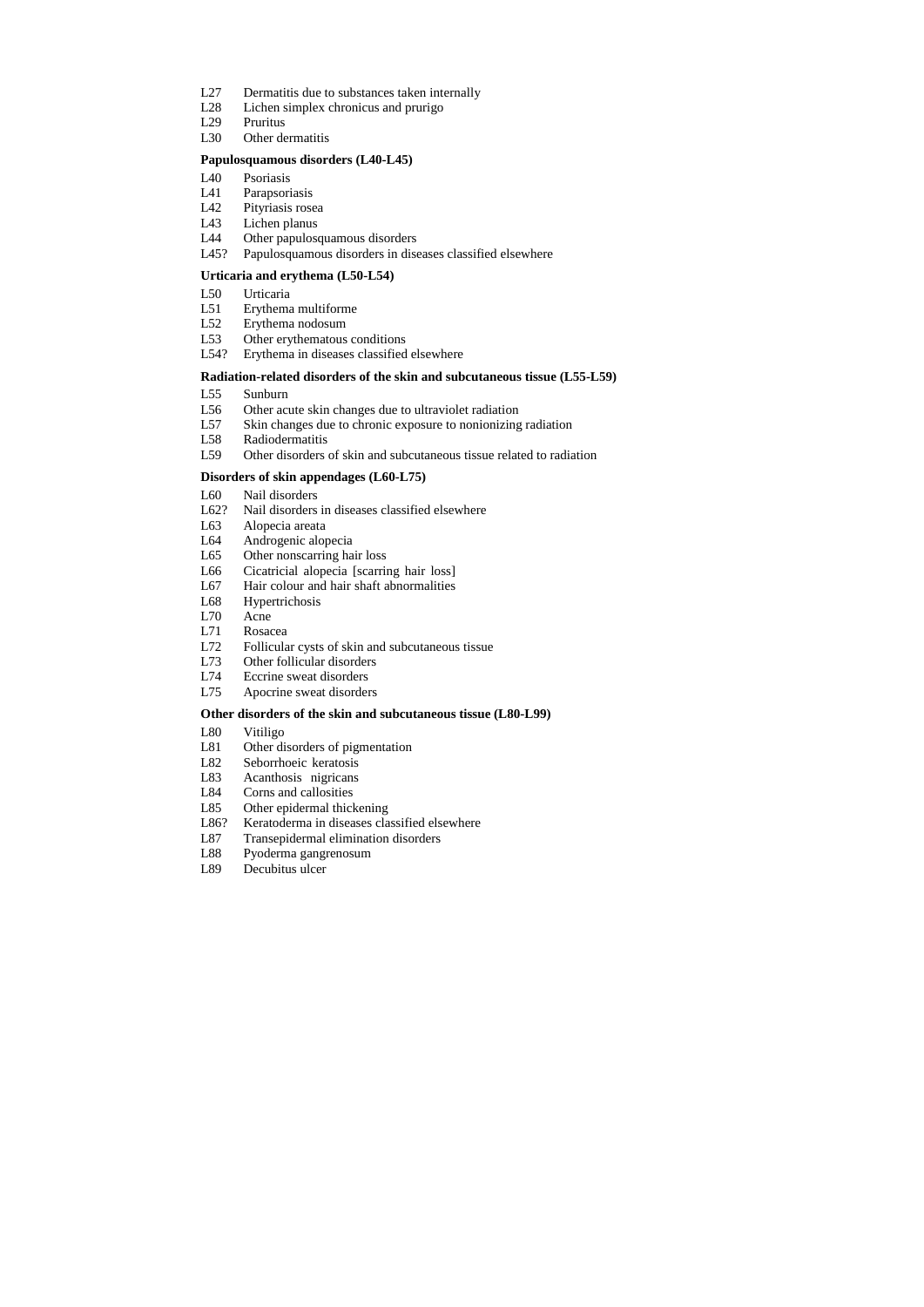- L90 Atrophic disorders of skin
- L91 Hypertrophic disorders of skin
- L92 Granulomatous disorders of skin and subcutaneous tissue
- L93 Lupus erythematosus
- L94 Other localized connective tissue disorders
- L95 Vasculitis limited to skin, not elsewhere classified
- L97 Ulcer of lower limb, not elsewhere classified
- L98 Other disorders of skin and subcutaneous tissue, not elsewhere classified
- L99? Other disorders of skin and subcutaneous tissue in diseases classified elsewhere

## **Chapter XIII**

#### **Diseases of the musculoskeletal system and connective tissue (M00-M99)**

### Arthropathies (M00-M25)

### **Infectious arthropathies (M00-M03)**

- M00 Pyogenic arthritis
- M01? Direct infections of joint in infectious and parasitic diseases classified elsewhere
- M02 Reactive arthropathies
- M03? Postinfective and reactive arthropathies in diseases classified elsewhere

### **Inflammatory polyarthropathies (M05-M14)**

- M05 Seropositive rheumatoid arthritis
- M06 Other rheumatoid arthritis
- M07? Psoriatic and enteropathic arthropathies
- M08 Juvenile arthritis
- M09? Juvenile arthritis in diseases classified elsewhere
- M10 Gout
- M11 Other crystal arthropathies
- M12 Other specific arthropathies
- M13 Other arthritis
- M14? Arthropathies in other diseases classified elsewhere

## **Arthrosis (M15-M19)**

- M15 Polyarthrosis
- M16 Coxarthrosis [arthrosis of hip]
- M17 Gonarthrosis [arthrosis of knee]
- M18 Arthrosis of first carpometacarpal joint
- M19 Other arthrosis

#### **Other joint disorders (M20-M25)**

- M20 Acquired deformities of fingers and toes
- M21 Other acquired deformities of limbs
- M22 Disorders of patella
- M23 Internal derangement of knee
- M24 Other specific joint derangements
- M25 Other joint disorders, not elsewhere classified

## **Systemic connective tissue disorders (M30-M36)**

- M30 Polyarteritis nodosa and related conditions
- M31 Other necrotizing vasculopathies
- M32 Systemic lupus erythematosus
- M33 Dermatopolymyositis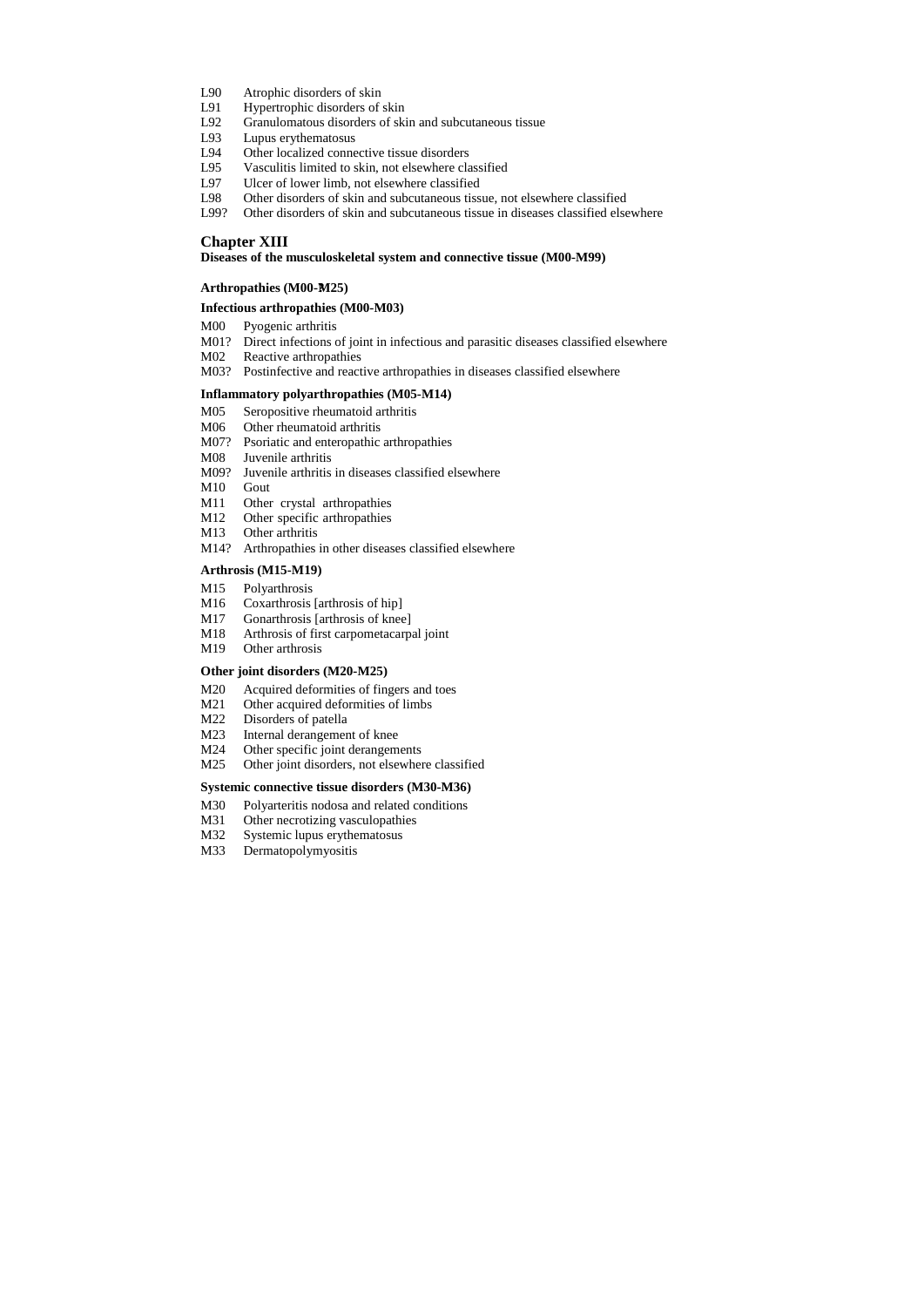- M34 Systemic sclerosis
- M35 Other systemic involvement of connective tissue
- M36? Systemic disorders of connective tissue in diseases classified elsewhere

- M40 Kyphosis and lordosis
- M41 Scoliosis
- M42 Spinal osteochondrosis
- M43 Other deforming dorsopathies

#### **Dorsopathies (M40-M54)**

#### Deforming dorsopathies (M40-M43)

#### Spondylopathies (M45-M49)

- M45 Ankylosing spondylitis
- M46 Other inflammatory spondylopathies
- M47 Spondylosis
- M48 Other spondylopathies
- M49? Spondylopathies in diseases classified elsewhere

- M<sub>60</sub> Myositis
- M61 Calcification and ossification of muscle
- M62 Other disorders of muscle
- M63? Disorders of muscle in diseases classified elsewhere

#### *Other dorsopathies (M50-M54)*

- M50 Cervical disc disorders
- M51 Other intervertebral disc disorders
- M53 Other dorsopathies, not elsewhere classified
- M54 Dorsalgia

## **Soft tissue disorders (M60-M79)**

*Disorders of muscles (M60-M63)* 

#### *Disorders of synovium and tendon (M65-M68)*

- M65 Synovitis and tenosynovitis
- M66 Spontaneous rupture of synovium and tendon
- M67 Other disorders of synovium and tendon
- M68? Disorders of synovium and tendon in diseases classified elsewhere

#### *Other soft tissue disorders (M70-M79)*

- M70 Soft tissue disorders related to use, overuse and pressure
- M71 Other bursopathies
- M72 Fibroblastic disorders
- M73? Soft tissue disorders in diseases classified elsewhere
- M75 Shoulder lesions
- M76 Enthesopathies of lower limb, excluding foot
- M77 Other enthesopathies
- M79 Other soft tissue disorders, not elsewhere classified

#### **Osteopathies and chondropathies (M80-M94)**

#### *Disorders of bone density and structure (M80-M85)*

- M80 Osteoporosis with pathological fracture
- M81 Osteoporosis without pathological fracture
- M82? Osteoporosis in diseases classified elsewhere
- M83 Adult osteomalacia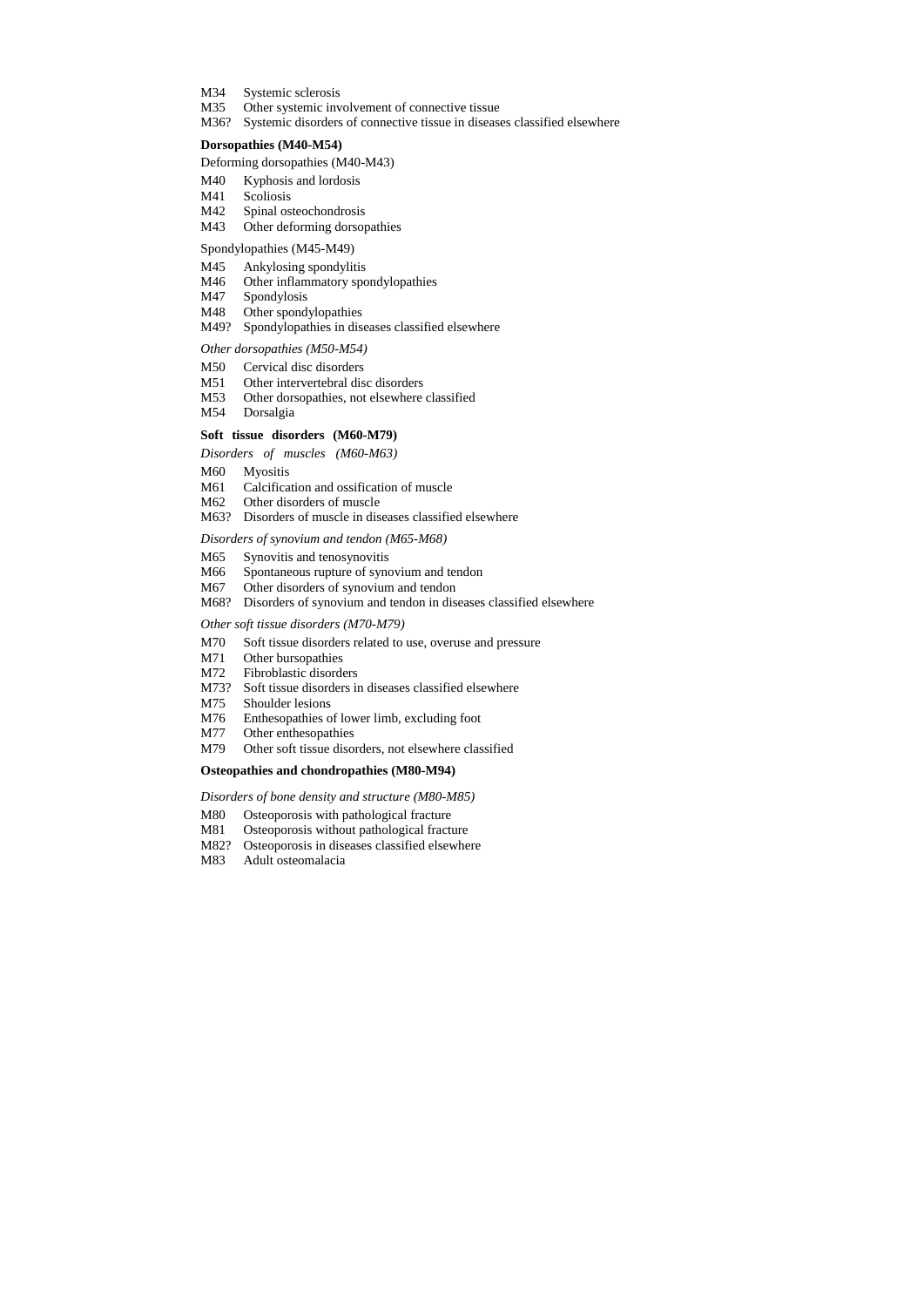- M84 Disorders of continuity of bone
- M85 Other disorders of bone density and structure

## *Other osteopathies (M86-M90)*

- M86 Osteomyelitis
- M87 Osteonecrosis
- M88 Paget's disease of bone [osteitis deformans]
- M89 Other disorders of bone
- M90? Osteopathies in diseases classified elsewhere

- M91 Juvenile osteochondrosis of hip and pelvis
- M92 Other juvenile osteochondrosis
- M93 Other osteochondropathies
- M94 Other disorders of cartilage

### *Chondropathies (M91-M94)*

#### **Other disorders of the musculoskeletal system and connective tissue (M95-M99)**

- M95 Other acquired deformities of musculoskeletal system and connective tissue
- M96 Postprocedural musculoskeletal disorders, not elsewhere classified
- M99 Biomechanical lesions, not elsewhere classified

## **Chapter XIV**

#### **Diseases of the genitourinary system (N00-N99)**

### **Glomerular diseases (N00-N08)**

- N20 Calculus of kidney and ureter
- N21 Calculus of lower urinary tract

- N00 Acute nephritic syndrome
- N01 Rapidly progressive nephritic syndrome
- N02 Recurrent and persistent haematuria
- N03 Chronic nephritic syndrome
- N04 Nephrotic syndrome
- N05 Unspecified nephritic syndrome
- N06 Isolated proteinuria with specified morphological lesion
- N07 Hereditary nephropathy, not elsewhere classified
- N08? Glomerular disorders in diseases classified elsewhere

#### **Renal tubulo-interstitial diseases (N10-N16)**

- N10 Acute tubulo-interstitial nephritis
- N11 Chronic tubulo-interstitial nephritis
- N12 Tubulo-interstitial nephritis, not specified as acute or chronic
- N13 Obstructive and reflux uropathy
- N14 Drug- and heavy-metal-induced tubulo-interstitial and tubular conditions
- N15 Other renal tubulo-interstitial diseases
- N16? Renal tubulo-interstitial disorders in diseases classified elsewhere

#### **Renal failure (N17-N19)**

- N17 Acute renal failure
- N18 Chronic renal failure
- N19 Unspecified renal failure

### **Urolithiasis (N20-N23)**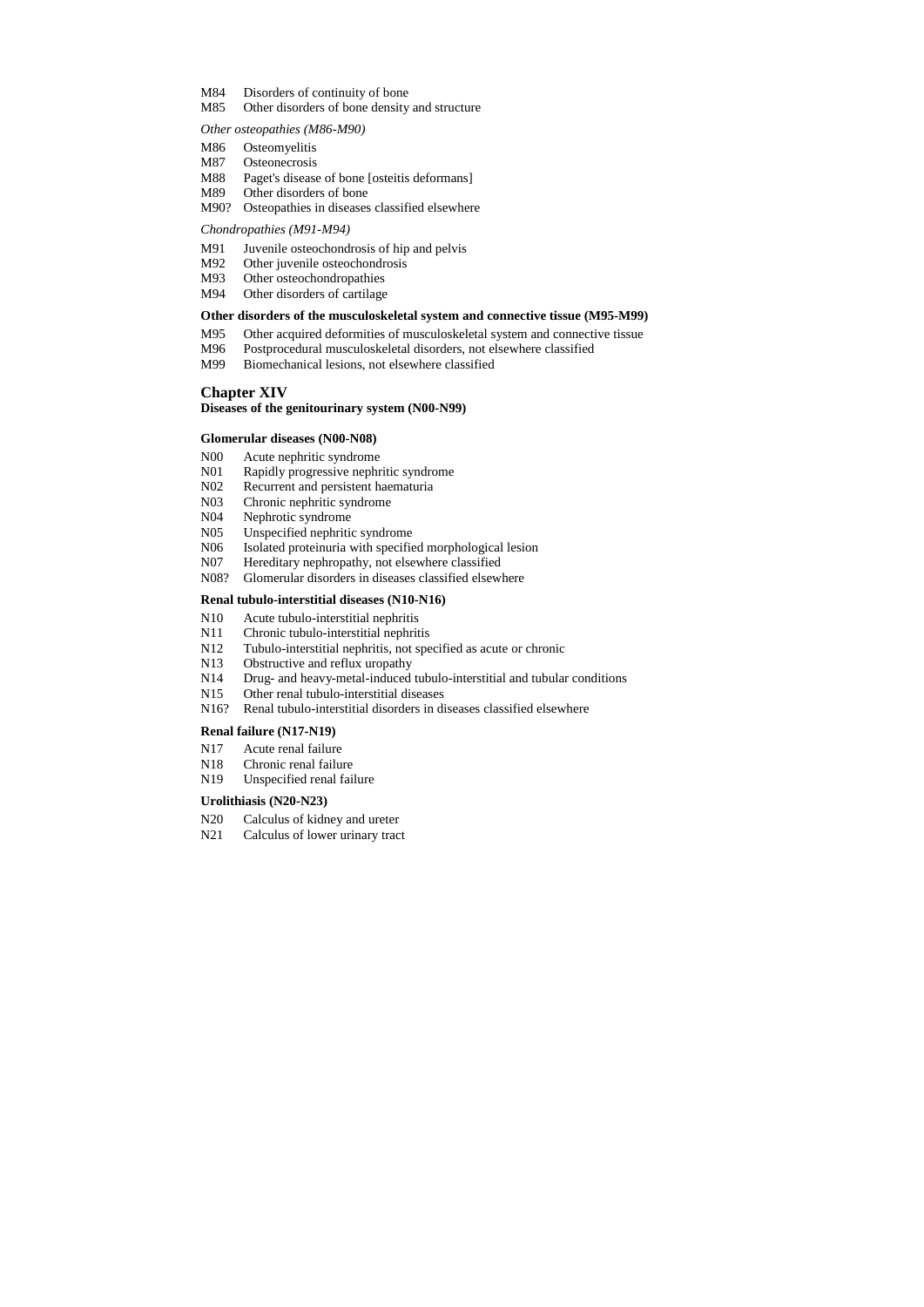- N22? Calculus of urinary tract in diseases classified elsewhere
- N23 Unspecified renal colic

#### **Other disorders of kidney and ureter (N25-N29)**

- N25 Disorders resulting from impaired renal tubular function
- N<sub>26</sub> Unspecified contracted kidney
- N27 Small kidney of unknown cause
- N28 Other disorders of kidney and ureter, not elsewhere classified
- N29? Other disorders of kidney and ureter in diseases classified elsewhere

#### **Other diseases of urinary system (N30-N39)**

- N30 Cystitis
- N31 Neuromuscular dysfunction of bladder, not elsewhere classified
- N32 Other disorders of bladder
- N33? Bladder disorders in diseases classified elsewhere
- N34 Urethritis and urethral syndrome
- N35 Urethral stricture
- N<sub>36</sub> Other disorders of urethra
- N37? Urethral disorders in diseases classified elsewhere
- N39 Other disorders of urinary system

#### **Diseases of male genital organs (N40-N51)**

- N40 Hyperplasia of prostate
- N41 Inflammatory diseases of prostate
- N42 Other disorders of prostate
- N43 Hydrocele and spermatocele
- N<sub>44</sub> Torsion of testis
- N45 Orchitis and epididymitis
- N<sub>46</sub> Male infertility
- N47 Redundant prepuce, phimosis and paraphimosis
- N48 Other disorders of penis
- N49 Inflammatory disorders of male genital organs, not elsewhere classified
- N50 Other disorders of male genital organs
- N51? Disorders of male genital organs in diseases classified elsewhere

#### **Disorders of breast (N60-N64)**

- N60 Benign mammary dysplasia
- N61 Inflammatory disorders of breast
- N62 Hypertrophy of breast
- N63 Unspecified lump in breast
- N64 Other disorders of breast

### **Inflammatory diseases of female pelvic organs (N70-N77)**

- N70 Salpingitis and oophoritis
- N71 Inflammatory disease of uterus, except cervix
- N72 Inflammatory disease of cervix uteri
- N73 Other female pelvic inflammatory diseases
- N74? Female pelvic inflammatory disorders in diseases classified elsewhere
- N75 Diseases of Bartholin's gland
- N76 Other inflammation of vagina and vulva
- N77? Vulvovaginal ulceration and inflammation in diseases classified elsewhere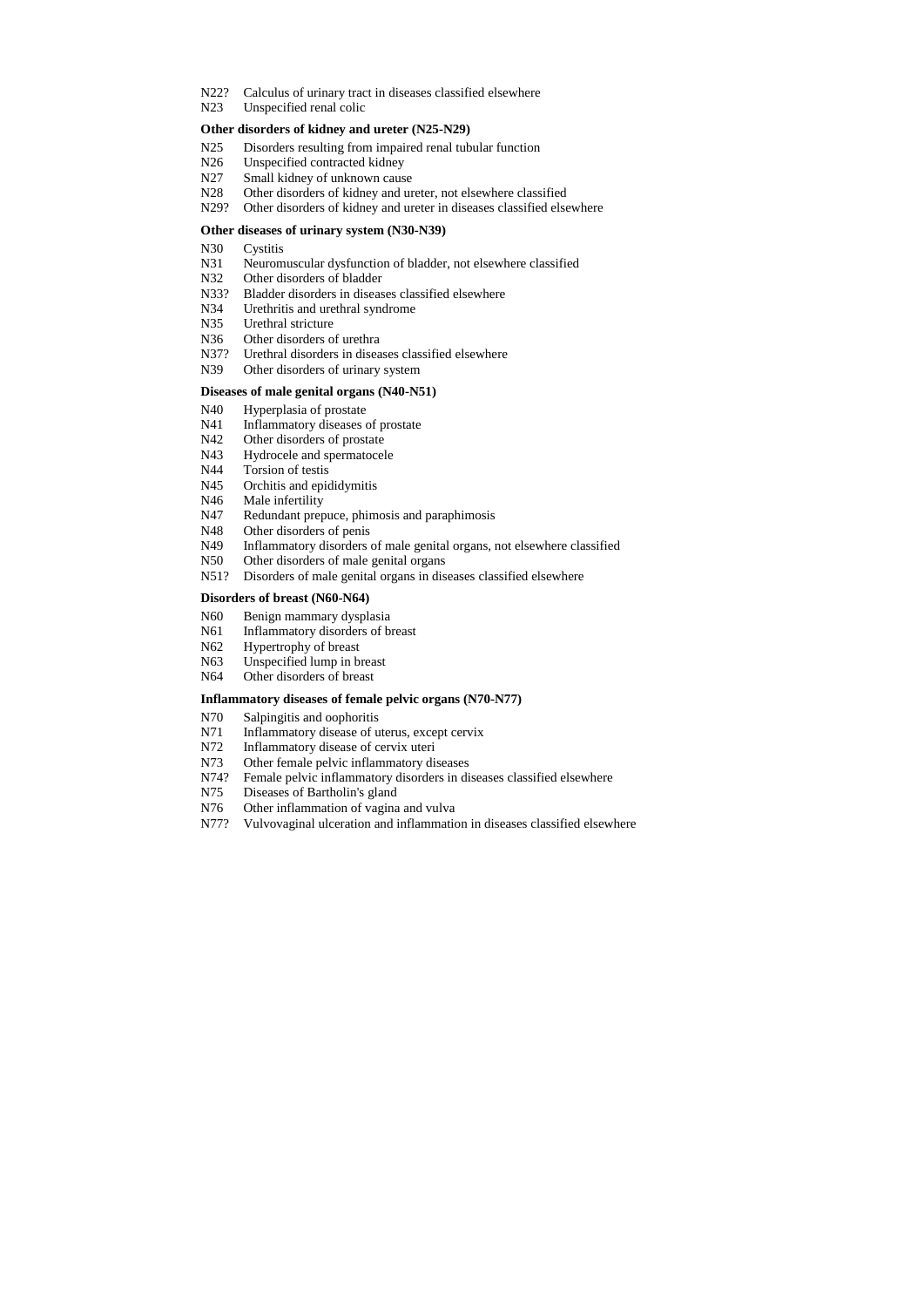#### **Noninflammatory disorders of female genital tract (N80-N98)**

- N80 Endometriosis
- N81 Female genital prolapse
- N82 Fistulae involving female genital tract
- N83 Noninflammatory disorders of ovary, fallopian tube and broad ligament
- N84 Polyp of female genital tract
- N85 Other noninflammatory disorders of uterus, except cervix
- N86 Erosion and ectropion of cervix uteri
- N87 Dysplasia of cervix uteri
- N88 Other noninflammatory disorders of cervix uteri
- N89 Other noninflammatory disorders of vagina
- N90 Other noninflammatory disorders of vulva and perineum
- N91 Absent, scanty and rare menstruation
- N92 Excessive, frequent and irregular menstruation
- N93 Other abnormal uterine and vaginal bleeding
- N94 Pain and other conditions associated with female genital organs and menstrual cycle
- N95 Menopausal and other perimenopausal disorders
- N96 Habitual aborter
- N97 Female infertility
- N98 Complications associated with artificial fertilization

### **Other disorders of the genitourinary system (N99)**

N99 Postprocedural disorders of genitourinary system, not elsewhere classified

# **Chapter XV**

### **Pregnancy, childbirth and the puerperium (O00-O99)**

#### **Pregnancy with abortive outcome (O00-O08)**

- O00 Ectopic pregnancy
- O01 Hydatidiform mole
- O02 Other abnormal products of conception
- O03 Spontaneous abortion
- O04 Medical abortion
- O05 Other abortion
- O06 Unspecified abortion
- O07 Failed attempted abortion
- O08 Complications following abortion and ectopic and molar pregnancy

## **Oedema, proteinuria and hypertensive disorders in pregnancy, childbirth and the puerperium (O10-O16)**

- O10 Pre-existing hypertension complicating pregnancy, childbirth and the puerperium
- O11 Pre-existing hypertensive disorder with superimposed proteinuria
- O12 Gestational [pregnancy-induced] oedema and proteinuria without hypertension
- O13 Gestational [pregnancy-induced] hypertension without significant proteinuria
- O14 Gestational [pregnancy-induced] hypertension with significant proteinuria
- O15 Eclampsia
- O16 Unspecified maternal hypertension

## **Other maternal disorders predominantly related to pregnancy (O20-O29)**

- O20 Haemorrhage in early pregnancy
- O21 Excessive vomiting in pregnancy
- O22 Venous complications in pregnancy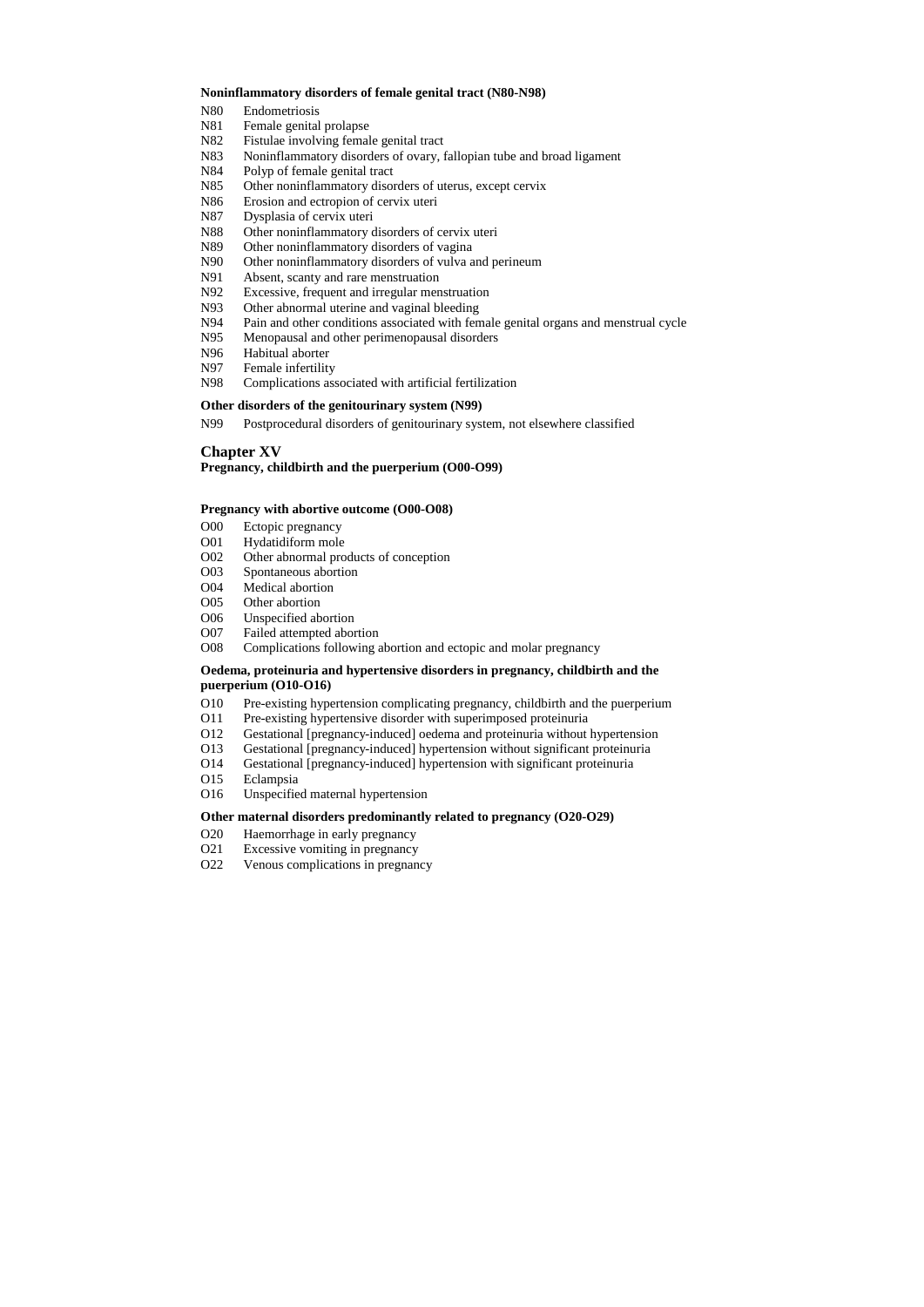- O23 Infections of genitourinary tract in pregnancy
- O24 Diabetes mellitus in pregnancy
- O25 Malnutrition in pregnancy
- O26 Maternal care for other conditions predominantly related to pregnancy
- O28 Abnormal findings on antenatal screening of mother
- O29 Complications of anaesthesia during pregnancy

## **Maternal care related to the fetus and amniotic cavity and possible delivery problems (O30-O48)**

- O30 Multiple gestation
- O31 Complications specific to multiple gestation
- O32 Maternal care for known or suspected malpresentation of fetus
- O33 Maternal care for known or suspected disproportion
- O34 Maternal care for known or suspected abnormality of pelvic organs
- O35 Maternal care for known or suspected fetal abnormality and damage
- O36 Maternal care for other known or suspected fetal problems
- O40 Polyhydramnios
- O41 Other disorders of amniotic fluid and membranes
- O42 Premature rupture of membranes
- O43 Placental disorders
- O44 Placenta praevia
- O45 Premature separation of placenta [abruptio placentae]
- O46 Antepartum haemorrhage, not elsewhere classified
- O47 False labour
- O48 Prolonged pregnancy

### **Complications of labour and delivery (O60-O75)**

- O60 Preterm delivery
- O61 Failed induction of labour
- O62 Abnormalities of forces of labour
- O63 Long labour
- O64 Obstructed labour due to malposition and malpresentation of fetus
- O65 Obstructed labour due to maternal pelvic abnormality
- O66 Other obstructed labour
- O67 Labour and delivery complicated by intrapartum haemorrhage, not elsewhere classified
- O68 Labour and delivery complicated by fetal stress [distress]
- O69 Labour and delivery complicated by umbilical cord complications
- O70 Perineal laceration during delivery
- O71 Other obstetric trauma
- O72 Postpartum haemorrhage
- O73 Retained placenta and membranes, without haemorrhage
- O74 Complications of anaesthesia during labour and delivery
- O75 Other complications of labour and delivery, not elsewhere classified

## **Delivery (O80-O84)**

- O80 Single spontaneous delivery
- O81 Single delivery by forceps and vacuum extractor
- O82 Single delivery by caesarean section
- O83 Other assisted single delivery
- O84 Multiple delivery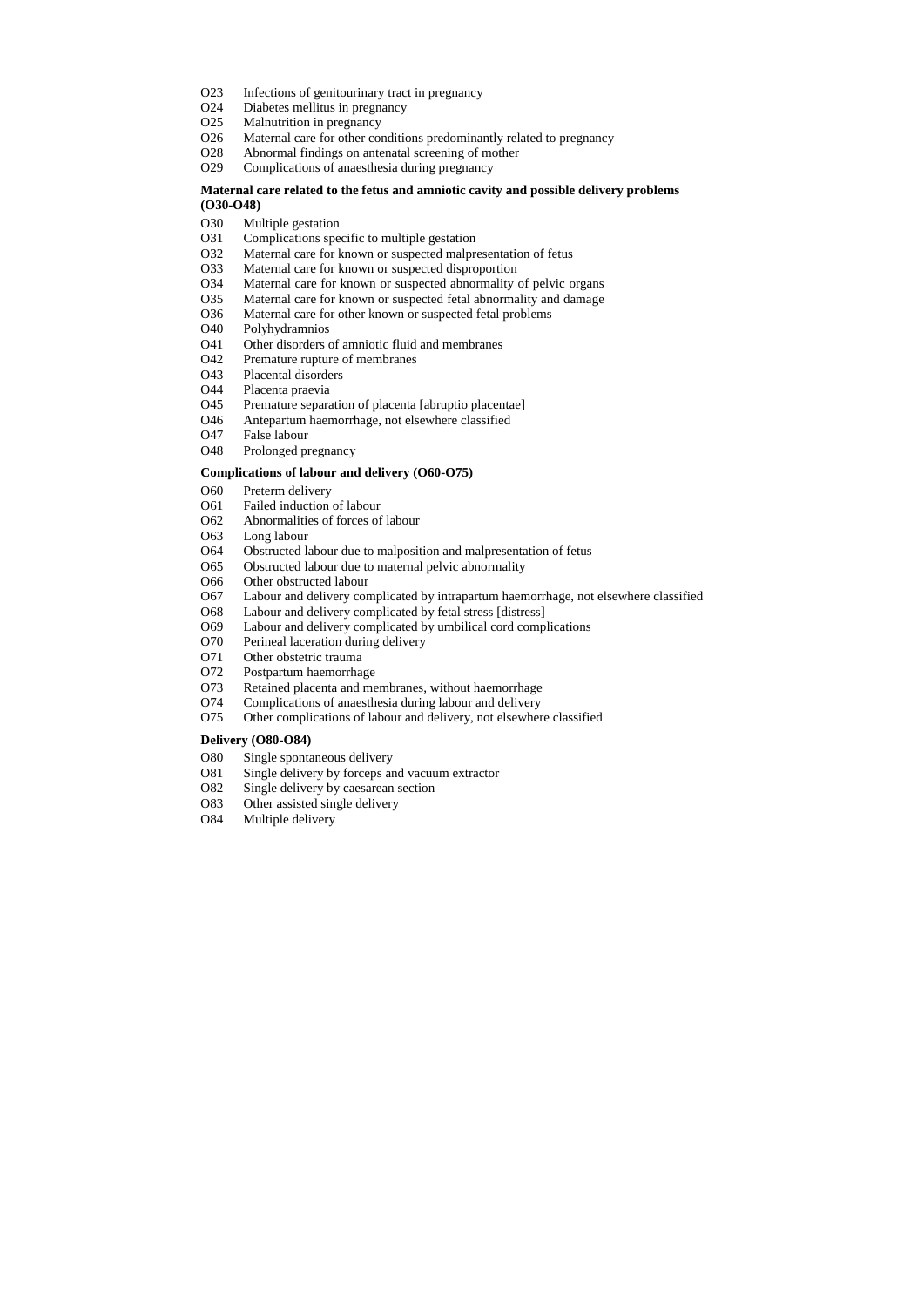### **Complications predominantly related to the puerperium (O85-O92)**

- O85 Puerperal sepsis
- O86 Other puerperal infections
- O87 Venous complications in the puerperium
- O88 Obstetric embolism
- O89 Complications of anaesthesia during the puerperium
- O90 Complications of the puerperium, not elsewhere classified
- O91 Infections of breast associated with childbirth
- O92 Other disorders of breast and lactation associated with childbirth

## **Other obstetric conditions, not elsewhere classified (O95-O99)**

- O95 Obstetric death of unspecified cause
- O96 Death from any obstetric cause occurring more than 42 days but less than one year after delivery
- O97 Death from sequelae of direct obstetric causes
- O98 Maternal infectious and parasitic diseases classifiable elsewhere but complicating pregnancy, childbirth and the puerperium
- O99 Other maternal diseases classifiable elsewhere but complicating pregnancy, childbirth and the puerperium

# **Chapter XVI**

## **Certain conditions originating in the perinatal period (P00-P96)**

- P10 Intracranial laceration and haemorrhage due to birth injury
- P11 Other birth injuries to central nervous system
- P12 Birth injury to scalp
- P13 Birth injury to skeleton
- P14 Birth injury to peripheral nervous system
- P15 Other birth injuries

## **Fetus and newborn affected by maternal factors and by complications of pregnancy, labour and delivery (P00-P04)**

- P20 Intrauterine hypoxia
- P21 Birth asphyxia
- P22 Respiratory distress of newborn
- P23 Congenital pneumonia
- P24 Neonatal aspiration syndromes
- P25 Interstitial emphysema and related conditions originating in the perinatal period
- P26 Pulmonary haemorrhage originating in the perinatal period

- P00 Fetus and newborn affected by maternal conditions that may be unrelated to present pregnancy
- P01 Fetus and newborn affected by maternal complications of pregnancy
- P02 Fetus and newborn affected by complications of placenta, cord and membranes
- P03 Fetus and newborn affected by other complications of labour and delivery
- P04 Fetus and newborn affected by noxious influences transmitted via placenta or breast milk

## **Disorders related to length of gestation and fetal growth (P05-P08)**

- P05 Slow fetal growth and fetal malnutrition
- P07 Disorders related to short gestation and low birth weight, not elsewhere classified
- P08 Disorders related to long gestation and high birth weight

## **Birth trauma (P10-P15)**

## **Respiratory and cardiovascular disorders specific to the perinatal period (P20-P29)**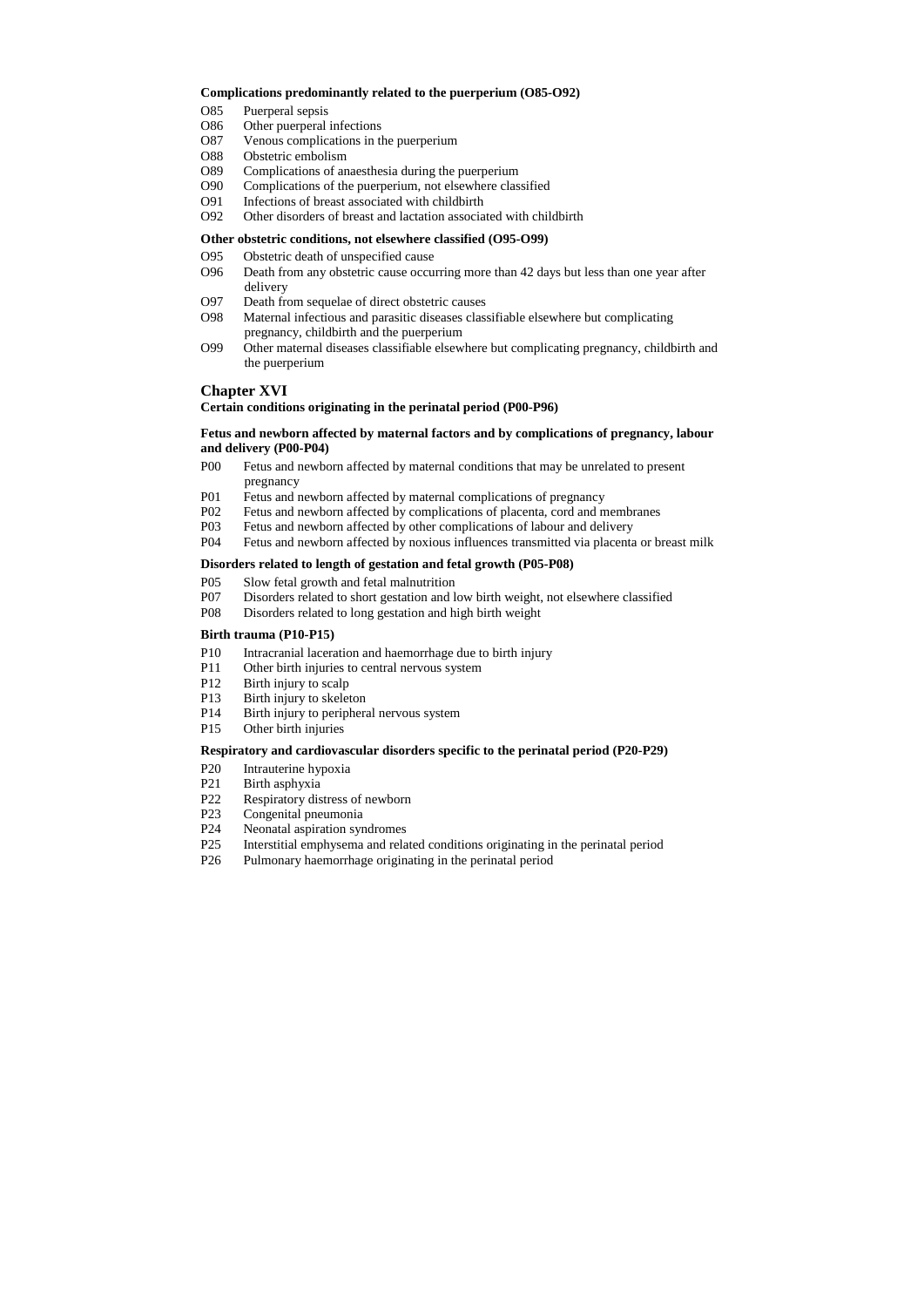- P27 Chronic respiratory disease originating in the perinatal period
- P28 Other respiratory conditions originating in the perinatal period
- P29 Cardiovascular disorders originating in the perinatal period

#### **Infections specific to the perinatal period (P35-P39)**

- P35 Congenital viral diseases
- P36 Bacterial sepsis of newborn
- P37 Other congenital infectious and parasitic diseases
- P38 Omphalitis of newborn with or without mild haemorrhage
- P39 Other infections specific to the perinatal period

#### **Haemorrhagic and haematological disorders of fetus and newborn (P50-P61)**

- P50 Fetal blood loss
- P51 Umbilical haemorrhage of newborn
- P52 Intracranial nontraumatic haemorrhage of fetus and newborn
- P53 Haemorrhagic disease of fetus and newborn
- P54 Other neonatal haemorrhages
- P55 Haemolytic disease of fetus and newborn
- P56 Hydrops fetalis due to haemolytic disease
- P57 Kernicterus
- P58 Neonatal jaundice due to other excessive haemolysis
- P59 Neonatal jaundice from other and unspecified causes
- P60 Disseminated intravascular coagulation of fetus and newborn
- P61 Other perinatal haematological disorders

#### **Transitory endocrine and metabolic disorders specific to fetus and newborn (P70-P74)**

- P70 Transitory disorders of carbohydrate metabolism specific to fetus and newborn
- P71 Transitory neonatal disorders of calcium and magnesium metabolism
- P72 Other transitory neonatal endocrine disorders
- P74 Other transitory neonatal electrolyte and metabolic disturbances

#### **Digestive system disorders of fetus and newborn (P75-P78)**

- P75? Meconium ileus
- P76 Other intestinal obstruction of newborn
- P77 Necrotizing enterocolitis of fetus and newborn
- P78 Other perinatal digestive system disorders

## **Conditions involving the integument and temperature regulation of fetus and newborn (P80-P83)**

- P80 Hypothermia of newborn
- P81 Other disturbances of temperature regulation of newborn
- P83 Other conditions of integument specific to fetus and newborn

#### **Other disorders originating in the perinatal period (P90-P96)**

- P90 Convulsions of newborn
- P91 Other disturbances of cerebral status of newborn
- P92 Feeding problems of newborn
- P93 Reactions and intoxications due to drugs administered to fetus and newborn
- P94 Disorders of muscle tone of newborn
- P95 Fetal death of unspecified cause
- P96 Other conditions originating in the perinatal period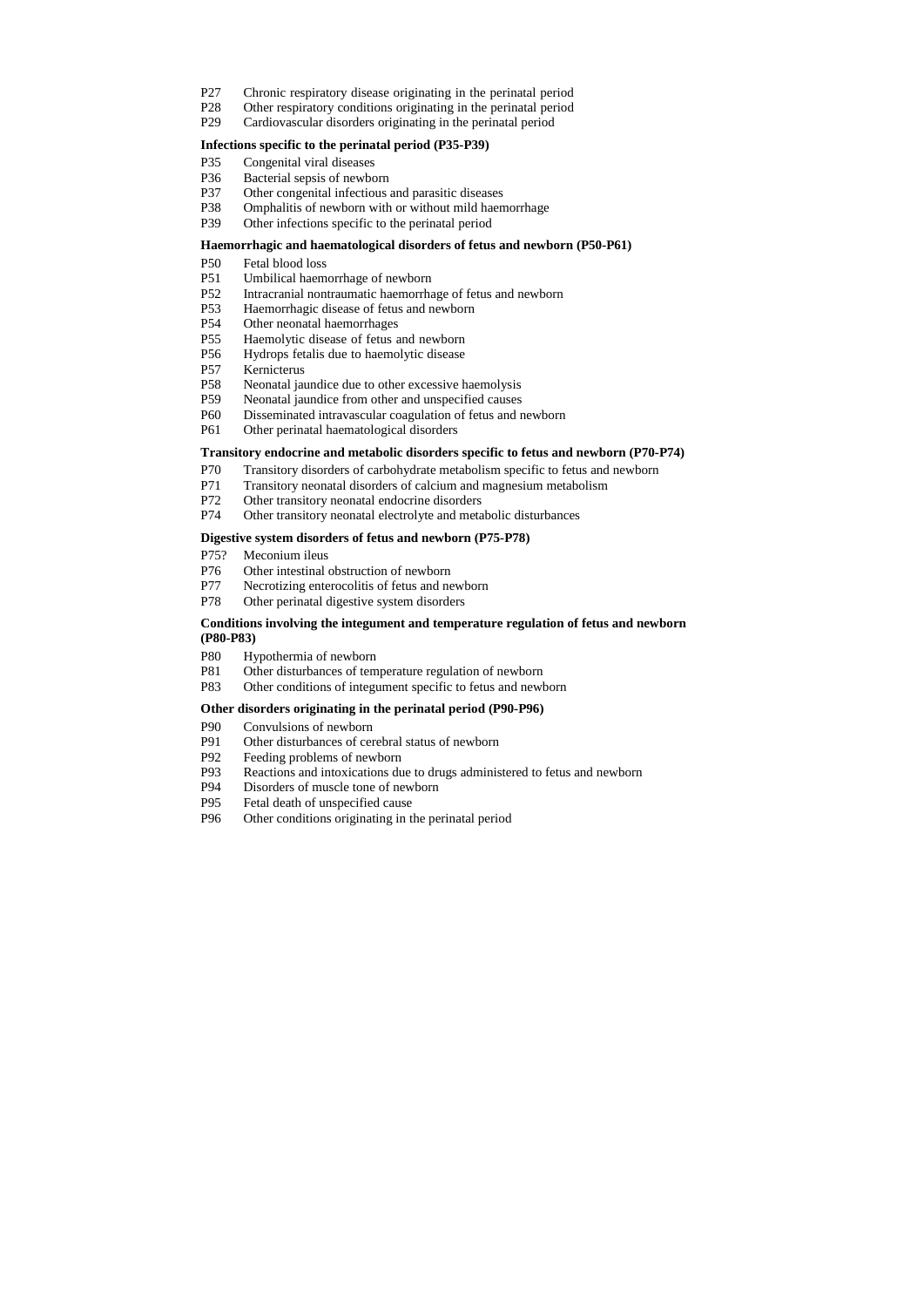# **Chapter XVII**

### **Congenital malformations, deformations and chromosomal abnormalities (Q00-Q99)**

#### **Congenital malformations of the nervous system (Q00-Q07)**

- Q00 Anencephaly and similar malformations
- Q01 Encephalocele
- Q02 Microcephaly
- Q03 Congenital hydrocephalus
- Q04 Other congenital malformations of brain
- Q05 Spina bifida
- Q06 Other congenital malformations of spinal cord
- Q07 Other congenital malformations of nervous system

#### **Congenital malformations of eye, ear, face and neck (Q10-Q18)**

- Q10 Congenital malformations of eyelid, lacrimal apparatus and orbit
- Q11 Anophthalmos, microphthalmos and macrophthalmos
- Q12 Congenital lens malformations
- Q13 Congenital malformations of anterior segment of eye
- Q14 Congenital malformations of posterior segment of eye
- Q15 Other congenital malformations of eye
- Q16 Congenital malformations of ear causing impairment of hearing
- Q17 Other congenital malformations of ear
- Q18 Other congenital malformations of face and neck

#### **Congenital malformations of the circulatory system (Q20-Q28)**

- Q20 Congenital malformations of cardiac chambers and connections
- Q21 Congenital malformations of cardiac septa
- Q22 Congenital malformations of pulmonary and tricuspid valves
- Q23 Congenital malformations of aortic and mitral valves
- Q24 Other congenital malformations of heart
- Q25 Congenital malformations of great arteries
- Q26 Congenital malformations of great veins
- Q27 Other congenital malformations of peripheral vascular system
- Q28 Other congenital malformations of circulatory system

## **Congenital malformations of the respiratory system (Q30-Q34)**

- Q30 Congenital malformations of nose
- Q31 Congenital malformations of larynx
- Q32 Congenital malformations of trachea and bronchus
- Q33 Congenital malformations of lung
- Q34 Other congenital malformations of respiratory system

#### **Cleft lip and cleft palate (Q35-Q37)**

- Q35 Cleft palate
- Q36 Cleft lip
- Q37 Cleft palate with cleft lip

#### **Other congenital malformations of the digestive system (Q38-Q45)**

- Q38 Other congenital malformations of tongue, mouth and pharynx
- Q39 Congenital malformations of oesophagus
- Q40 Other congenital malformations of upper alimentary tract
- Q41 Congenital absence, atresia and stenosis of small intestine
- Q42 Congenital absence, atresia and stenosis of large intestine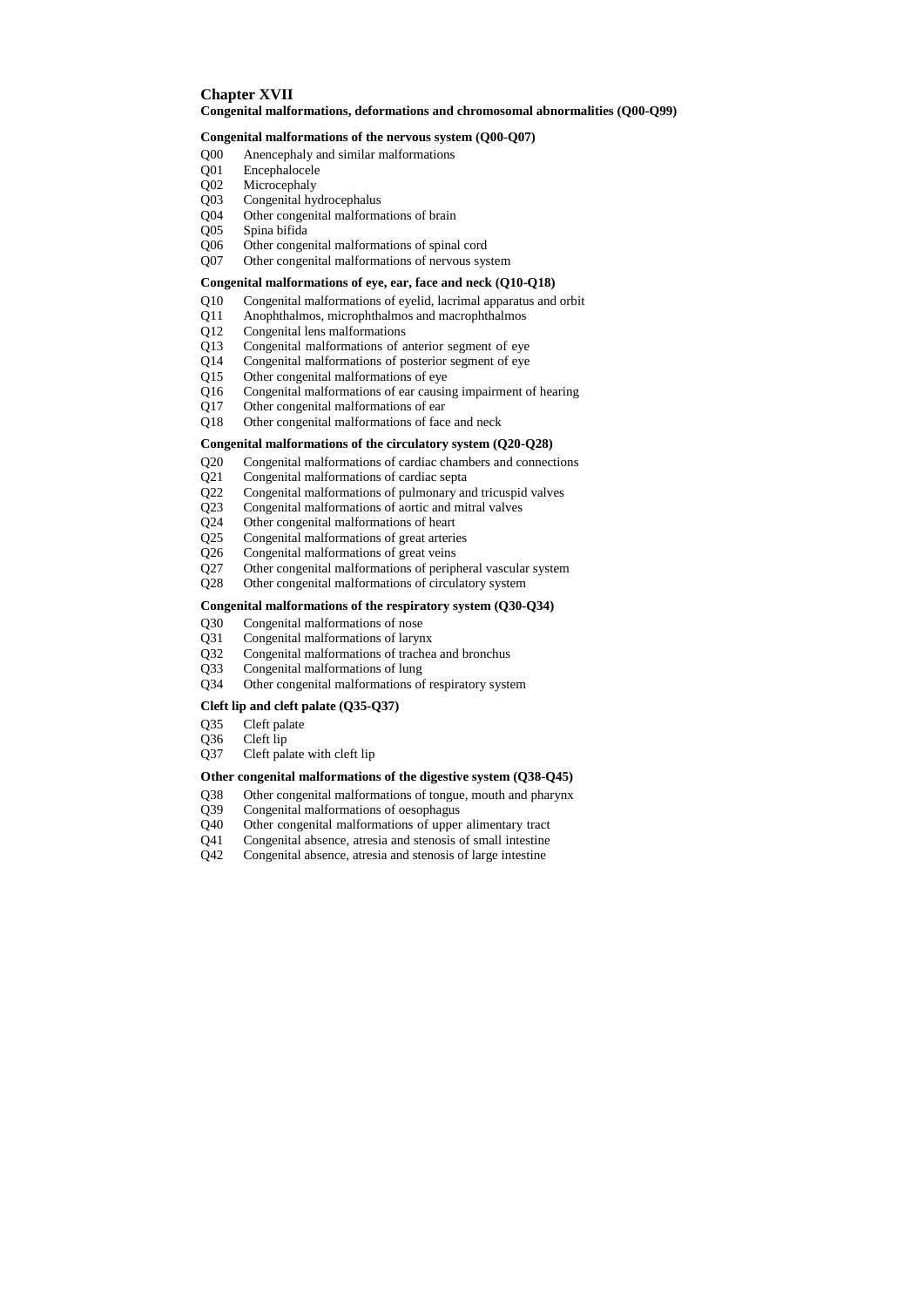- Q43 Other congenital malformations of intestine
- Q44 Congenital malformations of gallbladder, bile ducts and liver
- Q45 Other congenital malformations of digestive system

#### **Congenital malformations of genital organs (Q50-Q56)**

- Q50 Congenital malformations of ovaries, fallopian tubes and broad ligaments
- Q51 Congenital malformations of uterus and cervix
- Q52 Other congenital malformations of female genitalia
- Q53 Undescended testicle
- Q54 Hypospadias
- Q55 Other congenital malformations of male genital organs
- Q56 Indeterminate sex and pseudohermaphroditism

#### **Congenital malformations of the urinary system (Q60-Q64)**

- Q60 Renal agenesis and other reduction defects of kidney
- Q61 Cystic kidney disease
- Q62 Congenital obstructive defects of renal pelvis and congenital malformations of ureter
- Q63 Other congenital malformations of kidney
- Q64 Other congenital malformations of urinary system

### **Congenital malformations and deformations of the musculoskeletal system (Q65-Q79)**

- Q65 Congenital deformities of hip
- Q66 Congenital deformities of feet
- Q67 Congenital musculoskeletal deformities of head, face, spine and chest
- Q68 Other congenital musculoskeletal deformities
- Q69 Polydactyly
- Q70 Syndactyly
- Q71 Reduction defects of upper limb
- Q72 Reduction defects of lower limb
- Q73 Reduction defects of unspecified limb
- Q74 Other congenital malformations of limb(s)
- Q75 Other congenital malformations of skull and face bones
- Q76 Congenital malformations of spine and bony thorax
- Q77 Osteochondrodysplasia with defects of growth of tubular bones and spine
- Q78 Other osteochondrodysplasias
- Q79 Congenital malformations of the musculoskeletal system, not elsewhere classified

#### **Other congenital malformations (Q80-Q89)**

- Q80 Congenital ichthyosis
- Q81 Epidermolysis bullosa
- Q82 Other congenital malformations of skin
- Q83 Congenital malformations of breast
- Q84 Other congenital malformations of integument
- Q85 Phakomatoses, not elsewhere classified
- Q86 Congenital malformation syndromes due to known exogenous causes, not elsewhere classified
- Q87 Other specified congenital malformation syndromes affecting multiple systems
- Q89 Other congenital malformations, not elsewhere classified

#### **Chromosomal abnormalities, not elsewhere classified (Q90-Q99)**

- Q90 Down's syndrome
- Q91 Edwards' syndrome and Patau's syndrome
- Q92 Other trisomies and partial trisomies of the autosomes, not elsewhere classified
- Q93 Monosomies and deletions from the autosomes, not elsewhere classified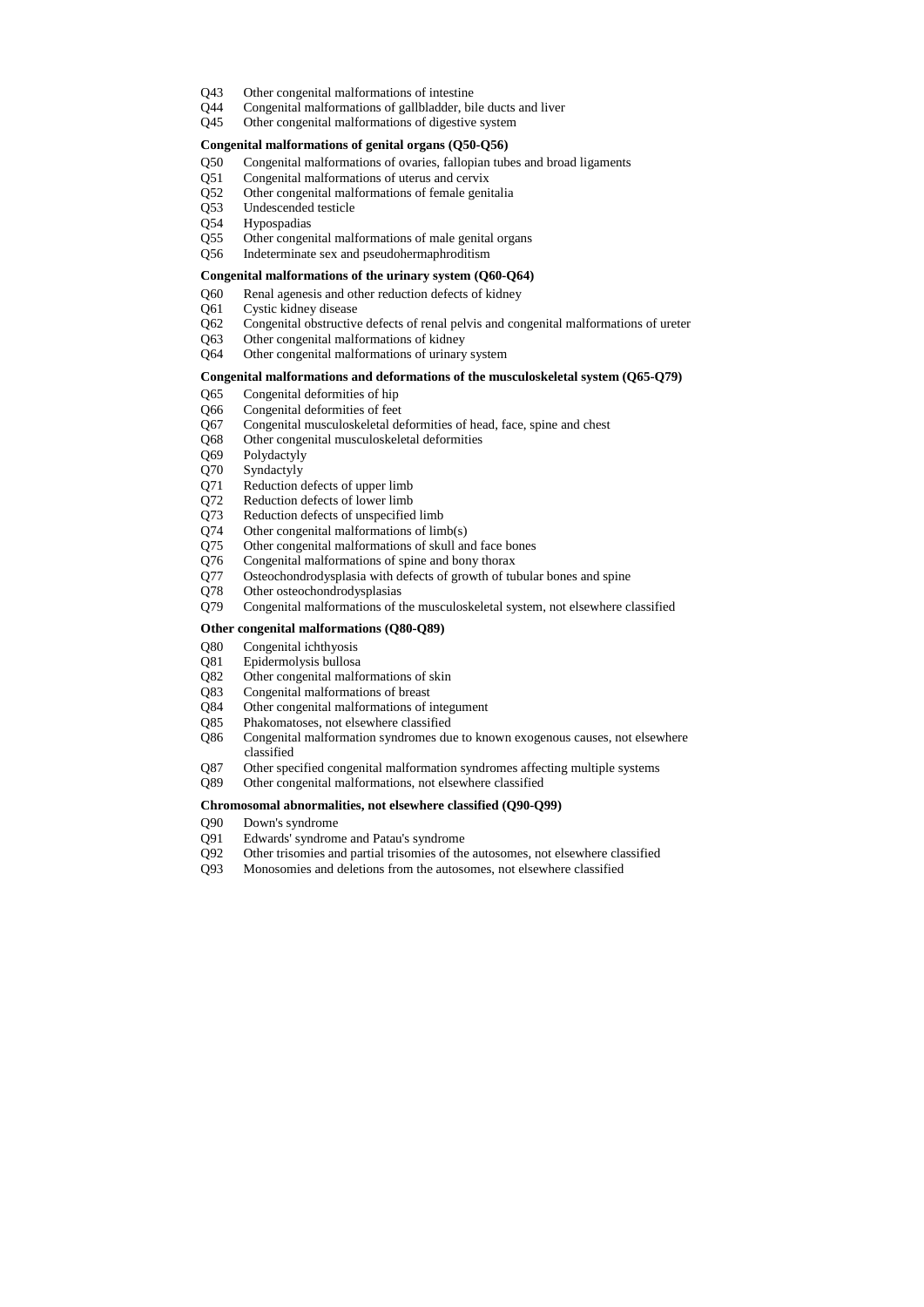- Q95 Balanced rearrangements and structural markers, not elsewhere classified
- Q96 Turner's syndrome
- Q97 Other sex chromosome abnormalities, female phenotype, not elsewhere classified
- Q98 Other sex chromosome abnormalities, male phenotype, not elsewhere classified
- Q99 Other chromosome abnormalities, not elsewhere classified

# **Chapter XVIII**

**Symptoms, signs and abnormal clinical and laboratory findings, not elsewhere classified (R00-R99)**

**Symptoms and signs involving the circulatory and respiratory systems (R00-R09)**

- R00 Abnormalities of heart beat
- R01 Cardiac murmurs and other cardiac sounds
- R02 Gangrene, not elsewhere classified
- R03 Abnormal blood-pressure reading, without diagnosis
- R04 Haemorrhage from respiratory passages
- R05 Cough
- R06 Abnormalities of breathing
- R07 Pain in throat and chest
- R09 Other symptoms and signs involving the circulatory and respiratory systems

### **Symptoms and signs involving the digestive system and abdomen (R10-R19)**

- R10 Abdominal and pelvic pain
- R11 Nausea and vomiting
- R12 Heartburn
- R13 Dysphagia
- R14 Flatulence and related conditions
- R15 Faecal incontinence
- R16 Hepatomegaly and splenomegaly, not elsewhere classified
- R17 Unspecified jaundice
- R18 Ascites
- R19 Other symptoms and signs involving the digestive system and abdomen

#### **Symptoms and signs involving the skin and subcutaneous tissue (R20-R23)**

- R20 Disturbances of skin sensation
- R21 Rash and other nonspecific skin eruption
- R22 Localized swelling, mass and lump of skin and subcutaneous tissue
- R23 Other skin changes

#### **Symptoms and signs involving the nervous and musculoskeletal systems (R25-R29)**

- R25 Abnormal involuntary movements
- R26 Abnormalities of gait and mobility
- R27 Other lack of coordination
- R29 Other symptoms and signs involving the nervous and musculoskeletal systems

#### **Symptoms and signs involving the urinary system (R30-R39)**

- R30 Pain associated with micturition
- R31 Unspecified haematuria
- R32 Unspecified urinary incontinence
- R33 Retention of urine
- R34 Anuria and oliguria
- R35 Polyuria
- R36 Urethral discharge
- R39 Other symptoms and signs involving the urinary system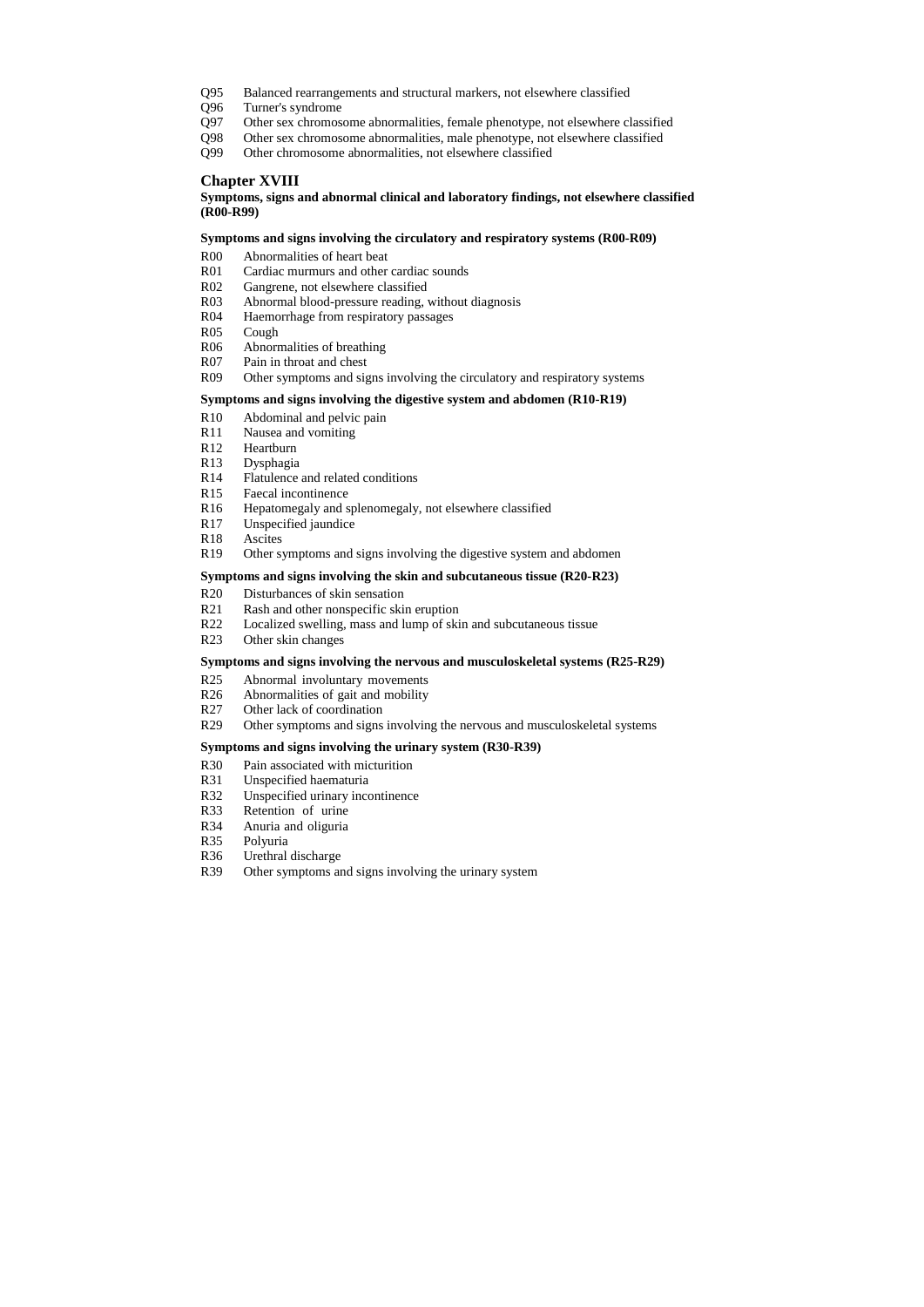## **Symptoms and signs involving cognition, perception, emotional state and behaviour (R40-R46)**

- R40 Somnolence, stupor and coma
- R41 Other symptoms and signs involving cognitive functions and awareness
- R42 Dizziness and giddiness
- R43 Disturbances of smell and taste
- R44 Other symptoms and signs involving general sensations and perceptions
- R45 Symptoms and signs involving emotional state
- R46 Symptoms and signs involving appearance and behaviour

#### **Symptoms and signs involving speech and voice (R47-R49)**

- R47 Speech disturbances, not elsewhere classified
- R48 Dyslexia and other symbolic dysfunctions, not elsewhere classified
- R49 Voice disturbances

### **General symptoms and signs (R50-R69)**

- R50 Fever of unknown origin
- R51 Headache
- R52 Pain, not elsewhere classified
- R53 Malaise and fatigue
- R54 Senility
- R55 Syncope and collapse
- R56 Convulsions, not elsewhere classified
- R57 Shock, not elsewhere classified
- R58 Haemorrhage, not elsewhere classified
- R59 Enlarged lymph nodes
- R60 Oedema, not elsewhere classified
- R61 Hyperhidrosis
- R62 Lack of expected normal physiological development
- R63 Symptoms and signs concerning food and fluid intake
- R64 Cachexia
- R68 Other general symptoms and signs
- R69 Unknown and unspecified causes of morbidity

#### **Abnormal findings on examination of blood, without diagnosis (R70-R79)**

- R70 Elevated erythrocyte sedimentation rate and abnormality of plasma viscosity
- R71 Abnormality of red blood cells
- R72 Abnormality of white blood cells, not elsewhere classified
- R73 Elevated blood glucose level
- R74 Abnormal serum enzyme levels
- R75 Laboratory evidence of human immunodeficiency virus [HIV]
- R76 Other abnormal immunological findings in serum
- R77 Other abnormalities of plasma proteins
- R78 Findings of drugs and other substances, not normally found in blood
- R79 Other abnormal findings of blood chemistry

#### **Abnormal findings on examination of urine, without diagnosis (R80-R82)**

- R80 Isolated proteinuria
- R81 Glycosuria
- R82 Other abnormal findings in urine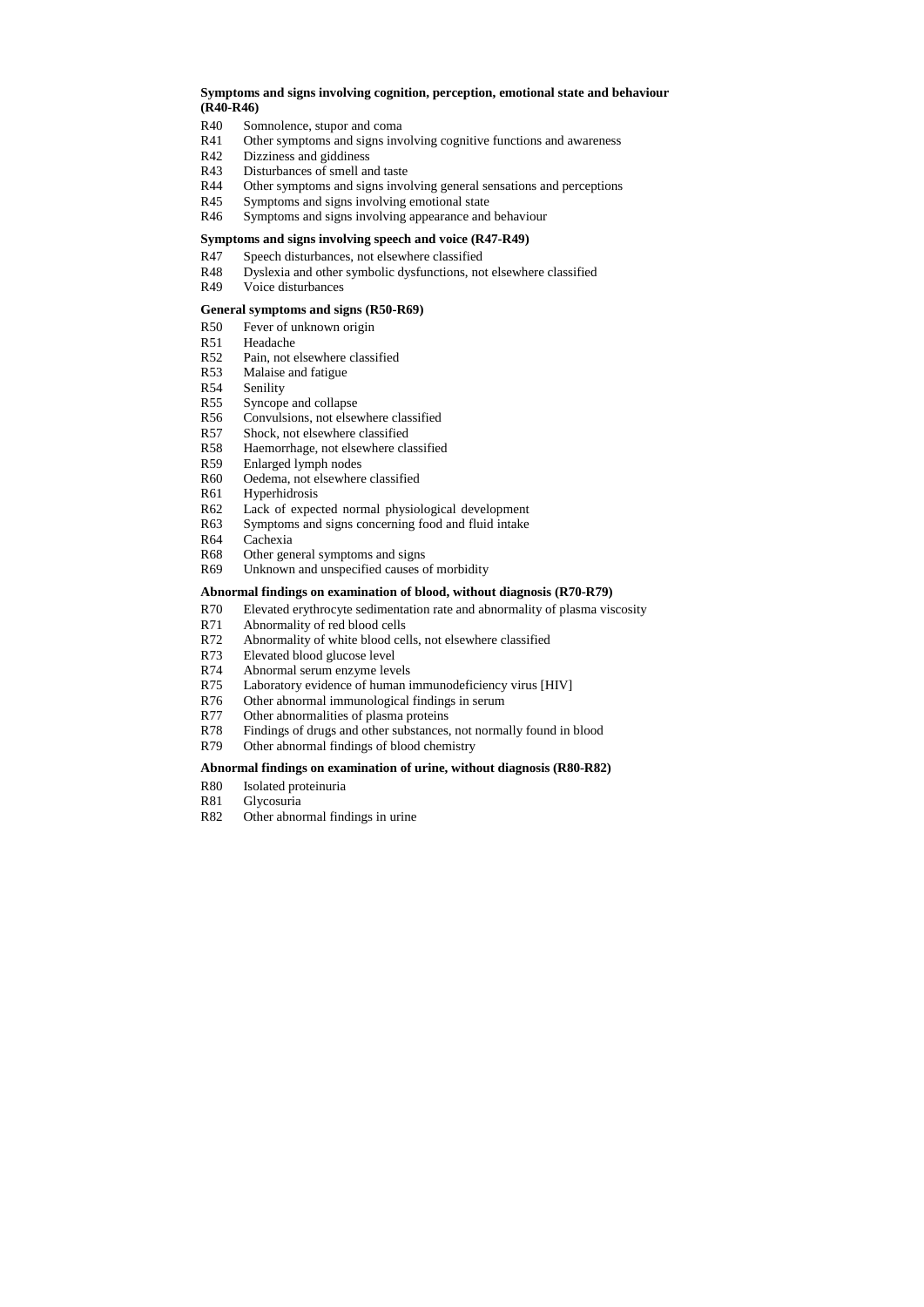## **Abnormal findings on examination of other body fluids, substances and tissues, without diagnosis (R83-R89)**

- R83 Abnormal findings in cerebrospinal fluid
- R84 Abnormal findings in specimens from respiratory organs and thorax
- R85 Abnormal findings in specimens from digestive organs and abdominal cavity
- R86 Abnormal findings in specimens from male genital organs
- R87 Abnormal findings in specimens from female genital organs
- R89 Abnormal findings in specimens from other organs, systems and tissues

### **Abnormal findings on diagnostic imaging and in function studies, without diagnosis (R90-R94)**

- R90 Abnormal findings on diagnostic imaging of central nervous system
- R91 Abnormal findings on diagnostic imaging of lung
- R92 Abnormal findings on diagnostic imaging of breast
- R93 Abnormal findings on diagnostic imaging of other body structures
- R94 Abnormal results of function studies

### **Ill-defined and unknown causes of mortality (R95-R99)**

- S10 Superficial injury of neck
- S11 Open wound of neck
- S12 Fracture of neck
- S13 Dislocation, sprain and strain of joints and ligaments at neck level
- S14 Injury of nerves and spinal cord at neck level
- S15 Injury of blood vessels at neck level
- S16 Injury of muscle and tendon at neck level
- S17 Crushing injury of neck
- S18 Traumatic amputation at neck level
- S19 Other and unspecified injuries of neck
- R95 Sudden infant death syndrome
- R96 Other sudden death, cause unknown
- R98 Unattended death
- R99 Other ill-defined and unspecified causes of mortality

- S20 Superficial injury of thorax
- S21 Open wound of thorax

# **Chapter XIX**

### **Injury, poisoning and certain other consequences of external causes (S00-T98)**

### **Injuries to the head (S00-S09)**

- S00 Superficial injury of head
- S01 Open wound of head
- S02 Fracture of skull and facial bones
- S03 Dislocation, sprain and strain of joints and ligaments of head
- S04 Injury of cranial nerves
- S05 Injury of eye and orbit
- S06 Intracranial injury
- S07 Crushing injury of head
- S08 Traumatic amputation of part of head
- S09 Other and unspecified injuries of head

## **Injuries to the neck (S10-S19)**

## **Injuries to the thorax (S20-S29)**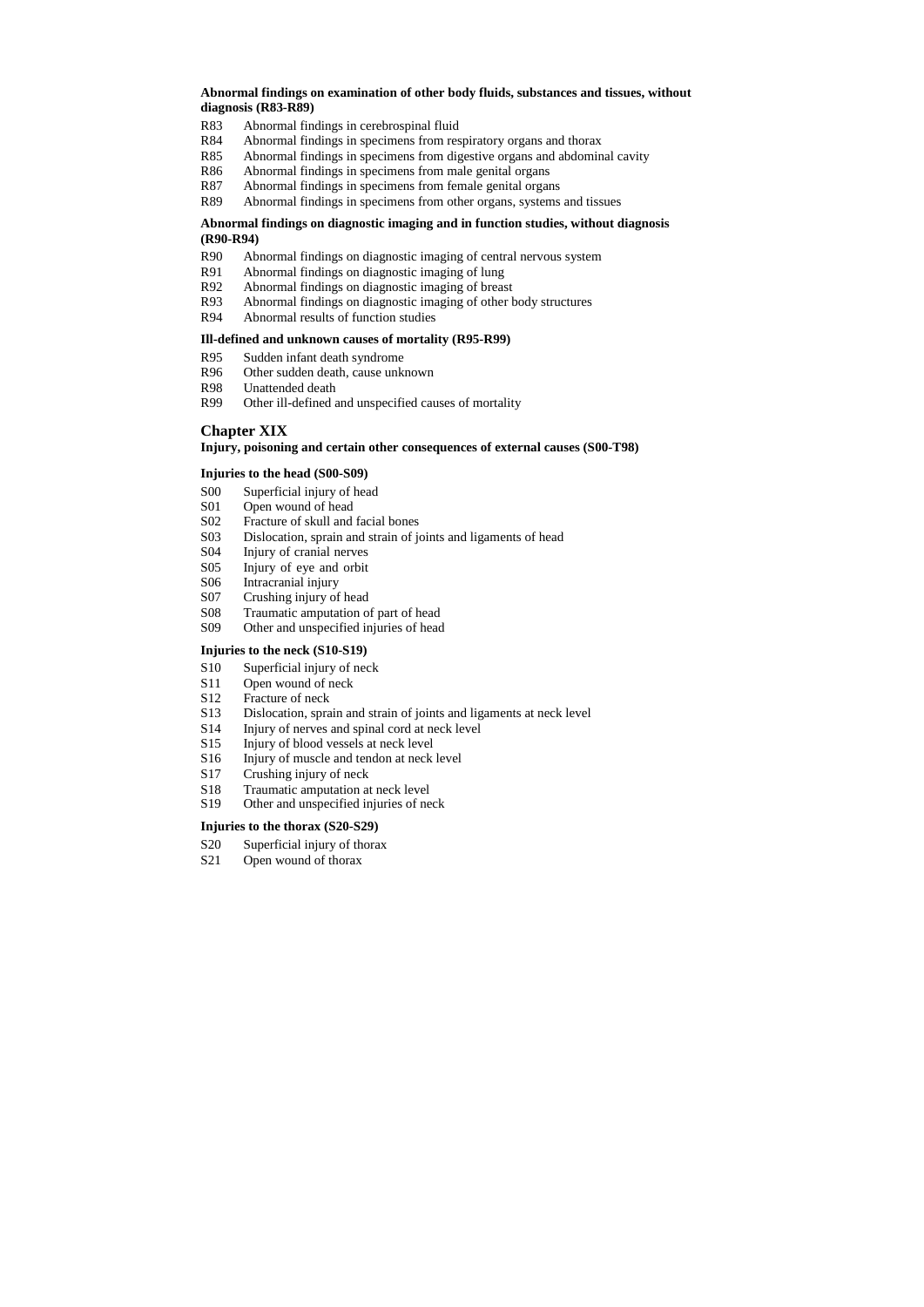- S22 Fracture of rib(s), sternum and thoracic spine
- S23 Dislocation, sprain and strain of joints and ligaments of thorax
- S24 Injury of nerves and spinal cord at thorax level
- S25 Injury of blood vessels of thorax
- S26 Injury of heart
- S27 Injury of other and unspecified intrathoracic organs
- S28 Crushing injury of thorax and traumatic amputation of part of thorax
- S29 Other and unspecified injuries of thorax

#### **Injuries to the abdomen, lower back, lumbar spine and pelvis (S30-S39)**

- S30 Superficial injury of abdomen, lower back and pelvis
- S31 Open wound of abdomen, lower back and pelvis
- S32 Fracture of lumbar spine and pelvis
- S33 Dislocation, sprain and strain of joints and ligaments of lumbar spine and pelvis
- S34 Injury of nerves and lumbar spinal cord at abdomen, lower back and pelvis level
- S35 Injury of blood vessels at abdomen, lower back and pelvis level
- S36 Injury of intra-abdominal organs
- S37 Injury of urinary and pelvic organs
- S38 Crushing injury and traumatic amputation of part of abdomen, lower back and pelvis
- S39 Other and unspecified injuries of abdomen, lower back and pelvis

#### **Injuries to the shoulder and upper arm (S40-S49)**

- S40 Superficial injury of shoulder and upper arm
- S41 Open wound of shoulder and upper arm
- S42 Fracture of shoulder and upper arm
- S43 Dislocation, sprain and strain of joints and ligaments of shoulder girdle
- S44 Injury of nerves at shoulder and upper arm level
- S45 Injury of blood vessels at shoulder and upper arm level
- S46 Injury of muscle and tendon at shoulder and upper arm level
- S47 Crushing injury of shoulder and upper arm
- S48 Traumatic amputation of shoulder and upper arm
- S49 Other and unspecified injuries of shoulder and upper arm

#### **Injuries to the elbow and forearm (S50-S59)**

- S50 Superficial injury of forearm
- S51 Open wound of forearm
- S52 Fracture of forearm
- S53 Dislocation, sprain and strain of joints and ligaments of elbow
- S54 Injury of nerves at forearm level
- S55 Injury of blood vessels at forearm level
- S56 Injury of muscle and tendon at forearm level
- S57 Crushing injury of forearm
- S58 Traumatic amputation of forearm
- S59 Other and unspecified injuries of forearm

#### **Injuries to the wrist and hand (S60-S69)**

- S60 Superficial injury of wrist and hand
- S61 Open wound of wrist and hand
- S62 Fracture at wrist and hand level
- S63 Dislocation, sprain and strain of joints and ligaments at wrist and hand level
- S64 Injury of nerves at wrist and hand level
- S65 Injury of blood vessels at wrist and hand level
- S66 Injury of muscle and tendon at wrist and hand level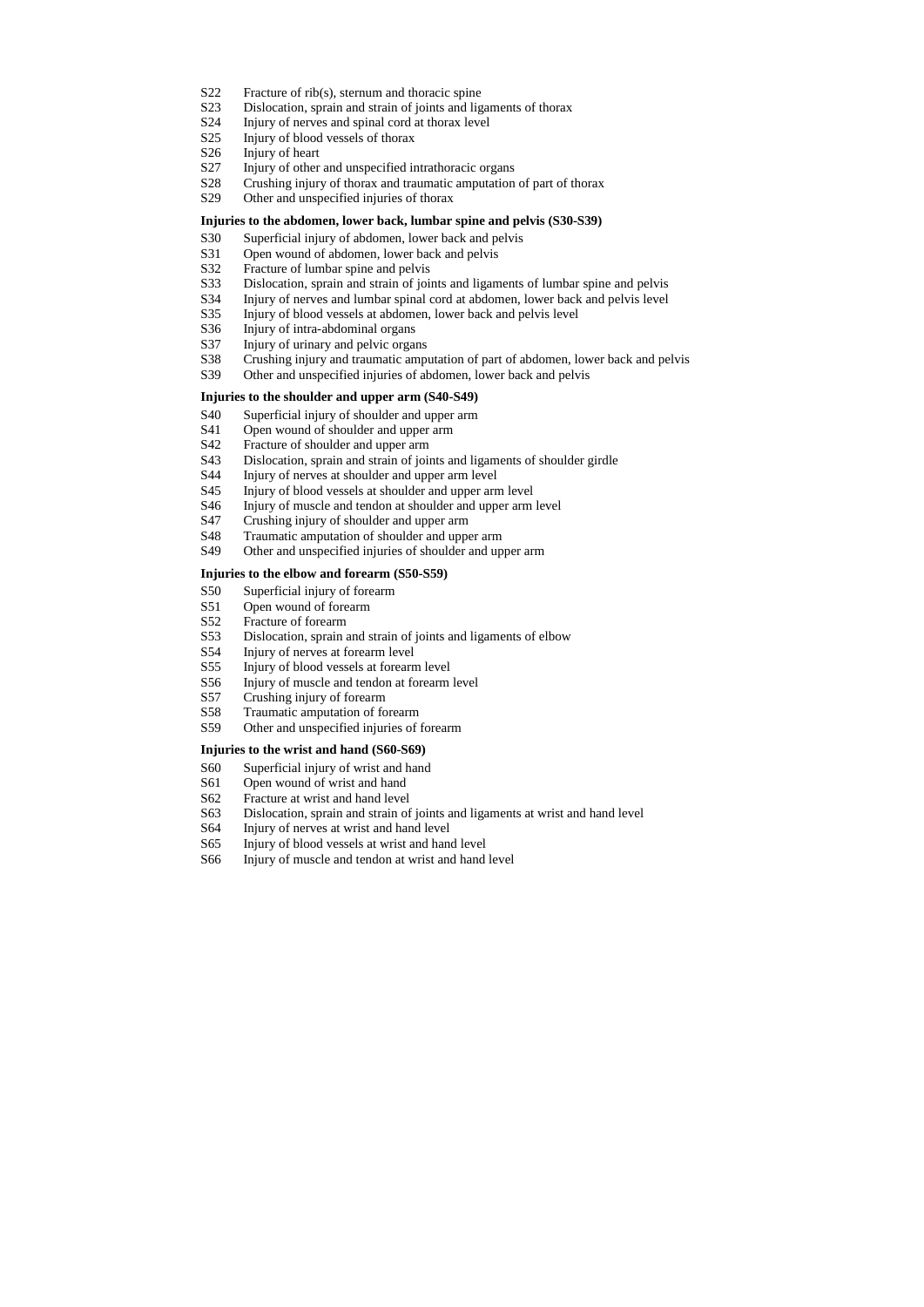- S67 Crushing injury of wrist and hand
- S68 Traumatic amputation of wrist and hand
- S69 Other and unspecified injuries of wrist and hand

#### **Injuries to the hip and thigh (S70-S79)**

- S70 Superficial injury of hip and thigh
- S71 Open wound of hip and thigh
- S72 Fracture of femur
- S73 Dislocation, sprain and strain of joint and ligaments of hip
- S74 Injury of nerves at hip and thigh level
- S75 Injury of blood vessels at hip and thigh level
- S76 Injury of muscle and tendon at hip and thigh level
- S77 Crushing injury of hip and thigh
- S78 Traumatic amputation of hip and thigh
- S79 Other and specified injuries of hip and thigh

### **Injuries to the knee and lower leg (S80-S89)**

- S80 Superficial injury of lower leg
- S81 Open wound of lower leg
- S82 Fracture of lower leg, including ankle
- S83 Dislocation, sprain and strain of joints and ligaments of knee
- S84 Injury of nerves at lower leg level
- S85 Injury of blood vessels at lower leg level
- S86 Injury of muscle and tendon at lower leg level
- S87 Crushing injury of lower leg
- S88 Traumatic amputation of lower leg
- S89 Other and unspecified injuries of lower leg

## **Injuries to the ankle and foot (S90-S99)**

- S90 Superficial injury of ankle and foot
- S91 Open wound of ankle and foot
- S92 Fracture of foot, except ankle
- S93 Dislocation, sprain and strain of joints and ligaments at ankle and foot level
- S94 Injury of nerves at ankle and foot level
- S95 Injury of blood vessels at ankle and foot level
- S96 Injury of muscle and tendon at ankle and foot level
- S97 Crushing injury of ankle and foot
- S98 Traumatic amputation of ankle and foot
- S99 Other and unspecified injuries of ankle and foot

## **Injuries involving multiple body regions (T00-T07)**

- T00 Superficial injuries involving multiple body regions
- T01 Open wounds involving multiple body regions
- T02 Fractures involving multiple body regions
- T03 Dislocations, sprains and strains involving multiple body regions
- T04 Crushing injuries involving multiple body regions
- T05 Traumatic amputations involving multiple body regions
- T06 Other injuries involving multiple body regions, not elsewhere classified
- T07 Unspecified multiple injuries

## **Injuries to unspecified part of trunk, limb or body region (T08-T14)**

- T08 Fracture of spine, level unspecified
- T09 Other injuries of spine and trunk, level unspecified
- T10 Fracture of upper limb, level unspecified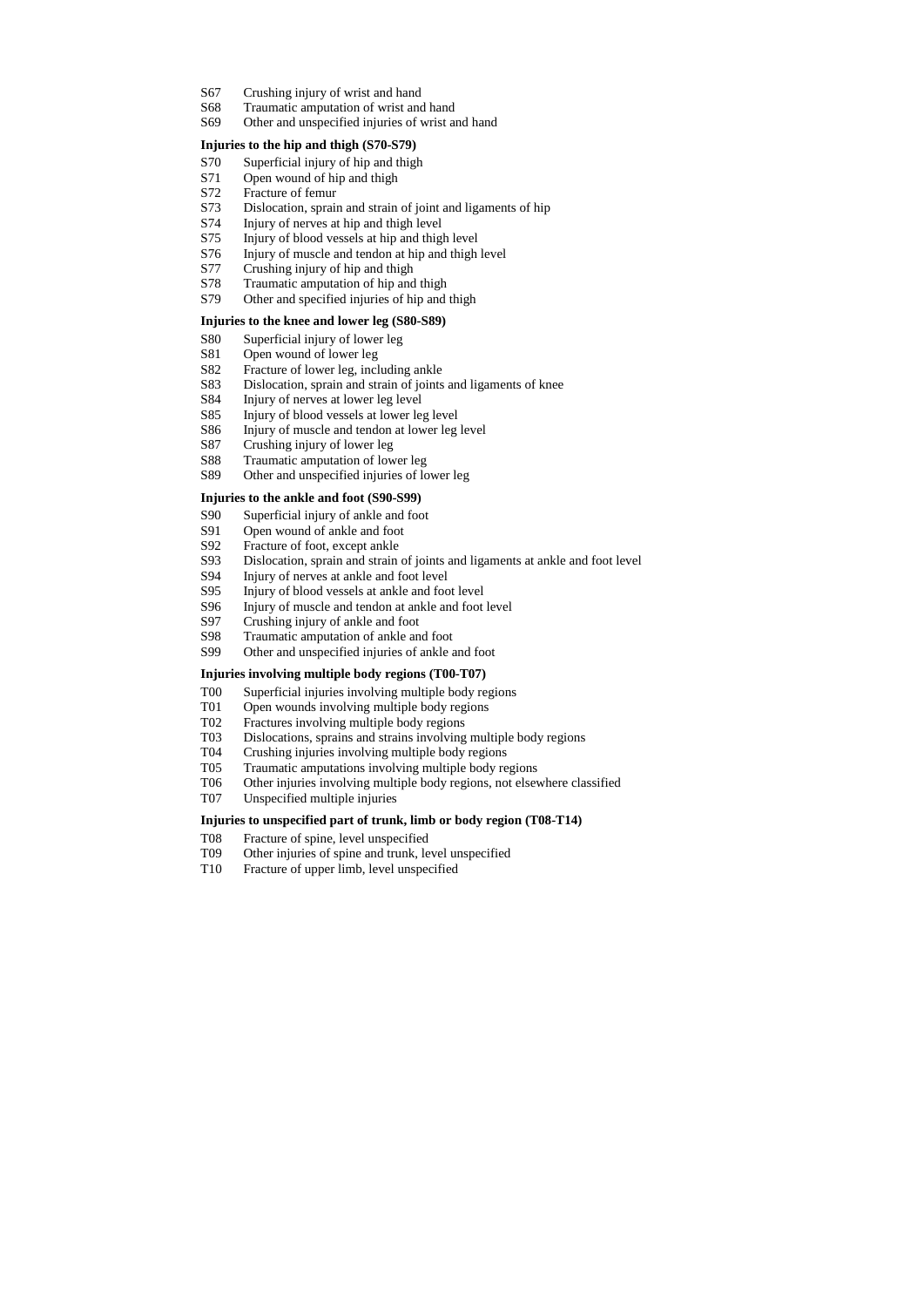- T11 Other injuries of upper limb, level unspecified
- T12 Fracture of lower limb, level unspecified
- T13 Other injuries of lower limb, level unspecified
- T14 Injury of unspecified body region

#### **Effects of foreign body entering through natural orifice (T15-T19)**

- T15 Foreign body on external eye
- T16 Foreign body in ear
- T17 Foreign body in respiratory tract
- T18 Foreign body in alimentary tract
- T19 Foreign body in genitourinary tract

#### **Burns and corrosions (T20-T32)**

*Burns and corrosions of external body surface, specified by site (T20-T25)*

- T20 Burn and corrosion of head and neck
- T21 Burn and corrosion of trunk
- T22 Burn and corrosion of shoulder and upper limb, except wrist and hand
- T23 Burn and corrosion of wrist and hand
- T24 Burn and corrosion of hip and lower limb, except ankle and foot
- T25 Burn and corrosion of ankle and foot

*Burns and corrosions confined to eye and internal organs (T26-T28)*

- T26 Burn and corrosion confined to eye and adnexa
- T27 Burn and corrosion of respiratory tract
- T28 Burn and corrosion of other internal organs

*Burns and corrosions of multiple and unspecified body regions (T29-T32)*

- T29 Burns and corrosions of multiple body regions
- T30 Burn and corrosion, body region unspecified
- T31 Burns classified according to extent of body surface involved
- T32 Corrosions classified according to extent of body surface involved

#### **Frostbite (T33-T35)**

- T33 Superficial frostbite
- T34 Frostbite with tissue necrosis
- T35 Frostbite involving multiple body regions and unspecified frostbite

#### **Poisoning by drugs, medicaments and biological substances (T36-T50)**

- T36 Poisoning by systemic antibiotics
- T37 Poisoning by other systemic anti-infectives and antiparasitics
- T38 Poisoning by hormones and their synthetic substitutes and antagonists, not elsewhere classified
- T39 Poisoning by nonopioid analgesics, antipyretics and antirheumatics
- T40 Poisoning by narcotics and psychodysleptics [hallucinogens]
- T41 Poisoning by anaesthetics and therapeutic gases
- T42 Poisoning by antiepileptic, sedative-hypnotic and antiparkinsonism drugs
- T43 Poisoning by psychotropic drugs, not elsewhere classified
- T44 Poisoning by drugs primarily affecting the autonomic nervous system
- T45 Poisoning by primarily systemic and haematological agents, not elsewhere classified
- T46 Poisoning by agents primarily affecting the cardiovascular system
- T47 Poisoning by agents primarily affecting the gastrointestinal system
- T48 Poisoning by agents primarily acting on smooth and skeletal muscles and the respiratory system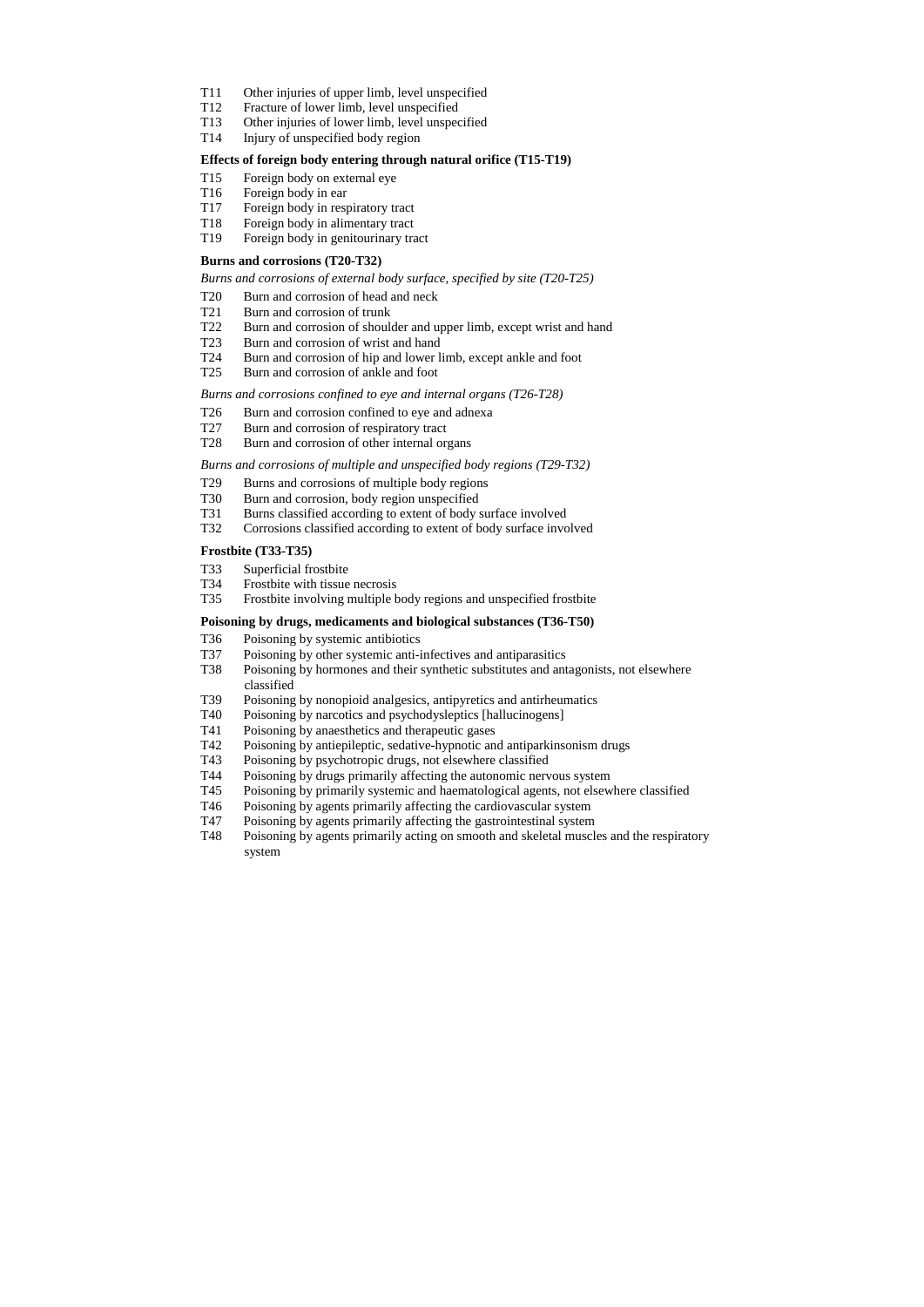- T49 Poisoning by topical agents primarily affecting skin and mucous membrane and by ophthalmological, otorhinolaryngological and dental drugs
- T50 Poisoning by diuretics and other and unspecified drugs, medicaments and biological substances

### **Toxic effects of substances chiefly nonmedicinal as to source (T51-T65)**

- T51 Toxic effect of alcohol
- T52 Toxic effect of organic solvents
- T53 Toxic effect of halogen derivatives of aliphatic and aromatic hydrocarbons
- T54 Toxic effect of corrosive substances
- T55 Toxic effect of soaps and detergents
- T56 Toxic effect of metals
- T57 Toxic effect of other inorganic substances
- T58 Toxic effect of carbon monoxide
- T59 Toxic effect of other gases, fumes and vapours
- T60 Toxic effect of pesticides
- T61 Toxic effect of noxious substances eaten as seafood
- T62 Toxic effect of other noxious substances eaten as food
- T63 Toxic effect of contact with venomous animals
- T64 Toxic effect of aflatoxin and other mycotoxin food contaminants
- T65 Toxic effect of other and unspecified substances

## **Other and unspecified effects of external causes (T66-T78)**

- T66 Unspecified effects of radiation
- T67 Effects of heat and light
- T68 Hypothermia
- T69 Other effects of reduced temperature
- T70 Effects of air pressure and water pressure
- T71 Asphyxiation
- T73 Effects of other deprivation
- T74 Maltreatment syndromes
- T75 Effects of other external causes
- T78 Adverse effects, not elsewhere classified

#### **Certain early complications of trauma (T79)**

T79 Certain early complications of trauma, not elsewhere classified

#### **Complications of surgical and medical care, not elsewhere classified (T80-T88)**

- T80 Complications following infusion, transfusion and therapeutic injection
- T81 Complications of procedures, not elsewhere classified
- T82 Complications of cardiac and vascular prosthetic devices, implants and grafts
- T83 Complications of genitourinary prosthetic devices, implants and grafts
- T84 Complications of internal orthopaedic prosthetic devices, implants and grafts
- T85 Complications of other internal prosthetic devices, implants and grafts
- T86 Failure and rejection of transplanted organs and tissues
- T87 Complications peculiar to reattachment and amputation
- T88 Other complications of surgical and medical care, not elsewhere classified

## **Sequelae of injuries, of poisoning and of other consequences of external causes (T90-T98)**

- T90 Sequelae of injuries of head
- T91 Sequelae of injuries of neck and trunk
- T92 Sequelae of injuries of upper limb
- T93 Sequelae of injuries of lower limb
- T94 Sequelae of injuries involving multiple and unspecified body regions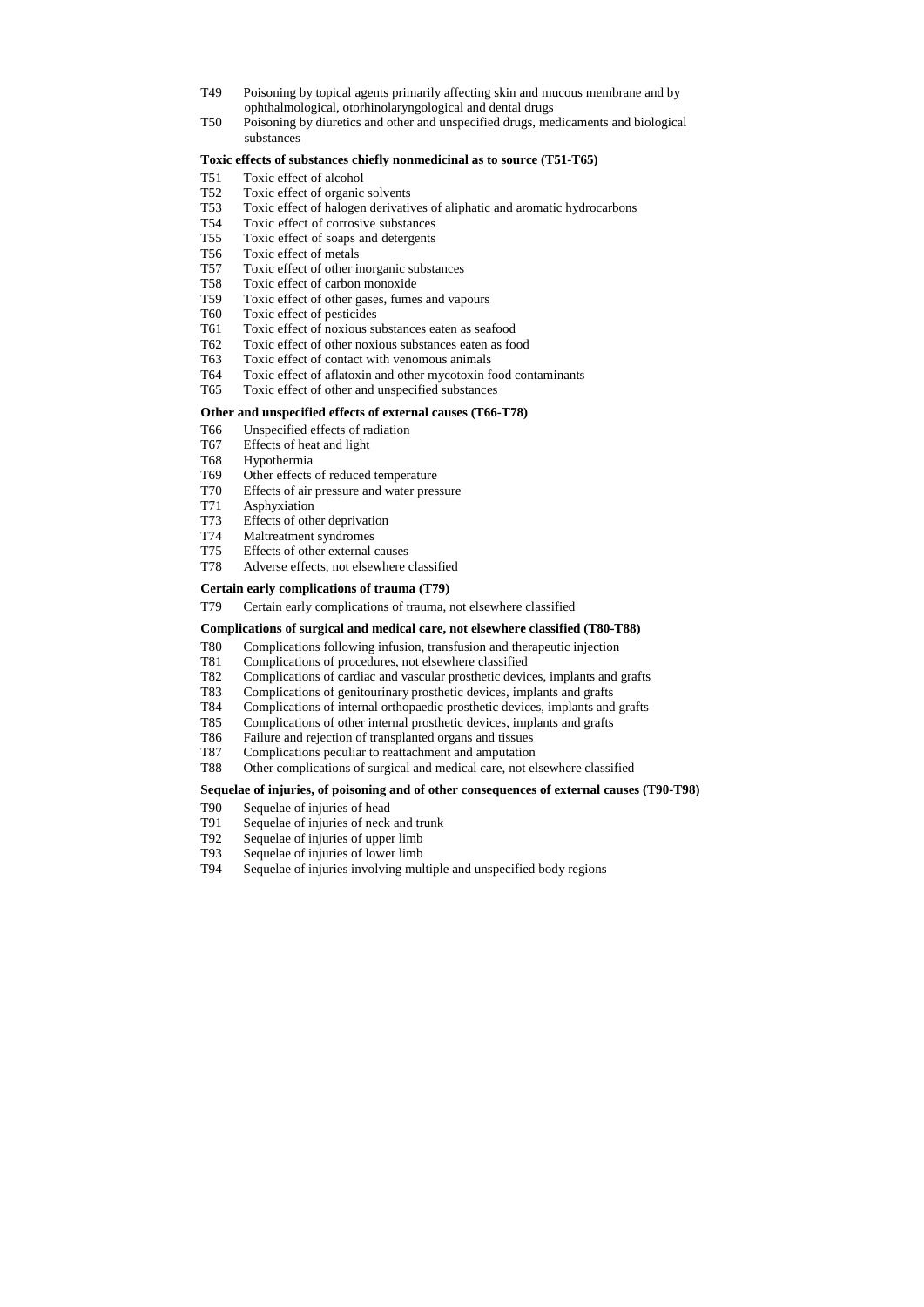- T95 Sequelae of burns, corrosions and frostbite
- T96 Sequelae of poisoning by drugs, medicaments and biological substances
- T97 Sequelae of toxic effects of substances chiefly nonmedicinal as to source
- T98 Sequelae of other and unspecified effects of external causes

### **Chapter XX**

**External causes of morbidity and mortality (V01-Y98)**

#### **Transport accidents (V01-V99)**

*Pedestrian injured in transport accident (V01-V09)*

- V01 Pedestrian injured in collision with pedal cycle
- V02 Pedestrian injured in collision with two- or three-wheeled motor vehicle
- V03 Pedestrian injured in collision with car, pick-up truck or van
- V04 Pedestrian injured in collision with heavy transport vehicle or bus
- V05 Pedestrian injured in collision with railway train or railway vehicle
- V06 Pedestrian injured in collision with other nonmotor vehicle
- V09 Pedestrian injured in other and unspecified transport accidents

#### *Pedal cyclist injured in transport accident (V10-V19)*

- V10 Pedal cyclist injured in collision with pedestrian or animal
- V11 Pedal cyclist injured in collision with other pedal cycle
- V12 Pedal cyclist injured in collision with two- or three-wheeled motor vehicle
- V13 Pedal cyclist injured in collision with car, pick-up truck or van
- V14 Pedal cyclist injured in collision with heavy transport vehicle or bus
- V15 Pedal cyclist injured in collision with railway train or railway vehicle
- V16 Pedal cyclist injured in collision with other nonmotor vehicle
- V17 Pedal cyclist injured in collision with fixed or stationary object
- V18 Pedal cyclist injured in noncollision transport accident
- V19 Pedal cyclist injured in other and unspecified transport accidents

#### *Motorcycle rider injured in transport accident (V20-V29)*

- V20 Motorcycle rider injured in collision with pedestrian or animal
- V21 Motorcycle rider injured in collision with pedal cycle
- V22 Motorcycle rider injured in collision with two- or three-wheeled motor vehicle
- V23 Motorcycle rider injured in collision with car, pick-up truck or van
- V24 Motorcycle rider injured in collision with heavy transport vehicle or bus
- V25 Motorcycle rider injured in collision with railway train or railway vehicle
- V26 Motorcycle rider injured in collision with other nonmotor vehicle
- V27 Motorcycle rider injured in collision with fixed or stationary object
- V28 Motorcycle rider injured in noncollision transport accident
- V29 Motorcycle rider injured in other and unspecified transport accidents

*Occupant of three-wheeled motor vehicle injured in transport accident (V30-V39)*

- V30 Occupant of three-wheeled motor vehicle injured in collision with pedestrian or animal
- V31 Occupant of three-wheeled motor vehicle injured in collision with pedal cycle
- V32 Occupant of three-wheeled motor vehicle injured in collision with two- or three-wheeled motor vehicle
- V33 Occupant of three-wheeled motor vehicle injured in collision with car, pick-up truck or van
- V34 Occupant of three-wheeled motor vehicle injured in collision with heavy transport vehicle or bus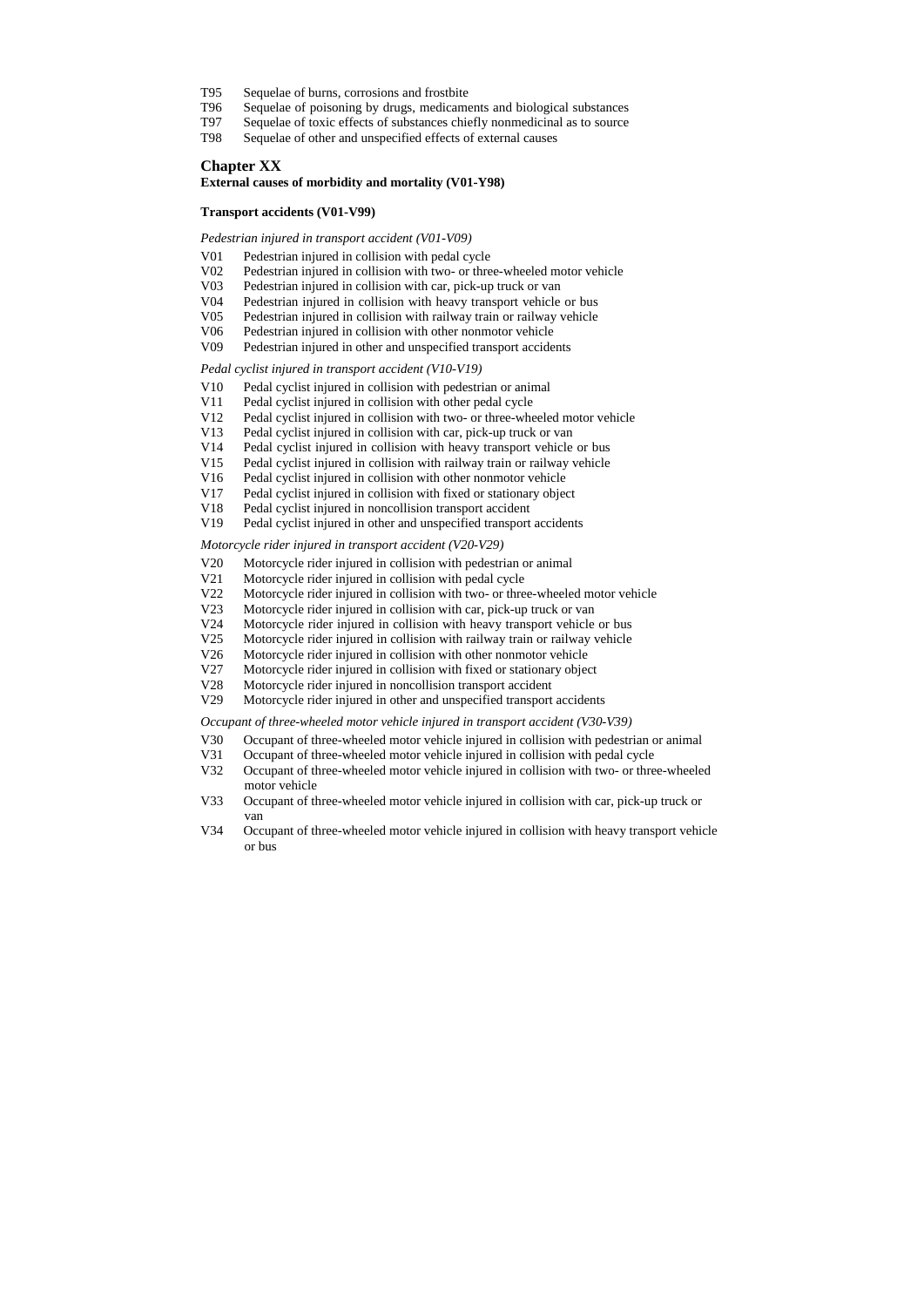- V35 Occupant of three-wheeled motor vehicle injured in collision with railway train or railway vehicle
- V36 Occupant of three-wheeled motor vehicle injured in collision with other nonmotor vehicle
- V37 Occupant of three-wheeled motor vehicle injured in collision with fixed or stationary object
- V38 Occupant of three-wheeled motor vehicle injured in noncollision transport accident
- V39 Occupant of three-wheeled motor vehicle injured in other and unspecified transport accidents

### *Car occupant injured in transport accident (V40-V49)*

- V40 Car occupant injured in collision with pedestrian or animal
- V41 Car occupant injured in collision with pedal cycle
- V42 Car occupant injured in collision with two- or three-wheeled motor vehicle
- V43 Car occupant injured in collision with car, pick-up truck or van
- V44 Car occupant injured in collision with heavy transport vehicle or bus
- V45 Car occupant injured in collision with railway train or railway vehicle
- V46 Car occupant injured in collision with other nonmotor vehicle
- V47 Car occupant injured in collision with fixed or stationary object
- V48 Car occupant injured in noncollision transport accident
- V49 Car occupant injured in other and unspecified transport accidents

### *Occupant of pick-up truck or van injured in transport accident (V50-V59)*

- V50 Occupant of pick-up truck or van injured in collision with pedestrian or animal
- V51 Occupant of pick-up truck or van injured in collision with pedal cycle
- V52 Occupant of pick-up truck or van injured in collision with two- or three-wheeled motor vehicle
- V53 Occupant of pick-up truck or van injured in collision with car, pick-up truck or van
- V54 Occupant of pick-up truck or van injured in collision with heavy transport vehicle or bus
- V55 Occupant of pick-up truck or van injured in collision with railway train or railway vehicle
- V56 Occupant of pick-up truck or van injured in collision with other nonmotor vehicle
- V57 Occupant of pick-up truck or van injured in collision with fixed or stationary object
- V58 Occupant of pick-up truck or van injured in noncollision transport accident
- V59 Occupant of pick-up truck or van injured in other and unspecified transport accidents

*Occupant of heavy transport vehicle injured in transport accident (V60-V69)*

- V60 Occupant of heavy transport vehicle injured in collision with pedestrian or animal
- V61 Occupant of heavy transport vehicle injured in collision with pedal cycle
- V62 Occupant of heavy transport vehicle injured in collision with two- or three-wheeled motor vehicle
- V63 Occupant of heavy transport vehicle injured in collision with car, pick-up truck or van
- V64 Occupant of heavy transport vehicle injured in collision with heavy transport vehicle or bus
- V65 Occupant of heavy transport vehicle injured in collision with railway train or railway vehicle
- V66 Occupant of heavy transport vehicle injured in collision with other nonmotor vehicle
- V67 Occupant of heavy transport vehicle injured in collision with fixed or stationary object
- V68 Occupant of heavy transport vehicle injured in noncollision transport accident
- V69 Occupant of heavy transport vehicle injured in other and unspecified transport accidents

#### *Bus occupant injured in transport accident (V70-V79)*

- V70 Bus occupant injured in collision with pedestrian or animal
- V71 Bus occupant injured in collision with pedal cycle
- V72 Bus occupant injured in collision with two- or three-wheeled motor vehicle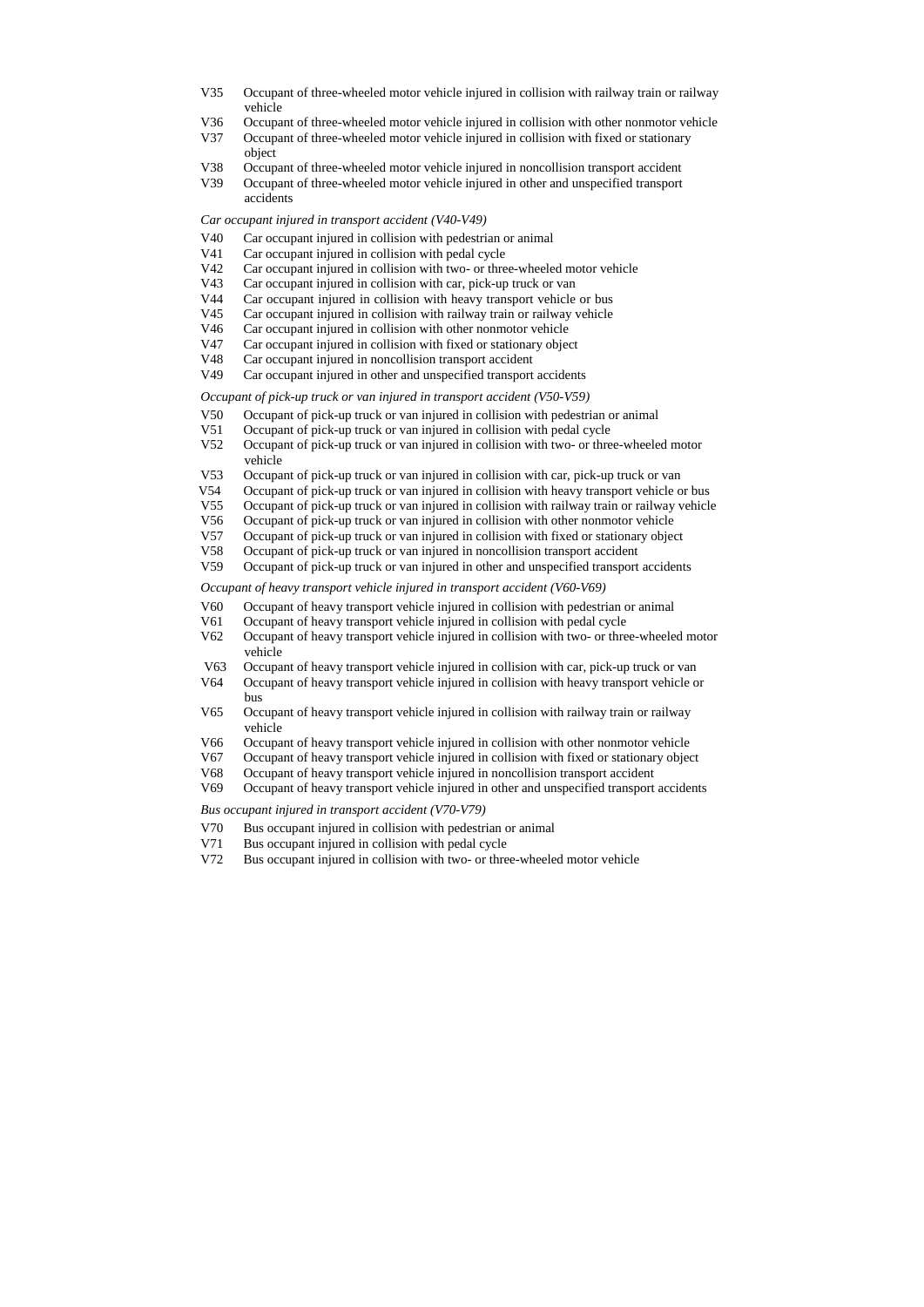- V73 Bus occupant injured in collision with car, pick-up truck or van
- V74 Bus occupant injured in collision with heavy transport vehicle or bus
- V75 Bus occupant injured in collision with railway train or railway vehicle
- V76 Bus occupant injured in collision with other nonmotor vehicle
- V77 Bus occupant injured in collision with fixed or stationary object
- V78 Bus occupant injured in noncollision transport accident
- V79 Bus occupant injured in other and unspecified transport accidents

#### *Other land transport accidents (V80-V89)*

- V80 Animal-rider or occupant of animal-drawn vehicle injured in transport accident
- V81 Occupant of railway train or railway vehicle injured in transport accident
- V82 Occupant of streetcar injured in transport accident
- V83 Occupant of special vehicle mainly used on industrial premises injured in transport accident
- V84 Occupant of special vehicle mainly used in agriculture injured in transport accident
- V85 Occupant of special construction vehicle injured in transport accident
- V86 Occupant of special all-terrain or other motor vehicle designed primarily for off-road use, injured in transport accident
- V87 Traffic accident of specified type but victim's mode of transport unknown
- V88 Nontraffic accident of specified type but victim's mode of transport unknown
- V89 Motor- or nonmotor-vehicle accident, type of vehicle unspecified

- W00 Fall on same level involving ice and snow
- W01 Fall on same level from slipping, tripping and stumbling
- W02 Fall involving ice-skates, skis, roller-skates or skateboards
- W03 Other fall on same level due to collision with, or pushing by, another person
- W04 Fall while being carried or supported by other persons
- W05 Fall involving wheelchair
- W06 Fall involving bed
- W07 Fall involving chair
- W08 Fall involving other furniture
- W09 Fall involving playground equipment
- W<sub>10</sub> Fall on and from stairs and steps
- W<sub>11</sub> Fall on and from ladder

#### *Water transport accidents (V90-V94)*

- V90 Accident to watercraft causing drowning and submersion
- V91 Accident to watercraft causing other injury
- V92 Water-transport-related drowning and submersion without accident to watercraft
- V93 Accident on board watercraft without accident to watercraft, not causing drowning and submersion
- V94 Other and unspecified water transport accidents

#### *Air and space transport accidents (V95-V97)*

- V95 Accident to powered aircraft causing injury to occupant
- V96 Accident to nonpowered aircraft causing injury to occupant
- V97 Other specified air transport accidents

#### *Other and unspecified transport accidents (V98-V99)*

- V98 Other specified transport accidents
- V99 Unspecified transport accident

#### **Other external causes of accidental injury (W00-X59)**

*Falls (w00-w19))*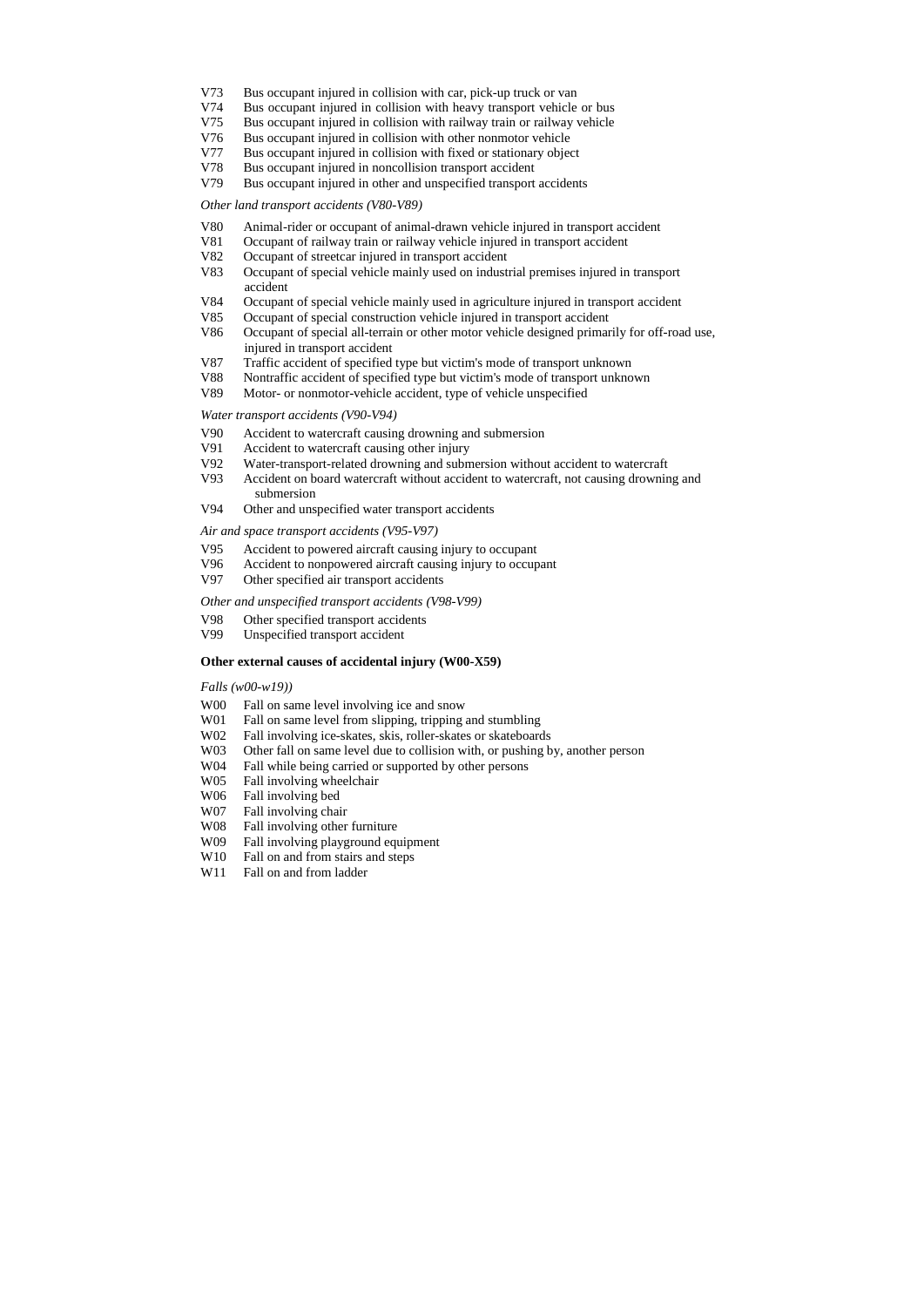- W12 Fall on and from scaffolding
- W13 Fall from, out of or through building or structure
- W14 Fall from tree
- W<sub>15</sub> Fall from cliff
- W16 Diving or jumping into water causing injury other than drowning or submersion
- W17 Other fall from one level to another
- W<sub>18</sub> Other fall on same level
- W19 Unspecified fall

#### *Exposure to inanimate mechanical forces (w20-w49)*

- W<sub>20</sub> Struck by thrown, projected or falling object
- W21 Striking against or struck by sports equipment
- W<sub>22</sub> Striking against or struck by other objects
- W23 Caught, crushed, jammed or pinched in or between objects
- W24 Contact with lifting and transmission devices, not elsewhere classified
- W<sub>25</sub> Contact with sharp glass
- W<sub>26</sub> Contact with knife, sword or dagger
- W27 Contact with nonpowered hand tool
- W28 Contact with powered lawnmower
- W<sub>29</sub> Contact with other powered hand tools and household machinery
- W30 Contact with agricultural machinery
- W31 Contact with other and unspecified machinery
- W32 Handgun discharge
- W33 Rifle, shotgun and larger firearm discharge
- W34 Discharge from other and unspecified firearms
- W35 Explosion and rupture of boiler
- W36 Explosion and rupture of gas cylinder
- W37 Explosion and rupture of pressurized tyre, pipe or hose
- W38 Explosion and rupture of other specified pressurized devices
- W39 Discharge of firework
- W40 Explosion of other materials
- W41 Exposure to high-pressure jet
- W42 Exposure to noise
- W43 Exposure to vibration
- W<sub>44</sub> Foreign body entering into or through eye or natural orifice
- W45 Foreign body or object entering through skin
- W49 Exposure to other and unspecified inanimate mechanical forces

#### *Exposure to animate mechanical forces (w50-w64)*

- W50 Hit, struck, kicked, twisted, bitten or scratched by another person
- W51 Striking against or bumped into by another person
- W52 Crushed, pushed or stepped on by crowd or human stampede
- W53 Bitten by rat
- W54 Bitten or struck by dog
- W55 Bitten or struck by other mammals
- W56 Contact with marine animal
- W57 Bitten or stung by nonvenomous insect and other nonvenomous arthropods
- W58 Bitten or struck by crocodile or alligator
- W59 Bitten or crushed by other reptiles
- W60 Contact with plant thorns and spines and sharp leaves
- W64 Exposure to other and unspecified animate mechanical forces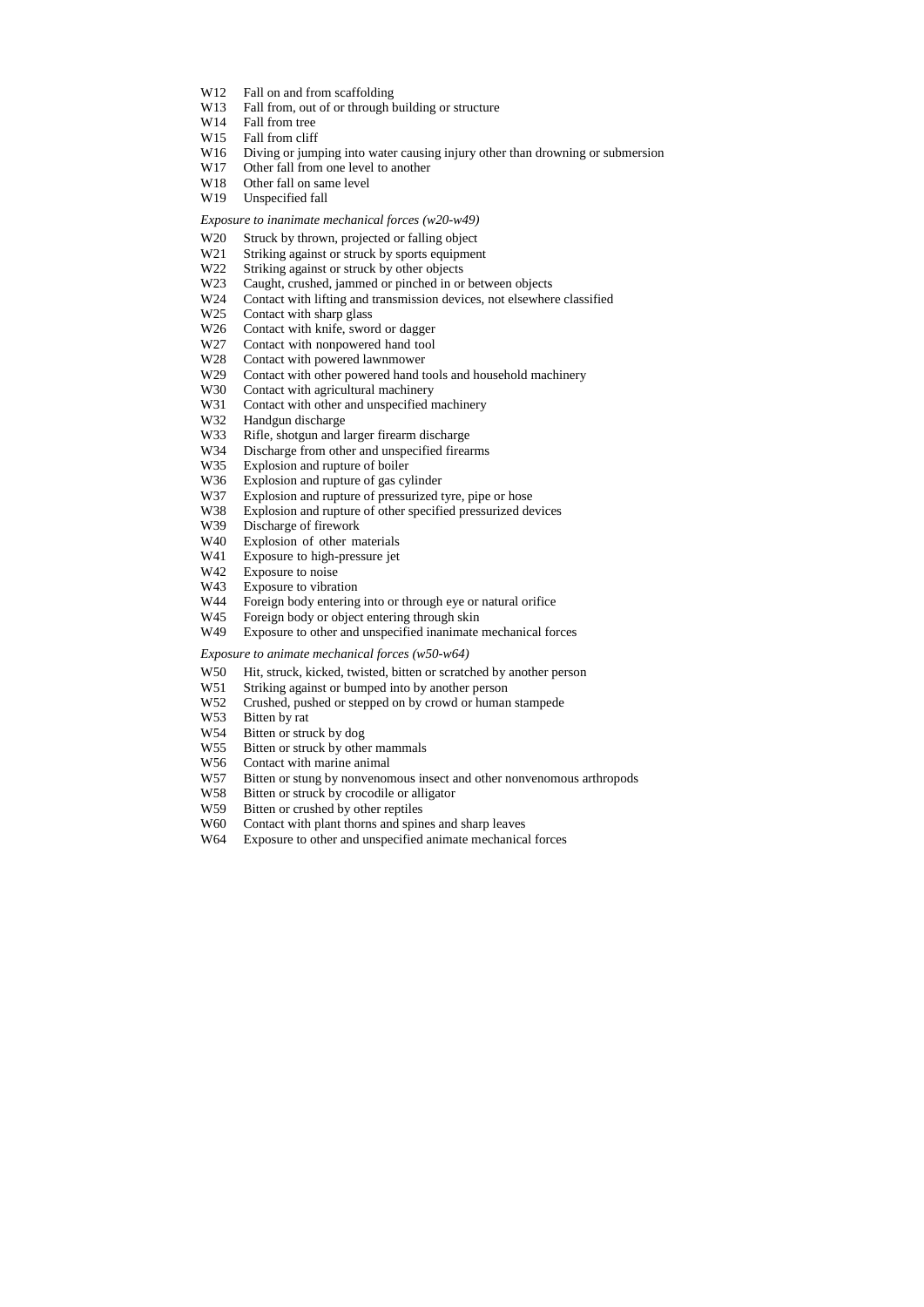#### Accidental drowning and submersion (W65-W74)

- W65 Drowning and submersion while in bath-tub
- W66 Drowning and submersion following fall into bath-tub
- W67 Drowning and submersion while in swimming-pool
- W68 Drowning and submersion following fall into swimming-pool
- W69 Drowning and submersion while in natural water
- W70 Drowning and submersion following fall into natural water
- W73 Other specified drowning and submersion
- W74 Unspecified drowning and submersion

- W75 Accidental suffocation and strangulation in bed
- W76 Other accidental hanging and strangulation
- W77 Threat to breathing due to cave-in, falling earth and other substances
- W78 Inhalation of gastric contents
- W79 Inhalation and ingestion of food causing obstruction of respiratory tract
- W80 Inhalation and ingestion of other objects causing obstruction of respiratory tract
- W81 Confined to or trapped in a low-oxygen environment
- W83 Other specified threats to breathing
- W84 Unspecified threat to breathing

#### *Other accidental threats to breathing (w75-w84)*

- W85 Exposure to electric transmission lines
- W86 Exposure to other specified electric current
- W87 Exposure to unspecified electric current
- W88 Exposure to ionizing radiation
- W89 Exposure to man-made visible and ultraviolet light
- W90 Exposure to other nonionizing radiation
- W91 Exposure to unspecified type of radiation
- W92 Exposure to excessive heat of man-made origin
- W93 Exposure to excessive cold of man-made origin
- W94 Exposure to high and low air pressure and changes in air pressure
- W99 Exposure to other and unspecified man-made environmental factors

*Exposure to electric current, radiation and extreme ambient air temperature and pressure (W85-?W99)*

#### *Exposure to smoke, fire and flames (X00-X09)*

- X00 Exposure to uncontrolled fire in building or structure
- X01 Exposure to uncontrolled fire, not in building or structure
- X02 Exposure to controlled fire in building or structure
- X03 Exposure to controlled fire, not in building or structure
- X04 Exposure to ignition of highly flammable material
- X05 Exposure to ignition or melting of nightwear
- X06 Exposure to ignition or melting of other clothing and apparel
- X08 Exposure to other specified smoke, fire and flames
- X09 Exposure to unspecified smoke, fire and flames

#### *Contact with heat and hot substances (X10-X19)*

- X10 Contact with hot drinks, food, fats and cooking oils
- X11 Contact with hot tap-water
- X12 Contact with other hot fluids
- X13 Contact with steam and hot vapours
- X14 Contact with hot air and gases
- X15 Contact with hot household appliances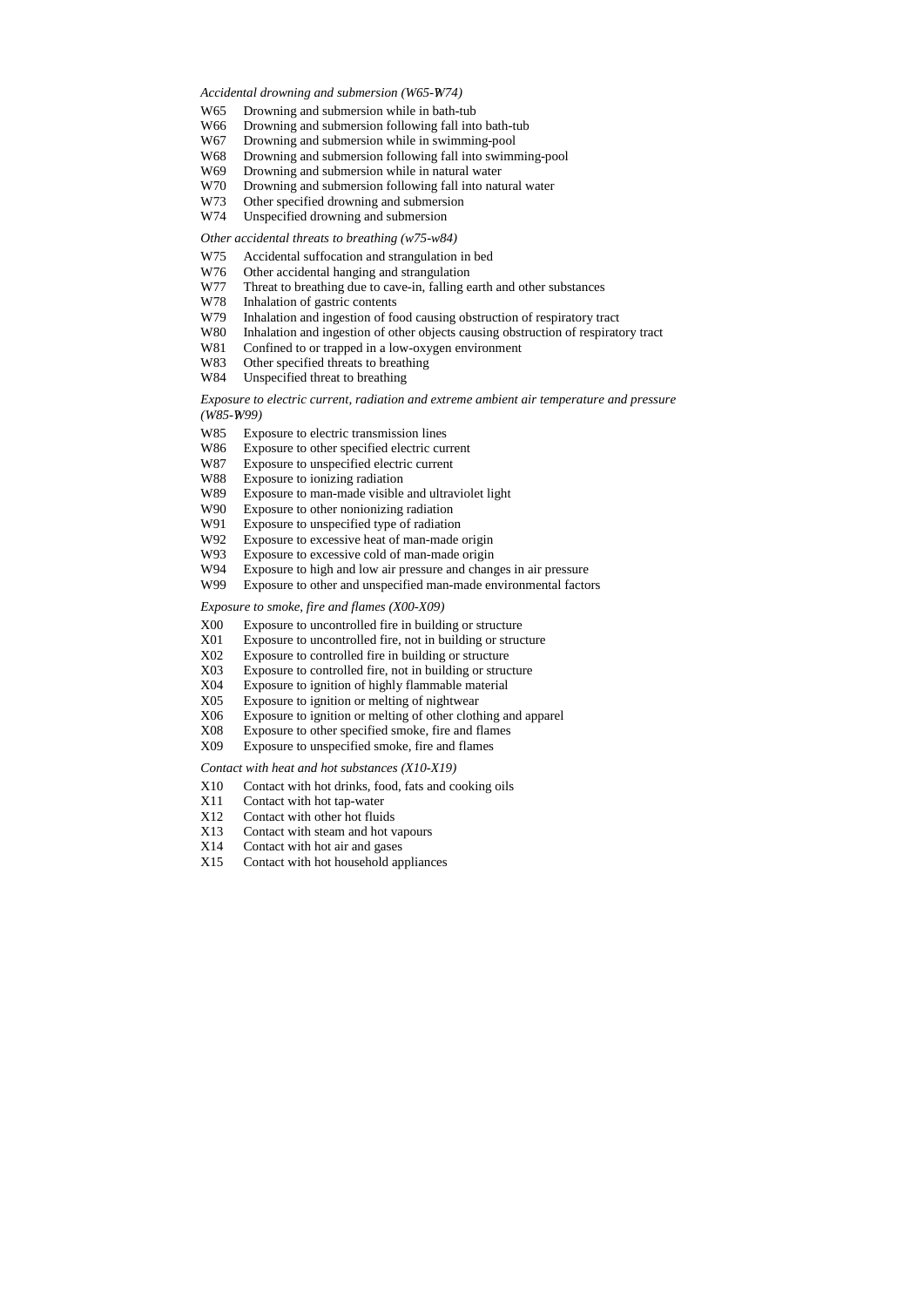- X16 Contact with hot heating appliances, radiators and pipes
- X17 Contact with hot engines, machinery and tools
- X18 Contact with other hot metals
- X19 Contact with other and unspecified heat and hot substances

*Contact with venomous animals and plants (X20-X29)*

- X20 Contact with venomous snakes and lizards
- X21 Contact with venomous spiders
- X22 Contact with scorpions
- X23 Contact with hornets, wasps and bees
- X24 Contact with centipedes and venomous millipedes (tropical)
- X25 Contact with other specified venomous arthropods
- X26 Contact with venomous marine animals and plants
- X27 Contact with other specified venomous animals
- X28 Contact with other specified venomous plants
- X29 Contact with unspecified venomous animal or plant

#### *Exposure to forces of nature (X30-X39)*

- X30 Exposure to excessive natural heat
- X31 Exposure to excessive natural cold
- X32 Exposure to sunlight
- X33 Victim of lightning
- X34 Victim of earthquake
- X35 Victim of volcanic eruption
- X36 Victim of avalanche, landslide and other earth movements
- X37 Victim of cataclysmic storm
- X38 Victim of flood
- X39 Exposure to other and unspecified forces of nature

*Accidental poisoning by and exposure to noxious substances (X40-X49)*

- X40 Accidental poisoning by and exposure to nonopioid analgesics, antipyretics and antirheumatics
- X41 Accidental poisoning by and exposure to antiepileptic, sedative-hypnotic, antiparkinsonism and psychotropic drugs, not elsewhere classified
- X42 Accidental poisoning by and exposure to narcotics and psychodysleptics [hallucinogens], not elsewhere classified
- X43 Accidental poisoning by and exposure to other drugs acting on the autonomic nervous system
- X44 Accidental poisoning by and exposure to other and unspecified drugs, medicaments and biological substances
- X45 Accidental poisoning by and exposure to alcohol
- X46 Accidental poisoning by and exposure to organic solvents and halogenated hydrocarbons and their vapours
- X47 Accidental poisoning by and exposure to other gases and vapours
- X48 Accidental poisoning by and exposure to pesticides
- X49 Accidental poisoning by and exposure to other and unspecified chemicals and noxious substances

*Overexertion, travel and privation (X50-X57)*

- X50 Overexertion and strenuous or repetitive movements
- X51 Travel and motion
- X52 Prolonged stay in weightless environment
- X53 Lack of food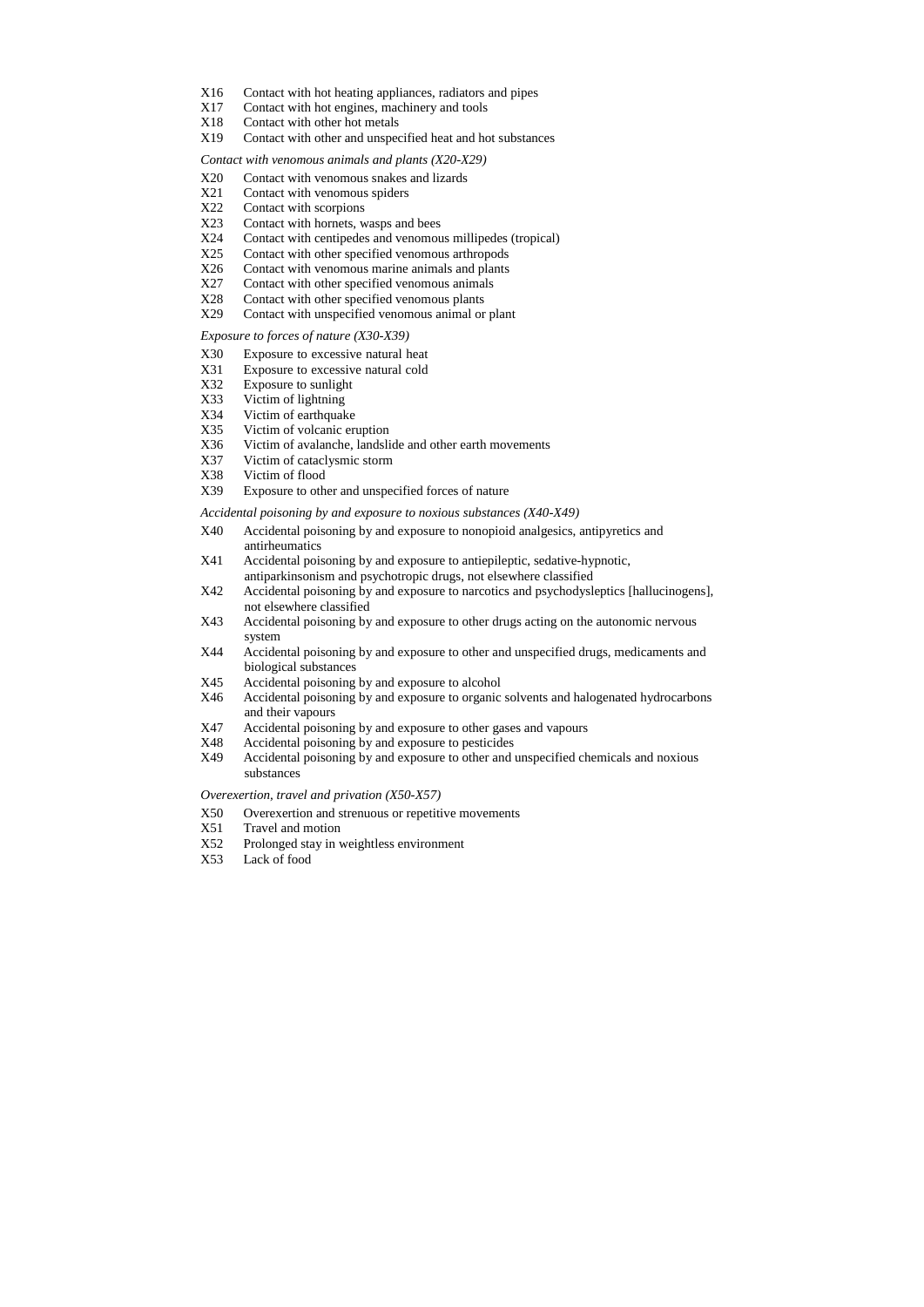- X54 Lack of water
- X57 Unspecified privation

*Accidental exposure to other and unspecified factors (X58-X59)*

- X58 Exposure to other specified factors
- X59 Exposure to unspecified factor

#### **Intentional self-harm (X60-X84)**

- X60 Intentional self-poisoning by and exposure to nonopioid analgesics, antipyretics and antirheumatics
- X61 Intentional self-poisoning by and exposure to antiepileptic, sedative-hypnotic, antiparkinsonism and psychotropic drugs, not elsewhere classified
- X62 Intentional self-poisoning by and exposure to narcotics and psychodysleptics [hallucinogens], not elsewhere classified
- X63 Intentional self-poisoning by and exposure to other drugs acting on the autonomic nervous system
- X64 Intentional self-poisoning by and exposure to other and unspecified drugs, medicaments and biological substances
- X65 Intentional self-poisoning by and exposure to alcohol
- X66 Intentional self-poisoning by and exposure to organic solvents and halogenated hydrocarbons and their vapours
- X67 Intentional self-poisoning by and exposure to other gases and vapours
- X68 Intentional self-poisoning by and exposure to pesticides
- X69 Intentional self-poisoning by and exposure to other and unspecified chemicals and noxious substances
- X70 Intentional self-harm by hanging, strangulation and suffocation
- X71 Intentional self-harm by drowning and submersion
- X72 Intentional self-harm by handgun discharge
- X73 Intentional self-harm by rifle, shotgun and larger firearm discharge
- X74 Intentional self-harm by other and unspecified firearm discharge
- X75 Intentional self-harm by explosive material
- X76 Intentional self-harm by smoke, fire and flames
- X77 Intentional self-harm by steam, hot vapours and hot objects
- X78 Intentional self-harm by sharp object
- X79 Intentional self-harm by blunt object
- X80 Intentional self-harm by jumping from a high place
- X81 Intentional self-harm by jumping or lying before moving object
- X82 Intentional self-harm by crashing of motor vehicle
- X83 Intentional self-harm by other specified means
- X84 Intentional self-harm by unspecified means

#### **Assault (X85-Y09)**

- X85 Assault by drugs, medicaments and biological substances
- X86 Assault by corrosive substance
- X87 Assault by pesticides
- X88 Assault by gases and vapours
- X89 Assault by other specified chemicals and noxious substances
- X90 Assault by unspecified chemical or noxious substance
- X91 Assault by hanging, strangulation and suffocation
- X92 Assault by drowning and submersion
- X93 Assault by handgun discharge
- X94 Assault by rifle, shotgun and larger firearm discharge
- X95 Assault by other and unspecified firearm discharge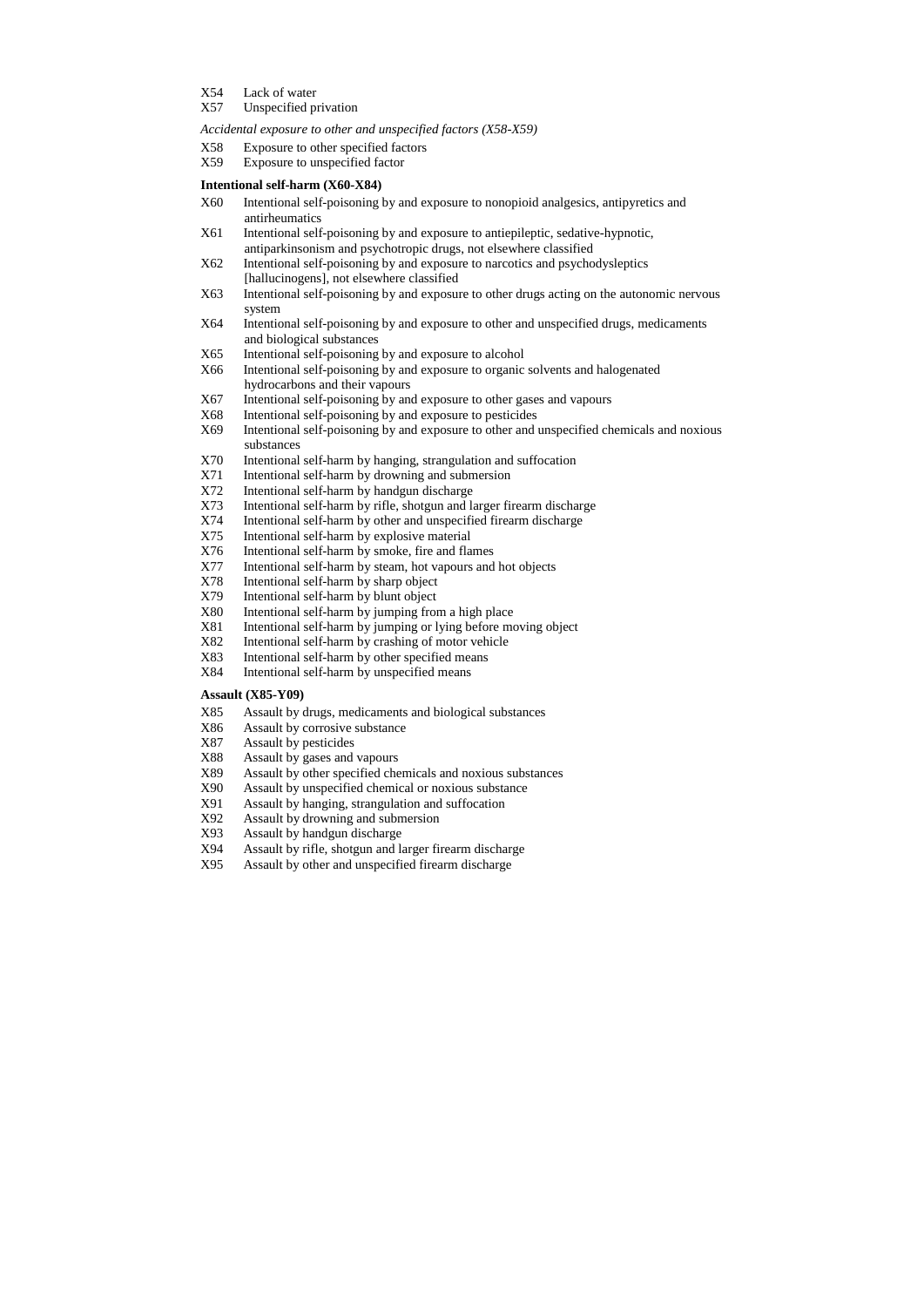- X96 Assault by explosive material
- X97 Assault by smoke, fire and flames
- X98 Assault by steam, hot vapours and hot objects
- X99 Assault by sharp object
- Y00 Assault by blunt object
- Y01 Assault by pushing from high place
- Y02 Assault by pushing or placing victim before moving object
- Y03 Assault by crashing of motor vehicle
- Y04 Assault by bodily force
- Y05 Sexual assault by bodily force
- Y06 Neglect and abandonment
- Y07 Other maltreatment syndromes
- Y08 Assault by other specified means
- Y09 Assault by unspecified means

## **Event of undetermined intent (Y10-Y34)**

- Y10 Poisoning by and exposure to nonopioid analgesics, antipyretics and antirheumatics, undetermined intent
- Y11 Poisoning by and exposure to antiepileptic, sedative-hypnotic, antiparkinsonism and psychotropic drugs, not elsewhere classified, undetermined intent
- Y12 Poisoning by and exposure to narcotics and psychodysleptics [hallucinogens], not elsewhere classified, undetermined intent
- Y13 Poisoning by and exposure to other drugs acting on the autonomic nervous system, undetermined intent
- Y14 Poisoning by and exposure to other and unspecified drugs, medicaments and biological substances, undetermined intent
- Y15 Poisoning by and exposure to alcohol, undetermined intent
- Y16 Poisoning by and exposure to organic solvents and halogenated hydrocarbons and their vapours, undetermined intent
- Y17 Poisoning by and exposure to other gases and vapours, undetermined intent
- Y18 Poisoning by and exposure to pesticides, undetermined intent
- Y19 Poisoning by and exposure to other and unspecified chemicals and noxious substances, undetermined intent
- Y20 Hanging, strangulation and suffocation, undetermined intent
- Y21 Drowning and submersion, undetermined intent
- Y22 Handgun discharge, undetermined intent
- Y23 Rifle, shotgun and larger firearm discharge, undetermined intent
- Y24 Other and unspecified firearm discharge, undetermined intent
- Y25 Contact with explosive material, undetermined intent
- Y26 Exposure to smoke, fire and flames, undetermined intent
- Y27 Contact with steam, hot vapours and hot objects, undetermined intent
- Y28 Contact with sharp object, undetermined intent
- Y29 Contact with blunt object, undetermined intent
- Y30 Falling, jumping or pushed from a high place, undetermined intent
- Y31 Falling, lying or running before or into moving object, undetermined intent
- Y32 Crashing of motor vehicle, undetermined intent
- Y33 Other specified events, undetermined intent
- Y34 Unspecified event, undetermined intent

## **Legal intervention and operations of war (Y35-Y36)**

- Y35 Legal intervention
- Y36 Operations of war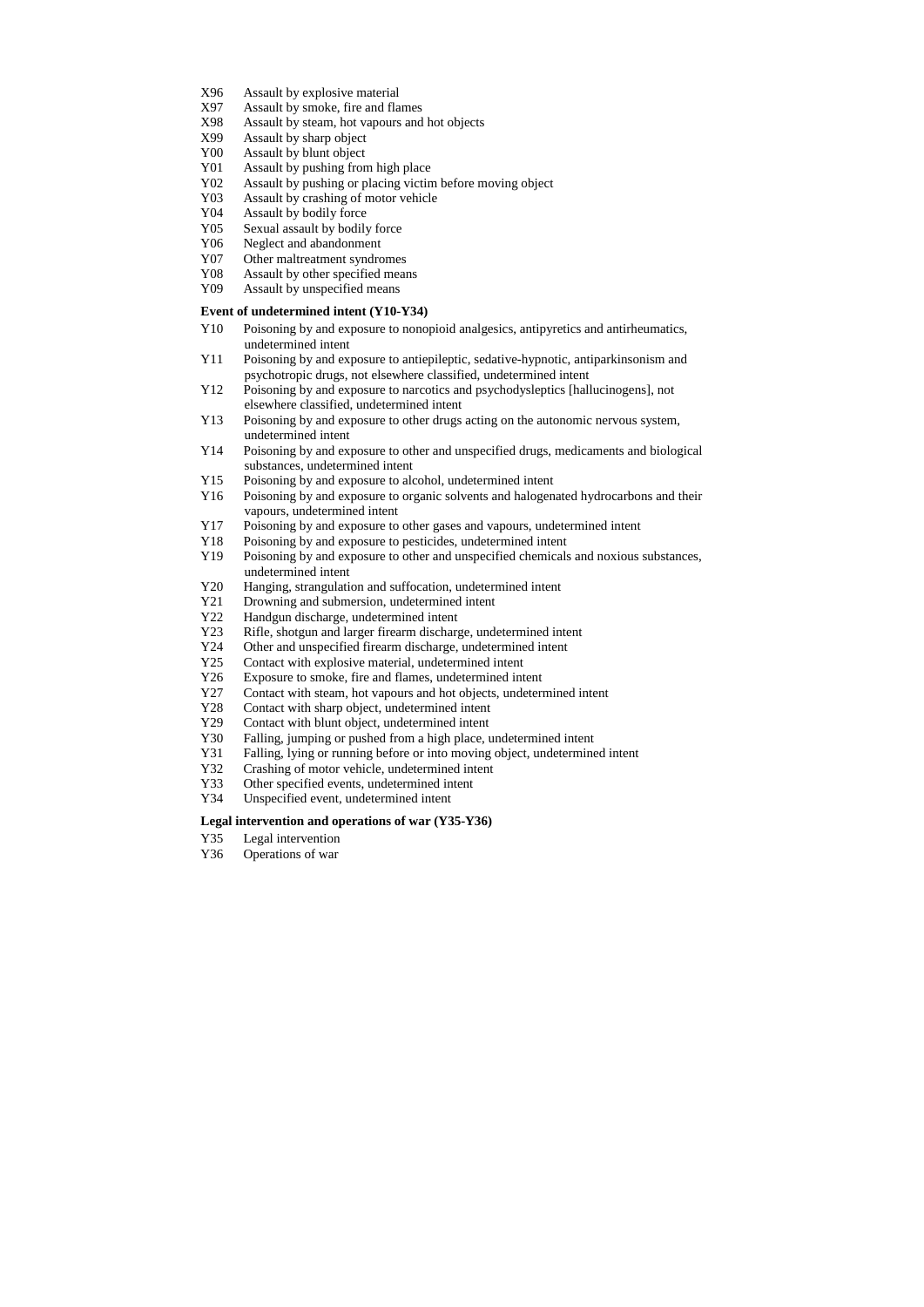#### **Complications of medical and surgical care (Y40-Y84)**

*Drugs, medicaments and biological substances causing adverse effects in therapeutic use (Y40-Y59)*

- Y40 Systemic antibiotics
- Y41 Other systemic anti-infectives and antiparasitics
- Y42 Hormones and their synthetic substitutes and antagonists, not elsewhere classified
- Y43 Primarily systemic agents
- Y44 Agents primarily affecting blood constituents
- Y45 Analgesics, antipyretics and anti-inflammatory drugs
- Y46 Antiepileptics and antiparkinsonism drugs
- Y47 Sedatives, hypnotics and antianxiety drugs
- Y48 Anaesthetics and therapeutic gases
- Y49 Psychotropic drugs, not elsewhere classified
- Y50 Central nervous system stimulants, not elsewhere classified
- Y51 Drugs primarily affecting the autonomic nervous system
- Y52 Agents primarily affecting the cardiovascular system
- Y53 Agents primarily affecting the gastrointestinal system
- Y54 Agents primarily affecting water-balance and mineral and uric acid metabolism
- Y55 Agents primarily acting on smooth and skeletal muscles and the respiratory system
- Y56 Topical agents primarily affecting skin and mucous membrane and ophthalmological, otorhinolaryngological and dental drugs
- Y57 Other and unspecified drugs and medicaments
- Y58 Bacterial vaccines
- Y59 Other and unspecified vaccines and biological substances

*Misadventures to patients during surgical and medical care (Y60-Y69)*

- Y60 Unintentional cut, puncture, perforation or haemorrhage during surgical and medical care
- Y61 Foreign object accidentally left in body during surgical and medical care
- Y62 Failure of sterile precautions during surgical and medical care
- Y63 Failure in dosage during surgical and medical care
- Y64 Contaminated medical or biological substances
- Y65 Other misadventures during surgical and medical care
- Y66 Nonadministration of surgical and medical care
- Y69 Unspecified misadventure during surgical and medical care

*Medical devices associated with adverse incidents in diagnostic and therapeutic use (Y70-Y82)*

- Y70 Anaesthesiology devices associated with adverse incidents
- Y71 Cardiovascular devices associated with adverse incidents
- Y72 Otorhinolaryngological devices associated with adverse incidents
- Y73 Gastroenterology and urology devices associated with adverse incidents
- Y74 General hospital and personal-use devices associated with adverse incidents
- Y75 Neurological devices associated with adverse incidents
- Y76 Obstetric and gynaecological devices associated with adverse incidents
- Y77 Ophthalmic devices associated with adverse incidents
- Y78 Radiological devices associated with adverse incidents
- Y79 Orthopaedic devices associated with adverse incidents
- Y80 Physical medicine devices associated with adverse incidents
- Y81 General- and plastic-surgery devices associated with adverse incidents
- Y82 Other and unspecified medical devices associated with adverse incidents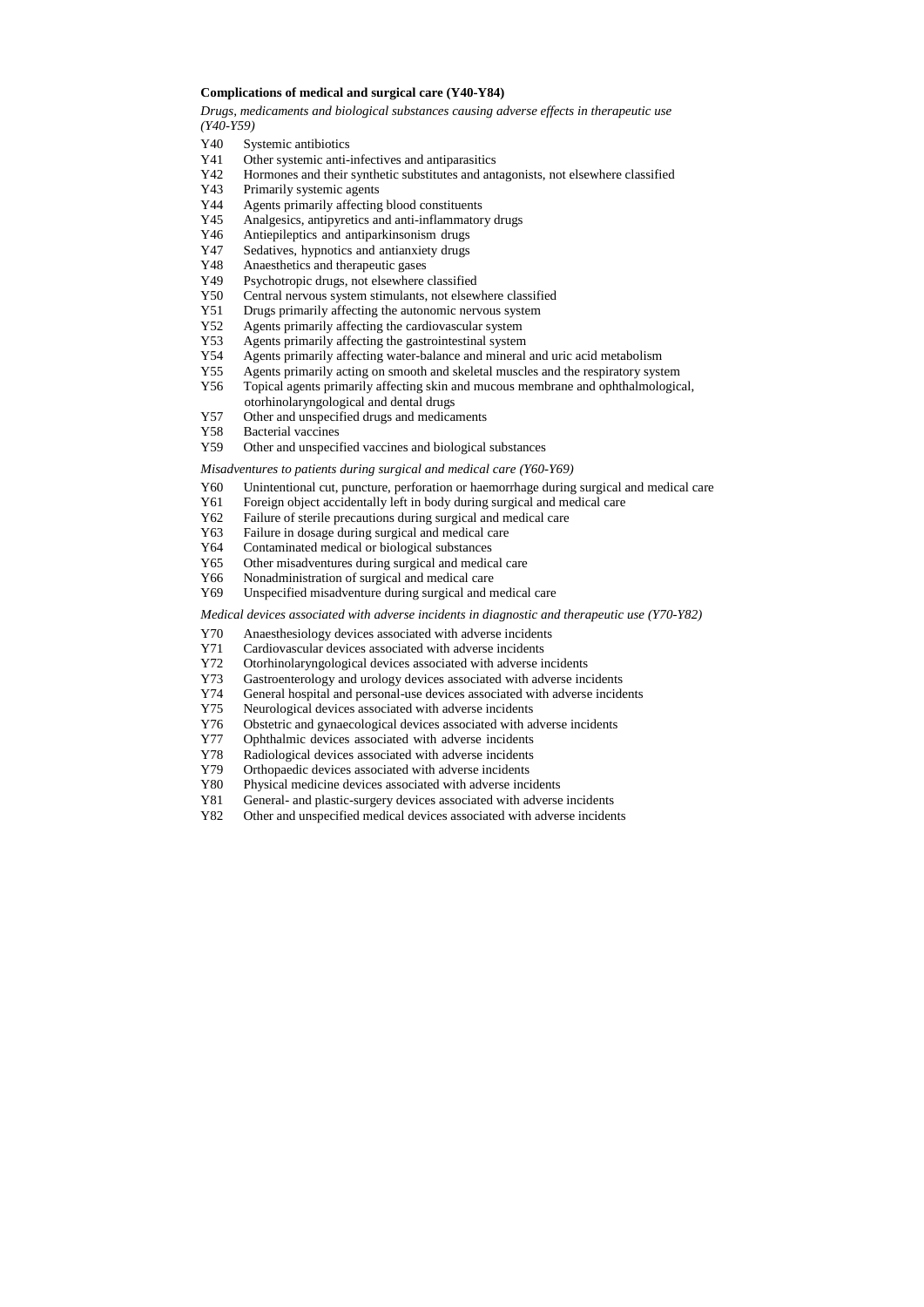*Surgical and other medical procedures as the cause of abnormal reaction of the patient, or of later complication, without mention of misadventure at the time of the procedure (Y83-Y84)*

- Y83 Surgical operation and other surgical procedures as the cause of abnormal reaction of the patient, or of later complication, without mention of misadventure at the time of the procedure
- Y84 Other medical procedures as the cause of abnormal reaction of the patient, or of later complication, without mention of misadventure at the time of the procedure

#### **Sequelae of external causes of morbidity and mortality (Y85-Y89)**

- Y85 Sequelae of transport accidents
- Y86 Sequelae of other accidents
- Y87 Sequelae of intentional self-harm, assault and events of undetermined intent
- Y88 Sequelae with surgical and medical care as external cause
- Y89 Sequelae of other external causes

### **Supplementary factors related to causes of morbidity and mortality classified elsewhere (Y90-Y98)**

- Y90 Evidence of alcohol involvement determined by blood alcohol level
- Y91 Evidence of alcohol involvement determined by level of intoxication
- Y95 Nosocomial condition
- Y96 Work-related condition
- Y97 Environmental-pollution-related condition
- Y98 Lifestyle-related condition

# **Chapter XXI**

### Factors influencing health status and contact with health services (Z00-Z99)

#### **Persons encountering health services for examination and investigation (Z00-Z13)**

- Z00 General examination and investigation of persons without complaint and reported diagnosis
- Z01 Other special examinations and investigations of persons without complaint or reported diagnosis
- Z02 Examination and encounter for administrative purposes
- Z03 Medical observation and evaluation for suspected diseases and conditions
- Z04 Examination and observation for other reasons
- Z08 Follow-up examination after treatment for malignant neoplasms
- Z09 Follow-up examination after treatment for conditions other than malignant neoplasms
- Z10 Routine general health check-up of defined subpopulation
- Z11 Special screening examination for infectious and parasitic diseases
- Z12 Special screening examination for neoplasms
- Z13 Special screening examination for other diseases and disorders

#### **Persons with potential health hazards related to communicable diseases (z20-z29)**

- Z20 Contact with and exposure to communicable diseases
- Z21 Asymptomatic human immunodeficiency virus [HIV] infection status
- Z22 Carrier of infectious disease
- Z23 Need for immunization against single bacterial diseases
- Z24 Need for immunization against certain single viral diseases<br>Z25 Need for immunization against other single viral diseases
- Need for immunization against other single viral diseases
- Z26 Need for immunization against other single infectious diseases
- Z27 Need for immunization against combinations of infectious diseases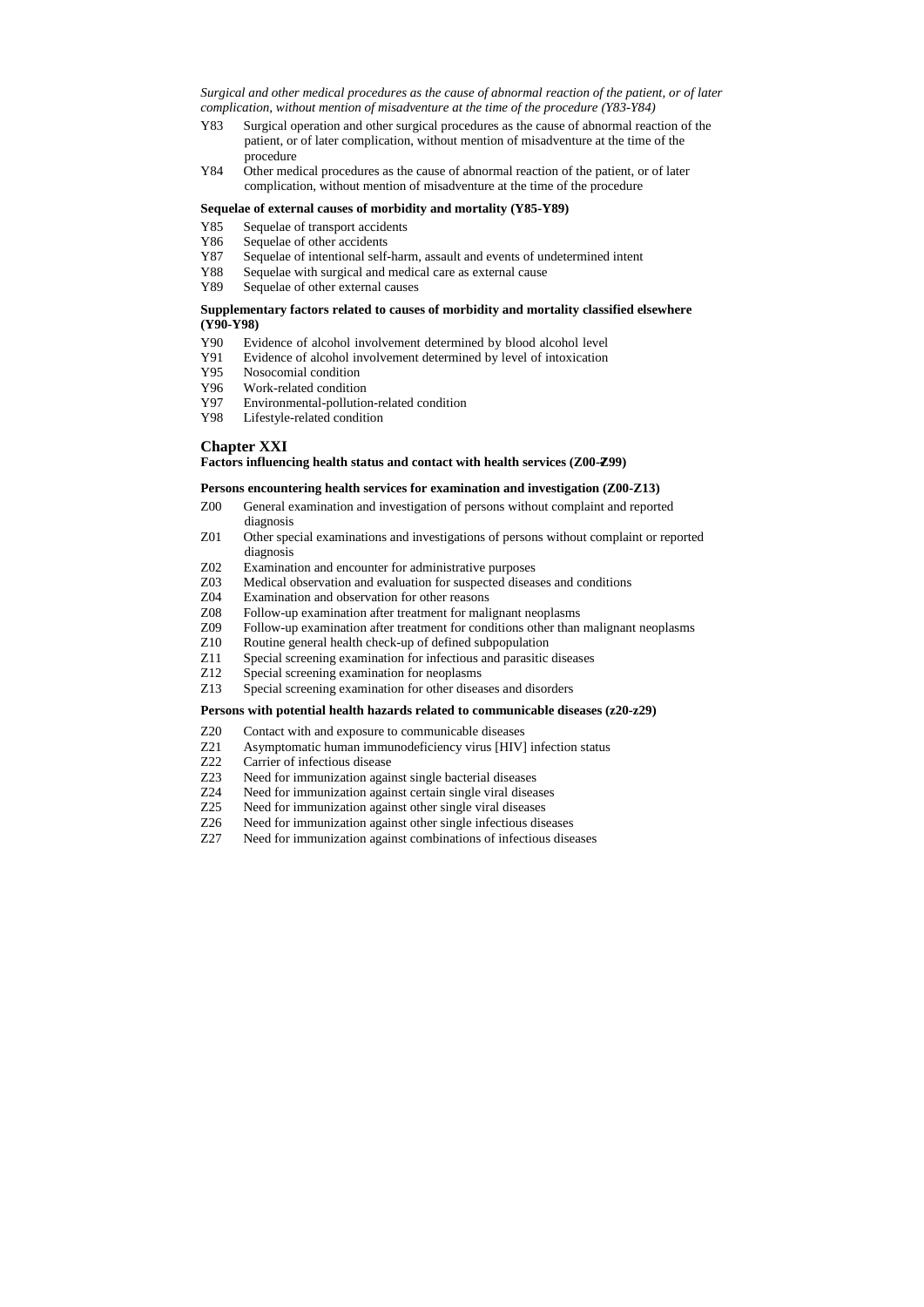- Z28 Immunization not carried out
- Z29 Need for other prophylactic measures

## **Persons encountering health services in circumstances related to reproduction (Z30-Z39)**

- Z30 Contraceptive management
- Z31 Procreative management
- Z32 Pregnancy examination and test
- Z33 Pregnant state, incidental
- Z34 Supervision of normal pregnancy
- Z35 Supervision of high-risk pregnancy
- Z36 Antenatal screening
- Z37 Outcome of delivery
- Z38 Liveborn infants according to place of birth
- Z39 Postpartum care and examination

## Persons encountering health services for specific procedures and health care (Z40-Z54)

- Z40 Prophylactic surgery
- Z41 Procedures for purposes other than remedying health state
- Z42 Follow-up care involving plastic surgery
- Z43 Attention to artificial openings
- Z44 Fitting and adjustment of external prosthetic device
- Z45 Adjustment and management of implanted device
- Z46 Fitting and adjustment of other devices
- Z47 Other orthopaedic follow-up care
- Z48 Other surgical follow-up care
- Z49 Care involving dialysis
- Z50 Care involving use of rehabilitation procedures
- Z51 Other medical care
- Z52 Donors of organs and tissues
- Z53 Persons encountering health services for specific procedures, not carried out
- Z54 Convalescence

### **Persons with potential health hazards related to socioeconomic and psychosocial circumstances (Z55-- Z65)**

- Z55 Problems related to education and literacy
- Z56 Problems related to employment and unemployment
- Z57 Occupational exposure to risk-factors
- Z58 Problems related to physical environment
- Z59 Problems related to housing and economic circumstances
- Z60 Problems related to social environment
- Z61 Problems related to negative life events in childhood
- Z62 Other problems related to upbringing
- Z63 Other problems related to primary support group, including family circumstances
- Z64 Problems related to certain psychosocial circumstances
- Z65 Problems related to other psychosocial circumstances

## Persons encountering health services in other circumstances (Z70-Z76)

- Z70 Counselling related to sexual attitude, behaviour and orientation
- Z71 Persons encountering health services for other counselling and medical advice, not elsewhere classified
- Z72 Problems related to lifestyle
- Z73 Problems related to life-management difficulty
- Z74 Problems related to care-provider dependency